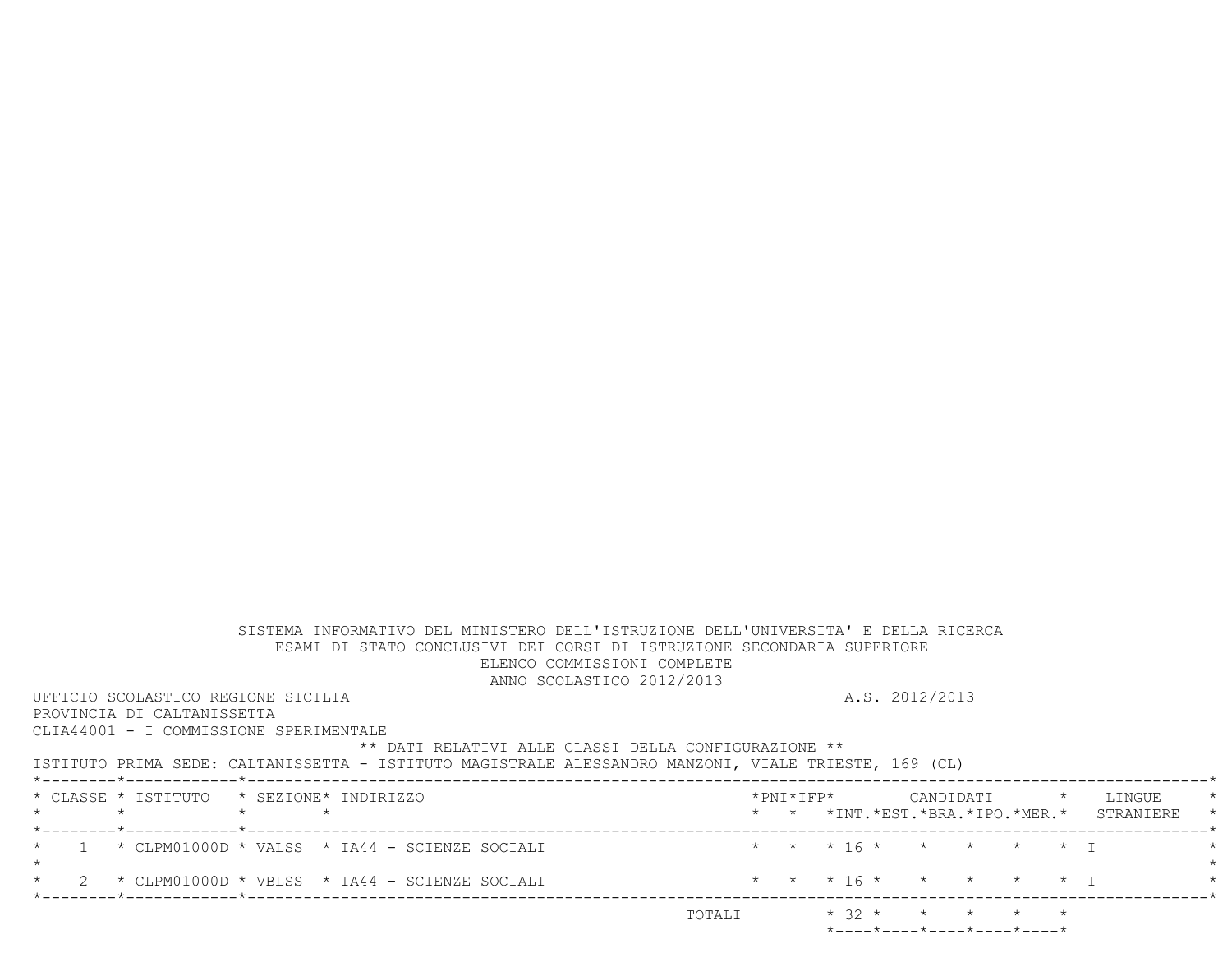|                                                                                                                                             | PRESIDENTE: GUASTELLA CARMELO N. IL 23/01/1948 (CL)                                                                                                                                                                                                                                                                                                                                                                                                                                                                                 |           |  |  |                |                                                    |  |                                                                                       |         |
|---------------------------------------------------------------------------------------------------------------------------------------------|-------------------------------------------------------------------------------------------------------------------------------------------------------------------------------------------------------------------------------------------------------------------------------------------------------------------------------------------------------------------------------------------------------------------------------------------------------------------------------------------------------------------------------------|-----------|--|--|----------------|----------------------------------------------------|--|---------------------------------------------------------------------------------------|---------|
| INDIRIZZO: IA44 - SCIENZE SOCIALI<br>1 - S029: SCIENZE SOCIALI<br>2 - SL32: MATEMATICA<br>3 - SG82: FILOSOFIA<br>(A037: FILOSOFIA E STORIA) | (A036: FILOSOFIA, PSICOL. E SC. DELL'EDUC)<br>LO MONACO GIUSEPPINA N. IL 02/11/1964 (CT)<br>PROVENIENTE DA: GELA - ISTITUTO MAGISTRALE DANTE ALIGHIERI, VIALE EUROPA, 119 (CL)<br>(A047: MATEMATICA; A049: MATEMATICA E FISICA)<br>CASSETTI PAOLA N. IL 18/02/1965 (CL)<br>PROVENIENTE DA: PALERMO - ISTITUTO TECNICO INDUSTRIALE I.T.I.V.E.III SERALE, VIA DUCA DELLA VERDURA 48 (PA)<br>FARACI TIZIANA N. IL 04/02/1967 (CL)<br>PROVENIENTE DA: GELA - LICEO SCIENTIFICO SCIENTIF. E LINGUISTICO "E. V, VIA PITAGORA, S.N.C. (CL) |           |  |  |                |                                                    |  |                                                                                       |         |
| UFFICIO SCOLASTICO REGIONE SICILIA<br>PROVINCIA DI CALTANISSETTA                                                                            | PROGR. PAG. 2<br>PAG. 1/II (SPERIMENTALE /CL)<br>CLIA44002 - II COMMISSIONE SPERIMENTALE<br>** DATI RELATIVI ALLE CLASSI DELLA CONFIGURAZIONE **                                                                                                                                                                                                                                                                                                                                                                                    |           |  |  | A.S. 2012/2013 |                                                    |  |                                                                                       |         |
|                                                                                                                                             | ISTITUTO PRIMA SEDE: CALTANISSETTA - ISTITUTO MAGISTRALE ALESSANDRO MANZONI, VIALE TRIESTE, 169 (CL)<br>* CLASSE * ISTITUTO * SEZIONE* INDIRIZZO                                                                                                                                                                                                                                                                                                                                                                                    |           |  |  |                |                                                    |  | *PNI*IFP*     CANDIDATI    *   LINGUE   *<br>* * *INT.*EST.*BRA.*IPO.*MER.* STRANIERE |         |
|                                                                                                                                             |                                                                                                                                                                                                                                                                                                                                                                                                                                                                                                                                     |           |  |  |                |                                                    |  |                                                                                       |         |
|                                                                                                                                             |                                                                                                                                                                                                                                                                                                                                                                                                                                                                                                                                     |           |  |  |                |                                                    |  |                                                                                       | $\star$ |
|                                                                                                                                             |                                                                                                                                                                                                                                                                                                                                                                                                                                                                                                                                     |           |  |  |                |                                                    |  |                                                                                       |         |
|                                                                                                                                             | ISTITUTO SECONDA SEDE: SAN CATALDO - ISTITUTO D'ARTE LICEO ARTISTICO STATALE "F. J, VIA BELVEDERE, S.N. (CL)                                                                                                                                                                                                                                                                                                                                                                                                                        |           |  |  |                |                                                    |  |                                                                                       |         |
|                                                                                                                                             | * CLASSE * ISTITUTO * SEZIONE* INDIRIZZO                                                                                                                                                                                                                                                                                                                                                                                                                                                                                            | *PNI*IFP* |  |  |                |                                                    |  | CANDIDATI * LINGUE                                                                    |         |
|                                                                                                                                             |                                                                                                                                                                                                                                                                                                                                                                                                                                                                                                                                     |           |  |  |                |                                                    |  | * * *INT. *EST. *BRA. *IPO. *MER. * STRANIERE                                         |         |
| $\star$                                                                                                                                     | $2 \times$ CLSD01000V * A-AR.M * SD00 - ARTE DEL MOBILE<br>* A-AR.T * SD12 - ARTE DEL TESSUTO                                                                                                                                                                                                                                                                                                                                                                                                                                       |           |  |  |                | $* * * 6 * * * * * * * *$<br>* * * 6 * 1 * * * * * |  |                                                                                       |         |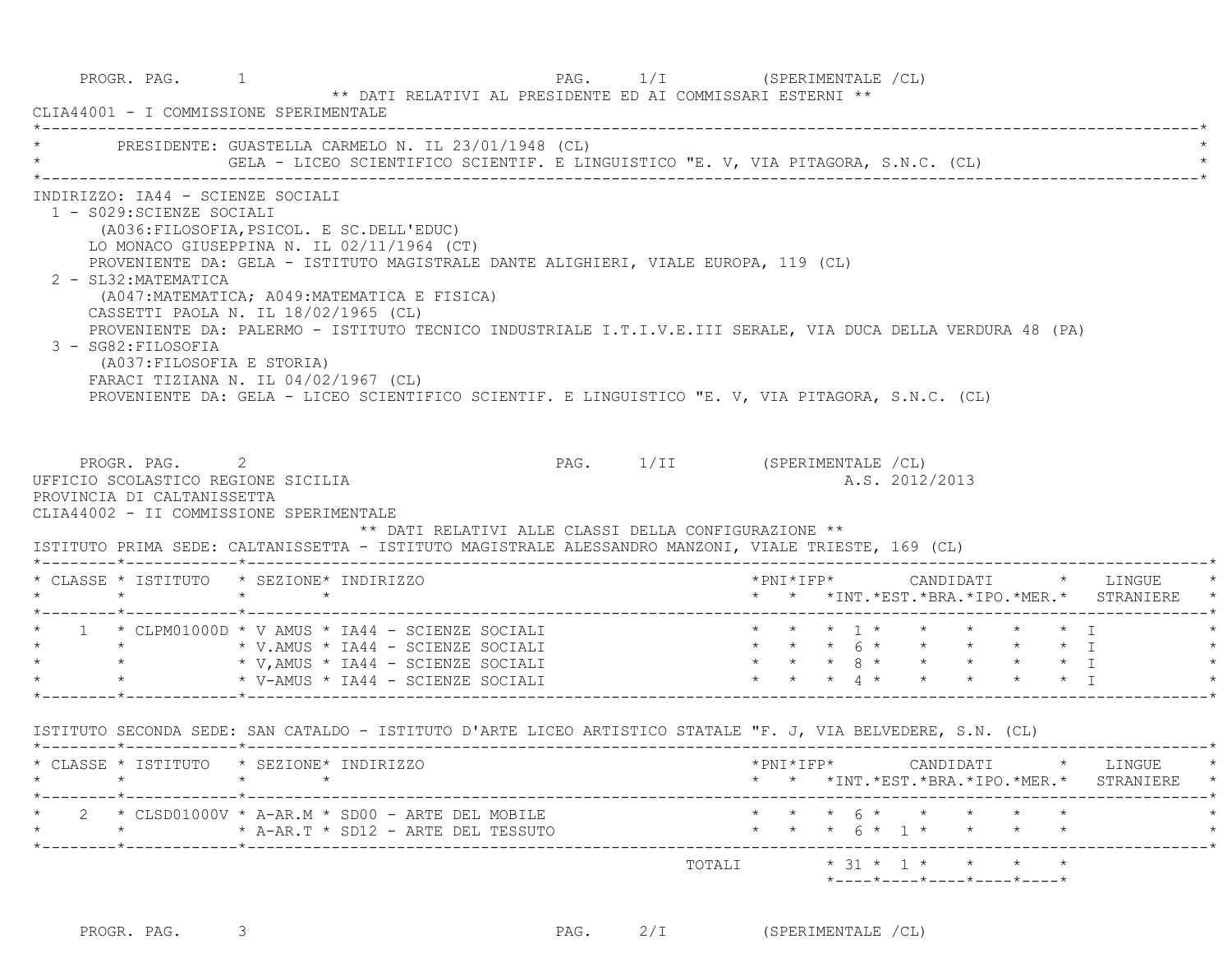\*\* DATI RELATIVI AL PRESIDENTE ED AI COMMISSARI ESTERNI \*\* CLIA44002 - II COMMISSIONE SPERIMENTALE \*----------------------------------------------------------------------------------------------------------------------------\*PRESIDENTE: ZURLI LAURA N. IL 28/05/1961 (CL) MUSSOMELI - IST TEC COMMERCIALE E PER GEOMETRI ITCG "G. B. HODIERNA", CONTRADA PRATO (CL) \*----------------------------------------------------------------------------------------------------------------------------\* INDIRIZZO: IA44 - SCIENZE SOCIALI 1 - S029:SCIENZE SOCIALI (A036:FILOSOFIA,PSICOL. E SC.DELL'EDUC) GOTTI MARIA RITA N. IL 25/05/1972 (CL) PROVENIENTE DA: GELA - ISTITUTO MAGISTRALE DANTE ALIGHIERI, VIALE EUROPA, 119 (CL) 2 - SL32:MATEMATICA (A047:MATEMATICA; A049:MATEMATICA E FISICA) COCCAGNA FRANCESCO N. IL 15/10/1962 (EE) PROVENIENTE DA: GELA - LICEO ARTISTICO LICEO ARTISTICO "E. MAJORANA", VIA PITAGORA, S.N.C. (CL) 3 - SG82:FILOSOFIA (A037:FILOSOFIA E STORIA) RINELLA VINCENZA MARIA RITN. IL 25/10/1968 (CL) PROVENIENTE DA: GELA - LICEO SCIENTIFICO SCIENTIF. E LINGUISTICO "E. V, VIA PITAGORA, S.N.C. (CL) INDIRIZZO: SD00 - ARTE DEL MOBILE 1 - M530:LETTERE ITALIANE E STORIA (A050:LETTERE IST.ISTR.SECOND. DI II G) CARLINO ORNELLA N. IL 10/08/1972 (CT) PROVENIENTE DA: MUSSOMELI - IST PROF PER L'AGRICOLTURA E L'AMBIENTE "VIRGILIO", C/DA PRATO S.N. (CL) 2 - M557:MATEMATICA E FISICA (A049:MATEMATICA E FISICA) COCCAGNA FRANCESCO N. IL 15/10/1962 (EE) PROVENIENTE DA: GELA - LICEO ARTISTICO LICEO ARTISTICO "E. MAJORANA", VIA PITAGORA, S.N.C. (CL) 3 - M815:STORIA ARTI VISIVE (A061:STORIA DELL'ARTE) MARRA MARGHERITA N. IL 19/10/1952 (AG) PROVENIENTE DA: GELA - LICEO CLASSICO ESCHILO, VIA ERITREA (CL) INDIRIZZO: SD12 - ARTE DEL TESSUTO 1 - M530:LETTERE ITALIANE E STORIA (A050:LETTERE IST.ISTR.SECOND. DI II G) CARLINO ORNELLA N. IL 10/08/1972 (CT) PROVENIENTE DA: MUSSOMELI - IST PROF PER L'AGRICOLTURA E L'AMBIENTE "VIRGILIO", C/DA PRATO S.N. (CL) (SEGUONO DATI RELATIVI AI COMMISSARI ESTERNI) PROGR. PAG. 4 2/II (SPERIMENTALE /CL) \*\* DATI RELATIVI AI COMMISSARI ESTERNI \*\* 2 - M557:MATEMATICA E FISICA (A049:MATEMATICA E FISICA) COCCAGNA FRANCESCO N. IL 15/10/1962 (EE) PROVENIENTE DA: GELA - LICEO ARTISTICO LICEO ARTISTICO "E. MAJORANA", VIA PITAGORA, S.N.C. (CL) 3 - M815:STORIA ARTI VISIVE (A061:STORIA DELL'ARTE) MARRA MARGHERITA N. IL 19/10/1952 (AG) PROVENIENTE DA: GELA - LICEO CLASSICO ESCHILO, VIA ERITREA (CL)

PROGR. PAG. 5 5 2/III (SPERIMENTALE /CL) UFFICIO SCOLASTICO REGIONE SICILIA A.S. 2012/2013 PROVINCIA DI CALTANISSETTACLIB30001 - I COMMISSIONE SPERIMENTALE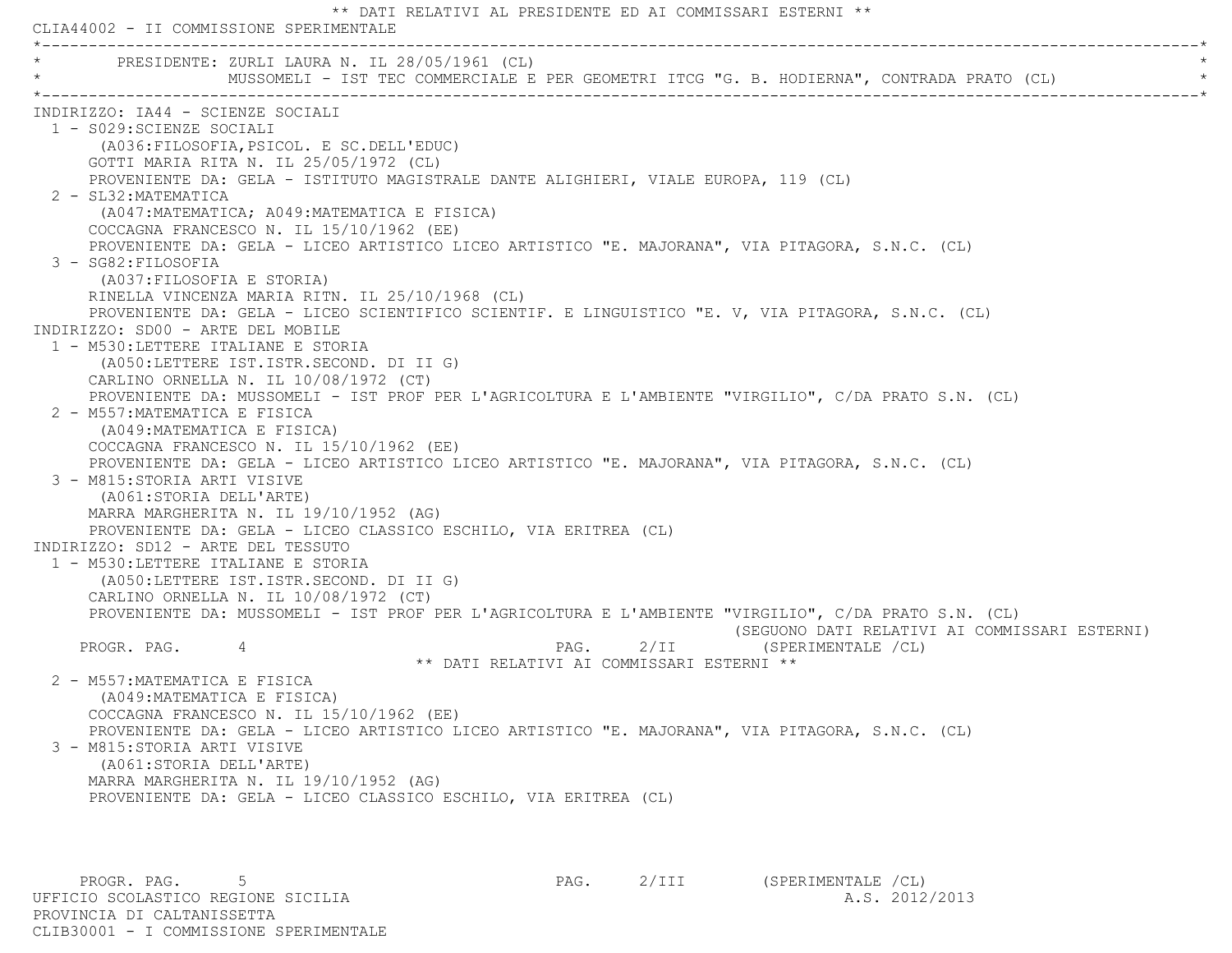|                                  | * CLASSE * ISTITUTO * SEZIONE* INDIRIZZO                                                                                                                                                                                                                           | *PNI*IFP* CANDIDATI * LINGUE                                               |
|----------------------------------|--------------------------------------------------------------------------------------------------------------------------------------------------------------------------------------------------------------------------------------------------------------------|----------------------------------------------------------------------------|
|                                  | * 1 * CLTD090005 * A. * IB30 - EDILE TERRITORIALE AUTONOMIA * * * 16 * 3 * * * * * I                                                                                                                                                                               |                                                                            |
|                                  | ISTITUTO SECONDA SEDE: CALTANISSETTA - ISTITUTO TECNICO PER ATTIVITA' SOCIALI (GIA' ITF) L. RUSSO, VIA LEONE XIII, 48/D (CL)                                                                                                                                       |                                                                            |
|                                  | * CLASSE * ISTITUTO * SEZIONE* INDIRIZZO<br>$\star \qquad \qquad \star \qquad \qquad \star \qquad \qquad \star$                                                                                                                                                    | *PNI*IFP* CANDIDATI * LINGUE<br>* * *INT.*EST.*BRA.*IPO.*MER.* STRANIERE * |
|                                  | * 2 * CLTE013018 * A * TP00 - PERITI AZIENDALI CORR. LING. EST * * * 16 * 2 * * * * * * 1/ F                                                                                                                                                                       |                                                                            |
|                                  |                                                                                                                                                                                                                                                                    | *----*----*----*----*----*                                                 |
|                                  | * PRESIDENTE: ALESCI ROSARIO N. IL 04/03/1952 (CL)<br>NISCEMI - SCUOLA ELEMENTARE "NISCEMI III", VIA TOMASI DI LAMPEDUSA, 1 (CL)<br>INDIRIZZO: IB30 - EDILE TERRITORIALE AUTONOMIA                                                                                 |                                                                            |
|                                  | 1 - M181: COSTRUZIONI EDILI, STRADALI ED IDRAULICHE<br>(A016: COSTR., TECNOL. DELLE COST. E DIS. TEC)<br>SCHILLACI GIUSEPPE N. IL 01/02/1967 (CL)<br>PROVENIENTE DA: MAZZARINO - IST TEC COMMERCIALE E PER GEOMETRI "C. M. CARAFA", PIAZZA CARLO MARIA CARAFA (CL) |                                                                            |
| 2 - M156:ISTITUZIONI DI DIRITTO  | (A019:DISCIPLINE GIURIDICHE ED ECONOMIC.)<br>GALATIOTO MARIA TERESA N. IL 09/01/1962 (CL)<br>PROVENIENTE DA: MAZZARINO - IST TEC COMMERCIALE E PER GEOMETRI "C. M. CARAFA", PIAZZA CARLO MARIA CARAFA (CL)                                                         |                                                                            |
| $3 - M460$ : INGLESE             | (A346:LINGUA E CIV. STRANIERA (INGLESE))<br>MAUGERI GISELLA N. IL 24/04/1957 (CT)<br>PROVENIENTE DA: NISCEMI - LICEO SCIENTIFICO L. SCIENT. LING. E SCIE.UM., VIA CARLO ALBERTO DALLA CHIESA, SNC (CL)<br>INDIRIZZO: TP00 - PERITI AZIENDALI CORR. LING. EST       |                                                                            |
| 1 - M156: ISTITUZIONI DI DIRITTO | (A019:DISCIPLINE GIURIDICHE ED ECONOMIC.)<br>GALATIOTO MARIA TERESA N. IL 09/01/1962 (CL)                                                                                                                                                                          |                                                                            |
| 2 - M460: INGLESE                | PROVENIENTE DA: MAZZARINO - IST TEC COMMERCIALE E PER GEOMETRI "C. M. CARAFA", PIAZZA CARLO MARIA CARAFA (CL)<br>(A346:LINGUA E CIV. STRANIERA (INGLESE))<br>MAUGERI GISELLA N. IL 24/04/1957 (CT)                                                                 |                                                                            |
| 3 - M390: FRANCESE               | PROVENIENTE DA: NISCEMI - LICEO SCIENTIFICO L. SCIENT. LING. E SCIE.UM., VIA CARLO ALBERTO DALLA CHIESA, SNC (CL)<br>(A246:LINGUA E CIV. STRANIERA (FRANCESE))<br>GALESI SALVATORE ANGELO N. IL 09/08/1955 (EE)                                                    |                                                                            |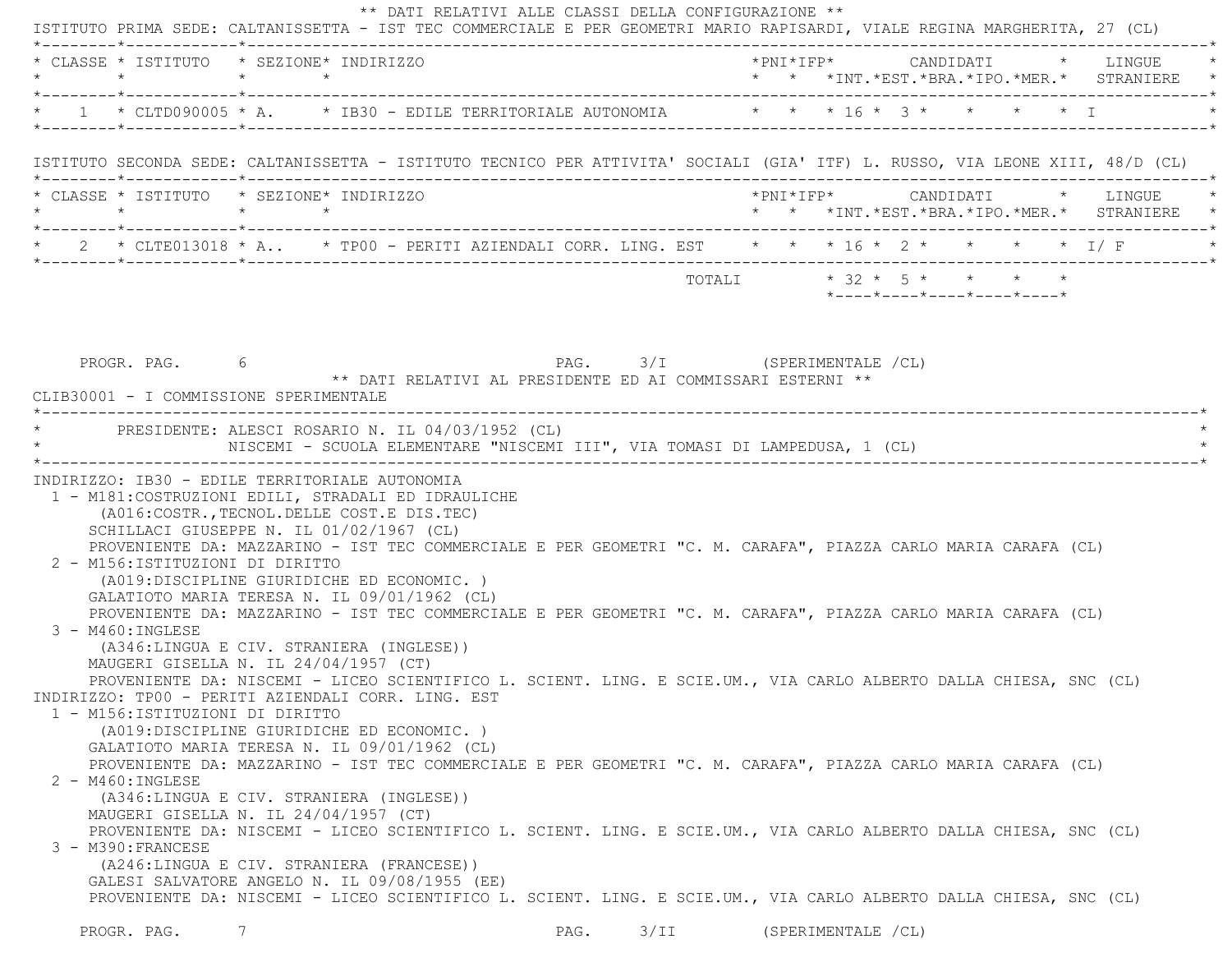| UFFICIO SCOLASTICO REGIONE SICILIA<br>PROVINCIA DI CALTANISSETTA<br>CLIC09001 - I COMMISSIONE SPERIMENTALE                |         |                                                                                                                                                                                   |  |                                                                                                                                                                                                                                                                                                                  |  |  | A.S. 2012/2013             |  |                                                 |
|---------------------------------------------------------------------------------------------------------------------------|---------|-----------------------------------------------------------------------------------------------------------------------------------------------------------------------------------|--|------------------------------------------------------------------------------------------------------------------------------------------------------------------------------------------------------------------------------------------------------------------------------------------------------------------|--|--|----------------------------|--|-------------------------------------------------|
|                                                                                                                           |         |                                                                                                                                                                                   |  | ** DATI RELATIVI ALLE CLASSI DELLA CONFIGURAZIONE **<br>ISTITUTO PRIMA SEDE: CALTANISSETTA - ISTITUTO MAGISTRALE ALESSANDRO MANZONI, VIALE TRIESTE, 169 (CL)                                                                                                                                                     |  |  |                            |  |                                                 |
| * CLASSE * ISTITUTO * SEZIONE* INDIRIZZO                                                                                  |         |                                                                                                                                                                                   |  |                                                                                                                                                                                                                                                                                                                  |  |  |                            |  | * * *INT. *EST. *BRA. *IPO. *MER. * STRANIERE   |
|                                                                                                                           |         | $1 \times$ CLPM01000D * VAPED * IC09 - PEDAGOGICO SOCIALE                                                                                                                         |  |                                                                                                                                                                                                                                                                                                                  |  |  | * * * 24 * * * * * * T     |  |                                                 |
|                                                                                                                           |         | $\star$ 2 $\star$ CLPM01000D $\star$ VBPED $\star$ IC09 - PEDAGOGICO SOCIALE                                                                                                      |  |                                                                                                                                                                                                                                                                                                                  |  |  | * * * 16 * 3 * * * * * I   |  |                                                 |
|                                                                                                                           |         |                                                                                                                                                                                   |  | TOTALI $* 40 * 3 * * * * * * *$                                                                                                                                                                                                                                                                                  |  |  | *----*----*----*----*----* |  |                                                 |
| PROGR. PAG. 8<br>CLIC09001 - I COMMISSIONE SPERIMENTALE                                                                   |         |                                                                                                                                                                                   |  | PAG. 4/I (SPERIMENTALE /CL)<br>** DATI RELATIVI AL PRESIDENTE ED AI COMMISSARI ESTERNI **                                                                                                                                                                                                                        |  |  |                            |  |                                                 |
|                                                                                                                           |         | * PRESIDENTE: GENCO CALOGERA MARIA N. IL 02/09/1957 (CL)                                                                                                                          |  | MUSSOMELI - ISTITUTO SUPERIORE "VIRGILIO", CONTRADA PRATO SNC (CL)                                                                                                                                                                                                                                               |  |  |                            |  |                                                 |
| 2 - SL32: MATEMATICA<br>(A049: MATEMATICA E FISICA)<br>3 - M460: INGLESE                                                  |         | MANGANARO GIUSEPPA N. IL 07/07/1965 (CL)<br>COMPARATO MARIA AURORA N. IL 12/12/1969 (CL)<br>(A346:LINGUA E CIV. STRANIERA (INGLESE)<br>FICARRA MARIA CATENA N. IL 07/11/1965 (CL) |  | PROVENIENTE DA: MAZZARINO - LICEO CLASSICO L. C. E DELLE SCIENZE UMANE AR, PIAZZA CARLO MARIA CARAFA (CL)<br>PROVENIENTE DA: GELA - ISTITUTO MAGISTRALE DANTE ALIGHIERI, VIALE EUROPA, 119 (CL)<br>PROVENIENTE DA: MAZZARINO - IST TEC COMMERCIALE E PER GEOMETRI "C. M. CARAFA", PIAZZA CARLO MARIA CARAFA (CL) |  |  |                            |  |                                                 |
|                                                                                                                           |         |                                                                                                                                                                                   |  |                                                                                                                                                                                                                                                                                                                  |  |  |                            |  |                                                 |
| PROGR. PAG.<br>UFFICIO SCOLASTICO REGIONE SICILIA<br>PROVINCIA DI CALTANISSETTA<br>CLIM07001 - I COMMISSIONE SPERIMENTALE | -9      |                                                                                                                                                                                   |  | PAG. 4/II (SPERIMENTALE /CL)<br>** DATI RELATIVI ALLE CLASSI DELLA CONFIGURAZIONE **                                                                                                                                                                                                                             |  |  | A.S. 2012/2013             |  |                                                 |
| * CLASSE * ISTITUTO * SEZIONE* INDIRIZZO                                                                                  |         |                                                                                                                                                                                   |  | ISTITUTO PRIMA SEDE: MAZZARINO - IST TEC COMMERCIALE E PER GEOMETRI "C. M. CARAFA", PIAZZA CARLO MARIA CARAFA (CL)                                                                                                                                                                                               |  |  |                            |  |                                                 |
| $\star$                                                                                                                   | $\star$ | $\star$                                                                                                                                                                           |  |                                                                                                                                                                                                                                                                                                                  |  |  |                            |  | * * *INT. *EST. *BRA. *IPO. *MER. * STRANIERE * |
|                                                                                                                           |         | $1 * CLTD00701D * 5 AT * IM07 - GEOMETRYI (PLS)$                                                                                                                                  |  |                                                                                                                                                                                                                                                                                                                  |  |  | * * * 18 * * * * * * T     |  |                                                 |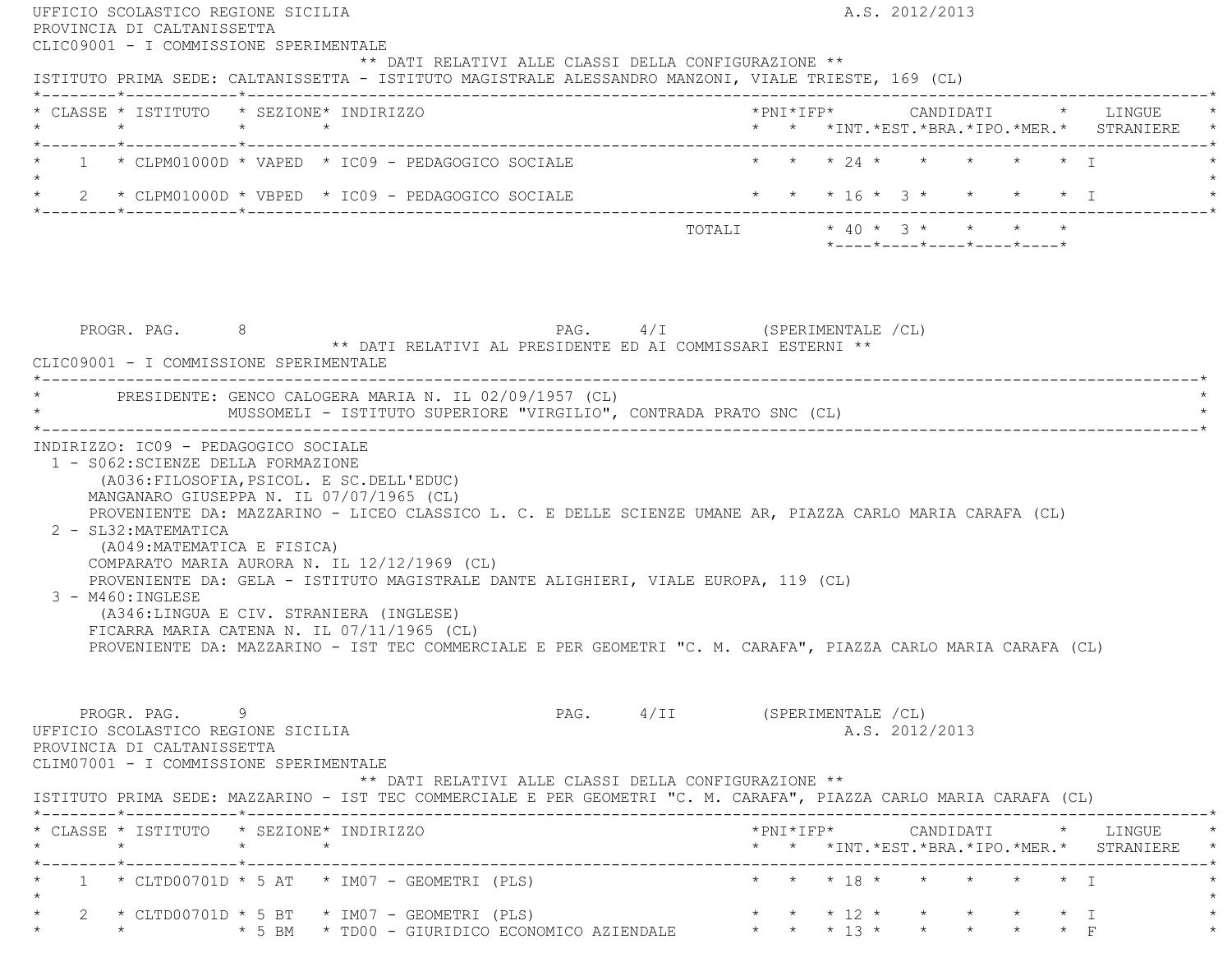|                                                                                                                             |                                                                                                                                                                                                                                                                                                                                                                                                                                                                                                                                                                                                                                                                                                                                                                                                                                                                                                                                                                                                                                                                                                                                                                                                                                                                                   |      |                             |                     | TOTALI * 43 * * * *<br>$*$ ---- $*$ ---- $*$ ---- $*$ ---- $*$ ---- $*$ |  |                                                                                                                                                                              |
|-----------------------------------------------------------------------------------------------------------------------------|-----------------------------------------------------------------------------------------------------------------------------------------------------------------------------------------------------------------------------------------------------------------------------------------------------------------------------------------------------------------------------------------------------------------------------------------------------------------------------------------------------------------------------------------------------------------------------------------------------------------------------------------------------------------------------------------------------------------------------------------------------------------------------------------------------------------------------------------------------------------------------------------------------------------------------------------------------------------------------------------------------------------------------------------------------------------------------------------------------------------------------------------------------------------------------------------------------------------------------------------------------------------------------------|------|-----------------------------|---------------------|-------------------------------------------------------------------------|--|------------------------------------------------------------------------------------------------------------------------------------------------------------------------------|
| PROGR. PAG. 10<br>CLIM07001 - I COMMISSIONE SPERIMENTALE                                                                    | ** DATI RELATIVI AL PRESIDENTE ED AI COMMISSARI ESTERNI **                                                                                                                                                                                                                                                                                                                                                                                                                                                                                                                                                                                                                                                                                                                                                                                                                                                                                                                                                                                                                                                                                                                                                                                                                        |      | PAG. 5/I (SPERIMENTALE /CL) |                     |                                                                         |  |                                                                                                                                                                              |
|                                                                                                                             | PRESIDENTE: BONSIGNORE SALVATORE ANTONIO N. IL 02/04/1959 (CL)<br>CALTANISSETTA - ISTITUTO TECNICO INDUSTRIALE "S. MOTTURA", VIALE DELLA REGIONE 71 (CL)                                                                                                                                                                                                                                                                                                                                                                                                                                                                                                                                                                                                                                                                                                                                                                                                                                                                                                                                                                                                                                                                                                                          |      |                             |                     |                                                                         |  |                                                                                                                                                                              |
| INDIRIZZO: IM07 - GEOMETRI (PLS)<br>$3 - M460$ : INGLESE<br>1 - M460: INGLESE<br>2 - M730: RAGIONERIA<br>3 - M390: FRANCESE | 1 - M181: COSTRUZIONI EDILI, STRADALI ED IDRAULICHE<br>(A016: COSTR., TECNOL. DELLE COST. E DIS. TEC)<br>MORSELLI GIUSEPPE N. IL 01/05/1972 (CL)<br>PROVENIENTE DA: GELA - ISTITUTO TECNICO PER GEOMETRI I.T.GEOMETRI "E. MAJORANA", VIA PITAGORA, SNC (CL)<br>2 - M517: ELEMENTI DI COSTRUZIONI RURALI E DISEGNO RELATIVO<br>(A072:TOPOG. GEN., COSTR.RUR. E DISEGNO)<br>CASAMASSIMA NICOLO' N. IL 17/04/1952 (BA)<br>PROVENIENTE DA: MUSSOMELI - IST TEC COMMERCIALE E PER GEOMETRI ITCG "G. B. HODIERNA", CONTRADA PRATO (CL)<br>(A346:LINGUA E CIV. STRANIERA (INGLESE))<br>MALDONATO MARIA RITA N. IL 13/10/1962 (RG)<br>PROVENIENTE DA: GELA - LICEO CLASSICO ESCHILO, VIA ERITREA (CL)<br>INDIRIZZO: TD00 - GIURIDICO ECONOMICO AZIENDALE<br>(A346:LINGUA E CIV. STRANIERA (INGLESE))<br>MALDONATO MARIA RITA N. IL 13/10/1962 (RG)<br>PROVENIENTE DA: GELA - LICEO CLASSICO ESCHILO, VIA ERITREA (CL)<br>(A017:DISCIPLINE ECONOMICO-AZIENDALI)<br>FILETTI CARMELO ANTONIO N. IL 18/04/1960 (CL)<br>PROVENIENTE DA: GELA - ISTITUTO TECNICO COMMERCIALE LUIGI STURZO, VIA ETTORE ROMAGNOLI, 78 (CL)<br>(A246:LINGUA E CIV. STRANIERA (FRANCESE))<br>AMICO SALVATORE N. IL 08/09/1954 (CL)<br>PROVENIENTE DA: CALTANISSETTA - LICEO CLASSICO LICEO LINGUISTICO "RUSSO" (CL) |      |                             |                     |                                                                         |  |                                                                                                                                                                              |
| PROGR. PAG.<br>UFFICIO SCOLASTICO REGIONE SICILIA<br>PROVINCIA DI CALTANISSETTA<br>CLISEW001 - I COMMISSIONE SPERIMENTALE   | - 11<br>** DATI RELATIVI ALLE CLASSI DELLA CONFIGURAZIONE **<br>ISTITUTO PRIMA SEDE: CALTANISSETTA - LICEO CLASSICO LICEO CLASSICO-LINGUISTICO "R., VIA ROSSO DI SAN SECONDO (CL)                                                                                                                                                                                                                                                                                                                                                                                                                                                                                                                                                                                                                                                                                                                                                                                                                                                                                                                                                                                                                                                                                                 | PAG. | 5/II                        | (SPERIMENTALE / CL) | A.S. 2012/2013                                                          |  |                                                                                                                                                                              |
|                                                                                                                             | * CLASSE * ISTITUTO * SEZIONE* INDIRIZZO                                                                                                                                                                                                                                                                                                                                                                                                                                                                                                                                                                                                                                                                                                                                                                                                                                                                                                                                                                                                                                                                                                                                                                                                                                          |      |                             |                     |                                                                         |  | $\star \texttt{PNI*IFP*} \qquad \qquad \texttt{CANDIDATI} \qquad \qquad \star \qquad \texttt{LINGUE} \qquad \qquad \star$<br>* * *INT. *EST. *BRA. *IPO. *MER. * STRANIERE * |
|                                                                                                                             | * 1 * CLPC02000X * B * ISEW - CLASSICO PROGETTO "BROCCA" * * * 19 * * * * * * * I                                                                                                                                                                                                                                                                                                                                                                                                                                                                                                                                                                                                                                                                                                                                                                                                                                                                                                                                                                                                                                                                                                                                                                                                 |      |                             |                     |                                                                         |  |                                                                                                                                                                              |
|                                                                                                                             | ISTITUTO SECONDA SEDE: CALTANISSETTA - L.R. PAR. LICEO CLASSICO LICEO CLASSICO "PIETRO MIGNOSI, PIAZZA SIGNORE DELLA CITTA', 6                                                                                                                                                                                                                                                                                                                                                                                                                                                                                                                                                                                                                                                                                                                                                                                                                                                                                                                                                                                                                                                                                                                                                    |      |                             |                     |                                                                         |  |                                                                                                                                                                              |
|                                                                                                                             | * CLASSE * ISTITUTO * SEZIONE* INDIRIZZO                                                                                                                                                                                                                                                                                                                                                                                                                                                                                                                                                                                                                                                                                                                                                                                                                                                                                                                                                                                                                                                                                                                                                                                                                                          |      |                             |                     |                                                                         |  |                                                                                                                                                                              |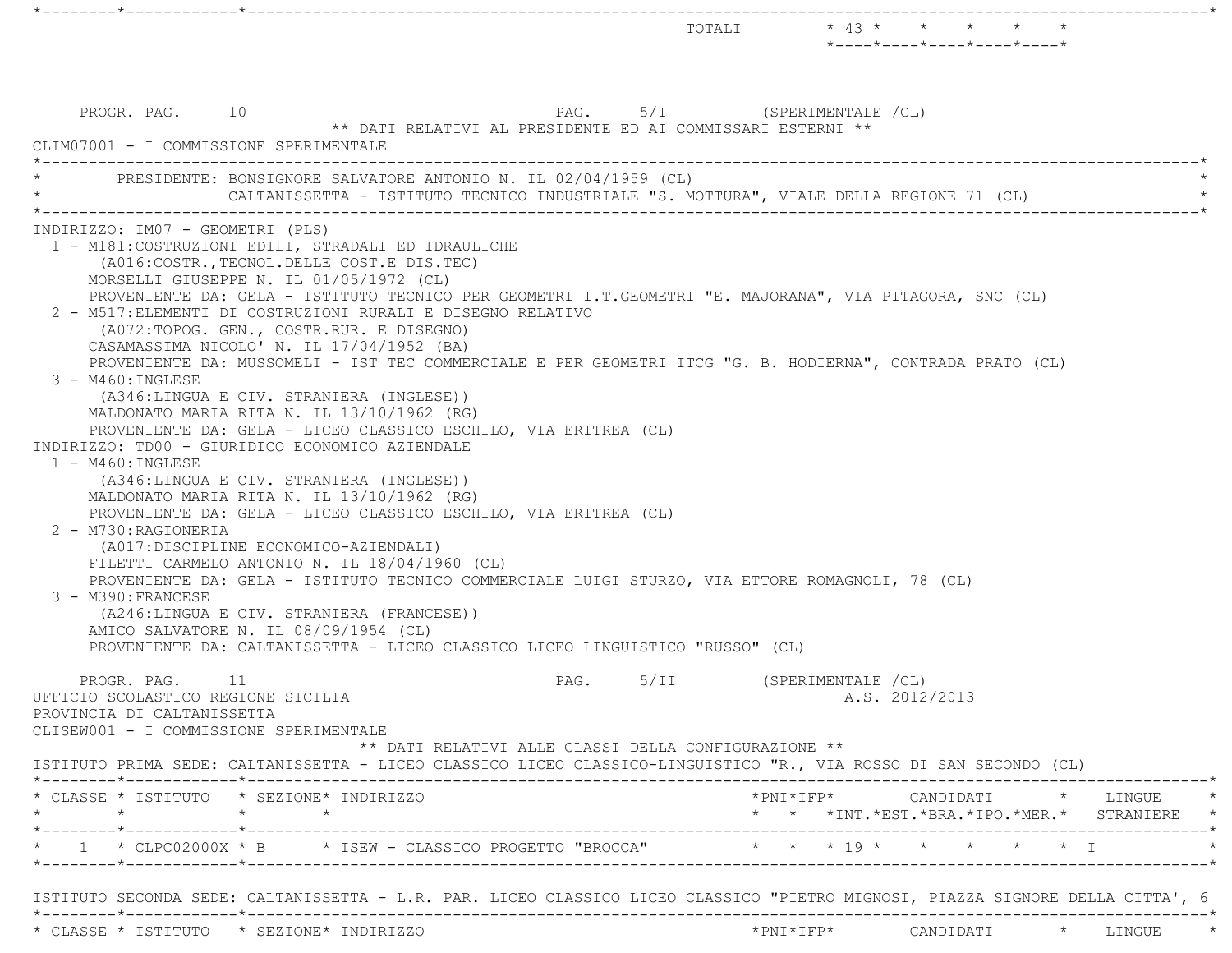| $\star$<br>*--------*------------*---------------                                                                                            |                         |                     |                                                                 |  | * * *INT.*EST.*BRA.*IPO.*MER.* STRANIERE |
|----------------------------------------------------------------------------------------------------------------------------------------------|-------------------------|---------------------|-----------------------------------------------------------------|--|------------------------------------------|
| 2 * CLPC025003 * A * PC00 - CLASSICO                                                                                                         | * * * 13 * * * * * * I  |                     |                                                                 |  |                                          |
|                                                                                                                                              | TOTALI * 32 * * * * * * |                     |                                                                 |  |                                          |
|                                                                                                                                              |                         |                     | $*$ - - - - $*$ - - - - $*$ - - - - $*$ - - - - $*$ - - - - $*$ |  |                                          |
|                                                                                                                                              |                         |                     |                                                                 |  |                                          |
| PAG. 6/I (SPERIMENTALE /CL)<br>PROGR. PAG. 12                                                                                                |                         |                     |                                                                 |  |                                          |
| ** DATI RELATIVI AL PRESIDENTE ED AI COMMISSARI ESTERNI **                                                                                   |                         |                     |                                                                 |  |                                          |
| CLISEW001 - I COMMISSIONE SPERIMENTALE                                                                                                       |                         |                     |                                                                 |  |                                          |
| PRESIDENTE: PARDI ANTONINO N. IL 13/08/1956 (CL)<br>CAMMARATA - IST PROF INDUSTRIA E ARTIGIANATO IPSIA "ARCHIMEDE", VIA G.BONFIGLIO, 44 (AG) |                         |                     |                                                                 |  |                                          |
| INDIRIZZO: ISEW - CLASSICO PROGETTO "BROCCA"                                                                                                 |                         |                     |                                                                 |  |                                          |
| $1 - M237$ : LATINO                                                                                                                          |                         |                     |                                                                 |  |                                          |
| (A052: LETTERE, LATINO, GRECO LICEO CLASSIC)<br>ANTONUCCIO DIANA FELICIA N. IL 05/08/1966 (CL)                                               |                         |                     |                                                                 |  |                                          |
| PROVENIENTE DA: GELA - LICEO CLASSICO ESCHILO, VIA ERITREA (CL)                                                                              |                         |                     |                                                                 |  |                                          |
| 2 - M490:LATINO E GRECO                                                                                                                      |                         |                     |                                                                 |  |                                          |
| (A052:LETTERE, LATINO, GRECO LICEO CLASSIC)                                                                                                  |                         |                     |                                                                 |  |                                          |
| ANTONUCCIO DIANA FELICIA N. IL 05/08/1966 (CL)<br>PROVENIENTE DA: GELA - LICEO CLASSICO ESCHILO, VIA ERITREA (CL)                            |                         |                     |                                                                 |  |                                          |
| 3 - M460: INGLESE                                                                                                                            |                         |                     |                                                                 |  |                                          |
| (A346:LINGUA E CIV. STRANIERA (INGLESE))                                                                                                     |                         |                     |                                                                 |  |                                          |
| BUSCEMI ANNA MARIA N. IL 05/11/1954 (CL)                                                                                                     |                         |                     |                                                                 |  |                                          |
| PROVENIENTE DA: GELA - LICEO CLASSICO ESCHILO, VIA ERITREA (CL)<br>4 - M770: SCIENZE NATURALI                                                |                         |                     |                                                                 |  |                                          |
| ( A060:SC.NA., CH., GEOG., MIC. )                                                                                                            |                         |                     |                                                                 |  |                                          |
| DI MICELI GIOVANNI N. IL 25/01/1954 (PA)                                                                                                     |                         |                     |                                                                 |  |                                          |
| PROVENIENTE DA: GELA - ISTITUTO TECNICO INDUSTRIALE "E. MORSELLI", VIA PITAGORA (CL)<br>INDIRIZZO: PC00 - CLASSICO                           |                         |                     |                                                                 |  |                                          |
| $1 - M237$ : LATINO                                                                                                                          |                         |                     |                                                                 |  |                                          |
| (A052:LETTERE, LATINO, GRECO LICEO CLASSIC)                                                                                                  |                         |                     |                                                                 |  |                                          |
| ANTONUCCIO DIANA FELICIA N. IL 05/08/1966 (CL)                                                                                               |                         |                     |                                                                 |  |                                          |
| PROVENIENTE DA: GELA - LICEO CLASSICO ESCHILO, VIA ERITREA (CL)<br>2 - M490:LATINO E GRECO                                                   |                         |                     |                                                                 |  |                                          |
| (A052:LETTERE, LATINO, GRECO LICEO CLASSIC)                                                                                                  |                         |                     |                                                                 |  |                                          |
| ANTONUCCIO DIANA FELICIA N. IL 05/08/1966 (CL)                                                                                               |                         |                     |                                                                 |  |                                          |
| PROVENIENTE DA: GELA - LICEO CLASSICO ESCHILO, VIA ERITREA (CL)                                                                              |                         |                     |                                                                 |  |                                          |
| 3 - M460:INGLESE<br>(A346:LINGUA E CIV. STRANIERA (INGLESE))                                                                                 |                         |                     |                                                                 |  |                                          |
| BUSCEMI ANNA MARIA N. IL 05/11/1954 (CL)                                                                                                     |                         |                     |                                                                 |  |                                          |
| PROVENIENTE DA: GELA - LICEO CLASSICO ESCHILO, VIA ERITREA (CL)                                                                              |                         |                     |                                                                 |  |                                          |
| 4 - M770: SCIENZE NATURALI                                                                                                                   |                         |                     |                                                                 |  |                                          |
| ( A060:SC.NA., CH., GEOG., MIC. )<br>DI MICELI GIOVANNI N. IL 25/01/1954 (PA)                                                                |                         |                     |                                                                 |  |                                          |
| PROVENIENTE DA: GELA - ISTITUTO TECNICO INDUSTRIALE "E. MORSELLI", VIA PITAGORA (CL)                                                         |                         |                     |                                                                 |  |                                          |
| 6/II<br>PROGR. PAG. 13<br>PAG.                                                                                                               |                         | (SPERIMENTALE / CL) |                                                                 |  |                                          |
| UFFICIO SCOLASTICO REGIONE SICILIA                                                                                                           |                         |                     | A.S. 2012/2013                                                  |  |                                          |
| PROVINCIA DI CALTANISSETTA<br>CLISEX001 - I COMMISSIONE SPERIMENTALE                                                                         |                         |                     |                                                                 |  |                                          |
| ** DATI RELATIVI ALLE CLASSI DELLA CONFIGURAZIONE **                                                                                         |                         |                     |                                                                 |  |                                          |
| ISTITUTO PRIMA SEDE: CALTANISSETTA - LICEO CLASSICO LICEO CLASSICO-LINGUISTICO "R., VIA ROSSO DI SAN SECONDO (CL)                            |                         |                     |                                                                 |  |                                          |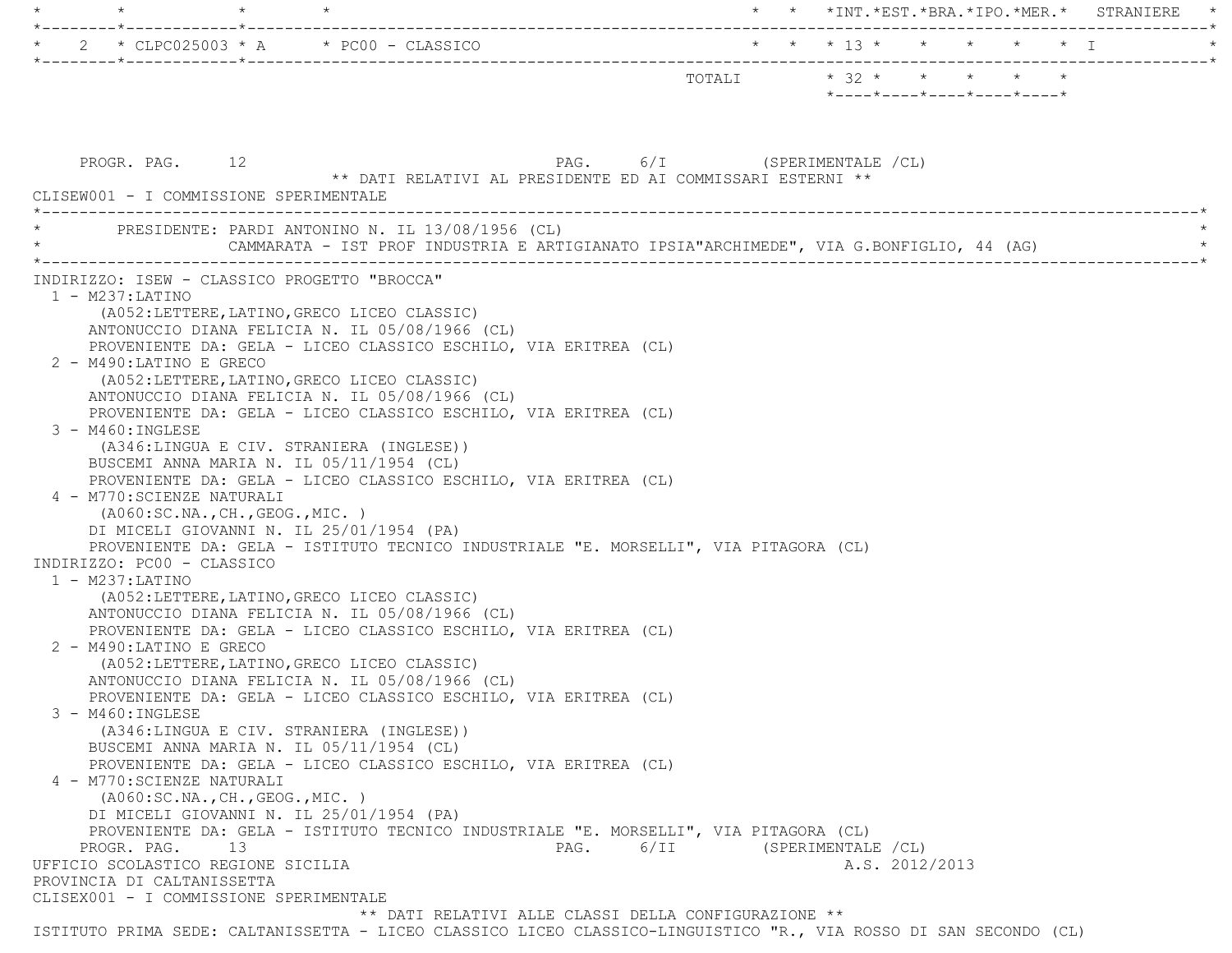| * CLASSE * ISTITUTO * SEZIONE* INDIRIZZO                                                                                                                                                                                                                                                                                                                                                                                                                                                                                                                                                                                                                                                                                                                                   |  |                                           |                                                                             |                              |  |  | *PNI*IFP*     CANDIDATI    *   LINGUE                                                                                                              |  |  |  |
|----------------------------------------------------------------------------------------------------------------------------------------------------------------------------------------------------------------------------------------------------------------------------------------------------------------------------------------------------------------------------------------------------------------------------------------------------------------------------------------------------------------------------------------------------------------------------------------------------------------------------------------------------------------------------------------------------------------------------------------------------------------------------|--|-------------------------------------------|-----------------------------------------------------------------------------|------------------------------|--|--|----------------------------------------------------------------------------------------------------------------------------------------------------|--|--|--|
| 1 * CLPC02000X * VA * ISEX - LINGUISTICO PROGETTO "BROCCA" * * * 18 * * * * * * * I/F/S<br>$\star$ $\star$                                                                                                                                                                                                                                                                                                                                                                                                                                                                                                                                                                                                                                                                 |  |                                           | * VA. * ISEX - LINGUISTICO PROGETTO "BROCCA" * * * 12 * * * * * * * * I/F/T |                              |  |  |                                                                                                                                                    |  |  |  |
| * 2 * CLPC02000X * VC   * ISEX – LINGUISTICO PROGETTO "BROCCA"   * * * 17 * * * * * * 1/ F/ S<br>*   * * * * VC.   * ISEX – LINGUISTICO PROGETTO "BROCCA"   * * * 2 * * * * * * 1/ F/ T                                                                                                                                                                                                                                                                                                                                                                                                                                                                                                                                                                                    |  |                                           |                                                                             |                              |  |  |                                                                                                                                                    |  |  |  |
|                                                                                                                                                                                                                                                                                                                                                                                                                                                                                                                                                                                                                                                                                                                                                                            |  |                                           |                                                                             |                              |  |  | *----*----*----*----*----*                                                                                                                         |  |  |  |
| PROGR. PAG. 14<br>CLISEX001 - I COMMISSIONE SPERIMENTALE<br>* PRESIDENTE: DI BARTOLO GRAZIO N. IL 28/11/1952 (CL)                                                                                                                                                                                                                                                                                                                                                                                                                                                                                                                                                                                                                                                          |  |                                           | ** DATI RELATIVI AL PRESIDENTE ED AI COMMISSARI ESTERNI **                  | PAG. 7/I (SPERIMENTALE /CL)  |  |  |                                                                                                                                                    |  |  |  |
| GELA - ISTITUTO TECNICO INDUSTRIALE "E. MORSELLI", VIA PITAGORA (CL)<br>INDIRIZZO: ISEX - LINGUISTICO PROGETTO "BROCCA"                                                                                                                                                                                                                                                                                                                                                                                                                                                                                                                                                                                                                                                    |  |                                           |                                                                             |                              |  |  |                                                                                                                                                    |  |  |  |
|                                                                                                                                                                                                                                                                                                                                                                                                                                                                                                                                                                                                                                                                                                                                                                            |  | (A246:LINGUA E CIV. STRANIERA (FRANCESE)) |                                                                             |                              |  |  |                                                                                                                                                    |  |  |  |
| DELL'UTRI VALERIA ROSANNA N. IL 10/12/1959 (CL)<br>PROVENIENTE DA: GELA - IST PROF ALBERGHIERO GELA, VIA E. ROMAGNOLI, 78 (CL)<br>2 - M460: INGLESE<br>(A346:LINGUA E CIV. STRANIERA (INGLESE))<br>CASSIBBA ANNA MARIA RITA N. IL 11/11/1966 (RG)<br>PROVENIENTE DA: ENNA - ISTITUTO MAGISTRALE "DANTE ALIGHIERI", VIA VALVERDE 1 (EN)<br>3 - M790:SPAGNOLO<br>(A446:LINGUA E CIV. STRANIERA (SPAGNOLO))<br>BONELLI ADRIANA RITA N. IL 11/08/1966 (CL)<br>PROVENIENTE DA: NISCEMI - LICEO SCIENTIFICO L. SCIENT. LING. E SCIE.UM., VIA CARLO ALBERTO DALLA CHIESA, SNC (CL)<br>4 - M940:TEDESCO<br>(A546:LINGUA E CIV. STRANIERA (TEDESCO))<br>LA FATA JESSICA N. IL 31/05/1978 (EE)<br>PROVENIENTE DA: PARTINICO - LICEO SCIENTIFICO LS SANTI SAVARINO, C/DA TURRISI (PA) |  |                                           |                                                                             |                              |  |  |                                                                                                                                                    |  |  |  |
| PROGR. PAG. 15<br>UFFICIO SCOLASTICO REGIONE SICILIA<br>PROVINCIA DI CALTANISSETTA<br>CLISEX002 - II COMMISSIONE SPERIMENTALE<br>ISTITUTO PRIMA SEDE: NISCEMI - LICEO SCIENTIFICO L. SCIENT. LING. E SCIE.UM., VIA CARLO ALBERTO DALLA CHIESA, SNC (CL)                                                                                                                                                                                                                                                                                                                                                                                                                                                                                                                    |  |                                           | ** DATI RELATIVI ALLE CLASSI DELLA CONFIGURAZIONE **                        | PAG. 7/II (SPERIMENTALE /CL) |  |  | A.S. 2012/2013                                                                                                                                     |  |  |  |
| * CLASSE * ISTITUTO * SEZIONE* INDIRIZZO                                                                                                                                                                                                                                                                                                                                                                                                                                                                                                                                                                                                                                                                                                                                   |  |                                           |                                                                             |                              |  |  | $*PNI*IFP* \qquad \qquad \text{CANDIDATI} \qquad \qquad * \qquad \text{LINGUE} \qquad \qquad *$<br>* * *INT. *EST. *BRA. *IPO. *MER. * STRANIERE * |  |  |  |

 ISTITUTO SECONDA SEDE: NISCEMI - IST PROF PER L'AGRICOLTURA E L'AMBIENTE IST. PROF. SERV.AGR.E SV.RURAL, VIA CARLO ALBERTO DAL \*--------\*------------\*-------------------------------------------------------------------------------------------------------\*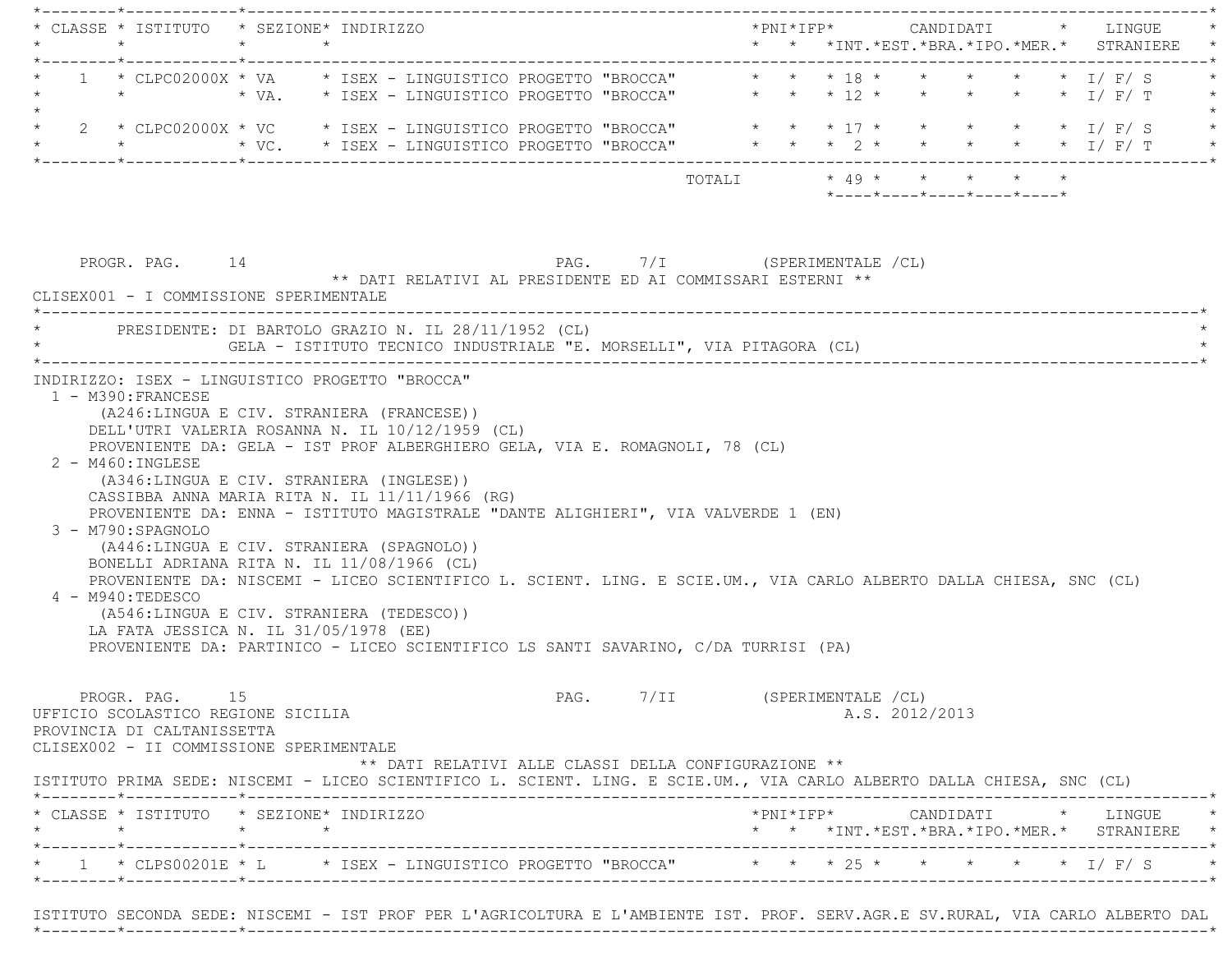| * CLASSE * ISTITUTO * SEZIONE* INDIRIZZO<br>$\star$ $\star$                                                                                             |                                                               |
|---------------------------------------------------------------------------------------------------------------------------------------------------------|---------------------------------------------------------------|
|                                                                                                                                                         | * * *INT.*EST.*BRA.*IPO.*MER.* STRANIERE                      |
|                                                                                                                                                         |                                                               |
|                                                                                                                                                         | TOTALI $* 39 * * * * * * * * *$<br>*----*----*----*----*----* |
|                                                                                                                                                         |                                                               |
|                                                                                                                                                         |                                                               |
| PAG. 8/I (SPERIMENTALE /CL)<br>PROGR. PAG. 16<br>** DATI RELATIVI AL PRESIDENTE ED AI COMMISSARI ESTERNI **                                             |                                                               |
| CLISEX002 - II COMMISSIONE SPERIMENTALE                                                                                                                 |                                                               |
| * PRESIDENTE: ANZALDI GIUSEPPE N. IL 05/03/1955 (CL)<br>CALTANISSETTA - LICEO CLASSICO LICEO CLASSICO-LINGUISTICO "R., VIA ROSSO DI SAN SECONDO (CL)    |                                                               |
| INDIRIZZO: ISEX - LINGUISTICO PROGETTO "BROCCA"                                                                                                         |                                                               |
| 1 - M390: FRANCESE<br>(A246:LINGUA E CIV. STRANIERA (FRANCESE))                                                                                         |                                                               |
| RICCOBENE CAROLINA NUNZIATA N. IL 20/10/1955 (CL)                                                                                                       |                                                               |
| PROVENIENTE DA: MAZZARINO - IST TEC COMMERCIALE E PER GEOMETRI "C. M. CARAFA", PIAZZA CARLO MARIA CARAFA (CL)                                           |                                                               |
| 2 - M460: INGLESE                                                                                                                                       |                                                               |
| (A346:LINGUA E CIV. STRANIERA (INGLESE))<br>FERRARO LOREDANA N. IL 13/02/1964 (CL)                                                                      |                                                               |
| PROVENIENTE DA: CALTANISSETTA - IST PROF INDUSTRIA E ARTIGIANATO GALILEO GALILEI, VIA FRA' GIARRATANA, 1 (CL)                                           |                                                               |
| 3 - M790:SPAGNOLO                                                                                                                                       |                                                               |
| (A446:LINGUA E CIV. STRANIERA (SPAGNOLO))                                                                                                               |                                                               |
| SPINATO LOREDANA N. IL 25/06/1954 (CL)                                                                                                                  |                                                               |
| PROVENIENTE DA: CALTANISSETTA - LICEO CLASSICO LICEO CLASSICO-LINGUISTICO "R., VIA ROSSO DI SAN SECONDO (CL)                                            |                                                               |
| INDIRIZZO: RRCY - AGROTECNICO (NUOVO ORDINAMENTO)                                                                                                       |                                                               |
| $1 - M460 : INGLESE$                                                                                                                                    |                                                               |
| (A346:LINGUA E CIV. STRANIERA (INGLESE))                                                                                                                |                                                               |
| FERRARO LOREDANA N. IL 13/02/1964 (CL)<br>PROVENIENTE DA: CALTANISSETTA - IST PROF INDUSTRIA E ARTIGIANATO GALILEO GALILEI, VIA FRA' GIARRATANA, 1 (CL) |                                                               |
| 2 - M017:TECNICHE DI PROD., TRASFORM. E VALORIZ. DEI PROD.                                                                                              |                                                               |
| (A058:SC.E MEC.AGR.E T.GEST.AZ., FIT., ENT)                                                                                                             |                                                               |
| MATRAXIA GIUSEPPE N. IL 02/12/1957 (CL)                                                                                                                 |                                                               |
| PROVENIENTE DA: CALTANISSETTA - IST TEC COMMERCIALE E PER GEOMETRI MARIO RAPISARDI, VIALE REGINA MARGHERITA, 27 (CL)                                    |                                                               |
| 3 - M014: MATEMATICA                                                                                                                                    |                                                               |
| (A047: MATEMATICA)                                                                                                                                      |                                                               |
| FORNASERO RENATO LUIGI N. IL 21/06/1960 (CL)                                                                                                            |                                                               |
| PROVENIENTE DA: CALTANISSETTA - ISTITUTO TECNICO INDUSTRIALE "S. MOTTURA", VIALE DELLA REGIONE 71 (CL)                                                  |                                                               |
| PROGR. PAG.<br>17                                                                                                                                       | PAG. 8/II (SPERIMENTALE /CL)                                  |
| UFFICIO SCOLASTICO REGIONE SICILIA                                                                                                                      | A.S. 2012/2013                                                |
| PROVINCIA DI CALTANISSETTA                                                                                                                              |                                                               |
| CLISEX003 - III COMMISSIONE SPERIMENTALE                                                                                                                |                                                               |
| ** DATI RELATIVI ALLE CLASSI DELLA CONFIGURAZIONE **                                                                                                    |                                                               |
| ISTITUTO PRIMA SEDE: CALTANISSETTA - LICEO CLASSICO LICEO CLASSICO-LINGUISTICO "R., VIA ROSSO DI SAN SECONDO (CL)                                       |                                                               |
| * CLASSE * ISTITUTO * SEZIONE* INDIRIZZO                                                                                                                | $*$ PNI $*$ IFP $*$<br>CANDIDATI<br>* LINGUE                  |
| $\star$<br>$\star$<br>$\star$                                                                                                                           | * * *INT. *EST. *BRA. *IPO. *MER. * STRANIERE *               |
| * 1 * CLPC02000X * V BL * ISEX - LINGUISTICO PROGETTO "BROCCA" * * * 25 * * * * * * * I/ F/ S                                                           |                                                               |
|                                                                                                                                                         |                                                               |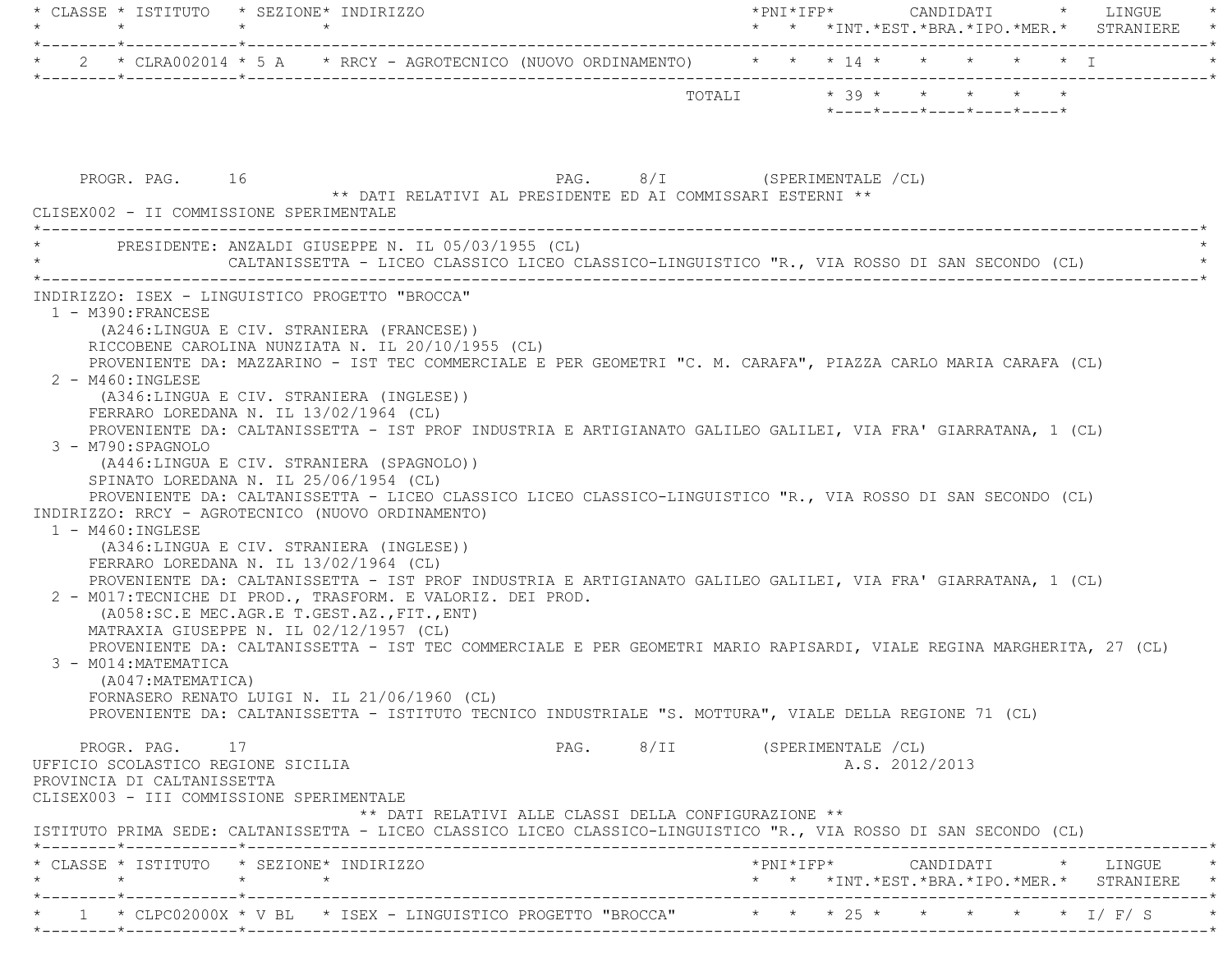| $\star$ |                                                                                                                                                                       | * CLASSE * ISTITUTO * SEZIONE* INDIRIZZO<br>$\star$ $\star$                                                                                                                                                                                                                                                                                                                                                                                                                                                                                                                                                                                                                                                                                                                                                                                                                                                                                                                                                                                                                                                                                                                                                                                           |                           |  |                                                  |  |  | *PNI*IFP* CANDIDATI * LINGUE<br>* * *INT.*EST.*BRA.*IPO.*MER.* STRANIERE *             |
|---------|-----------------------------------------------------------------------------------------------------------------------------------------------------------------------|-------------------------------------------------------------------------------------------------------------------------------------------------------------------------------------------------------------------------------------------------------------------------------------------------------------------------------------------------------------------------------------------------------------------------------------------------------------------------------------------------------------------------------------------------------------------------------------------------------------------------------------------------------------------------------------------------------------------------------------------------------------------------------------------------------------------------------------------------------------------------------------------------------------------------------------------------------------------------------------------------------------------------------------------------------------------------------------------------------------------------------------------------------------------------------------------------------------------------------------------------------|---------------------------|--|--------------------------------------------------|--|--|----------------------------------------------------------------------------------------|
|         |                                                                                                                                                                       | * 2 * CLTE013018 * A. * IY96 - LINGUISTICO MODERNO * * * * 18 * 1 * * * * * I/F/T                                                                                                                                                                                                                                                                                                                                                                                                                                                                                                                                                                                                                                                                                                                                                                                                                                                                                                                                                                                                                                                                                                                                                                     |                           |  |                                                  |  |  |                                                                                        |
|         |                                                                                                                                                                       |                                                                                                                                                                                                                                                                                                                                                                                                                                                                                                                                                                                                                                                                                                                                                                                                                                                                                                                                                                                                                                                                                                                                                                                                                                                       | TOTALI * 43 * 1 * * * * * |  | $*$ ---- $*$ ---- $*$ ---- $*$ ---- $*$ ---- $*$ |  |  |                                                                                        |
|         | PROGR. PAG. 18                                                                                                                                                        | PAG. 9/I (SPERIMENTALE /CL)<br>** DATI RELATIVI AL PRESIDENTE ED AI COMMISSARI ESTERNI **<br>CLISEX003 - III COMMISSIONE SPERIMENTALE                                                                                                                                                                                                                                                                                                                                                                                                                                                                                                                                                                                                                                                                                                                                                                                                                                                                                                                                                                                                                                                                                                                 |                           |  |                                                  |  |  |                                                                                        |
|         |                                                                                                                                                                       | PRESIDENTE: CANNIZZO FERNANDO N. IL 13/10/1955 (CL)<br>NISCEMI - ISTITUTO SUPERIORE LEONARDO DA VINCI, CARLO ALBERTO DALLA CHIESA SNC (CL)                                                                                                                                                                                                                                                                                                                                                                                                                                                                                                                                                                                                                                                                                                                                                                                                                                                                                                                                                                                                                                                                                                            |                           |  |                                                  |  |  |                                                                                        |
|         | 2 - M460: INGLESE<br>3 - M790: SPAGNOLO<br>1 - M390: FRANCESE<br>$2 - M460$ : INGLESE<br>$3 - M940$ : TEDESCO<br>PROGR. PAG. 19<br>UFFICIO SCOLASTICO REGIONE SICILIA | (A246:LINGUA E CIV. STRANIERA (FRANCESE))<br>GALLO ANGELA N. IL 13/10/1960 (CL)<br>PROVENIENTE DA: GELA - LICEO SCIENTIFICO SCIENTIF. E LINGUISTICO "E. V, VIA PITAGORA, S.N.C. (CL)<br>(A346:LINGUA E CIV. STRANIERA (INGLESE))<br>RINNONE ANNA N. IL 15/10/1956 (CL)<br>PROVENIENTE DA: NISCEMI - LICEO SCIENTIFICO L. SCIENT. LING. E SCIE.UM., VIA CARLO ALBERTO DALLA CHIESA, SNC (CL)<br>(A446:LINGUA E CIV. STRANIERA (SPAGNOLO))<br>CANNILLA CONCETTA VALERIA N. IL 29/09/1969 (CL)<br>PROVENIENTE DA: GELA - ISTITUTO TECNICO PER IL TURISMO "LUIGI STURZO", VIA ETTORE ROMAGNOLI, 78 (CL)<br>INDIRIZZO: IY96 - LINGUISTICO MODERNO<br>(A246:LINGUA E CIV. STRANIERA (FRANCESE))<br>GALLO ANGELA N. IL 13/10/1960 (CL)<br>PROVENIENTE DA: GELA - LICEO SCIENTIFICO SCIENTIF. E LINGUISTICO "E. V, VIA PITAGORA, S.N.C. (CL)<br>(A346:LINGUA E CIV. STRANIERA (INGLESE))<br>RINNONE ANNA N. IL 15/10/1956 (CL)<br>PROVENIENTE DA: NISCEMI - LICEO SCIENTIFICO L. SCIENT. LING. E SCIE.UM., VIA CARLO ALBERTO DALLA CHIESA, SNC (CL)<br>(A546:LINGUA E CIV. STRANIERA (TEDESCO))<br>CUSUMANO GIACOMA N. IL 04/03/1954 (AG)<br>PROVENIENTE DA: SCIACCA - LICEO SCIENTIFICO LS ENRICO FERMI, VIA PARMA N. 1 (AG)<br>PAG. 9/II (SPERIMENTALE /CL) |                           |  | A.S. 2012/2013                                   |  |  |                                                                                        |
|         | PROVINCIA DI CALTANISSETTA                                                                                                                                            | CLISEX004 - IV COMMISSIONE SPERIMENTALE<br>** DATI RELATIVI ALLE CLASSI DELLA CONFIGURAZIONE **<br>ISTITUTO PRIMA SEDE: GELA - LICEO SCIENTIFICO SCIENTIF. E LINGUISTICO "E. V, VIA PITAGORA, S.N.C. (CL)                                                                                                                                                                                                                                                                                                                                                                                                                                                                                                                                                                                                                                                                                                                                                                                                                                                                                                                                                                                                                                             |                           |  |                                                  |  |  |                                                                                        |
|         | $\star$                                                                                                                                                               | * CLASSE * ISTITUTO * SEZIONE* INDIRIZZO<br>$\star$ $\star$                                                                                                                                                                                                                                                                                                                                                                                                                                                                                                                                                                                                                                                                                                                                                                                                                                                                                                                                                                                                                                                                                                                                                                                           |                           |  |                                                  |  |  | *PNI*IFP*     CANDIDATI    *   LINGUE<br>* * *INT. *EST. *BRA. *IPO. *MER. * STRANIERE |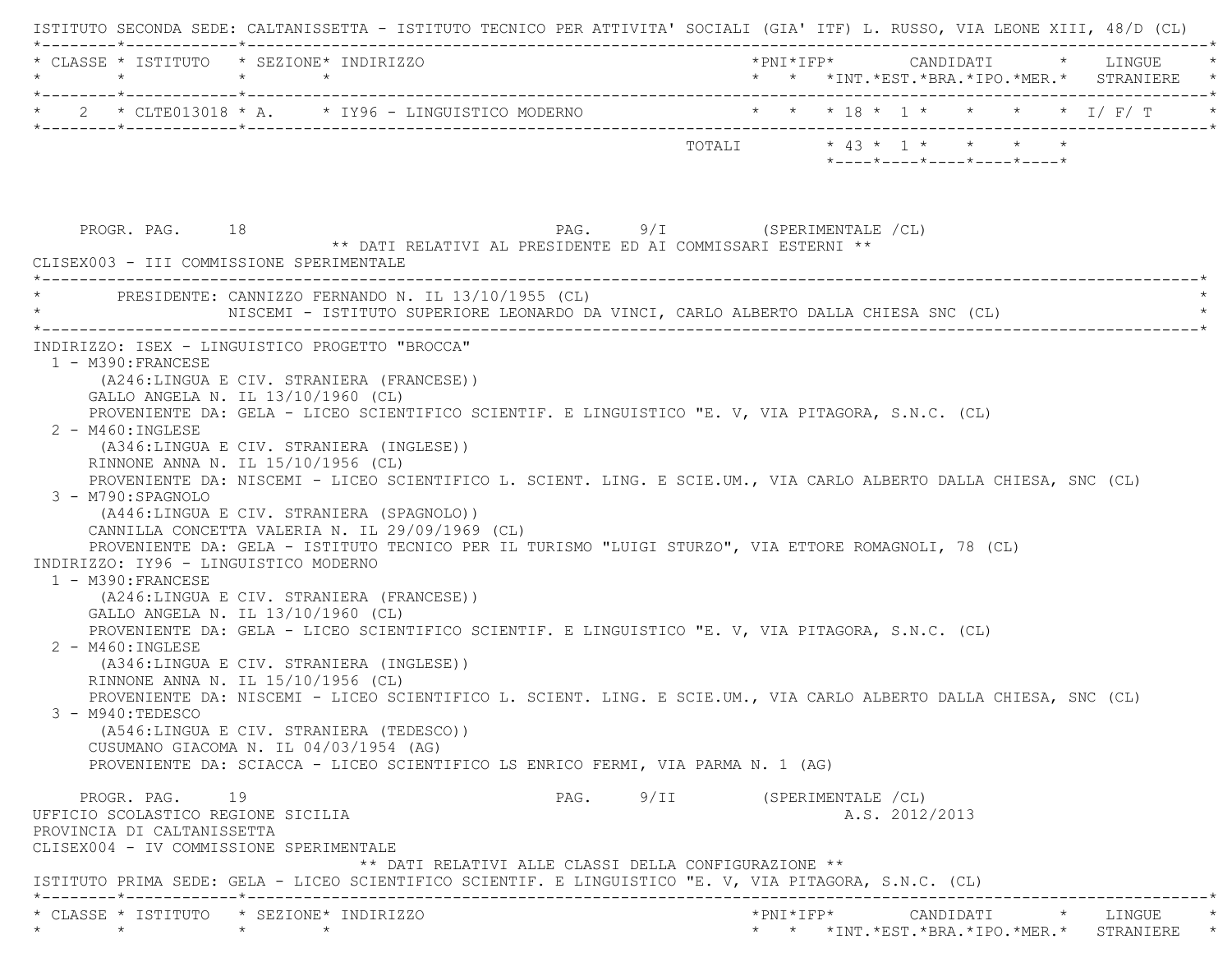|                                                                                       |                                                                                                                                                                                                                                                                                | * 1 * CLPS03000N * V E * ISEX - LINGUISTICO PROGETTO "BROCCA" * * * 22 * * * * * * * I/ F/ S                                                                                                                                                                                                |          |                              |                            |                |  |                                            |
|---------------------------------------------------------------------------------------|--------------------------------------------------------------------------------------------------------------------------------------------------------------------------------------------------------------------------------------------------------------------------------|---------------------------------------------------------------------------------------------------------------------------------------------------------------------------------------------------------------------------------------------------------------------------------------------|----------|------------------------------|----------------------------|----------------|--|--------------------------------------------|
|                                                                                       |                                                                                                                                                                                                                                                                                | ISTITUTO SECONDA SEDE: GELA - ISTITUTO TECNICO PER IL TURISMO "LUIGI STURZO", VIA ETTORE ROMAGNOLI, 78 (CL)                                                                                                                                                                                 |          |                              |                            |                |  |                                            |
| $\star$                                                                               | * CLASSE * ISTITUTO * SEZIONE* INDIRIZZO<br>$\star$ $\star$                                                                                                                                                                                                                    |                                                                                                                                                                                                                                                                                             |          | *PNI*IFP* CANDIDATI * LINGUE |                            |                |  | * * *INT.*EST.*BRA.*IPO.*MER.* STRANIERE * |
|                                                                                       |                                                                                                                                                                                                                                                                                | * 2 * CLTN003014 * 5 AT * TN01 - TURISTICO (PROG. ITER) * * * 16 * 1 * * * * * * I/ F/ S *                                                                                                                                                                                                  |          |                              |                            |                |  |                                            |
|                                                                                       |                                                                                                                                                                                                                                                                                |                                                                                                                                                                                                                                                                                             |          |                              | *----*----*----*----*----* |                |  |                                            |
| PROGR. PAG. 20                                                                        | CLISEX004 - IV COMMISSIONE SPERIMENTALE                                                                                                                                                                                                                                        | PAG. 10/I (SPERIMENTALE /CL)<br>** DATI RELATIVI AL PRESIDENTE ED AI COMMISSARI ESTERNI **                                                                                                                                                                                                  |          |                              |                            |                |  |                                            |
|                                                                                       | * PRESIDENTE: SCALIA PIETRO N. IL 24/01/1947 (CL)                                                                                                                                                                                                                              | RESUTTANO - ISTITUTO COMPRENSIVO "GIOVANNI XXIII" - RESUTTANO -, VIA CIRCONVALLAZIONE (CL)                                                                                                                                                                                                  |          |                              |                            |                |  |                                            |
| 3 - M790:SPAGNOLO<br>1 - M390: FRANCESE                                               | (A346:LINGUA E CIV. STRANIERA (INGLESE))<br>DIMARTINO GIUSEPPE N. IL 07/02/1953 (CL)<br>(A446:LINGUA E CIV. STRANIERA (SPAGNOLO))<br>ITALIANO EMANUELA MARIA RITN. IL 18/11/1968 (CL)<br>INDIRIZZO: TN01 - TURISTICO (PROG. ITER)<br>(A246:LINGUA E CIV. STRANIERA (FRANCESE)) | PROVENIENTE DA: CALTANISSETTA - LICEO SCIENTIFICO ALESSANDRO VOLTA, VIA NINO MARTOGLIO, 1 (CL)<br>PROVENIENTE DA: CALTANISSETTA - IST TEC COMMERCIALE E PER GEOMETRI MARIO RAPISARDI, VIALE REGINA MARGHERITA, 27 (CL)                                                                      |          |                              |                            |                |  |                                            |
| $2 - M460$ : INGLESE<br>3 - M790:SPAGNOLO                                             | CALI' ROSARIA ALBA N. IL 18/04/1959 (CL)<br>(A346:LINGUA E CIV. STRANIERA (INGLESE))<br>DIMARTINO GIUSEPPE N. IL 07/02/1953 (CL)<br>(A446:LINGUA E CIV. STRANIERA (SPAGNOLO))<br>ITALIANO EMANUELA MARIA RITN. IL 18/11/1968 (CL)                                              | PROVENIENTE DA: CALTANISSETTA - IST PROF ALBERGHIERO CALTANISSETTA, VIA LEONE XIII, 64 (CL)<br>PROVENIENTE DA: CALTANISSETTA - LICEO SCIENTIFICO ALESSANDRO VOLTA, VIA NINO MARTOGLIO, 1 (CL)                                                                                               |          |                              |                            |                |  |                                            |
| PROGR. PAG.<br>21<br>UFFICIO SCOLASTICO REGIONE SICILIA<br>PROVINCIA DI CALTANISSETTA | CLISFN001 - I COMMISSIONE SPERIMENTALE                                                                                                                                                                                                                                         | PROVENIENTE DA: CALTANISSETTA - IST TEC COMMERCIALE E PER GEOMETRI MARIO RAPISARDI, VIALE REGINA MARGHERITA, 27 (CL)<br>PAG.<br>** DATI RELATIVI ALLE CLASSI DELLA CONFIGURAZIONE **<br>ISTITUTO PRIMA SEDE: CALTANISSETTA - LICEO SCIENTIFICO ALESSANDRO VOLTA, VIA NINO MARTOGLIO, 1 (CL) | $10/$ II |                              | (SPERIMENTALE /CL)         | A.S. 2012/2013 |  |                                            |

\*--------\*------------\*-------------------------------------------------------------------------------------------------------\*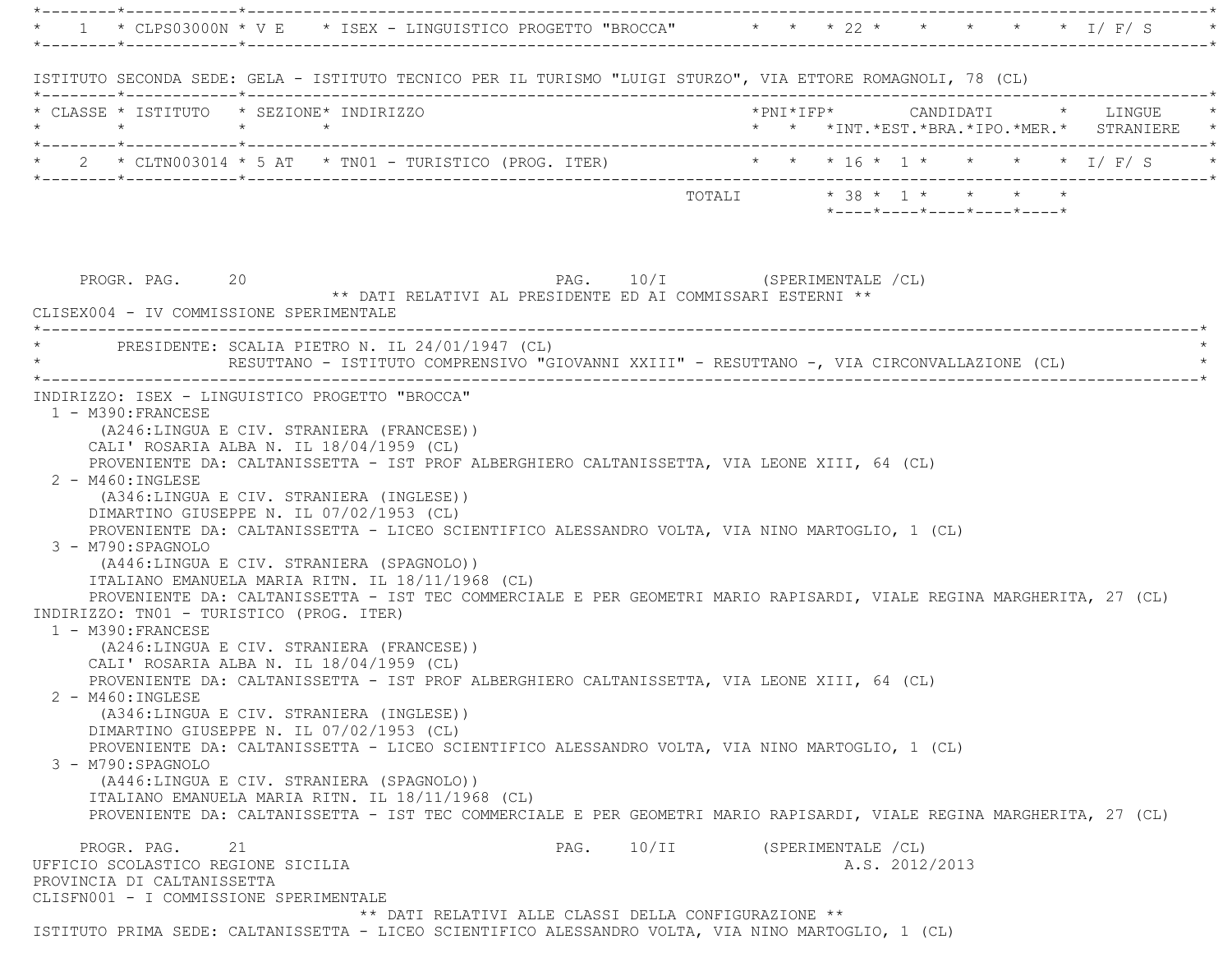| * CLASSE * ISTITUTO * SEZIONE* INDIRIZZO                                                                                                                                                                                                                                                                                                                                                                                                                                                                            |         |         |                                                            |                               |                         |                     |  |                |                                                                                     |  | *PNI*IFP*     CANDIDATI    *   LINGUE           |
|---------------------------------------------------------------------------------------------------------------------------------------------------------------------------------------------------------------------------------------------------------------------------------------------------------------------------------------------------------------------------------------------------------------------------------------------------------------------------------------------------------------------|---------|---------|------------------------------------------------------------|-------------------------------|-------------------------|---------------------|--|----------------|-------------------------------------------------------------------------------------|--|-------------------------------------------------|
| 1 * CLPS01000C * A * ISFN - SCIENTIFICO PROGETTO "BROCCA" * * * 19 * * * * * * * T                                                                                                                                                                                                                                                                                                                                                                                                                                  |         |         |                                                            |                               |                         |                     |  |                |                                                                                     |  |                                                 |
|                                                                                                                                                                                                                                                                                                                                                                                                                                                                                                                     |         |         |                                                            |                               |                         |                     |  |                |                                                                                     |  |                                                 |
|                                                                                                                                                                                                                                                                                                                                                                                                                                                                                                                     |         |         |                                                            |                               | TOTALI * 34 * * * * * * |                     |  |                | $*$ ---- $*$ ---- $*$ ---- $*$ ---- $*$ ---- $*$                                    |  |                                                 |
| PROGR. PAG. 22<br>CLISFN001 - I COMMISSIONE SPERIMENTALE                                                                                                                                                                                                                                                                                                                                                                                                                                                            |         |         | ** DATI RELATIVI AL PRESIDENTE ED AI COMMISSARI ESTERNI ** | PAG. 11/I (SPERIMENTALE /CL)  |                         |                     |  |                |                                                                                     |  |                                                 |
| PRESIDENTE: NICASTRO VINCENZO N. IL 29/10/1946 (CL)<br>GELA - ISTITUTO COMPRENSIVO IST. COMPRENSIVO "G.VERGA" GEL, VIA SALONICCO, 2 (CL)                                                                                                                                                                                                                                                                                                                                                                            |         |         |                                                            |                               |                         |                     |  |                |                                                                                     |  |                                                 |
| PROVENIENTE DA: NISCEMI - LICEO SCIENTIFICO L. SCIENT. LING. E SCIE.UM., VIA CARLO ALBERTO DALLA CHIESA, SNC (CL)<br>2 - SG82: FILOSOFIA<br>(A037:FILOSOFIA E STORIA)<br>TARDINO CONCETTA N. IL 19/09/1960 (CL)<br>PROVENIENTE DA: GELA - LICEO SCIENTIFICO SCIENTIF. E LINGUISTICO "E. V, VIA PITAGORA, S.N.C. (CL)<br>3 - SB01:BIOLOGIA<br>( A060:SC.NA., CH., GEOG., MIC. )<br>NASTASI LUIGI ANTONIO N. IL 22/04/1958 (CL)<br>PROVENIENTE DA: GELA - ISTITUTO MAGISTRALE DANTE ALIGHIERI, VIALE EUROPA, 119 (CL) |         |         |                                                            |                               |                         |                     |  |                |                                                                                     |  |                                                 |
| PROGR. PAG. 23<br>UFFICIO SCOLASTICO REGIONE SICILIA<br>PROVINCIA DI CALTANISSETTA<br>CLISFP001 - I COMMISSIONE SPERIMENTALE<br>ISTITUTO PRIMA SEDE: GELA - ISTITUTO MAGISTRALE DANTE ALIGHIERI, VIALE EUROPA, 119 (CL)                                                                                                                                                                                                                                                                                             |         |         | ** DATI RELATIVI ALLE CLASSI DELLA CONFIGURAZIONE **       | PAG. 11/II (SPERIMENTALE /CL) |                         |                     |  | A.S. 2012/2013 |                                                                                     |  |                                                 |
| * CLASSE * ISTITUTO * SEZIONE* INDIRIZZO                                                                                                                                                                                                                                                                                                                                                                                                                                                                            |         |         |                                                            |                               |                         | $*$ PNI $*$ IFP $*$ |  |                |                                                                                     |  | CANDIDATI * LINGUE *                            |
| $\star$                                                                                                                                                                                                                                                                                                                                                                                                                                                                                                             | $\star$ | $\star$ |                                                            |                               |                         |                     |  |                |                                                                                     |  | * * *INT. *EST. *BRA. *IPO. *MER. * STRANIERE * |
| 1 * CLPM00101Q * B * ISFP - SOCIO PSICOPEDAG. (PR. "BROCCA") * * * 24 * * * * * * * I                                                                                                                                                                                                                                                                                                                                                                                                                               |         |         |                                                            |                               |                         |                     |  |                |                                                                                     |  |                                                 |
| 2 * CLPM00101Q * C * ISFP - SOCIO PSICOPEDAG. (PR. "BROCCA") * * * 14 * * * * * * * I                                                                                                                                                                                                                                                                                                                                                                                                                               |         |         |                                                            |                               |                         |                     |  |                |                                                                                     |  |                                                 |
|                                                                                                                                                                                                                                                                                                                                                                                                                                                                                                                     |         |         |                                                            |                               | TOTALI                  |                     |  |                | $*$ 38 * * * * *<br>$*$ - - - - $*$ - - - - $*$ - - - - $*$ - - - - $*$ - - - - $*$ |  |                                                 |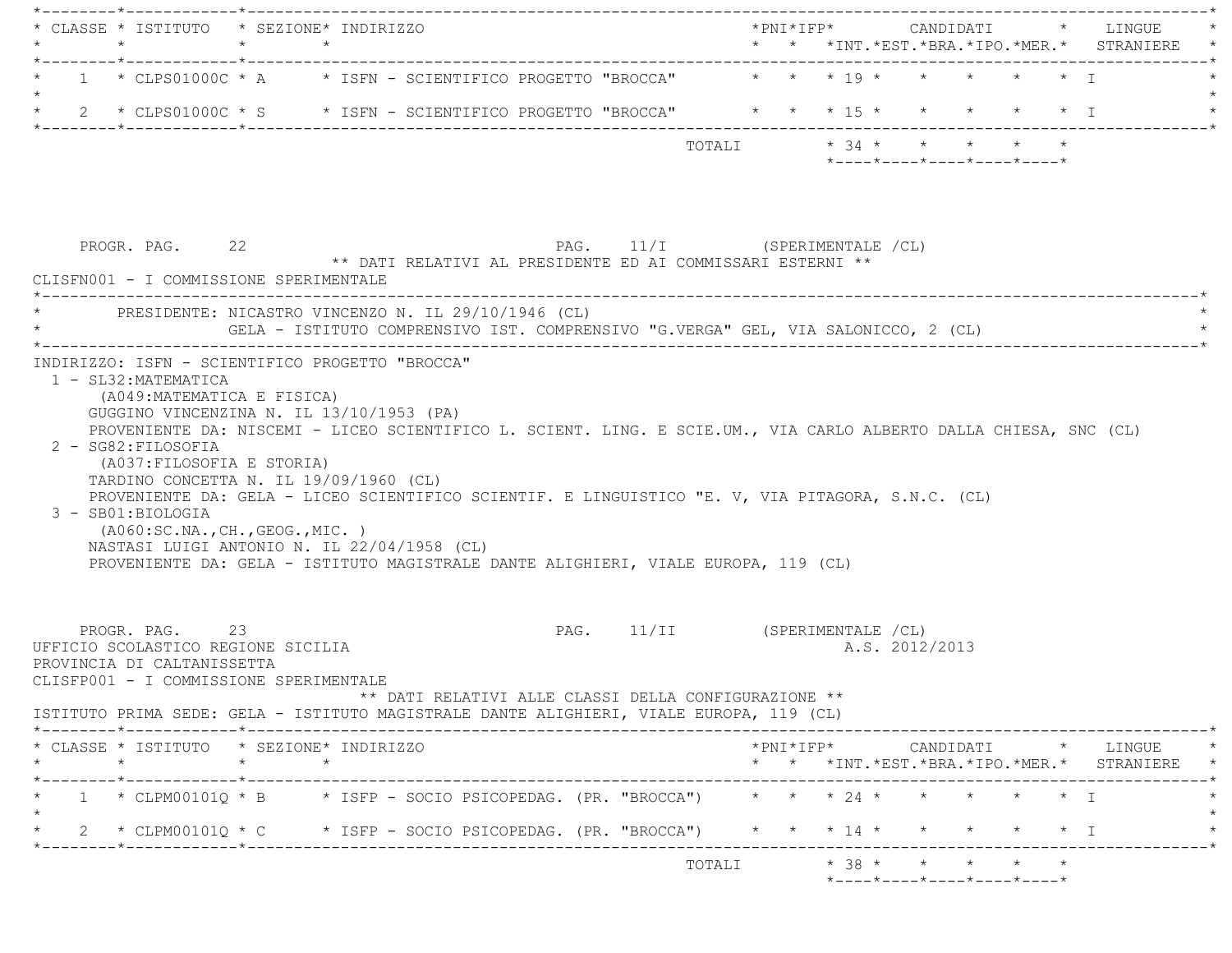|                                                                                                                                                                        | PRESIDENTE: LUPICA BRUNO N. IL 03/06/1951 (CL)<br>CALTANISSETTA - ISTITUTO SUPERIORE ANGELO DI ROCCO, VIA LEONE XIII 64 (CL)                                                                                                                                                                                                                                                                                                                                                         |                               |                         |                                                  |  |                                                                     |
|------------------------------------------------------------------------------------------------------------------------------------------------------------------------|--------------------------------------------------------------------------------------------------------------------------------------------------------------------------------------------------------------------------------------------------------------------------------------------------------------------------------------------------------------------------------------------------------------------------------------------------------------------------------------|-------------------------------|-------------------------|--------------------------------------------------|--|---------------------------------------------------------------------|
| 1 - M670: PEDAGOGIA<br>PRATI IVANA N. IL 12/09/1957 (PC)<br>2 - SG82: FILOSOFIA<br>(A037:FILOSOFIA E STORIA)<br>3 - SB01:BIOLOGIA<br>( A060:SC.NA., CH., GEOG., MIC. ) | INDIRIZZO: ISFP - SOCIO PSICOPEDAG. (PR. "BROCCA")<br>(A036: FILOSOFIA, PSICOL. E SC. DELL'EDUC)<br>PROVENIENTE DA: CALTANISSETTA - ISTITUTO MAGISTRALE ALESSANDRO MANZONI, VIALE TRIESTE, 169 (CL)<br>PURPURA STEFANIA N. IL 09/12/1971 (CL)<br>PROVENIENTE DA: LICATA - LICEO CLASSICO "VINCENZO LINARES", VIA PROF. S. MALFITANO (AG)<br>PARUZZO FILOMENA N. IL 18/05/1956 (CL)<br>PROVENIENTE DA: CALTANISSETTA - LICEO SCIENTIFICO ALESSANDRO VOLTA, VIA NINO MARTOGLIO, 1 (CL) |                               |                         |                                                  |  |                                                                     |
| PROGR. PAG. 25<br>UFFICIO SCOLASTICO REGIONE SICILIA<br>PROVINCIA DI CALTANISSETTA                                                                                     |                                                                                                                                                                                                                                                                                                                                                                                                                                                                                      | PAG. 12/II (SPERIMENTALE /CL) |                         | A.S. 2012/2013                                   |  |                                                                     |
|                                                                                                                                                                        | CLISFP002 - II COMMISSIONE SPERIMENTALE<br>** DATI RELATIVI ALLE CLASSI DELLA CONFIGURAZIONE **<br>ISTITUTO PRIMA SEDE: GELA - ISTITUTO MAGISTRALE DANTE ALIGHIERI, VIALE EUROPA, 119 (CL)                                                                                                                                                                                                                                                                                           |                               |                         |                                                  |  |                                                                     |
| * CLASSE * ISTITUTO * SEZIONE* INDIRIZZO<br>$\star$ $\star$                                                                                                            | $\star$                                                                                                                                                                                                                                                                                                                                                                                                                                                                              |                               | $*$ PNI $*$ IFP $*$     |                                                  |  | CANDIDATI * LINGUE<br>* * *INT. *EST. *BRA. *IPO. *MER. * STRANIERE |
|                                                                                                                                                                        | * 1 * CLPM00101Q * A * ISFP - SOCIO PSICOPEDAG. (PR. "BROCCA") * * * 23 * * * * * * * I                                                                                                                                                                                                                                                                                                                                                                                              |                               |                         |                                                  |  |                                                                     |
|                                                                                                                                                                        | * 2 * CLPM00101Q * D * ISFP - SOCIO PSICOPEDAG. (PR. "BROCCA") * * * 20 * * * * * * * I                                                                                                                                                                                                                                                                                                                                                                                              |                               |                         |                                                  |  |                                                                     |
|                                                                                                                                                                        |                                                                                                                                                                                                                                                                                                                                                                                                                                                                                      |                               | TOTALI * 43 * * * * * * |                                                  |  |                                                                     |
| PROGR. PAG. 26<br>CLISFP002 - II COMMISSIONE SPERIMENTALE                                                                                                              | ** DATI RELATIVI AL PRESIDENTE ED AI COMMISSARI ESTERNI **                                                                                                                                                                                                                                                                                                                                                                                                                           | PAG. 13/I (SPERIMENTALE /CL)  |                         | $*$ ---- $*$ ---- $*$ ---- $*$ ---- $*$ ---- $*$ |  |                                                                     |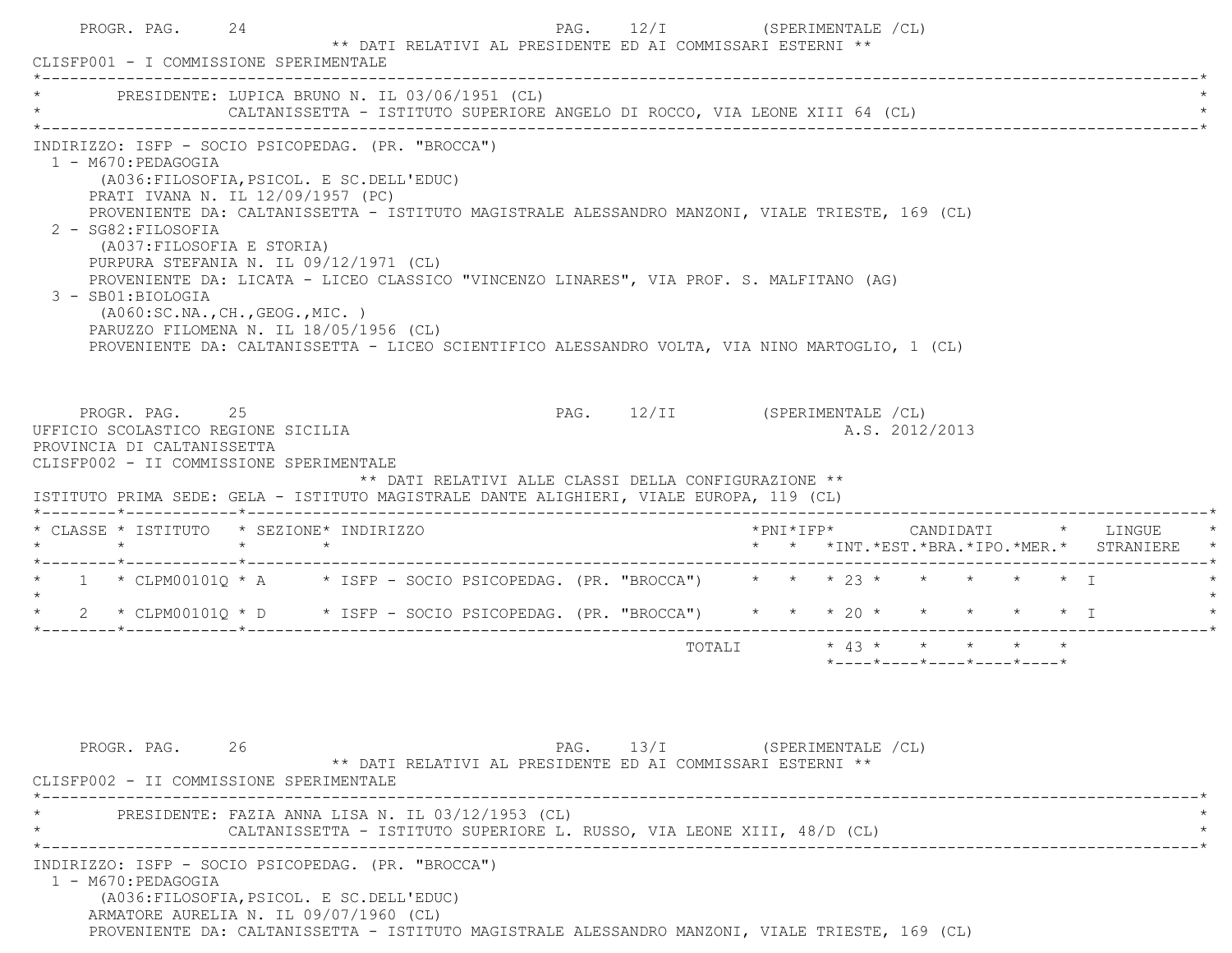2 - SG82:FILOSOFIA (A037:FILOSOFIA E STORIA) MARCHESE MARIA BENEDETTA N. IL 11/04/1957 (CL) PROVENIENTE DA: CALTANISSETTA - LICEO SCIENTIFICO ALESSANDRO VOLTA, VIA NINO MARTOGLIO, 1 (CL) 3 - SB01:BIOLOGIA (A060:SC.NA.,CH.,GEOG.,MIC. ) AMICO LUCIA N. IL 20/11/1958 (CL) PROVENIENTE DA: CALTANISSETTA - LICEO CLASSICO LICEO CLASSICO-LINGUISTICO "R., VIA ROSSO DI SAN SECONDO (CL) PROGR. PAG. 27 27 PAG. 13/II (SPERIMENTALE /CL) UFFICIO SCOLASTICO REGIONE SICILIA A.S. 2012/2013 PROVINCIA DI CALTANISSETTA CLISFP003 - III COMMISSIONE SPERIMENTALE \*\* DATI RELATIVI ALLE CLASSI DELLA CONFIGURAZIONE \*\* ISTITUTO PRIMA SEDE: NISCEMI - LICEO SCIENTIFICO L. SCIENT. LING. E SCIE.UM., VIA CARLO ALBERTO DALLA CHIESA, SNC (CL) \*--------\*------------\*-------------------------------------------------------------------------------------------------------\* \* CLASSE \* ISTITUTO \* SEZIONE\* INDIRIZZO \*PNI\*IFP\* CANDIDATI \* LINGUE \* \* \* \* \* \* \* \*INT.\*EST.\*BRA.\*IPO.\*MER.\* STRANIERE \* \*--------\*------------\*-------------------------------------------------------------------------------------------------------\* $1 \times$  CLPS00201E  $\star$  D  $\star$  ISFP - SOCIO PSICOPEDAG. (PR. "BROCCA")  $\star \star \star \star 16 \star \star \star \star \star \star \star \star \star$  $\star$ \* 2 \* CLPS00201E \* E \* ISFP - SOCIO PSICOPEDAG. (PR. "BROCCA") \* \* \* 14 \* \* \* \* \* \* \* \*--------\*------------\*-------------------------------------------------------------------------------------------------------\*TOTALI  $* 30 * * * * * * * * * *$  \*----\*----\*----\*----\*----\*PROGR. PAG. 28 28 PAG. 14/I (SPERIMENTALE /CL) \*\* DATI RELATIVI AL PRESIDENTE ED AI COMMISSARI ESTERNI \*\* CLISFP003 - III COMMISSIONE SPERIMENTALE \*----------------------------------------------------------------------------------------------------------------------------\*PRESIDENTE: MESSINA GIUSEPPE N. IL 26/01/1947 (CL) RIESI - SCUOLA ELEMENTARE "RIESI", VIA SOLDATO ZUFFANTI, 57 (CL) \*----------------------------------------------------------------------------------------------------------------------------\* INDIRIZZO: ISFP - SOCIO PSICOPEDAG. (PR. "BROCCA") 1 - M670:PEDAGOGIA (A036:FILOSOFIA,PSICOL. E SC.DELL'EDUC) LO CURTO CARMELO N. IL 03/09/1964 (CL) PROVENIENTE DA: SAN CATALDO - IST PROF PER L'AGRICOLTURA E L'AMBIENTE SAN CATALDO, VIA DONIZETTI, 2 (CL) 2 - SG82:FILOSOFIA (A037:FILOSOFIA E STORIA) DI CRISTINA ROSA N. IL 02/05/1964 (CL) PROVENIENTE DA: RIESI - LICEO SCIENTIFICO ROSARIO PASQUALINO VASSALLO, VIALE LUIGI EINAUDI, 1 (CL) 3 - SB01:BIOLOGIA (A060:SC.NA.,CH.,GEOG.,MIC. ) LO BUE ANNA MARIA N. IL 09/07/1959 (CL) PROVENIENTE DA: MAZZARINO - LICEO CLASSICO L. C. E DELLE SCIENZE UMANE AR, PIAZZA CARLO MARIA CARAFA (CL)

PROGR. PAG. 29 29 PAG. 14/II (SPERIMENTALE /CL) UFFICIO SCOLASTICO REGIONE SICILIA A.S. 2012/2013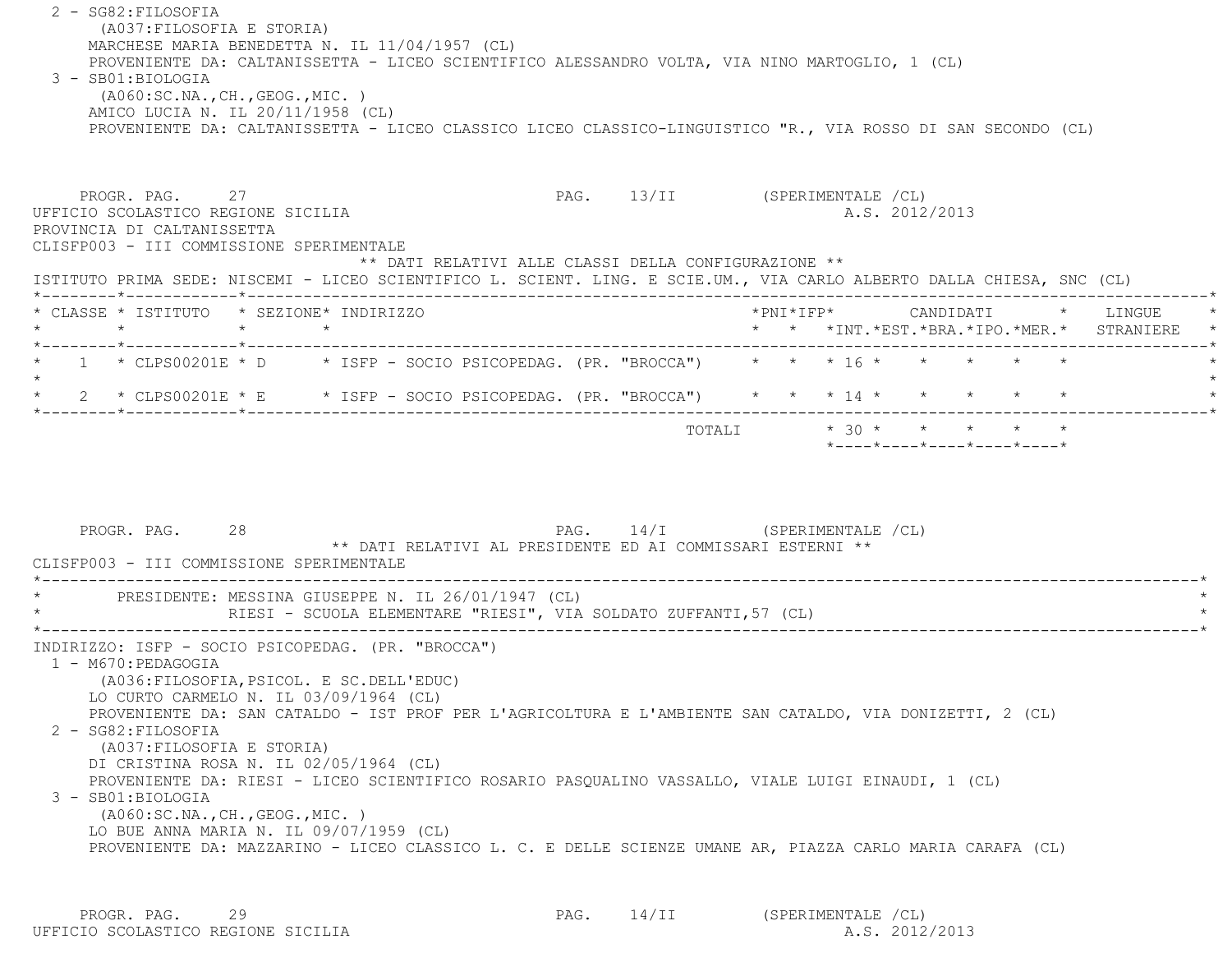PROVINCIA DI CALTANISSETTA CLISFP004 - IV COMMISSIONE SPERIMENTALE \*\* DATI RELATIVI ALLE CLASSI DELLA CONFIGURAZIONE \*\* ISTITUTO PRIMA SEDE: MAZZARINO - LICEO CLASSICO L. C. E DELLE SCIENZE UMANE AR, PIAZZA CARLO MARIA CARAFA (CL) \*--------\*------------\*-------------------------------------------------------------------------------------------------------\* \* CLASSE \* ISTITUTO \* SEZIONE\* INDIRIZZO \*PNI\*IFP\* CANDIDATI \* LINGUE \* \* \* \* \* \* \* \*INT.\*EST.\*BRA.\*IPO.\*MER.\* STRANIERE \* \*--------\*------------\*-------------------------------------------------------------------------------------------------------\*\* 1 \* CLPC00701E \* 5^AU \* ISFP - SOCIO PSICOPEDAG. (PR. "BROCCA") \* \* \* 19 \* 1 \* \* \* \* \* \* I \*--------\*------------\*-------------------------------------------------------------------------------------------------------\* ISTITUTO SECONDA SEDE: SAN CATALDO - L.R. PAR. ISTITUTO MAGISTRALE LICEO SOCIO PSICO PEDAGOGICO ", VIA MISTERI, 84 (CL) \*--------\*------------\*-------------------------------------------------------------------------------------------------------\* \* CLASSE \* ISTITUTO \* SEZIONE\* INDIRIZZO \*PNI\*IFP\* CANDIDATI \* LINGUE \* \* \* \* \* \* \* \*INT.\*EST.\*BRA.\*IPO.\*MER.\* STRANIERE \* \*--------\*------------\*-------------------------------------------------------------------------------------------------------\*\* 2 \* CLPM03500T \* A \* ISFP - SOCIO PSICOPEDAG. (PR. "BROCCA") \* \* \* 13 \* \* \* \* \* \* \* I \*--------\*------------\*-------------------------------------------------------------------------------------------------------\* $\texttt{TOTAL} \qquad \qquad \star \quad 32 \; \star \quad 1 \; \star \qquad \star \qquad \star \qquad \star$  \*----\*----\*----\*----\*----\* PROGR. PAG. 30 PAG. 15/I (SPERIMENTALE /CL) \*\* DATI RELATIVI AL PRESIDENTE ED AI COMMISSARI ESTERNI \*\* CLISFP004 - IV COMMISSIONE SPERIMENTALE \*----------------------------------------------------------------------------------------------------------------------------\*PRESIDENTE: MUZZICATO CLELIA N. IL 09/09/1961 (CT) \* GELA - ISTITUTO TECNICO COMMERCIALE LUIGI STURZO, VIA ETTORE ROMAGNOLI, 78 (CL) \* \*----------------------------------------------------------------------------------------------------------------------------\* INDIRIZZO: ISFP - SOCIO PSICOPEDAG. (PR. "BROCCA") 1 - M670:PEDAGOGIA (A036:FILOSOFIA,PSICOL. E SC.DELL'EDUC) COSENTINO ELISABETTA GIUSEPPN. IL 12/01/1975 (AG) PROVENIENTE DA: NISCEMI - LICEO SCIENTIFICO L. SCIENT. LING. E SCIE.UM., VIA CARLO ALBERTO DALLA CHIESA, SNC (CL) 2 - SG82:FILOSOFIA (A037:FILOSOFIA E STORIA) MENDOLA MARIA RITA N. IL 16/12/1965 (CL) PROVENIENTE DA: MUSSOMELI - LICEO CLASSICO "VIRGILIO", C/DA PRATO, SNC (CL) 3 - SB01:BIOLOGIA (A060:SC.NA.,CH.,GEOG.,MIC. ) AMICO CONCETTA SILVANA N. IL 11/03/1958 (CO) PROVENIENTE DA: NISCEMI - IST PROF PER L'AGRICOLTURA E L'AMBIENTE IST. PROF. SERV.AGR.E SV.RURAL, VIA CARLO ALBERTO DALL PROGR. PAG. 31 2009 PAG. 15/II (SPERIMENTALE /CL) UFFICIO SCOLASTICO REGIONE SICILIA A.S. 2012/2013 PROVINCIA DI CALTANISSETTA CLISGJ001 - I COMMISSIONE SPERIMENTALE \*\* DATI RELATIVI ALLE CLASSI DELLA CONFIGURAZIONE \*\* ISTITUTO PRIMA SEDE: CALTANISSETTA - LICEO SCIENTIFICO LICEO SCIENTIFICO OP. SCIENZE, VIALE DELLA REGIONE 71 (CL) \*--------\*------------\*-------------------------------------------------------------------------------------------------------\* \* CLASSE \* ISTITUTO \* SEZIONE\* INDIRIZZO \*PNI\*IFP\* CANDIDATI \* LINGUE \* \* \* \* \* \* \* \*INT.\*EST.\*BRA.\*IPO.\*MER.\* STRANIERE \*\*--------\*------------\*-------------------------------------------------------------------------------------------------------\*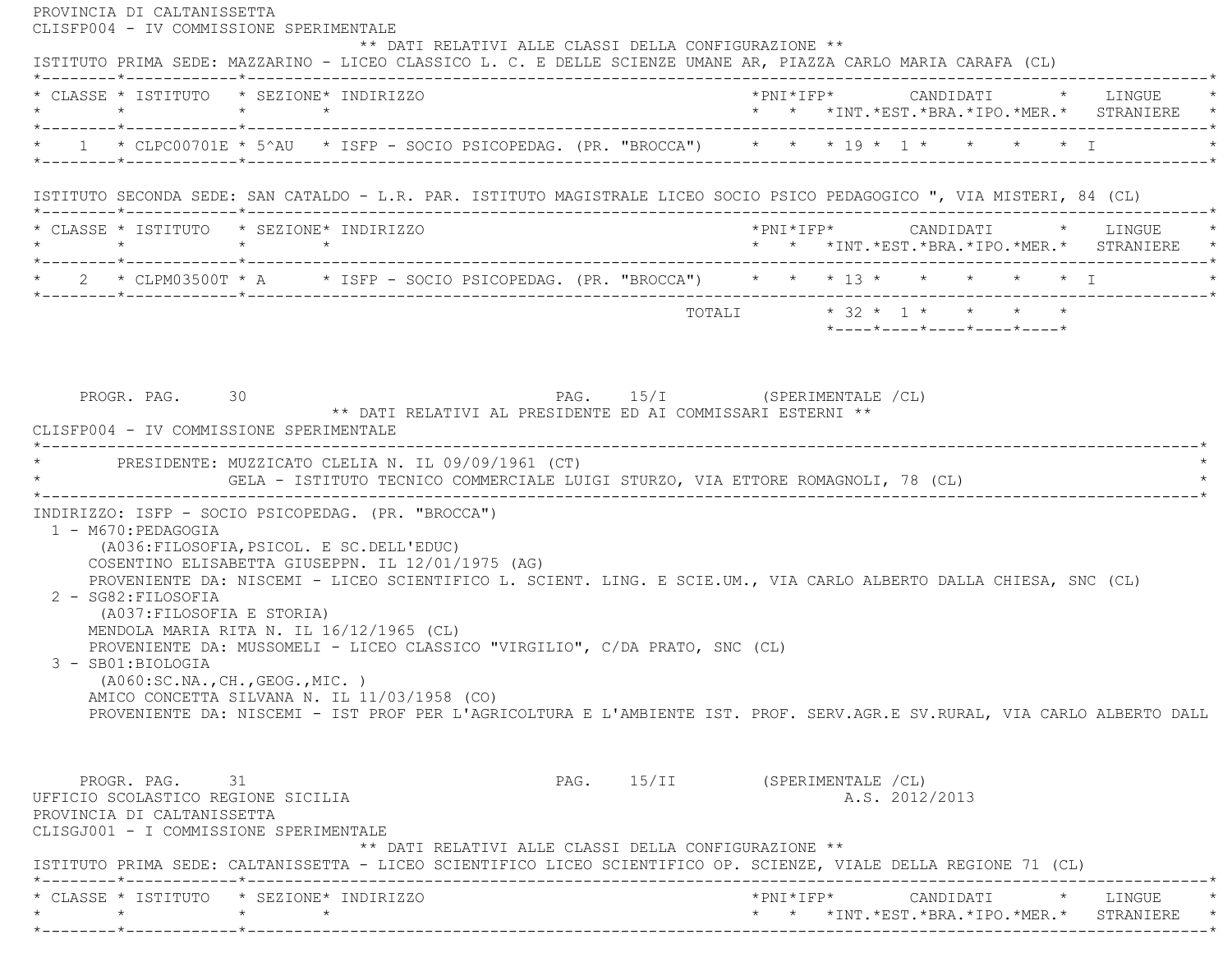| -1                                                                                                                           | * CLPS012015 * G * ISGJ - SCIENT.TECNOL.-PROG.BROCCA ITI * * * 22 * * * * * * * I                                                                                                                                                                                                                                                                                                                                        |        |                                                                                                                                                                               |
|------------------------------------------------------------------------------------------------------------------------------|--------------------------------------------------------------------------------------------------------------------------------------------------------------------------------------------------------------------------------------------------------------------------------------------------------------------------------------------------------------------------------------------------------------------------|--------|-------------------------------------------------------------------------------------------------------------------------------------------------------------------------------|
|                                                                                                                              | 2 * CLPS012015 * H * ISGJ - SCIENT.TECNOL.-PROG.BROCCA ITI * * * 21 * *                                                                                                                                                                                                                                                                                                                                                  |        | $\star$ T                                                                                                                                                                     |
|                                                                                                                              |                                                                                                                                                                                                                                                                                                                                                                                                                          |        | TOTALI * 43 * * * *<br>$*$ - - - - $*$ - - - - $*$ - - - - $*$ - - - - $*$ - - - - $*$                                                                                        |
| PROGR. PAG. 32<br>CLISGJ001 - I COMMISSIONE SPERIMENTALE                                                                     | ** DATI RELATIVI AL PRESIDENTE ED AI COMMISSARI ESTERNI **                                                                                                                                                                                                                                                                                                                                                               |        | PAG. 16/I (SPERIMENTALE /CL)                                                                                                                                                  |
|                                                                                                                              | PRESIDENTE: RUSSELLO GIACOMO N. IL 01/12/1948 (CL)                                                                                                                                                                                                                                                                                                                                                                       |        |                                                                                                                                                                               |
| 2 - M460: INGLESE<br>3 - M171:BIOLOGIA                                                                                       | MATRAXIA CLAUDIO N. IL 25/04/1966 (CL)<br>PROVENIENTE DA: GELA - IST PROF ALBERGHIERO GELA, VIA E. ROMAGNOLI, 78 (CL)<br>(A346:LINGUA E CIV. STRANIERA (INGLESE))<br>CULTRERA ELVIRA MARIA N. IL 08/08/1957 (PA)<br>(AO60:SC.NA., CH., GEOG., MIC. )<br>INCORVAIA GRAZIA EMANUELA N. IL 06/01/1961 (CL)<br>PROVENIENTE DA: GELA - IST PROF INDUSTRIA E ARTIGIANATO IND. ART. E SERV. SOCIALI "E., VIA PITAGORA, SNC (CL) |        | PROVENIENTE DA: NISCEMI - ISTITUTO TECNICO COMMERCIALE IST. TEC. AMMIN. FIN. E MARKET, VIA C.A. DALLA CHIESA S.N. (CL)                                                        |
| PROGR. PAG. 33<br>UFFICIO SCOLASTICO REGIONE SICILIA<br>PROVINCIA DI CALTANISSETTA<br>CLISS9001 - I COMMISSIONE SPERIMENTALE | ** DATI RELATIVI ALLE CLASSI DELLA CONFIGURAZIONE **                                                                                                                                                                                                                                                                                                                                                                     |        | PAG. 16/II (SPERIMENTALE /CL)<br>A.S. 2012/2013<br>ISTITUTO PRIMA SEDE: CALTANISSETTA - ISTITUTO TECNICO PER ATTIVITA' SOCIALI (GIA' ITF) L. RUSSO, VIA LEONE XIII, 48/D (CL) |
|                                                                                                                              | * CLASSE * ISTITUTO * SEZIONE* INDIRIZZO                                                                                                                                                                                                                                                                                                                                                                                 |        | *PNI*IFP*<br>CANDIDATI<br>* LINGUE<br>* * *INT. *EST. *BRA. *IPO. *MER. * STRANIERE                                                                                           |
|                                                                                                                              | $1 * CLTE013018 * A * ISS9 - BI0LOGICO$                                                                                                                                                                                                                                                                                                                                                                                  |        | * * * 23 * * * * * * I                                                                                                                                                        |
|                                                                                                                              | 2 * CLTE013018 * C * ISS9 - BIOLOGICO                                                                                                                                                                                                                                                                                                                                                                                    |        | * * * 18 * 2 * * * * * I                                                                                                                                                      |
|                                                                                                                              |                                                                                                                                                                                                                                                                                                                                                                                                                          | TOTALI | $\star$ 41 $\star$ 2 $\star$ $\star$ $\star$ $\star$                                                                                                                          |

PROGR. PAG. 34 34 PAG. 17/I (SPERIMENTALE /CL) \*\* DATI RELATIVI AL PRESIDENTE ED AI COMMISSARI ESTERNI \*\*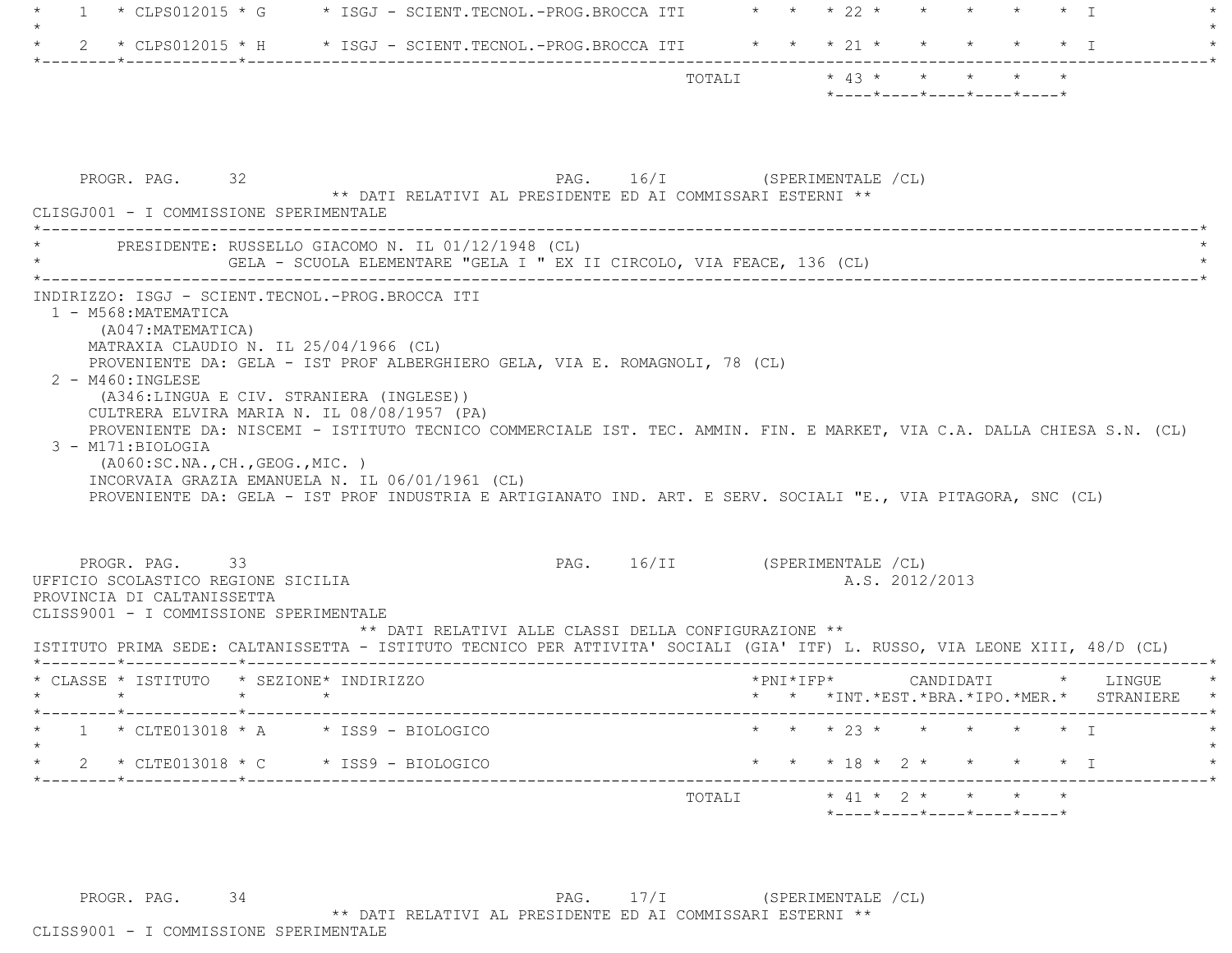\*----------------------------------------------------------------------------------------------------------------------------\*PRESIDENTE: BUCCHERI GAETANO N. IL 18/10/1951 (CL) NISCEMI - LICEO SCIENTIFICO L. SCIENT. LING. E SCIE.UM., VIA CARLO ALBERTO DALLA CHIESA, SNC (CL) \*----------------------------------------------------------------------------------------------------------------------------\* INDIRIZZO: ISS9 - BIOLOGICO 1 - M126:CHIMICA E MERCEOLOGIA (A060:SC.NA.,CH.,GEOG.,MIC. ) LIARDO VINCENZO N. IL 12/01/1965 (CL) PROVENIENTE DA: NISCEMI - LICEO SCIENTIFICO L. SCIENT. LING. E SCIE.UM., VIA CARLO ALBERTO DALLA CHIESA, SNC (CL) 2 - M568:MATEMATICA (A047:MATEMATICA) PASIN ROBERTA N. IL 22/02/1958 (VI) PROVENIENTE DA: NISCEMI - LICEO SCIENTIFICO L. SCIENT. LING. E SCIE.UM., VIA CARLO ALBERTO DALLA CHIESA, SNC (CL) 3 - M460:INGLESE (A346:LINGUA E CIV. STRANIERA (INGLESE)) ZIRBI GRAZIA N. IL 22/04/1955 (CL) PROVENIENTE DA: GELA - ISTITUTO TECNICO INDUSTRIALE "E. MORSELLI", VIA PITAGORA (CL) PROGR. PAG. 35 35 PAG. 17/II (SPERIMENTALE /CL) UFFICIO SCOLASTICO REGIONE SICILIA A.S. 2012/2013 PROVINCIA DI CALTANISSETTA CLISS9002 - II COMMISSIONE SPERIMENTALE \*\* DATI RELATIVI ALLE CLASSI DELLA CONFIGURAZIONE \*\* ISTITUTO PRIMA SEDE: CALTANISSETTA - ISTITUTO TECNICO PER ATTIVITA' SOCIALI (GIA' ITF) L. RUSSO, VIA LEONE XIII, 48/D (CL) \*--------\*------------\*-------------------------------------------------------------------------------------------------------\* \* CLASSE \* ISTITUTO \* SEZIONE\* INDIRIZZO \*PNI\*IFP\* CANDIDATI \* LINGUE \* \* \* \* \* \* \* \*INT.\*EST.\*BRA.\*IPO.\*MER.\* STRANIERE \* \*--------\*------------\*-------------------------------------------------------------------------------------------------------\*\* 1 \* CLTE013018 \* D \* ISS9 - BIOLOGICO \* \* \* \* 20 \* \* \* \* \* \* \* I  $\star$  \* 2 \* CLTE013018 \* E \* ISS9 - BIOLOGICO \* \* \* 23 \* \* \* \* \* I \* \*--------\*------------\*-------------------------------------------------------------------------------------------------------\* TOTALI \* 43 \* \* \* \* \* \*----\*----\*----\*----\*----\*PROGR. PAG. 36 36 PAG. 18/I (SPERIMENTALE /CL) \*\* DATI RELATIVI AL PRESIDENTE ED AI COMMISSARI ESTERNI \*\* CLISS9002 - II COMMISSIONE SPERIMENTALE \*----------------------------------------------------------------------------------------------------------------------------\*PRESIDENTE: MARTINO GIUSEPPE N. IL 14/09/1953 (ME) GELA - LICEO CLASSICO ESCHILO, VIA ERITREA (CL) \*----------------------------------------------------------------------------------------------------------------------------\* INDIRIZZO: ISS9 - BIOLOGICO 1 - M126:CHIMICA E MERCEOLOGIA (A060:SC.NA.,CH.,GEOG.,MIC. ) SALVO VINCENZO N. IL 27/07/1969 (RG) PROVENIENTE DA: NISCEMI - LICEO SCIENTIFICO L. SCIENT. LING. E SCIE.UM., VIA CARLO ALBERTO DALLA CHIESA, SNC (CL) 2 - M568:MATEMATICA (A047:MATEMATICA) PARISI FRANCESCO N. IL 17/03/1969 (CT) PROVENIENTE DA: GELA - ISTITUTO TECNICO INDUSTRIALE "E. MORSELLI", VIA PITAGORA (CL)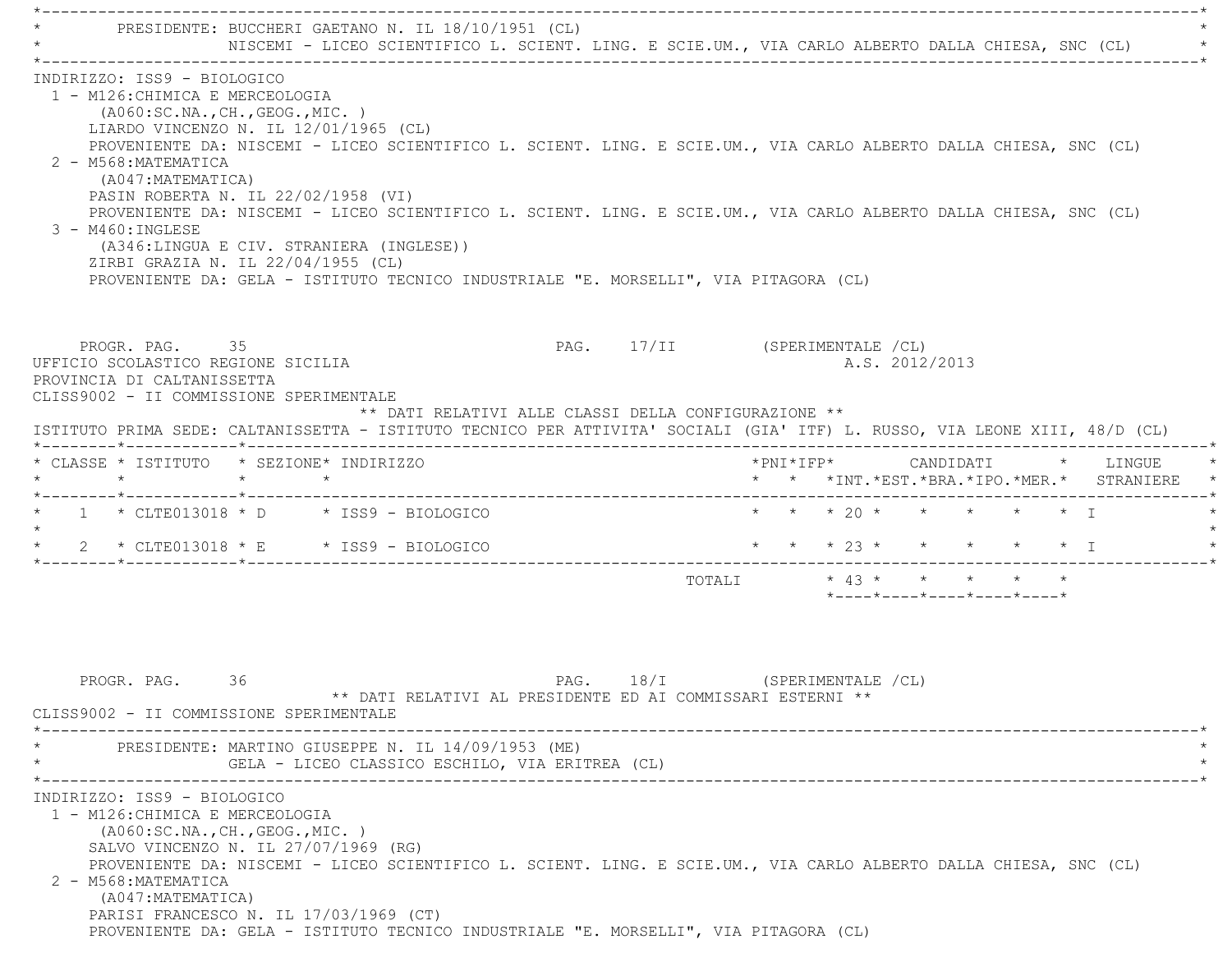3 - M460:INGLESE (A346:LINGUA E CIV. STRANIERA (INGLESE)) MONTALTO MONELLA CALOGERA N. IL 05/07/1957 (CL) PROVENIENTE DA: MUSSOMELI - IST TEC COMMERCIALE E PER GEOMETRI ITCG "G. B. HODIERNA", CONTRADA PRATO (CL) PROGR. PAG. 37 37 PAG. 18/II (SPERIMENTALE /CL) UFFICIO SCOLASTICO REGIONE SICILIA A.S. 2012/2013 PROVINCIA DI CALTANISSETTA CLISS9003 - III COMMISSIONE SPERIMENTALE \*\* DATI RELATIVI ALLE CLASSI DELLA CONFIGURAZIONE \*\* ISTITUTO PRIMA SEDE: CALTANISSETTA - ISTITUTO TECNICO PER ATTIVITA' SOCIALI (GIA' ITF) L. RUSSO, VIA LEONE XIII, 48/D (CL) \*--------\*------------\*-------------------------------------------------------------------------------------------------------\* \* CLASSE \* ISTITUTO \* SEZIONE\* INDIRIZZO \*PNI\*IFP\* CANDIDATI \* LINGUE \* \* \* \* \* \* \* \*INT.\*EST.\*BRA.\*IPO.\*MER.\* STRANIERE \* \*--------\*------------\*-------------------------------------------------------------------------------------------------------\* \* 1 \* CLTE013018 \* B \* ISS9 - BIOLOGICO \* \* \* 26 \* \* \* \* \* I \* \*--------\*------------\*-------------------------------------------------------------------------------------------------------\* ISTITUTO SECONDA SEDE: GELA - LICEO CLASSICO ESCHILO, VIA ERITREA (CL) \*--------\*------------\*-------------------------------------------------------------------------------------------------------\* \* CLASSE \* ISTITUTO \* SEZIONE\* INDIRIZZO \*PNI\*IFP\* CANDIDATI \* LINGUE \* \* \* \* \* \* \* \*INT.\*EST.\*BRA.\*IPO.\*MER.\* STRANIERE \* \*--------\*------------\*-------------------------------------------------------------------------------------------------------\*2 \* CLPC00101G \* D \* PC00 - CLASSICO \* \* \* \* \* 26 \* \* \* \* \* \* \* \* I \*--------\*------------\*-------------------------------------------------------------------------------------------------------\*TOTALI  $* 52 * * * * * * * * *$  \*----\*----\*----\*----\*----\*PROGR. PAG. 38 38 PAG. 19/I (SPERIMENTALE /CL) \*\* DATI RELATIVI AL PRESIDENTE ED AI COMMISSARI ESTERNI \*\* CLISS9003 - III COMMISSIONE SPERIMENTALE \*----------------------------------------------------------------------------------------------------------------------------\*PRESIDENTE: CHIARENZA VINCENZO N. IL 20/04/1958 (EE) \* MAZZARINO - IST TEC COMMERCIALE E PER GEOMETRI "C. M. CARAFA", PIAZZA CARLO MARIA CARAFA (CL) \* \*----------------------------------------------------------------------------------------------------------------------------\* INDIRIZZO: ISS9 - BIOLOGICO 1 - M126:CHIMICA E MERCEOLOGIA (A060:SC.NA.,CH.,GEOG.,MIC. ) MANTA ANGELO GIOACCHINO N. IL 25/11/1963 (CL) PROVENIENTE DA: MUSSOMELI - LICEO SCIENTIFICO "VIRGILIO", C/DA PRATO, SNC (CL) 2 - M770:SCIENZE NATURALI (A060:SC.NA.,CH.,GEOG.,MIC. ) MANTA ANGELO GIOACCHINO N. IL 25/11/1963 (CL) PROVENIENTE DA: MUSSOMELI - LICEO SCIENTIFICO "VIRGILIO", C/DA PRATO, SNC (CL) 3 - M568:MATEMATICA (A047:MATEMATICA) SORCE GASPARE N. IL 27/07/1956 (CL) PROVENIENTE DA: MUSSOMELI - IST TEC COMMERCIALE E PER GEOMETRI ITCG "G. B. HODIERNA", CONTRADA PRATO (CL) 4 - M460:INGLESE (A346:LINGUA E CIV. STRANIERA (INGLESE)) RIGGI LOREDANA N. IL 12/12/1963 (CL) PROVENIENTE DA: MAZZARINO - LICEO CLASSICO L. C. E DELLE SCIENZE UMANE AR, PIAZZA CARLO MARIA CARAFA (CL)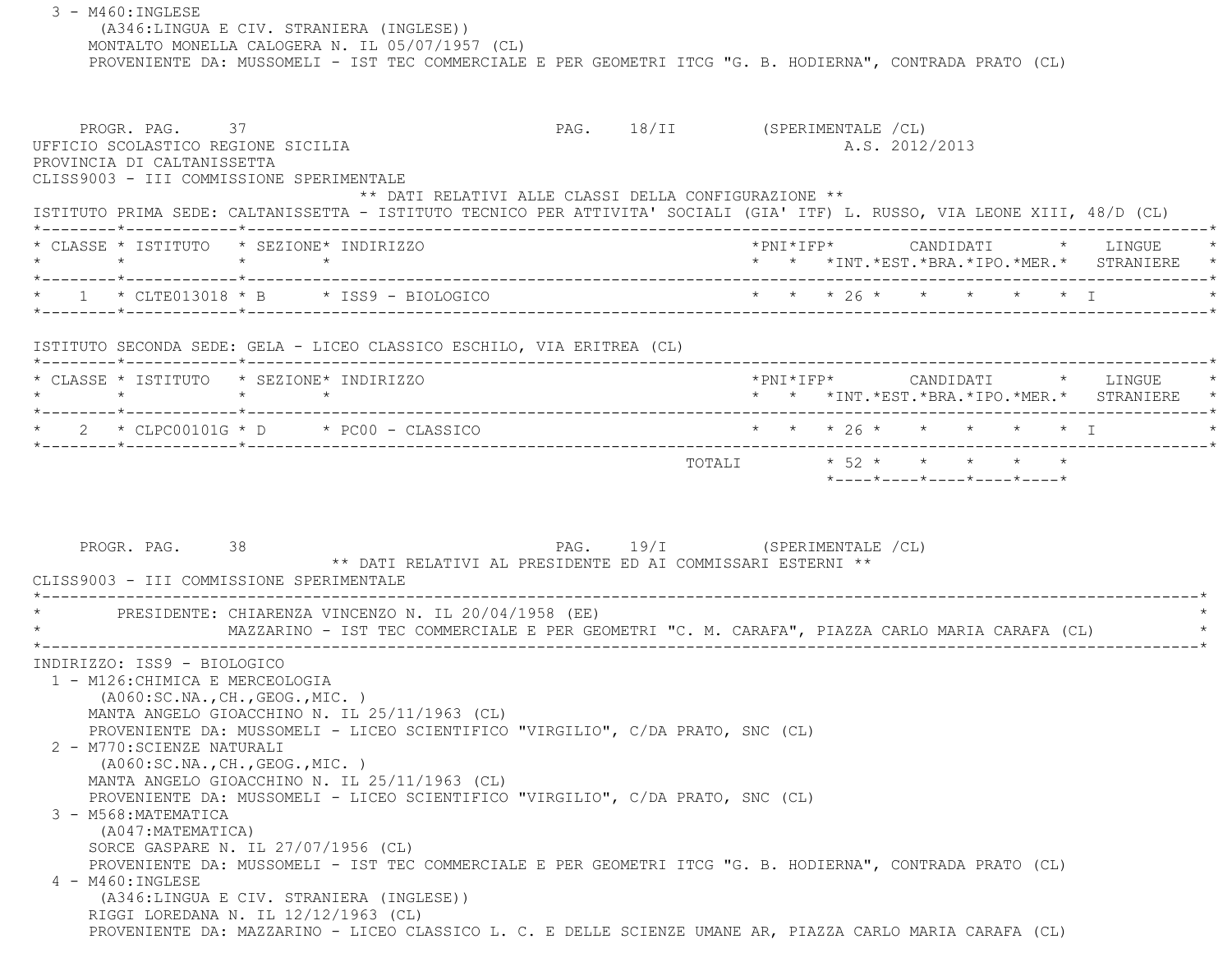INDIRIZZO: PC00 - CLASSICO 1 - M126:CHIMICA E MERCEOLOGIA (A060:SC.NA.,CH.,GEOG.,MIC. ) MANTA ANGELO GIOACCHINO N. IL 25/11/1963 (CL) PROVENIENTE DA: MUSSOMELI - LICEO SCIENTIFICO "VIRGILIO", C/DA PRATO, SNC (CL) 2 - M770:SCIENZE NATURALI (A060:SC.NA.,CH.,GEOG.,MIC. ) MANTA ANGELO GIOACCHINO N. IL 25/11/1963 (CL) PROVENIENTE DA: MUSSOMELI - LICEO SCIENTIFICO "VIRGILIO", C/DA PRATO, SNC (CL) 3 - M460:INGLESE (A346:LINGUA E CIV. STRANIERA (INGLESE)) RIGGI LOREDANA N. IL 12/12/1963 (CL) PROVENIENTE DA: MAZZARINO - LICEO CLASSICO L. C. E DELLE SCIENZE UMANE AR, PIAZZA CARLO MARIA CARAFA (CL) 4 - M237:LATINO (A052:LETTERE,LATINO,GRECO LICEO CLASSIC) D'ANGELO CLAUDIA N. IL 07/11/1974 (PA) PROVENIENTE DA: MAZZARINO - LICEO CLASSICO L. C. E DELLE SCIENZE UMANE AR, PIAZZA CARLO MARIA CARAFA (CL) PROGR. PAG. 39 39 PAG. 19/II (SPERIMENTALE /CL) UFFICIO SCOLASTICO REGIONE SICILIA AND ALS. 2012/2013 PROVINCIA DI CALTANISSETTA CLTSL6001 - I COMMISSIONE SPERIMENTALE \*\* DATI RELATIVI ALLE CLASSI DELLA CONFIGURAZIONE \*\* ISTITUTO PRIMA SEDE: CALTANISSETTA - IST TEC COMMERCIALE E PER GEOMETRI MARIO RAPISARDI, VIALE REGINA MARGHERITA, 27 (CL) \*--------\*------------\*-------------------------------------------------------------------------------------------------------\* \* CLASSE \* ISTITUTO \* SEZIONE\* INDIRIZZO \*PNI\*IFP\* CANDIDATI \* LINGUE \* \* \* \* \* \* \* \*INT.\*EST.\*BRA.\*IPO.\*MER.\* STRANIERE \* \*--------\*------------\*-------------------------------------------------------------------------------------------------------\* \* 1 \* CLTD090005 \* B. \* TSL6 - GEOMETRI \* \* \* 15 \* \* \* \* \* I \* \*--------\*------------\*-------------------------------------------------------------------------------------------------------\* ISTITUTO SECONDA SEDE: CALTANISSETTA - ISTITUTO TECNICO INDUSTRIALE "S. MOTTURA" SERALE, VIALE DELLA REGIONE, 71 (CL) \*--------\*------------\*-------------------------------------------------------------------------------------------------------\* \* CLASSE \* ISTITUTO \* SEZIONE\* INDIRIZZO \*PNI\*IFP\* CANDIDATI \* LINGUE \* \* \* \* \* \* \* \*INT.\*EST.\*BRA.\*IPO.\*MER.\* STRANIERE \* \*--------\*------------\*-------------------------------------------------------------------------------------------------------\*2 \* CLTF01251L \* SIRIO \* TF66 - ELETTROT. E AUTOM. (PROG. SIRIO) \* \* \* \* 16 \* \* \* \* \* \* \* \* I \*--------\*------------\*-------------------------------------------------------------------------------------------------------\* $\texttt{TOTAL} \qquad \qquad \star \quad 31 \; \star \qquad \star \qquad \star \qquad \star \qquad \star \qquad \star$  \*----\*----\*----\*----\*----\*PROGR. PAG. 40 40 PAG. 20/I (SPERIMENTALE /CL) \*\* DATI RELATIVI AL PRESIDENTE ED AI COMMISSARI ESTERNI \*\* CLTSL6001 - I COMMISSIONE SPERIMENTALE \*----------------------------------------------------------------------------------------------------------------------------\*PRESIDENTE: TUCCIO ANGELA N. IL 18/12/1958 (CL) GELA - ISTITUTO COMPRENSIVO PRIMO I.C. GELA, VIA TRAPANI 1 (CL) \*----------------------------------------------------------------------------------------------------------------------------\* INDIRIZZO: TSL6 - GEOMETRI 1 - M219:DISEGNO E PROGETTAZIONE (A016:COSTR.,TECNOL.DELLE COST.E DIS.T) LANZALACO FRANCESCO N. IL 23/02/1957 (CL) PROVENIENTE DA: MUSSOMELI - IST TEC COMMERCIALE E PER GEOMETRI ITCG "G. B. HODIERNA", CONTRADA PRATO (CL) 2 - M460:INGLESE(A346:LINGUA E CIV. STRANIERA (INGLESE)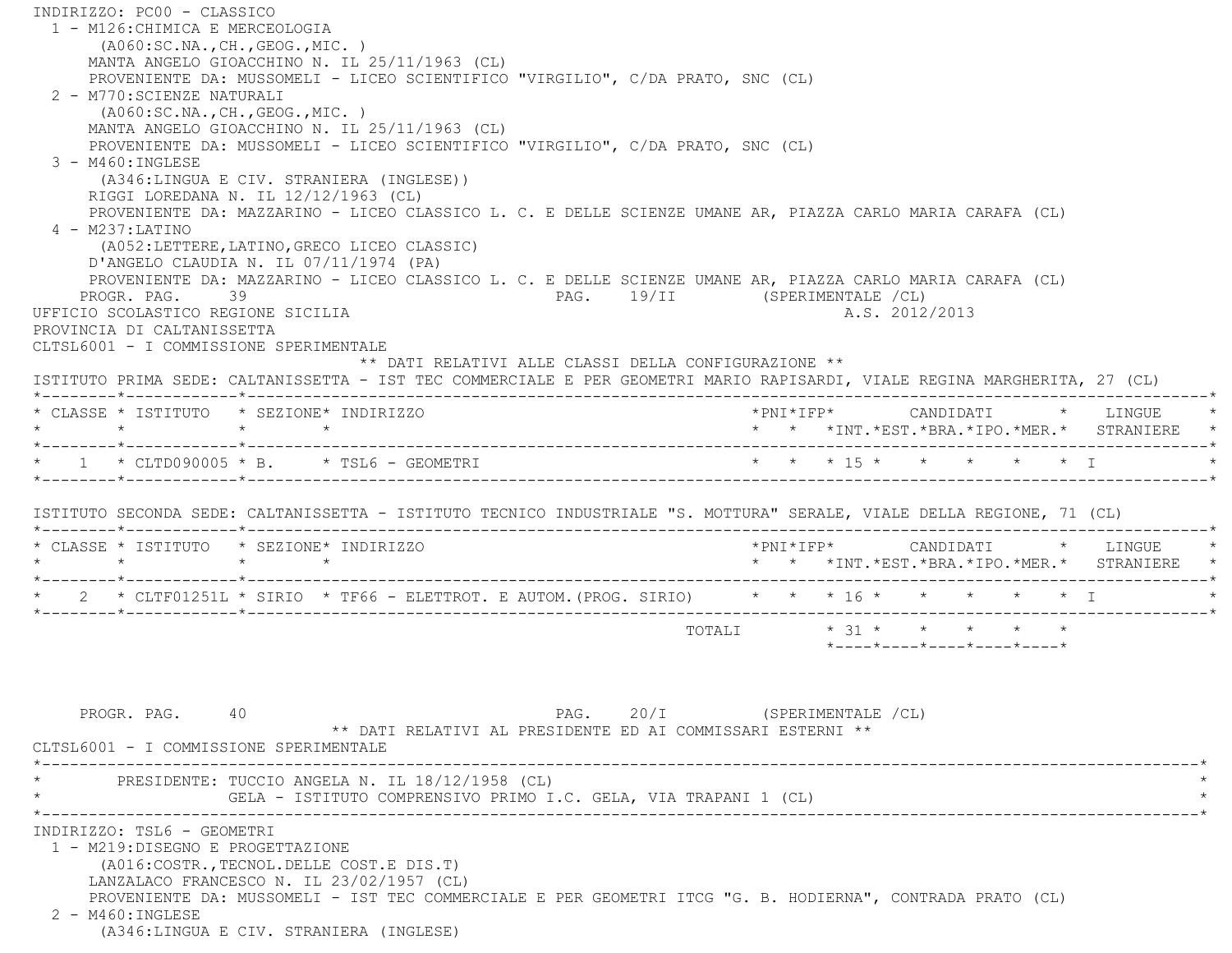MORICONI CATERINA N. IL 07/07/1956 (CL) PROVENIENTE DA: GELA - ISTITUTO TECNICO INDUSTRIALE "E. MORSELLI", VIA PITAGORA (CL) 3 - SL36:MATEMATICA - INFORMATICA (A047:MATEMATICA) DI BARTOLO NUNZIO MARCELLO N. IL 24/08/1955 (SR) PROVENIENTE DA: GELA - ISTITUTO TECNICO PER GEOMETRI I.T.GEOMETRI "E. MAJORANA", VIA PITAGORA, SNC (CL) INDIRIZZO: TF66 - ELETTROT. E AUTOM.(PROG. SIRIO) 1 - M292:IMPIANTI ELETTRICI (A035:ELETTROTECNICA ED APPLICAZIONI) TODARO VINCENZO N. IL 01/02/1953 (TA) PROVENIENTE DA: GELA - ISTITUTO TECNICO INDUSTRIALE "E. MORSELLI", VIA PITAGORA (CL) 2 - SR72:LINGUA STRANIERA (INGLESE) (A346:LINGUA E CIV. STRANIERA (INGLESE) MORICONI CATERINA N. IL 07/07/1956 (CL) PROVENIENTE DA: GELA - ISTITUTO TECNICO INDUSTRIALE "E. MORSELLI", VIA PITAGORA (CL) 3 - M568:MATEMATICA (A047:MATEMATICA) DI BARTOLO NUNZIO MARCELLO N. IL 24/08/1955 (SR) PROVENIENTE DA: GELA - ISTITUTO TECNICO PER GEOMETRI I.T.GEOMETRI "E. MAJORANA", VIA PITAGORA, SNC (CL) PROGR. PAG. 41 PAG. 20/II (SPERIMENTALE /CL) UFFICIO SCOLASTICO REGIONE SICILIA A.S. 2012/2013 PROVINCIA DI CALTANISSETTA CLC003001 - I COMMISSIONE: DURATA QUINQUENNALE \*\* DATI RELATIVI ALLE CLASSI DELLA CONFIGURAZIONE \*\* ISTITUTO PRIMA SEDE: SAN CATALDO - ISTITUTO D'ARTE LICEO ARTISTICO STATALE "F. J, VIA BELVEDERE, S.N. (CL) \*--------\*------------\*-------------------------------------------------------------------------------------------------------\* \* CLASSE \* ISTITUTO \* SEZIONE\* INDIRIZZO \*PNI\*IFP\* CANDIDATI \* LINGUE \* \* \* \* \* \* \* \*INT.\*EST.\*BRA.\*IPO.\*MER.\* STRANIERE \* \*--------\*------------\*-------------------------------------------------------------------------------------------------------\*1 \* CLSD01000V \* 5 B-RC \* C003 - RILIEVO E CATALOG.-MICHELANGELO \* \* \* 14 \* 2 \* \* \* \* \* \* I  $\star$  \* 2 \* CLSD01000V \* 5 A-MC \* C004 - MODA E COSTUME-MICHELANGELO \* \* \* 9 \* \* \* \* \* I \* \* \* \* 5 A-DI \* C016 - DISEGNO INDUS.(A018)MICHELANGELO \* \* \* 6 \* \* \* \* \* I \* \*--------\*------------\*-------------------------------------------------------------------------------------------------------\* $\texttt{TOTALI} \qquad \qquad \star \quad 29 \; \star \quad \ 2 \; \star \qquad \star \qquad \star \qquad \star \qquad \star$  \*----\*----\*----\*----\*----\*PROGR. PAG. 42 21/I (ARTISTICO /CL) \*\* DATI RELATIVI AL PRESIDENTE ED AI COMMISSARI ESTERNI \*\* CLC003001 - I COMMISSIONE: DURATA QUINQUENNALE \*----------------------------------------------------------------------------------------------------------------------------\*PRESIDENTE: GENOVESE GAETANA N. IL 26/03/1950 (CL) GELA - LICEO SCIENTIFICO SCIENTIF. E LINGUISTICO "E. V, VIA PITAGORA, S.N.C. (CL)  $\star$ 

INDIRIZZO: C003 - RILIEVO E CATALOG.-MICHELANGELO

1 - M239:ITALIANO

 (A050:LETTERE IST.ISTR.SECOND. DI II GR. ) ARGENTO GIUSEPPA N. IL 10/08/1952 (CL)

PROVENIENTE DA: GELA - IST PROF ALBERGHIERO GELA, VIA E. ROMAGNOLI, 78 (CL)

2 - M460:INGLESE

(A346:LINGUA E CIV. STRANIERA (INGLESE))

PREZIOSA FELICIA N. IL 07/07/1967 (CL)

PROVENIENTE DA: GELA - ISTITUTO TECNICO PER GEOMETRI I.T.GEOMETRI "E. MAJORANA", VIA PITAGORA, SNC (CL)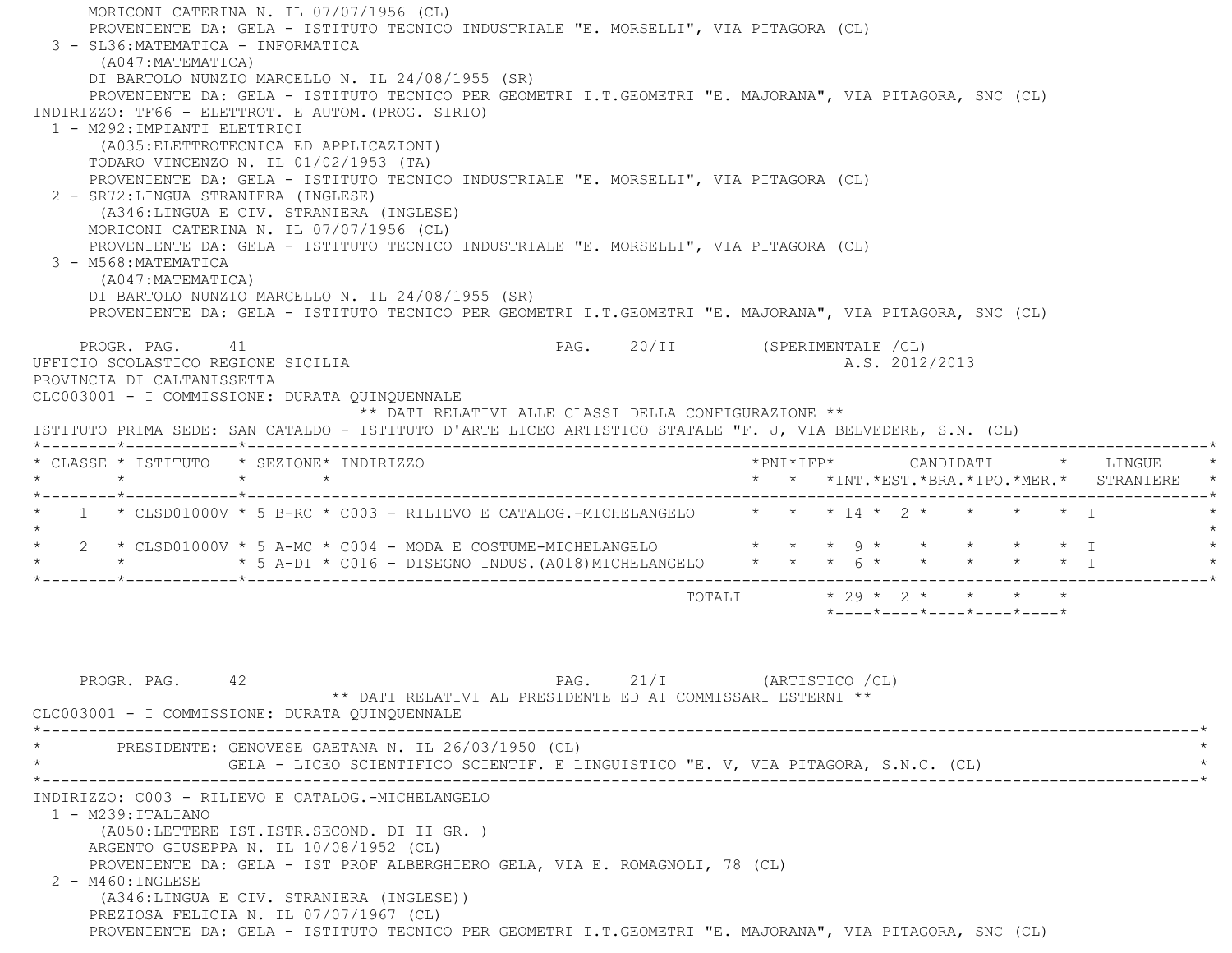3 - M250:STORIA DELL'ARTE (A061:STORIA DELL'ARTE) TODARO MARIA N. IL 31/10/1961 (AG) PROVENIENTE DA: SCIACCA - IST PROF PER I SERVIZI ALBERGHIERI E RISTORAZIONE IPSSA "SEN. G.MOLINARI", CONTRADA MARCHESA ( INDIRIZZO: C004 - MODA E COSTUME-MICHELANGELO $1 - M239 : TTAI, TANO$  (A050:LETTERE IST.ISTR.SECOND. DI II GR. ) ARGENTO GIUSEPPA N. IL 10/08/1952 (CL) PROVENIENTE DA: GELA - IST PROF ALBERGHIERO GELA, VIA E. ROMAGNOLI, 78 (CL)  $2 - M460 \cdot INGIERSE$  (A346:LINGUA E CIV. STRANIERA (INGLESE)) PREZIOSA FELICIA N. IL 07/07/1967 (CL) PROVENIENTE DA: GELA - ISTITUTO TECNICO PER GEOMETRI I.T.GEOMETRI "E. MAJORANA", VIA PITAGORA, SNC (CL) 3 - M250:STORIA DELL'ARTE (A061:STORIA DELL'ARTE) TODARO MARIA N. IL 31/10/1961 (AG) PROVENIENTE DA: SCIACCA - IST PROF PER I SERVIZI ALBERGHIERI E RISTORAZIONE IPSSA "SEN. G.MOLINARI", CONTRADA MARCHESA ( INDIRIZZO: C016 - DISEGNO INDUS. (A018) MICHELANGELO 1 - M239:ITALIANO (A050:LETTERE IST.ISTR.SECOND. DI II GR. ) ARGENTO GIUSEPPA N. IL 10/08/1952 (CL) PROVENIENTE DA: GELA - IST PROF ALBERGHIERO GELA, VIA E. ROMAGNOLI, 78 (CL) (SEGUONO DATI RELATIVI AI COMMISSARI ESTERNI) PROGR. PAG. 43 ARRY 1998 PAG. 21/II (ARTISTICO / CL) \*\* DATI RELATIVI AI COMMISSARI ESTERNI \*\* 2 - M460:INGLESE (A346:LINGUA E CIV. STRANIERA (INGLESE)) PREZIOSA FELICIA N. IL 07/07/1967 (CL) PROVENIENTE DA: GELA - ISTITUTO TECNICO PER GEOMETRI I.T.GEOMETRI "E. MAJORANA", VIA PITAGORA, SNC (CL) 3 - M250:STORIA DELL'ARTE (A061:STORIA DELL'ARTE) TODARO MARIA N. IL 31/10/1961 (AG) PROVENIENTE DA: SCIACCA - IST PROF PER I SERVIZI ALBERGHIERI E RISTORAZIONE IPSSA "SEN. G.MOLINARI", CONTRADA MARCHESA ( PROGR. PAG. 44 PAG. 21/III (ARTISTICO /CL) UFFICIO SCOLASTICO REGIONE SICILIA AND ALS. 2012/2013 PROVINCIA DI CALTANISSETTA CLPC00001 - I COMMISSIONE: CLASSICO \*\* DATI RELATIVI ALLE CLASSI DELLA CONFIGURAZIONE \*\* ISTITUTO PRIMA SEDE: CALTANISSETTA - LICEO CLASSICO LICEO CLASSICO-LINGUISTICO "R., VIA ROSSO DI SAN SECONDO (CL) \*--------\*------------\*-------------------------------------------------------------------------------------------------------\* \* CLASSE \* ISTITUTO \* SEZIONE\* INDIRIZZO \*PNI\*IFP\* CANDIDATI \* LINGUE \* \* \* \* \* \* \* \*INT.\*EST.\*BRA.\*IPO.\*MER.\* STRANIERE \* \*--------\*------------\*-------------------------------------------------------------------------------------------------------\* \* 1 \* CLPC02000X \* A \* PC00 - CLASSICO \* \* \* 12 \* \* \* \* \* I \* $\star$ \* 2 \* CLPC02000X \* D \* PC00 - CLASSICO \* \* \* \* 21 \* \* \* \* \* \* \* I \*--------\*------------\*-------------------------------------------------------------------------------------------------------\*TOTALI  $* 33 * * * * * * * * * *$ \*----\*----\*----\*----\*----\*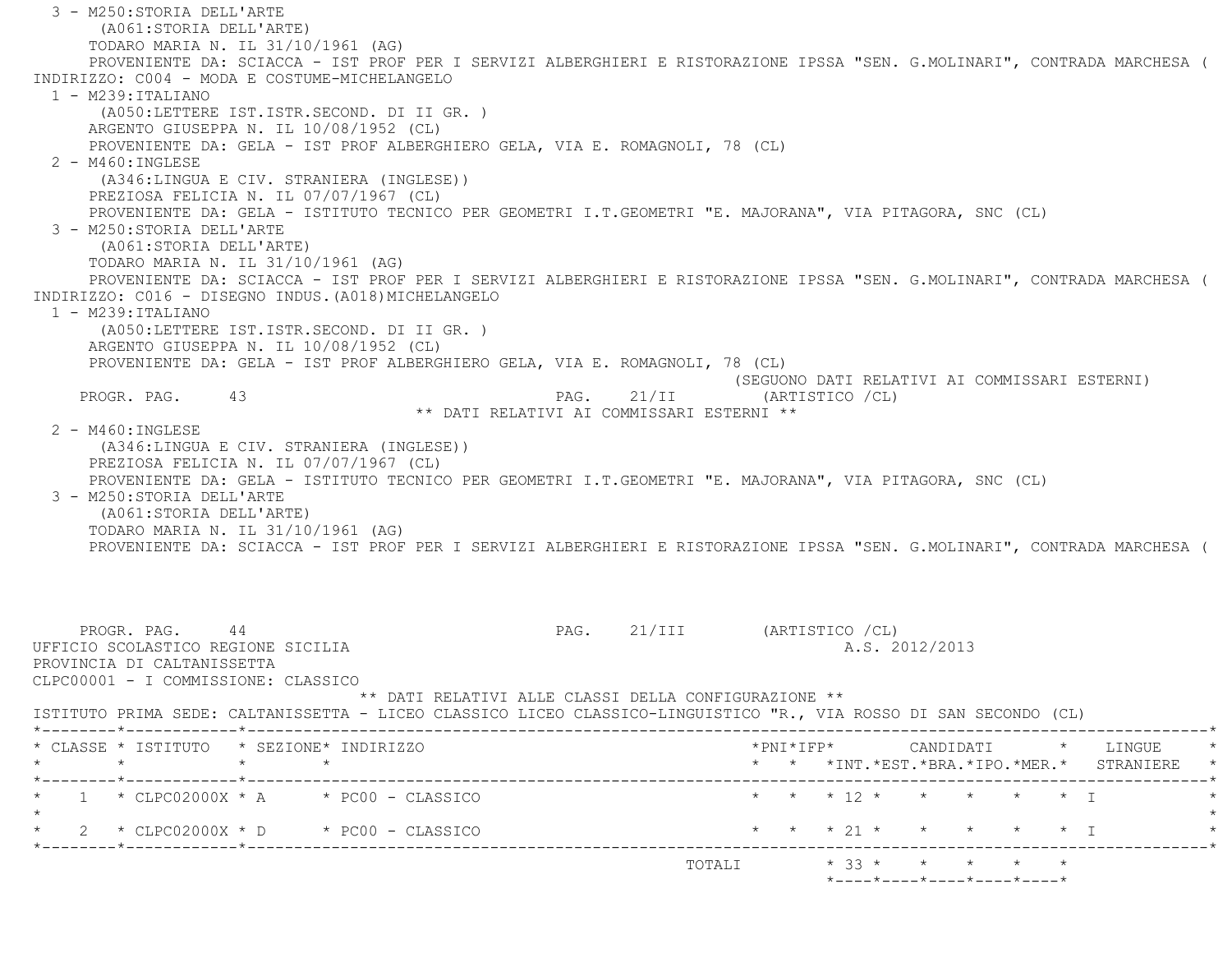| CLPC00001 - I COMMISSIONE: CLASSICO                                                                      | PROGR. PAG. 45                    |         | ** DATI RELATIVI AL PRESIDENTE ED AI COMMISSARI ESTERNI **                                                                                                                                                                                                                                                                                                                                                                                                                                               |                                                      | PAG. 22/I (CLASSICO / CL)  |                         |  |                                                                 |  |                                          |
|----------------------------------------------------------------------------------------------------------|-----------------------------------|---------|----------------------------------------------------------------------------------------------------------------------------------------------------------------------------------------------------------------------------------------------------------------------------------------------------------------------------------------------------------------------------------------------------------------------------------------------------------------------------------------------------------|------------------------------------------------------|----------------------------|-------------------------|--|-----------------------------------------------------------------|--|------------------------------------------|
|                                                                                                          |                                   |         | PRESIDENTE: SCAGLIONE ANGELA MARIA N. IL 26/02/1951 (CL)<br>GELA - ISTITUTO SUPERIORE LUIGI STURZO, VIA E. ROMAGNOLI 78 (CL)                                                                                                                                                                                                                                                                                                                                                                             |                                                      |                            |                         |  |                                                                 |  |                                          |
| INDIRIZZO: PC00 - CLASSICO<br>$1 - M237$ : LATINO<br>$2 - M460$ : INGLESE<br>3 - M770: SCIENZE NATURALI  | ( A060:SC.NA., CH., GEOG., MIC. ) |         | (A052: LETTERE, LATINO, GRECO LICEO CLASSIC)<br>CASSENTI ANGELA N. IL 18/10/1976 (CL)<br>PROVENIENTE DA: GELA - LICEO CLASSICO ESCHILO, VIA ERITREA (CL)<br>(A346:LINGUA E CIV. STRANIERA (INGLESE))<br>GUZZO GIOVANNA N. IL 19/02/1951 (RG)<br>PROVENIENTE DA: GELA - IST PROF INDUSTRIA E ARTIGIANATO IND. ART. E SERV. SOCIALI "E., VIA PITAGORA, SNC (CL)<br>TESTA ANGELA N. IL 17/06/1956 (CL)<br>PROVENIENTE DA: GELA - LICEO SCIENTIFICO SCIENTIF. E LINGUISTICO "E. V, VIA PITAGORA, S.N.C. (CL) |                                                      |                            |                         |  |                                                                 |  |                                          |
| UFFICIO SCOLASTICO REGIONE SICILIA<br>PROVINCIA DI CALTANISSETTA<br>CLPC00002 - II COMMISSIONE: CLASSICO | PROGR. PAG. 46                    |         | ISTITUTO PRIMA SEDE: CALTANISSETTA - LICEO CLASSICO LICEO CLASSICO-LINGUISTICO "R., VIA ROSSO DI SAN SECONDO (CL)                                                                                                                                                                                                                                                                                                                                                                                        | ** DATI RELATIVI ALLE CLASSI DELLA CONFIGURAZIONE ** | PAG. 22/II (CLASSICO / CL) |                         |  | A.S. 2012/2013                                                  |  |                                          |
|                                                                                                          |                                   |         |                                                                                                                                                                                                                                                                                                                                                                                                                                                                                                          |                                                      |                            |                         |  |                                                                 |  |                                          |
| $\star$                                                                                                  |                                   | $\star$ | * CLASSE * ISTITUTO * SEZIONE* INDIRIZZO<br>$\star$                                                                                                                                                                                                                                                                                                                                                                                                                                                      |                                                      |                            |                         |  |                                                                 |  | * * *INT.*EST.*BRA.*IPO.*MER.* STRANIERE |
|                                                                                                          |                                   |         | $1 \times$ CLPC02000X $\star$ C $\star$ PC00 - CLASSICO                                                                                                                                                                                                                                                                                                                                                                                                                                                  |                                                      |                            |                         |  | * * * 27 * * * * * * I                                          |  |                                          |
|                                                                                                          |                                   |         | $\star$ 2 $\star$ CLPC02000X $\star$ E $\star$ PC00 - CLASSICO                                                                                                                                                                                                                                                                                                                                                                                                                                           |                                                      |                            | * * * 22 * * * * * * I  |  |                                                                 |  |                                          |
|                                                                                                          |                                   |         |                                                                                                                                                                                                                                                                                                                                                                                                                                                                                                          |                                                      |                            | TOTALI * 49 * * * * * * |  | $*$ - - - - $*$ - - - - $*$ - - - - $*$ - - - - $*$ - - - - $*$ |  |                                          |
| CLPC00002 - II COMMISSIONE: CLASSICO<br>INDIRIZZO: PC00 - CLASSICO                                       | PROGR. PAG. 47                    |         | ** DATI RELATIVI AL PRESIDENTE ED AI COMMISSARI ESTERNI **<br>PRESIDENTE: PELLITTERI GIOACCHINO N. IL 09/05/1952 (CL)<br>GELA - ISTITUTO SUPERIORE ESCHILO, VIA ERITREA (CL)                                                                                                                                                                                                                                                                                                                             |                                                      | PAG. 23/I (CLASSICO / CL)  |                         |  |                                                                 |  |                                          |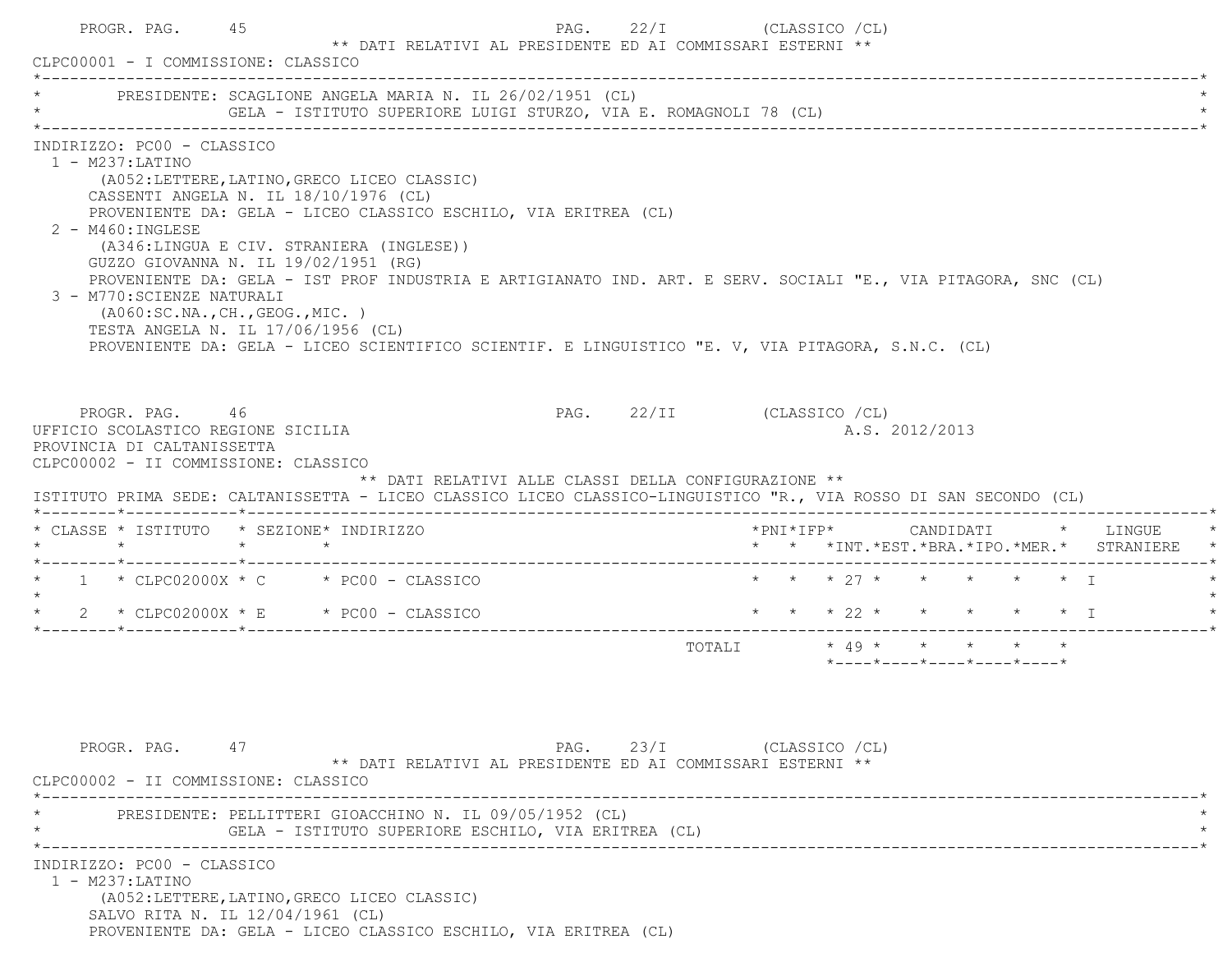2 - M460:INGLESE (A346:LINGUA E CIV. STRANIERA (INGLESE)) NASTASI GIUSEPPA N. IL 05/09/1955 (CL) PROVENIENTE DA: GELA - IST PROF INDUSTRIA E ARTIGIANATO IND. ART. E SERV. SOCIALI "E., VIA PITAGORA, SNC (CL) 3 - M770:SCIENZE NATURALI (A060:SC.NA.,CH.,GEOG.,MIC. ) SPERANZA LUCIA N. IL 18/05/1960 (RG) PROVENIENTE DA: GELA - LICEO SCIENTIFICO SCIENTIF. E LINGUISTICO "E. V, VIA PITAGORA, S.N.C. (CL) PROGR. PAG. 48 PAG. 23/II (CLASSICO /CL) UFFICIO SCOLASTICO REGIONE SICILIA A.S. 2012/2013 PROVINCIA DI CALTANISSETTA CLPC00003 - III COMMISSIONE: CLASSICO \*\* DATI RELATIVI ALLE CLASSI DELLA CONFIGURAZIONE \*\* ISTITUTO PRIMA SEDE: GELA - LICEO CLASSICO ESCHILO, VIA ERITREA (CL) \*--------\*------------\*-------------------------------------------------------------------------------------------------------\* \* CLASSE \* ISTITUTO \* SEZIONE\* INDIRIZZO \*PNI\*IFP\* CANDIDATI \* LINGUE \* \* \* \* \* \* \* \*INT.\*EST.\*BRA.\*IPO.\*MER.\* STRANIERE \* \*--------\*------------\*-------------------------------------------------------------------------------------------------------\* \* 1 \* CLPC00101G \* A \* PC00 - CLASSICO \* \* \* 25 \* \* \* \* \* I \* $\star$ \* 2 \* CLPC00101G \* C \* PC00 - CLASSICO \* \* \* \* 14 \* 2 \* \* \* \* \* \* I \*--------\*------------\*-------------------------------------------------------------------------------------------------------\*TOTALI  $* 39 * 2 * * * * * * * *$  \*----\*----\*----\*----\*----\*PROGR. PAG. 49 PAG. 24/I (CLASSICO /CL) \*\* DATI RELATIVI AL PRESIDENTE ED AI COMMISSARI ESTERNI \*\* CLPC00003 - III COMMISSIONE: CLASSICO \*----------------------------------------------------------------------------------------------------------------------------\*PRESIDENTE: VIZZINI SALVATORE N. IL 21/12/1948 (CL) CALTANISSETTA - ISTITUTO SUPERIORE I.I.S.S. "S. MOTTURA", VIALE DELLA REGIONE 71 (CL) \*----------------------------------------------------------------------------------------------------------------------------\* INDIRIZZO: PC00 - CLASSICO 1 - M237:LATINO (A052:LETTERE,LATINO,GRECO LICEO CLASSIC) CANDURA GIOVANNA N. IL 16/06/1955 (CL) PROVENIENTE DA: CALTANISSETTA - LICEO CLASSICO LICEO CLASSICO-LINGUISTICO "R., VIA ROSSO DI SAN SECONDO (CL) 2 - M460:INGLESE (A346:LINGUA E CIV. STRANIERA (INGLESE)) FERRERA CAROLINA MARIA RITN. IL 07/09/1961 (CL) PROVENIENTE DA: VITTORIA - IST TEC COMMERCIALE E PER GEOMETRI ENRICO FERMI, VIA COMO N.435 (RG) 3 - M770:SCIENZE NATURALI (A060:SC.NA.,CH.,GEOG.,MIC. ) CASSARA' GAETANO MASSIMO N. IL 07/05/1965 (CL) PROVENIENTE DA: CALTANISSETTA - ISTITUTO TECNICO INDUSTRIALE "S. MOTTURA", VIALE DELLA REGIONE 71 (CL)

PROGR. PAG. 50 50 PAG. 24/II (CLASSICO /CL) UFFICIO SCOLASTICO REGIONE SICILIA A.S. 2012/2013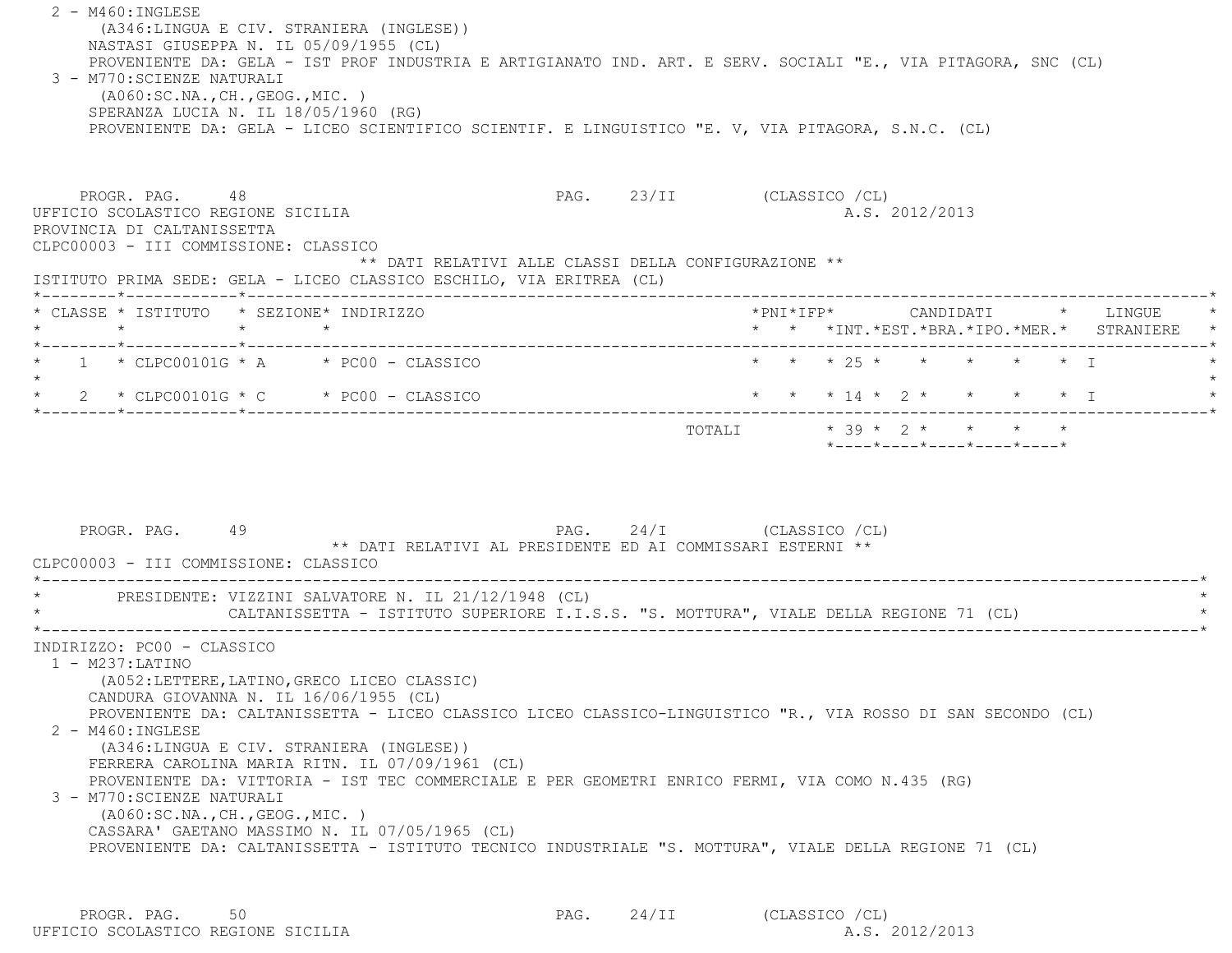| ISTITUTO PRIMA SEDE: GELA - LICEO CLASSICO ESCHILO, VIA ERITREA (CL)                                                                                                                                                                                                                                                                                                                                                                                                                              |                                                                                                        |
|---------------------------------------------------------------------------------------------------------------------------------------------------------------------------------------------------------------------------------------------------------------------------------------------------------------------------------------------------------------------------------------------------------------------------------------------------------------------------------------------------|--------------------------------------------------------------------------------------------------------|
| * CLASSE * ISTITUTO * SEZIONE* INDIRIZZO<br>$\star$ $\star$ $\star$<br>*--------*------------*--------------                                                                                                                                                                                                                                                                                                                                                                                      | *PNI*IFP*     CANDIDATI    *   LINGUE<br>* * *INT. *EST. *BRA. *IPO. *MER. * STRANIERE                 |
| $1 * CLPCO0101G * B * PC00 - CLASSICO$                                                                                                                                                                                                                                                                                                                                                                                                                                                            | * * * 25 * * * * * * T                                                                                 |
| $\star$ 2 $\star$ CLPC00101G $\star$ E $\star$ PC00 - CLASSICO                                                                                                                                                                                                                                                                                                                                                                                                                                    | * * * 24 * * * * * * I                                                                                 |
|                                                                                                                                                                                                                                                                                                                                                                                                                                                                                                   | TOTALI * 49 * * * * * *<br>$*$ - - - - $*$ - - - - $*$ - - - - $*$ - - - - $*$ - - - - $*$             |
| PROGR. PAG. 51<br>** DATI RELATIVI AL PRESIDENTE ED AI COMMISSARI ESTERNI **                                                                                                                                                                                                                                                                                                                                                                                                                      | PAG. 25/I (CLASSICO /CL)                                                                               |
| CLPC00004 - IV COMMISSIONE: CLASSICO<br>------------------------------------<br>* PRESIDENTE: PANZICA ROSARIA N. IL 09/01/1951 (CL)                                                                                                                                                                                                                                                                                                                                                               | CALTANISSETTA - IST TEC COMMERCIALE E PER GEOMETRI MARIO RAPISARDI, VIALE REGINA MARGHERITA, 27 (CL) * |
| (A052:LETTERE, LATINO, GRECO LICEO CLASSIC)<br>GIUDICE TERESA MARIA N. IL 09/08/1953 (CL)<br>PROVENIENTE DA: CALTANISSETTA - LICEO CLASSICO LICEO CLASSICO-LINGUISTICO "R., VIA ROSSO DI SAN SECONDO (CL)                                                                                                                                                                                                                                                                                         |                                                                                                        |
| INDIRIZZO: PC00 - CLASSICO<br>$1 - M237: LATINO$<br>2 - M460: INGLESE<br>(A346:LINGUA E CIV. STRANIERA (INGLESE))<br>CURTO ANNA N. IL 27/08/1952 (CL)<br>PROVENIENTE DA: CALTANISSETTA - LICEO CLASSICO LICEO CLASSICO-LINGUISTICO "R., VIA ROSSO DI SAN SECONDO (CL)<br>3 - M770: SCIENZE NATURALI<br>( A060:SC.NA., CH., GEOG., MIC. )<br>BIAZZO GIUSEPPA N. IL 02/01/1956 (RG)<br>PROVENIENTE DA: CALTANISSETTA - LICEO CLASSICO LICEO CLASSICO-LINGUISTICO "R., VIA ROSSO DI SAN SECONDO (CL) |                                                                                                        |
| 52<br>PROGR. PAG.<br>PAG.<br>UFFICIO SCOLASTICO REGIONE SICILIA<br>PROVINCIA DI CALTANISSETTA<br>CLPC00005 - V COMMISSIONE: CLASSICO                                                                                                                                                                                                                                                                                                                                                              | 25/II<br>(CLASSICO /CL)<br>A.S. 2012/2013                                                              |
| ** DATI RELATIVI ALLE CLASSI DELLA CONFIGURAZIONE **                                                                                                                                                                                                                                                                                                                                                                                                                                              |                                                                                                        |
| ISTITUTO PRIMA SEDE: MAZZARINO - LICEO CLASSICO L. C. E DELLE SCIENZE UMANE AR, PIAZZA CARLO MARIA CARAFA (CL)<br>* CLASSE * ISTITUTO * SEZIONE* INDIRIZZO                                                                                                                                                                                                                                                                                                                                        | *PNI*IFP*     CANDIDATI    *   LINGUE<br>* * *INT.*EST.*BRA.*IPO.*MER.* STRANIERE *                    |
| $1 * CLPCO0701E * 5 AC * PC00 - CLASSICO$                                                                                                                                                                                                                                                                                                                                                                                                                                                         | * * * 31 * * * * * * T                                                                                 |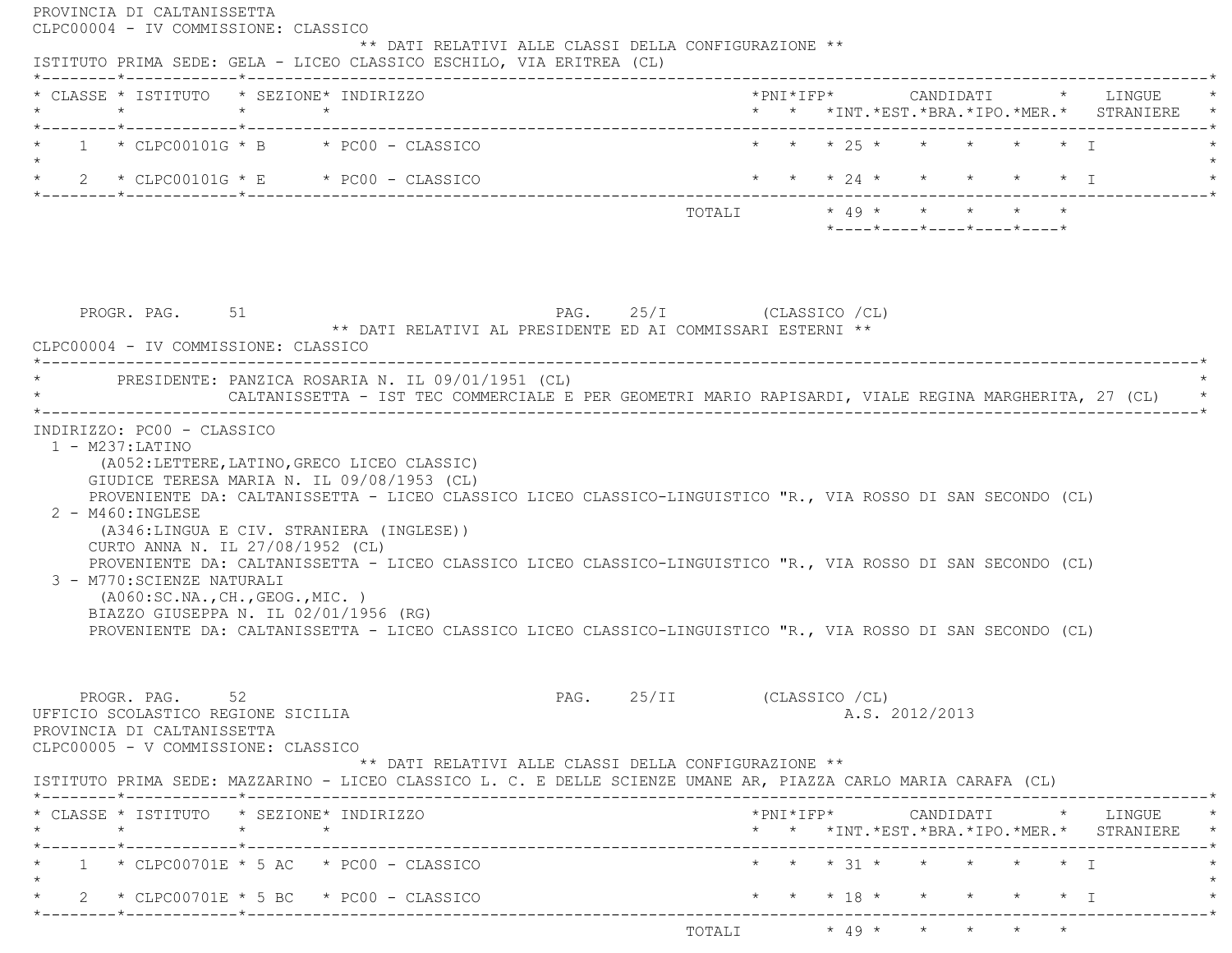PROGR. PAG. 53 PAG. 26/I (CLASSICO /CL) \*\* DATI RELATIVI AL PRESIDENTE ED AI COMMISSARI ESTERNI \*\* CLPC00005 - V COMMISSIONE: CLASSICO \*----------------------------------------------------------------------------------------------------------------------------\*PRESIDENTE: FAUSCIANA NUNZIA N. IL 24/10/1956 (CL) GELA - ISTITUTO MAGISTRALE DANTE ALIGHIERI, VIALE EUROPA, 119 (CL) \*----------------------------------------------------------------------------------------------------------------------------\* INDIRIZZO: PC00 - CLASSICO 1 - M237:LATINO (A052:LETTERE,LATINO,GRECO LICEO CLASSIC) SCUDERI GRAZIA MARIA RAFFAN. IL 26/07/1973 (CL) PROVENIENTE DA: GELA - LICEO CLASSICO ESCHILO, VIA ERITREA (CL) 2 - M460:INGLESE (A346:LINGUA E CIV. STRANIERA (INGLESE)) CAVALERI MARIA GABRIELLA N. IL 29/09/1959 (CL) PROVENIENTE DA: CALTANISSETTA - ISTITUTO TECNICO PER ATTIVITA' SOCIALI (GIA' ITF) L. RUSSO, VIA LEONE XIII, 48/D (CL) 3 - M770:SCIENZE NATURALI (A060:SC.NA.,CH.,GEOG.,MIC. ) VELLA ROCCO ROBERTO N. IL 06/01/1962 (CL) PROVENIENTE DA: GELA - IST PROF INDUSTRIA E ARTIGIANATO IND. ART. E SERV. SOCIALI "E., VIA PITAGORA, SNC (CL) PROGR. PAG. 54 54 PAG. 26/II (CLASSICO /CL) UFFICIO SCOLASTICO REGIONE SICILIA A.S. 2012/2013 PROVINCIA DI CALTANISSETTA CLPC00006 - VI COMMISSIONE: CLASSICO \*\* DATI RELATIVI ALLE CLASSI DELLA CONFIGURAZIONE \*\* ISTITUTO PRIMA SEDE: MUSSOMELI - LICEO CLASSICO "VIRGILIO", C/DA PRATO, SNC (CL) \*--------\*------------\*-------------------------------------------------------------------------------------------------------\* \* CLASSE \* ISTITUTO \* SEZIONE\* INDIRIZZO \*PNI\*IFP\* CANDIDATI \* LINGUE \* \* \* \* \* \* \* \*INT.\*EST.\*BRA.\*IPO.\*MER.\* STRANIERE \* \*--------\*------------\*-------------------------------------------------------------------------------------------------------\*1 \* CLPC00801A \* A \* PC00 - CLASSICO \* \* \* \* 17 \* \* \* \* \* \* \* \* I  $\star$  \* 2 \* CLPC00801A \* B \* PC00 - CLASSICO \* \* \* 15 \* \* \* \* \* I \* \*--------\*------------\*-------------------------------------------------------------------------------------------------------\*TOTALI  $* 32 * * * * * * * * * *$ \*----\*----\*----\*----\*----\*

PROGR. PAG. 55 5 PAG. 27/I (CLASSICO /CL) \*\* DATI RELATIVI AL PRESIDENTE ED AI COMMISSARI ESTERNI \*\* CLPC00006 - VI COMMISSIONE: CLASSICO \*----------------------------------------------------------------------------------------------------------------------------\*PRESIDENTE: BRUCCHERI GIUSEPPE N. IL 05/07/1949 (CL) CALTANISSETTA - LICEO SCIENTIFICO ALESSANDRO VOLTA, VIA NINO MARTOGLIO, 1 (CL) \*----------------------------------------------------------------------------------------------------------------------------\*INDIRIZZO: PC00 - CLASSICO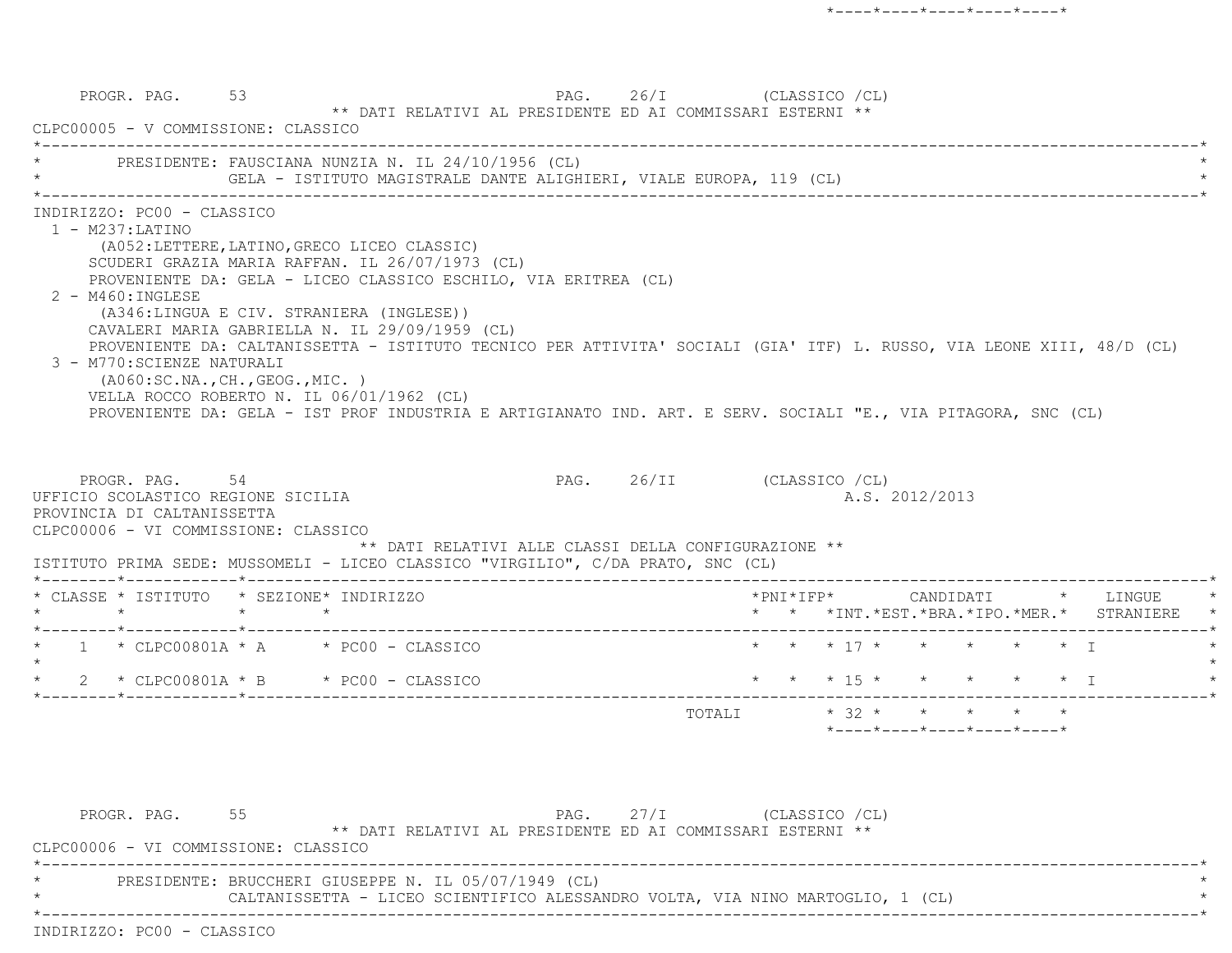1 - M237:LATINO (A052:LETTERE,LATINO,GRECO LICEO CLASSIC) CANALELLA GIUSEPPE N. IL 13/03/1974 (CL) PROVENIENTE DA: NISCEMI - LICEO SCIENTIFICO L. SCIENT. LING. E SCIE.UM., VIA CARLO ALBERTO DALLA CHIESA, SNC (CL) 2 - M460:INGLESE (A346:LINGUA E CIV. STRANIERA (INGLESE)) ARNONE VINCENZA N. IL 26/06/1961 (CL) PROVENIENTE DA: CALTANISSETTA - IST PROF ALBERGHIERO CALTANISSETTA, VIA LEONE XIII, 64 (CL) 3 - M770:SCIENZE NATURALI (A060:SC.NA.,CH.,GEOG.,MIC. ) FAZIA PAOLA N. IL 27/06/1958 (CL) PROVENIENTE DA: CALTANISSETTA - LICEO SCIENTIFICO ALESSANDRO VOLTA, VIA NINO MARTOGLIO, 1 (CL) PROGR. PAG. 56 56 PAG. 27/II (CLASSICO /CL) UFFICIO SCOLASTICO REGIONE SICILIA A.S. 2012/2013 PROVINCIA DI CALTANISSETTA CLPS00001 - I COMMISSIONE: SCIENTIFICO \*\* DATI RELATIVI ALLE CLASSI DELLA CONFIGURAZIONE \*\* ISTITUTO PRIMA SEDE: CALTANISSETTA - LICEO SCIENTIFICO ALESSANDRO VOLTA, VIA NINO MARTOGLIO, 1 (CL) \*--------\*------------\*-------------------------------------------------------------------------------------------------------\* \* CLASSE \* ISTITUTO \* SEZIONE\* INDIRIZZO \*PNI\*IFP\* CANDIDATI \* LINGUE \* \* \* \* \* \* \* \*INT.\*EST.\*BRA.\*IPO.\*MER.\* STRANIERE \* \*--------\*------------\*-------------------------------------------------------------------------------------------------------\*1 \* CLPS01000C \* B \* PS00 - SCIENTIFICO \* \* \* \* \* \* \* \* \* \* \* \* T  $\star$ \* 2 \* CLPS01000C \* C \* PS00 - SCIENTIFICO \* \* \* \* \* \* \* \* \* \* \* I \* \* \* \* I \* \* \* I \* \* \* I \* \* \* \* I \* \* \* \* I \* \* \* \* I \* \* \* \* I \* \* \* \* \* I \* \* \* \* \* I \* \* \* \* \* I \* \* \* \* \* I \* \* \* \* \* I \* \* \* \* \* I \* \* \* \* \* \* \* \* I \*--------\*------------\*-------------------------------------------------------------------------------------------------------\*TOTALI  $* 39 * * * * * * * * *$  \*----\*----\*----\*----\*----\*PROGR. PAG. 57 57 PAG. 28/I (SCIENTIFICO /CL) \*\* DATI RELATIVI AL PRESIDENTE ED AI COMMISSARI ESTERNI \*\* CLPS00001 - I COMMISSIONE: SCIENTIFICO \*----------------------------------------------------------------------------------------------------------------------------\*PRESIDENTE: GIUDICE SALVATORE N. IL 18/07/1947 (CL) GELA - SCUOLA ELEMENTARE "GELA II" EX III CIRCOLO, VIA BERCHET S.N. (CL) \*----------------------------------------------------------------------------------------------------------------------------\* INDIRIZZO: PS00 - SCIENTIFICO 1 - SL32:MATEMATICA (A049:MATEMATICA E FISICA) BONINCONTRO LORENZA N. IL 01/01/1961 (EN) PROVENIENTE DA: GELA - LICEO SCIENTIFICO SCIENTIF. E LINGUISTICO "E. V, VIA PITAGORA, S.N.C. (CL) 2 - M770:SCIENZE NATURALI (A060:SC.NA.,CH.,GEOG.,MIC. ) PITROLO FRANCESCO N. IL 29/04/1961 (CL) PROVENIENTE DA: NISCEMI - LICEO SCIENTIFICO L. SCIENT. LING. E SCIE.UM., VIA CARLO ALBERTO DALLA CHIESA, SNC (CL) 3 - SG82:FILOSOFIA (A037:FILOSOFIA E STORIA) SPEDALIERI ANTONINO N. IL 12/07/1962 (CT) PROVENIENTE DA: NISCEMI - LICEO SCIENTIFICO L. SCIENT. LING. E SCIE.UM., VIA CARLO ALBERTO DALLA CHIESA, SNC (CL)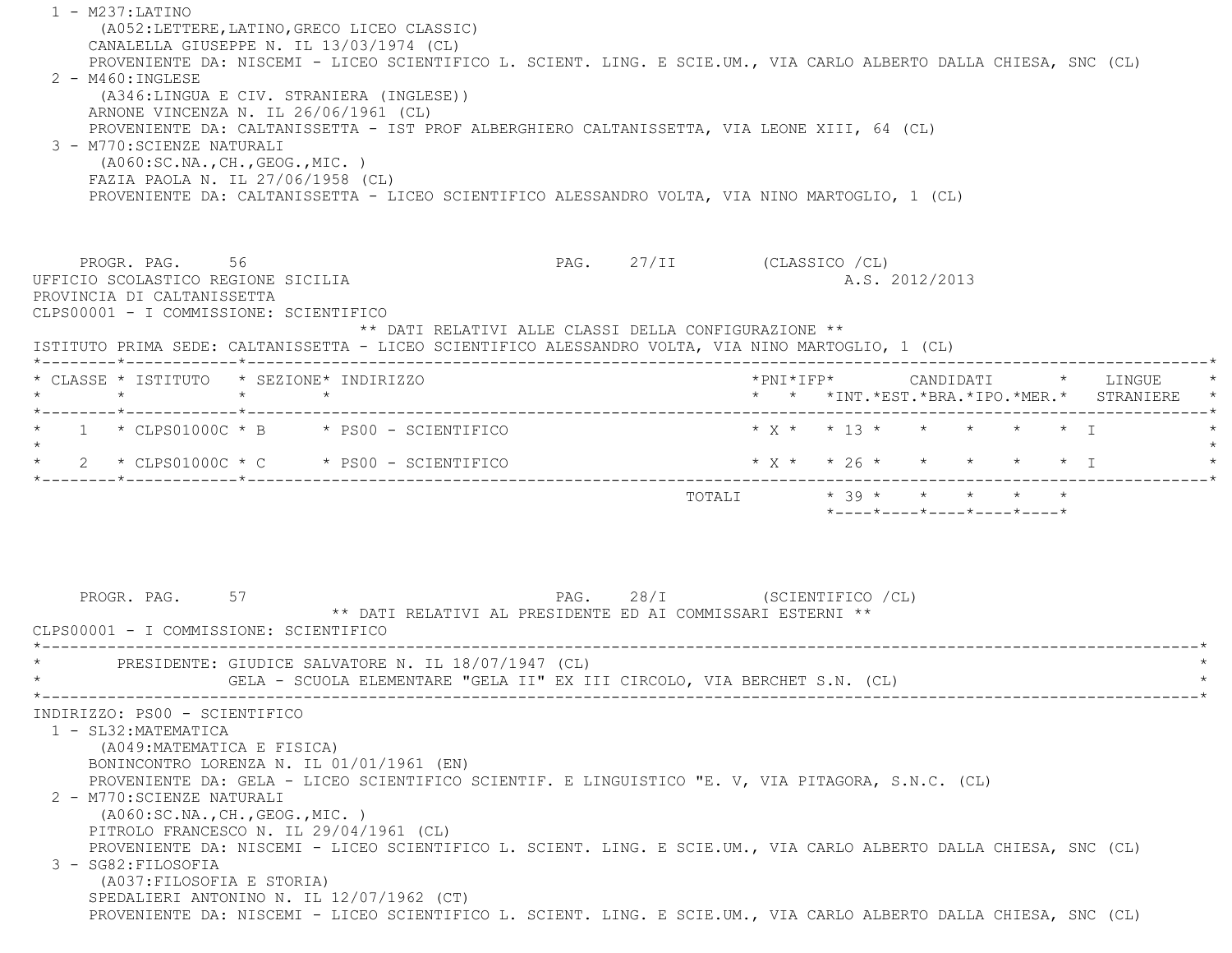| PROGR. PAG.<br>58<br>UFFICIO SCOLASTICO REGIONE SICILIA<br>PROVINCIA DI CALTANISSETTA<br>CLPS00002 - II COMMISSIONE: SCIENTIFICO                                                                                                                                                                                                                                                                                                                                                                                                                                                                                                                                           | PAG. 28/II (SCIENTIFICO /CL)  | A.S. 2012/2013                                                                     |                                                 |
|----------------------------------------------------------------------------------------------------------------------------------------------------------------------------------------------------------------------------------------------------------------------------------------------------------------------------------------------------------------------------------------------------------------------------------------------------------------------------------------------------------------------------------------------------------------------------------------------------------------------------------------------------------------------------|-------------------------------|------------------------------------------------------------------------------------|-------------------------------------------------|
| ** DATI RELATIVI ALLE CLASSI DELLA CONFIGURAZIONE **<br>ISTITUTO PRIMA SEDE: CALTANISSETTA - LICEO SCIENTIFICO ALESSANDRO VOLTA, VIA NINO MARTOGLIO, 1 (CL)                                                                                                                                                                                                                                                                                                                                                                                                                                                                                                                |                               |                                                                                    |                                                 |
| * CLASSE * ISTITUTO * SEZIONE* INDIRIZZO<br>$\star$ $\star$ $\star$                                                                                                                                                                                                                                                                                                                                                                                                                                                                                                                                                                                                        |                               |                                                                                    | * * *INT. *EST. *BRA. *IPO. *MER. * STRANIERE * |
| $1 * CLPS01000C * D * PS00 - SCIENTIFICO$                                                                                                                                                                                                                                                                                                                                                                                                                                                                                                                                                                                                                                  |                               | $* x * * 30 * 1 * * * * * T$                                                       |                                                 |
| $\star$ 2 $\star$ CLPS01000C $\star$ E $\star$ PS00 - SCIENTIFICO                                                                                                                                                                                                                                                                                                                                                                                                                                                                                                                                                                                                          |                               | $\star$ X $\star$ $\star$ 21 $\star$ $\star$ $\star$ $\star$ $\star$ $\star$ $\pm$ |                                                 |
|                                                                                                                                                                                                                                                                                                                                                                                                                                                                                                                                                                                                                                                                            |                               | *----*----*----*----*----*                                                         |                                                 |
|                                                                                                                                                                                                                                                                                                                                                                                                                                                                                                                                                                                                                                                                            |                               |                                                                                    |                                                 |
| PAG. 29/I (SCIENTIFICO /CL)<br>PROGR. PAG. 59<br>** DATI RELATIVI AL PRESIDENTE ED AI COMMISSARI ESTERNI **<br>CLPS00002 - II COMMISSIONE: SCIENTIFICO                                                                                                                                                                                                                                                                                                                                                                                                                                                                                                                     |                               |                                                                                    |                                                 |
| * PRESIDENTE: TURCO CALOGERO N. IL 10/10/1948 (CL)<br>RIESI - ISTITUTO COMPRENSIVO "G.CARDUCCI" - RIESI -, VIALE DON BOSCO, 45 (CL)                                                                                                                                                                                                                                                                                                                                                                                                                                                                                                                                        |                               |                                                                                    |                                                 |
| INDIRIZZO: PS00 - SCIENTIFICO<br>1 - SL32: MATEMATICA<br>(A049: MATEMATICA E FISICA)<br>DI STEFANO CARMELO N. IL 26/07/1960 (CT)<br>PROVENIENTE DA: GELA - LICEO SCIENTIFICO SCIENTIF. E LINGUISTICO "E. V, VIA PITAGORA, S.N.C. (CL)<br>2 - M770: SCIENZE NATURALI<br>(AO60:SC.NA., CH., GEOG., MIC. )<br>RAIMONDI PAOLINO N. IL 30/05/1959 (CL)<br>PROVENIENTE DA: MUSSOMELI - IST TEC COMMERCIALE E PER GEOMETRI ITCG "G. B. HODIERNA", CONTRADA PRATO (CL)<br>3 - SG82: FILOSOFIA<br>(A037: FILOSOFIA E STORIA)<br>PARMEGGIANI ARGIA SANDRA N. IL 31/10/1950 (FE)<br>PROVENIENTE DA: GELA - LICEO SCIENTIFICO SCIENTIF. E LINGUISTICO "E. V, VIA PITAGORA, S.N.C. (CL) |                               |                                                                                    |                                                 |
| PROGR. PAG. 60<br>UFFICIO SCOLASTICO REGIONE SICILIA<br>PROVINCIA DI CALTANISSETTA<br>CLPS00003 - III COMMISSIONE: SCIENTIFICO<br>** DATI RELATIVI ALLE CLASSI DELLA CONFIGURAZIONE **                                                                                                                                                                                                                                                                                                                                                                                                                                                                                     | PAG. 29/II (SCIENTIFICO / CL) | A.S. 2012/2013                                                                     |                                                 |
| ISTITUTO PRIMA SEDE: GELA - LICEO SCIENTIFICO SCIENTIF. E LINGUISTICO "E. V, VIA PITAGORA, S.N.C. (CL)                                                                                                                                                                                                                                                                                                                                                                                                                                                                                                                                                                     |                               |                                                                                    |                                                 |
| * CLASSE * ISTITUTO * SEZIONE* INDIRIZZO<br>$\star$ $\star$<br>$\star$                                                                                                                                                                                                                                                                                                                                                                                                                                                                                                                                                                                                     |                               | *PNI*IFP* CANDIDATI * LINGUE<br>* * *INT. *EST. *BRA. *IPO. *MER. * STRANIERE *    |                                                 |
| $\star$ 1 $\star$ CLPS03000N $\star$ VA $\star$ PS00 - SCIENTIFICO                                                                                                                                                                                                                                                                                                                                                                                                                                                                                                                                                                                                         |                               | * * * 25 * * * * * * I                                                             |                                                 |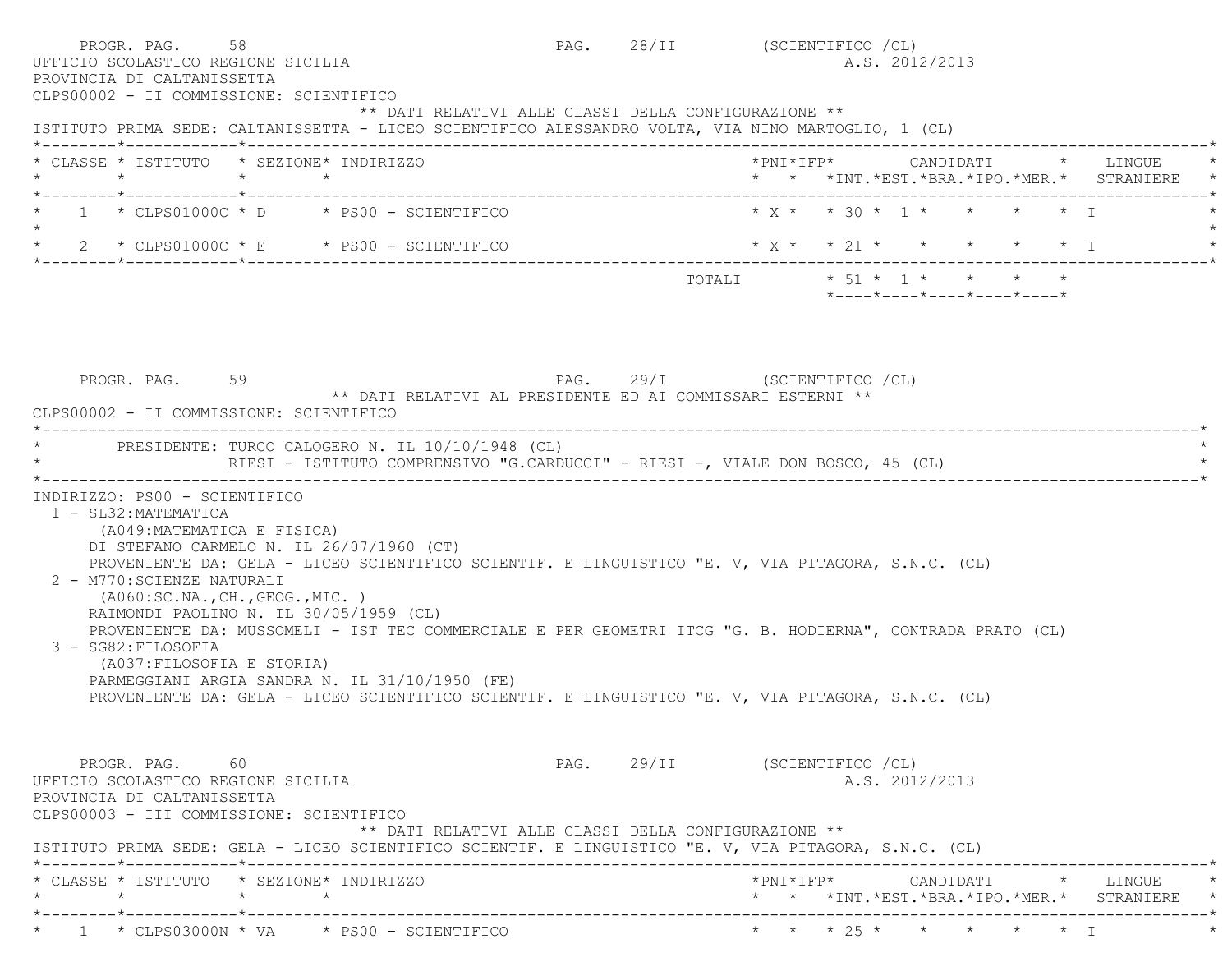|                                                                                                                                                                                                                                                                                                                      | *----*----*----*----*----*                                                                    |
|----------------------------------------------------------------------------------------------------------------------------------------------------------------------------------------------------------------------------------------------------------------------------------------------------------------------|-----------------------------------------------------------------------------------------------|
| PROGR. PAG. 61<br>** DATI RELATIVI AL PRESIDENTE ED AI COMMISSARI ESTERNI **<br>CLPS00003 - III COMMISSIONE: SCIENTIFICO                                                                                                                                                                                             | PAG. 30/I (SCIENTIFICO /CL)                                                                   |
| PRESIDENTE: SCHILLACI LOREDANA GIUSEPPA N. IL 13/03/1961 (CL)                                                                                                                                                                                                                                                        | CALTANISSETTA - IST PROF INDUSTRIA E ARTIGIANATO GALILEO GALILEI, VIA FRA' GIARRATANA, 1 (CL) |
| 1 - SL32: MATEMATICA<br>(A049:MATEMATICA E FISICA)<br>LOPIANO ANNAMARIA N. IL $26/04/1955$ (CL)<br>PROVENIENTE DA: CALTANISSETTA - LICEO SCIENTIFICO ALESSANDRO VOLTA, VIA NINO MARTOGLIO, 1 (CL)<br>2 - M770: SCIENZE NATURALI<br>( A060:SC.NA., CH., GEOG., MIC. )<br>ASARO LUIGIA ROSA ANNA N. IL 06/01/1960 (CL) |                                                                                               |
| PROVENIENTE DA: CALTANISSETTA - LICEO SCIENTIFICO ALESSANDRO VOLTA, VIA NINO MARTOGLIO, 1 (CL)<br>3 - SG82: FILOSOFIA<br>(A037:FILOSOFIA E STORIA)<br>FALCI FIORELLA N. IL $28/07/1954$ (CL)<br>PROVENIENTE DA: CALTANISSETTA - LICEO CLASSICO LICEO CLASSICO-LINGUISTICO "R., VIA ROSSO DI SAN SECONDO (CL)         |                                                                                               |
| PROGR. PAG. 62<br>UFFICIO SCOLASTICO REGIONE SICILIA<br>PROVINCIA DI CALTANISSETTA<br>CLPS00004 - IV COMMISSIONE: SCIENTIFICO<br>** DATI RELATIVI ALLE CLASSI DELLA CONFIGURAZIONE **<br>ISTITUTO PRIMA SEDE: GELA - LICEO SCIENTIFICO SCIENTIF. E LINGUISTICO "E. V, VIA PITAGORA, S.N.C. (CL)                      | PAG. 30/II (SCIENTIFICO / CL)<br>A.S. 2012/2013                                               |
| * CLASSE * ISTITUTO * SEZIONE* INDIRIZZO                                                                                                                                                                                                                                                                             | *PNI*IFP* CANDIDATI * LINGUE                                                                  |
| $\star$ $\qquad$ $\star$                                                                                                                                                                                                                                                                                             | * * *INT. *EST. *BRA. *IPO. *MER. * STRANIERE                                                 |
| $1 \times$ CLPS03000N $\star$ VC $\star$ PS00 - SCIENTIFICO                                                                                                                                                                                                                                                          | * * * 19 * * * * * * T                                                                        |
| 2 * CLPS03000N * VF * PS00 - SCIENTIFICO                                                                                                                                                                                                                                                                             | $\star$ x $\star$ $\star$ 11 $\star$ $\star$ $\star$ $\star$ $\star$ $\star$ $\star$ $\perp$  |

PROGR. PAG. 63 PAG. 31/I (SCIENTIFICO /CL)

\*\* DATI RELATIVI AL PRESIDENTE ED AI COMMISSARI ESTERNI \*\*

 CLPS00004 - IV COMMISSIONE: SCIENTIFICO\*----------------------------------------------------------------------------------------------------------------------------\*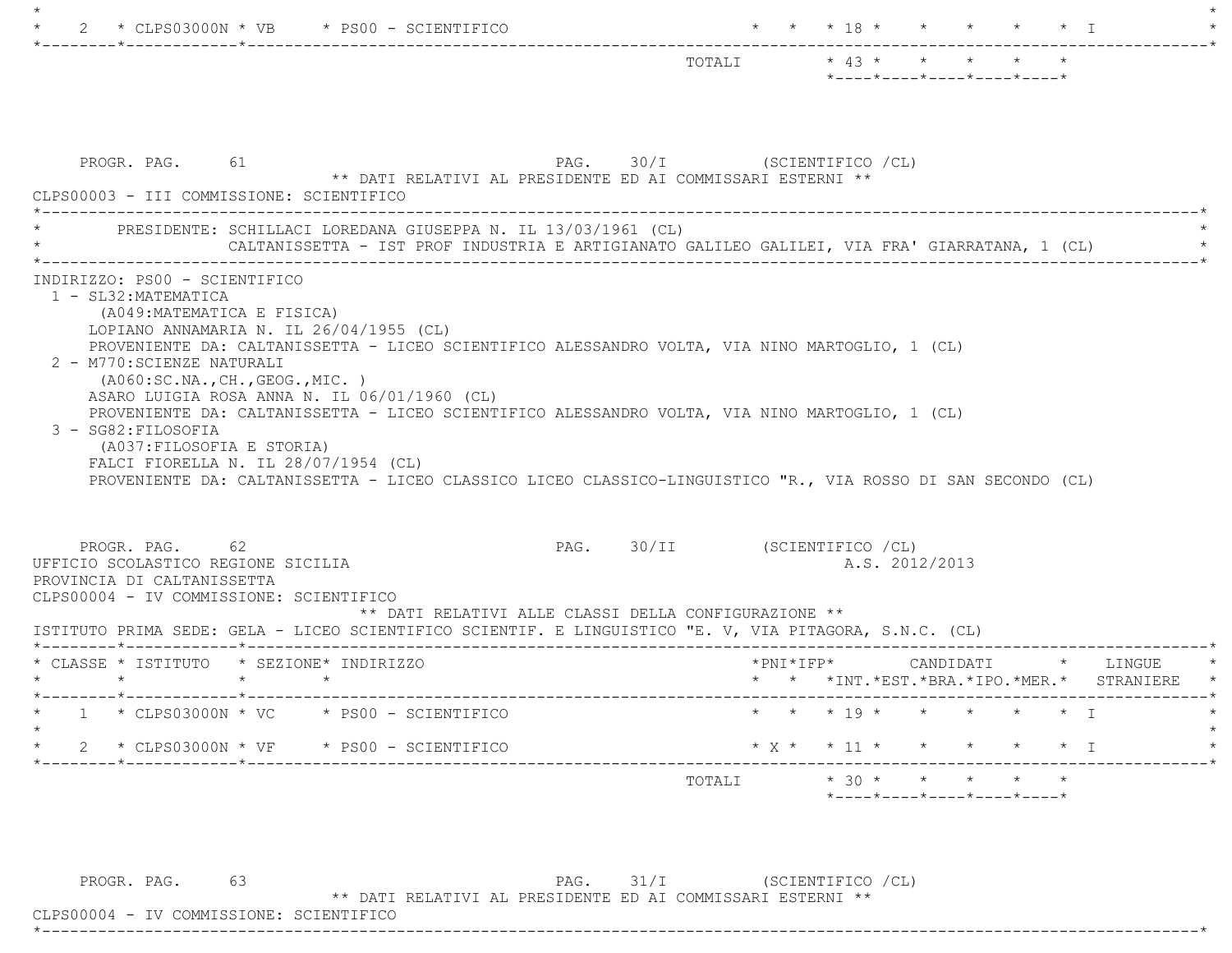PRESIDENTE: PARISI VITO N. IL 25/01/1961 (TP) CALTANISSETTA - LICEO CLASSICO LICEO CLASSICO-LINGUISTICO "R., VIA ROSSO DI SAN SECONDO (CL) \*----------------------------------------------------------------------------------------------------------------------------\* INDIRIZZO: PS00 - SCIENTIFICO 1 - SL32:MATEMATICA (A049:MATEMATICA E FISICA) DI STEFANO ROSALIA N. IL 22/08/1957 (CL) PROVENIENTE DA: CALTANISSETTA - LICEO CLASSICO LICEO CLASSICO-LINGUISTICO "R., VIA ROSSO DI SAN SECONDO (CL) 2 - M770:SCIENZE NATURALI (A060:SC.NA.,CH.,GEOG.,MIC. ) MILAZZO MARIA POMPEA N. IL 05/10/1961 (CL) PROVENIENTE DA: CALTANISSETTA - LICEO SCIENTIFICO LICEO SCIENTIFICO OP. SCIENZE, VIALE DELLA REGIONE 71 (CL) 3 - SG82:FILOSOFIA (A037:FILOSOFIA E STORIA) TROVATO AGATA MARIA N. IL 10/02/1954 (CL) PROVENIENTE DA: CALTANISSETTA - LICEO SCIENTIFICO ALESSANDRO VOLTA, VIA NINO MARTOGLIO, 1 (CL) PROGR. PAG. 64 64 PAG. 31/II (SCIENTIFICO /CL) UFFICIO SCOLASTICO REGIONE SICILIA A.S. 2012/2013 PROVINCIA DI CALTANISSETTA CLPS00005 - V COMMISSIONE: SCIENTIFICO \*\* DATI RELATIVI ALLE CLASSI DELLA CONFIGURAZIONE \*\* ISTITUTO PRIMA SEDE: GELA - LICEO SCIENTIFICO SCIENTIF. E LINGUISTICO "E. V, VIA PITAGORA, S.N.C. (CL) \*--------\*------------\*-------------------------------------------------------------------------------------------------------\* \* CLASSE \* ISTITUTO \* SEZIONE\* INDIRIZZO \*PNI\*IFP\* CANDIDATI \* LINGUE \* \* \* \* \* \* \* \*INT.\*EST.\*BRA.\*IPO.\*MER.\* STRANIERE \* \*--------\*------------\*-------------------------------------------------------------------------------------------------------\*1 \* CLPS03000N \* VD \* PS00 - SCIENTIFICO \* \* \* \* 21 \* \* \* \* \* \* \* I  $\star$ \* 2 \* CLPS03000N \* VG \* PS00 - SCIENTIFICO \* \* \* \* 11 \* \* \* \* \* \* \* T \*--------\*------------\*-------------------------------------------------------------------------------------------------------\*TOTALI  $* 32 * * * * * * * * *$  \*----\*----\*----\*----\*----\*PROGR. PAG. 65 65 PAG. 32/I (SCIENTIFICO /CL) \*\* DATI RELATIVI AL PRESIDENTE ED AI COMMISSARI ESTERNI \*\* CLPS00005 - V COMMISSIONE: SCIENTIFICO \*----------------------------------------------------------------------------------------------------------------------------\*PRESIDENTE: PUZZO ANTONIA N. IL 01/12/1946 (EN) ACIREALE - LICEO CLASSICO LC GULLI E PENNISI, VIA MARIO ARCIDIACONO (CT) \*----------------------------------------------------------------------------------------------------------------------------\* INDIRIZZO: PS00 - SCIENTIFICO 1 - SL32:MATEMATICA (A049:MATEMATICA E FISICA) CALANDRINO LIBORIA N. IL 09/11/1957 (AG) PROVENIENTE DA: CALTANISSETTA - ISTITUTO MAGISTRALE ALESSANDRO MANZONI, VIALE TRIESTE, 169 (CL) 2 - M770:SCIENZE NATURALI (A060:SC.NA.,CH.,GEOG.,MIC. ) LIMA GIUSEPPA N. IL 16/04/1964 (PA) PROVENIENTE DA: CALTANISSETTA - LICEO SCIENTIFICO ALESSANDRO VOLTA, VIA NINO MARTOGLIO, 1 (CL) 3 - SG82:FILOSOFIA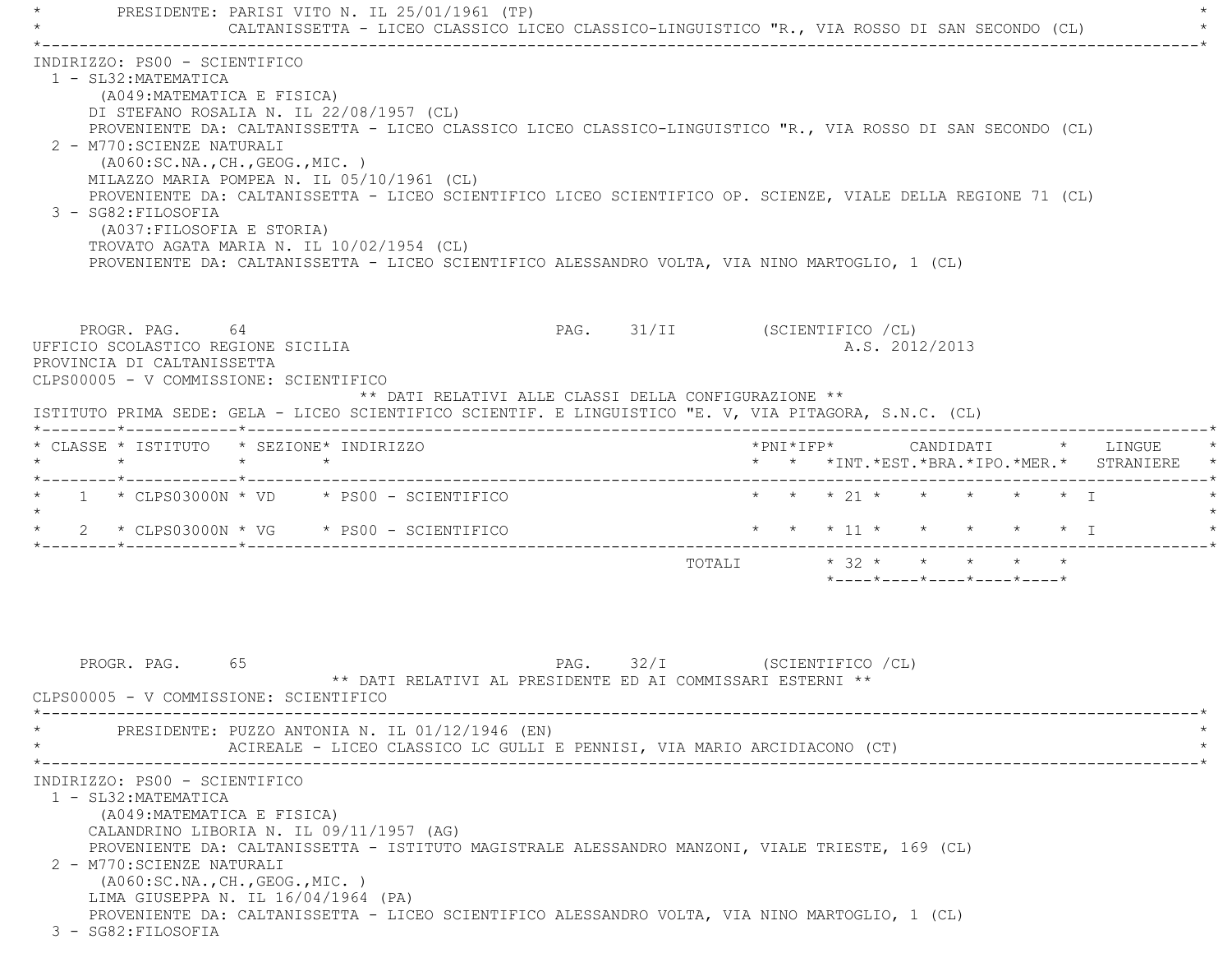(A037:FILOSOFIA E STORIA) LONGONE FRANCESCO N. IL 10/08/1961 (CL) PROVENIENTE DA: MAZZARINO - LICEO CLASSICO L. C. E DELLE SCIENZE UMANE AR, PIAZZA CARLO MARIA CARAFA (CL) PROGR. PAG. 66 66 FAG. 32/II (SCIENTIFICO /CL) UFFICIO SCOLASTICO REGIONE SICILIA A.S. 2012/2013 PROVINCIA DI CALTANISSETTA CLPS00006 - VI COMMISSIONE: SCIENTIFICO \*\* DATI RELATIVI ALLE CLASSI DELLA CONFIGURAZIONE \*\* ISTITUTO PRIMA SEDE: MUSSOMELI - LICEO SCIENTIFICO "VIRGILIO", C/DA PRATO, SNC (CL) \*--------\*------------\*-------------------------------------------------------------------------------------------------------\* \* CLASSE \* ISTITUTO \* SEZIONE\* INDIRIZZO \*PNI\*IFP\* CANDIDATI \* LINGUE \* \* \* \* \* \* \* \*INT.\*EST.\*BRA.\*IPO.\*MER.\* STRANIERE \* \*--------\*------------\*-------------------------------------------------------------------------------------------------------\*1 \* CLPS00801D \* A \* PS00 - SCIENTIFICO \* \* \* \* 21 \* \* \* \* \* \* \* \* I  $\star$  \* 2 \* CLPS00801D \* B \* PS00 - SCIENTIFICO \* \* \* 21 \* \* \* \* \* I \* \*--------\*------------\*-------------------------------------------------------------------------------------------------------\* TOTALI \* 42 \* \* \* \* \* \*----\*----\*----\*----\*----\*PROGR. PAG. 67 67 PAG. 93/I (SCIENTIFICO /CL) \*\* DATI RELATIVI AL PRESIDENTE ED AI COMMISSARI ESTERNI \*\* CLPS00006 - VI COMMISSIONE: SCIENTIFICO \*----------------------------------------------------------------------------------------------------------------------------\*PRESIDENTE: MICCICHE' GIUSEPPE N. IL 07/12/1949 (EE) \* MAZZARINO - ISTITUTO SUPERIORE "C.M.CARAFA" MAZZARINO, PIAZZA CARLO MARIA CARAFA, SNC (CL) \* \*----------------------------------------------------------------------------------------------------------------------------\* INDIRIZZO: PS00 - SCIENTIFICO 1 - SL32:MATEMATICA (A049:MATEMATICA E FISICA) TULUMELLO ANNA RITA N. IL 21/01/1958 (PA) PROVENIENTE DA: CALTANISSETTA - LICEO CLASSICO LICEO CLASSICO-LINGUISTICO "R., VIA ROSSO DI SAN SECONDO (CL) 2 - M770:SCIENZE NATURALI (A060:SC.NA.,CH.,GEOG.,MIC. ) CIGNA IVO RENATO N. IL 14/12/1965 (CL) PROVENIENTE DA: CALTANISSETTA - LICEO SCIENTIFICO ALESSANDRO VOLTA, VIA NINO MARTOGLIO, 1 (CL) 3 - SG82:FILOSOFIA (A037:FILOSOFIA E STORIA) GALLO AFFLITTO ASSUNTA N. IL 08/03/1966 (AG) PROVENIENTE DA: CALTANISSETTA - LICEO SCIENTIFICO ALESSANDRO VOLTA, VIA NINO MARTOGLIO, 1 (CL) PROGR. PAG. 68 68 PAG. 33/II (SCIENTIFICO /CL) UFFICIO SCOLASTICO REGIONE SICILIA A.S. 2012/2013 PROVINCIA DI CALTANISSETTA CLPS00007 - VII COMMISSIONE: SCIENTIFICO \*\* DATI RELATIVI ALLE CLASSI DELLA CONFIGURAZIONE \*\*ISTITUTO PRIMA SEDE: NISCEMI - LICEO SCIENTIFICO L. SCIENT. LING. E SCIE.UM., VIA CARLO ALBERTO DALLA CHIESA, SNC (CL)

\*--------\*------------\*-------------------------------------------------------------------------------------------------------\*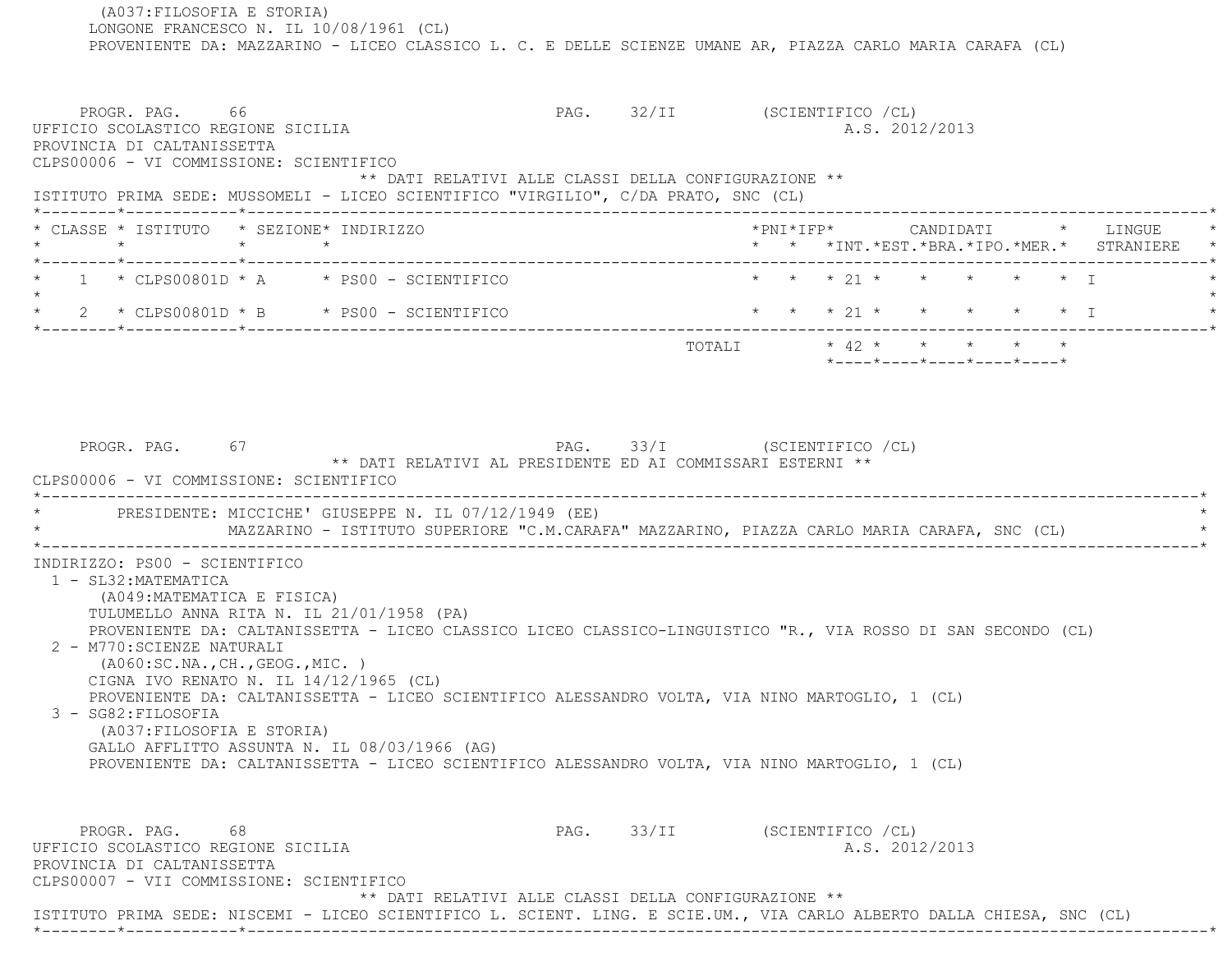|                                                                                                                                                                                                    |         | * CLASSE * ISTITUTO * SEZIONE* INDIRIZZO                                                                                                                                                                                                                                                                                                                         |                              |  |                                                                    |                |  | * *INT. *EST. *BRA. *IPO. *MER. * STRANIERE                                                                                                        |
|----------------------------------------------------------------------------------------------------------------------------------------------------------------------------------------------------|---------|------------------------------------------------------------------------------------------------------------------------------------------------------------------------------------------------------------------------------------------------------------------------------------------------------------------------------------------------------------------|------------------------------|--|--------------------------------------------------------------------|----------------|--|----------------------------------------------------------------------------------------------------------------------------------------------------|
|                                                                                                                                                                                                    |         | $1 * CLPSO0201E * A * PS00 - SCIENTIFICO$                                                                                                                                                                                                                                                                                                                        |                              |  | * * * 26 * * * * * * I                                             |                |  |                                                                                                                                                    |
|                                                                                                                                                                                                    |         | * $2$ * CLPS00201E * B * PS00 - SCIENTIFICO                                                                                                                                                                                                                                                                                                                      |                              |  |                                                                    |                |  | * * * 27 * * * * * * I                                                                                                                             |
|                                                                                                                                                                                                    |         |                                                                                                                                                                                                                                                                                                                                                                  |                              |  | TOTALI * 53 * * * * * *<br>$*$ ---- $*$ ---- $*$ ---- $*$ ---- $*$ |                |  |                                                                                                                                                    |
| PROGR. PAG. 69<br>CLPS00007 - VII COMMISSIONE: SCIENTIFICO                                                                                                                                         |         | ** DATI RELATIVI AL PRESIDENTE ED AI COMMISSARI ESTERNI **                                                                                                                                                                                                                                                                                                       | PAG. 34/I (SCIENTIFICO / CL) |  |                                                                    |                |  |                                                                                                                                                    |
|                                                                                                                                                                                                    |         | PRESIDENTE: GIUNTA LIBORIO N. IL 09/02/1960 (CL)<br>CALTANISSETTA - LICEO CLASSICO LICEO CLASSICO-LINGUISTICO "R., VIA ROSSO DI SAN SECONDO (CL)                                                                                                                                                                                                                 |                              |  |                                                                    |                |  |                                                                                                                                                    |
| GIUNTA PAOLO N. IL 27/01/1954 (CL)<br>2 - M770: SCIENZE NATURALI<br>( A060:SC.NA., CH., GEOG., MIC. )<br>3 - SG82: FILOSOFIA<br>(A037: FILOSOFIA E STORIA)<br>ZACCARIA SONIA N. IL 12/11/1971 (CL) |         | PROVENIENTE DA: CALTANISSETTA - LICEO CLASSICO LICEO CLASSICO-LINGUISTICO "R., VIA ROSSO DI SAN SECONDO (CL)<br>PATERNA GIUSEPPINA N. IL 28/10/1961 (CL)<br>PROVENIENTE DA: RIESI - LICEO SCIENTIFICO ROSARIO PASQUALINO VASSALLO, VIALE LUIGI EINAUDI, 1 (CL)<br>PROVENIENTE DA: CALTANISSETTA - LICEO SCIENTIFICO ALESSANDRO VOLTA, VIA NINO MARTOGLIO, 1 (CL) |                              |  |                                                                    |                |  |                                                                                                                                                    |
| PROGR. PAG. 70<br>UFFICIO SCOLASTICO REGIONE SICILIA<br>PROVINCIA DI CALTANISSETTA<br>CLPS00008 - VIII COMMISSIONE: SCIENTIFICO                                                                    |         | ** DATI RELATIVI ALLE CLASSI DELLA CONFIGURAZIONE **                                                                                                                                                                                                                                                                                                             | PAG. 34/II (SCIENTIFICO /CL) |  |                                                                    | A.S. 2012/2013 |  |                                                                                                                                                    |
|                                                                                                                                                                                                    |         | ISTITUTO PRIMA SEDE: RIESI - LICEO SCIENTIFICO ROSARIO PASOUALINO VASSALLO, VIALE LUIGI EINAUDI, 1 (CL)                                                                                                                                                                                                                                                          |                              |  |                                                                    |                |  |                                                                                                                                                    |
| * CLASSE * ISTITUTO * SEZIONE* INDIRIZZO<br>$\star$                                                                                                                                                | $\star$ | $\star$                                                                                                                                                                                                                                                                                                                                                          |                              |  |                                                                    |                |  | $*PNI*IFP* \qquad \qquad \text{CANDIDATI} \qquad \qquad * \qquad \text{LINGUE} \qquad \qquad *$<br>* * *INT. *EST. *BRA. *IPO. *MER. * STRANIERE * |
|                                                                                                                                                                                                    |         | $1 * CLPS004016 * A * PS00 - SCIENTIFICO$                                                                                                                                                                                                                                                                                                                        |                              |  | * * * 23 * * * * * * I                                             |                |  |                                                                                                                                                    |
|                                                                                                                                                                                                    |         | 2 * CLPS004016 * B * PS00 - SCIENTIFICO                                                                                                                                                                                                                                                                                                                          |                              |  | * * * 14 * *                                                       |                |  | $\star$ $\star$ $\star$ $\perp$                                                                                                                    |
|                                                                                                                                                                                                    |         |                                                                                                                                                                                                                                                                                                                                                                  |                              |  | TOTALI * 37 * * * * * *                                            |                |  |                                                                                                                                                    |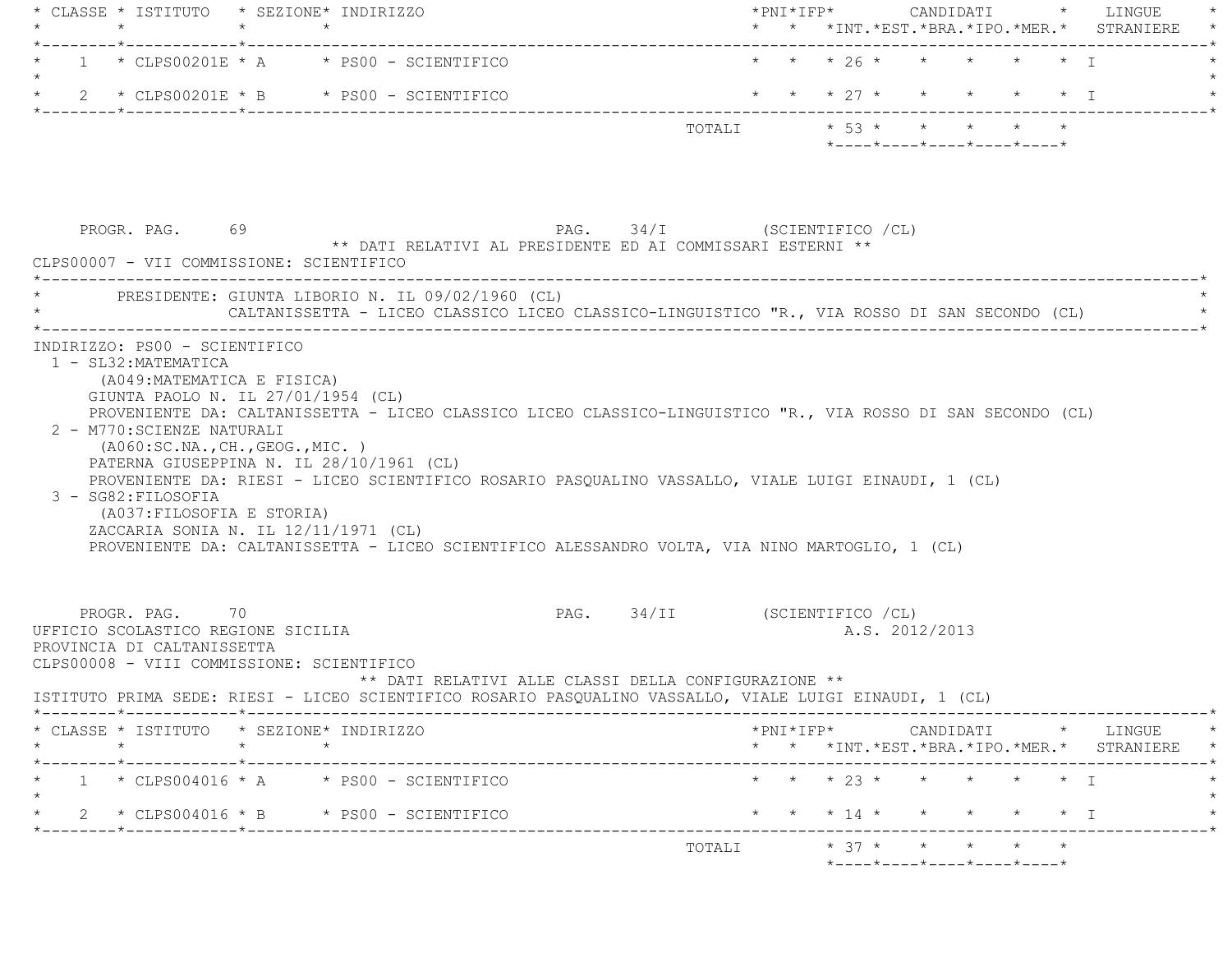|                                                                                                                                                                                                                                                   | PRESIDENTE: COSTARELLI GIACOMO N. IL 31/03/1948 (CL)<br>GELA – IST PROF INDUSTRIA E ARTIGIANATO IND. ART. E SERV. SOCIALI "E., VIA PITAGORA, SNC (CL)                                                                                                                                                                                                                                                                                                      |                                                                                       |        |                                                                                       |  |                                            |
|---------------------------------------------------------------------------------------------------------------------------------------------------------------------------------------------------------------------------------------------------|------------------------------------------------------------------------------------------------------------------------------------------------------------------------------------------------------------------------------------------------------------------------------------------------------------------------------------------------------------------------------------------------------------------------------------------------------------|---------------------------------------------------------------------------------------|--------|---------------------------------------------------------------------------------------|--|--------------------------------------------|
| INDIRIZZO: PS00 - SCIENTIFICO<br>1 - SL32: MATEMATICA<br>(A049: MATEMATICA E FISICA)<br>MUSCIA MARIA N. IL 18/07/1971 (RG)<br>2 - M770: SCIENZE NATURALI<br>( A060:SC.NA., CH., GEOG., MIC. )<br>3 - SG82: FILOSOFIA<br>(A037:FILOSOFIA E STORIA) | PROVENIENTE DA: NISCEMI - LICEO SCIENTIFICO L. SCIENT. LING. E SCIE.UM., VIA CARLO ALBERTO DALLA CHIESA, SNC (CL)<br>MAUGERI FRANCOLINO N. IL 08/02/1969 (RG)<br>PROVENIENTE DA: NISCEMI - ISTITUTO TECNICO COMMERCIALE IST. TEC. AMMIN. FIN. E MARKET, VIA C.A. DALLA CHIESA S.N. (CL)<br>STAGNITTO GIUSEPPINA N. IL 15/04/1963 (CL)<br>PROVENIENTE DA: NISCEMI - LICEO SCIENTIFICO L. SCIENT. LING. E SCIE.UM., VIA CARLO ALBERTO DALLA CHIESA, SNC (CL) |                                                                                       |        |                                                                                       |  |                                            |
|                                                                                                                                                                                                                                                   |                                                                                                                                                                                                                                                                                                                                                                                                                                                            |                                                                                       |        |                                                                                       |  |                                            |
| PROGR. PAG. 72<br>UFFICIO SCOLASTICO REGIONE SICILIA<br>PROVINCIA DI CALTANISSETTA<br>CLPS00009 - IX COMMISSIONE: SCIENTIFICO                                                                                                                     | ISTITUTO PRIMA SEDE: CALTANISSETTA - LICEO SCIENTIFICO ALESSANDRO VOLTA, VIA NINO MARTOGLIO, 1 (CL)                                                                                                                                                                                                                                                                                                                                                        | PAG. 35/II (SCIENTIFICO / CL)<br>** DATI RELATIVI ALLE CLASSI DELLA CONFIGURAZIONE ** |        | A.S. 2012/2013                                                                        |  |                                            |
|                                                                                                                                                                                                                                                   | * CLASSE * ISTITUTO * SEZIONE* INDIRIZZO                                                                                                                                                                                                                                                                                                                                                                                                                   |                                                                                       |        |                                                                                       |  | * * *INT.*EST.*BRA.*IPO.*MER.* STRANIERE * |
|                                                                                                                                                                                                                                                   | * 1 * CLPS01000C * G * PS00 - SCIENTIFICO * * * * * * * * * * * * * * T                                                                                                                                                                                                                                                                                                                                                                                    |                                                                                       |        |                                                                                       |  |                                            |
|                                                                                                                                                                                                                                                   | ISTITUTO SECONDA SEDE: NISCEMI - LICEO SCIENTIFICO L. SCIENT. LING. E SCIE.UM., VIA CARLO ALBERTO DALLA CHIESA, SNC (CL)                                                                                                                                                                                                                                                                                                                                   |                                                                                       |        |                                                                                       |  |                                            |
|                                                                                                                                                                                                                                                   | * CLASSE * ISTITUTO * SEZIONE* INDIRIZZO                                                                                                                                                                                                                                                                                                                                                                                                                   |                                                                                       |        |                                                                                       |  | * * *INT.*EST.*BRA.*IPO.*MER.* STRANIERE   |
|                                                                                                                                                                                                                                                   | * $2$ * CLPS00201E * C * PS00 - SCIENTIFICO                                                                                                                                                                                                                                                                                                                                                                                                                | * * * 27 * * * * * * I                                                                |        |                                                                                       |  |                                            |
|                                                                                                                                                                                                                                                   |                                                                                                                                                                                                                                                                                                                                                                                                                                                            |                                                                                       | TOTALI | $\star$ 51 $\star$ $\star$ $\star$ $\star$<br>$*$ ---- $*$ ---- $*$ ---- $*$ ---- $*$ |  |                                            |

\* \* \* MUSSOMELI - IST TEC COMMERCIALE E PER GEOMETRI ITCG "G. B. HODIERNA", CONTRADA PRATO (CL) \*

\*----------------------------------------------------------------------------------------------------------------------------\*

INDIRIZZO: PS00 - SCIENTIFICO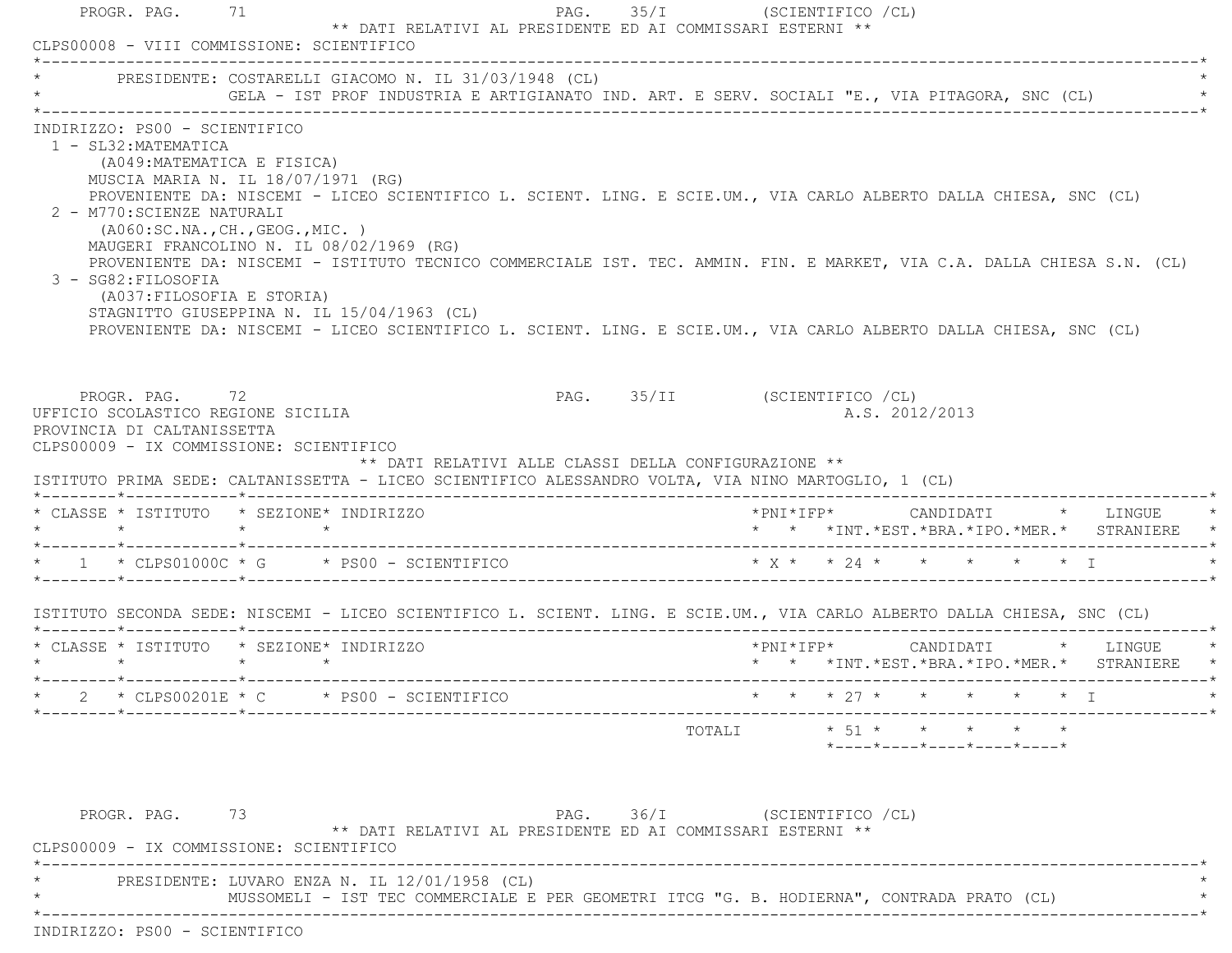1 - SL32:MATEMATICA (A049:MATEMATICA E FISICA) CALABRESE SALVATORE N. IL 21/10/1960 (CL) PROVENIENTE DA: MUSSOMELI - LICEO SCIENTIFICO "VIRGILIO", C/DA PRATO, SNC (CL) 2 - M770:SCIENZE NATURALI (A060:SC.NA.,CH.,GEOG.,MIC. ) CHIOLO CONCETTA N. IL 30/11/1961 (CL) PROVENIENTE DA: MAZZARINO - LICEO CLASSICO L. C. E DELLE SCIENZE UMANE AR, PIAZZA CARLO MARIA CARAFA (CL) 3 - SG82:FILOSOFIA (A037:FILOSOFIA E STORIA) MORREALE MICHELE N. IL 10/03/1961 (CL) PROVENIENTE DA: MUSSOMELI - LICEO SCIENTIFICO "VIRGILIO", C/DA PRATO, SNC (CL) PROGR. PAG. 74 PAG. 36/II (SCIENTIFICO /CL) UFFICIO SCOLASTICO REGIONE SICILIA A.S. 2012/2013 PROVINCIA DI CALTANISSETTA CLRR9C001 - I COMMISSIONE: ODONTOTECNICO \*\* DATI RELATIVI ALLE CLASSI DELLA CONFIGURAZIONE \*\* ISTITUTO PRIMA SEDE: GELA - IST PROF INDUSTRIA E ARTIGIANATO IND. ART. E SERV. SOCIALI "E., VIA PITAGORA, SNC (CL) \*--------\*------------\*-------------------------------------------------------------------------------------------------------\* \* CLASSE \* ISTITUTO \* SEZIONE\* INDIRIZZO \*PNI\*IFP\* CANDIDATI \* LINGUE \* \* \* \* \* \* \* \*INT.\*EST.\*BRA.\*IPO.\*MER.\* STRANIERE \* \*--------\*------------\*-------------------------------------------------------------------------------------------------------\*1 \* CLRI006013 \* 5^ODN \* RR9C - ODONTOTECNICO (NUOVO ORD.) \* \* \* \* 16 \* \* \* \* \* \* \* I \*--------\*------------\*-------------------------------------------------------------------------------------------------------\* ISTITUTO SECONDA SEDE: CALTANISSETTA - L.R. PAR. IST PROF INDUSTRIA E ARTIGIANATO IPIA "LUCA PIGNATO" SEZ. ODONT, VIA ROMITA, \*--------\*------------\*-------------------------------------------------------------------------------------------------------\* \* CLASSE \* ISTITUTO \* SEZIONE\* INDIRIZZO \*PNI\*IFP\* CANDIDATI \* LINGUE \* \* \* \* \* \* \* \*INT.\*EST.\*BRA.\*IPO.\*MER.\* STRANIERE \* \*--------\*------------\*-------------------------------------------------------------------------------------------------------\*2 \* CLRI005006 \* 5^A \* RR9C - ODONTOTECNICO (NUOVO ORD.) \* \* \* \* 11 \* \* \* \* \* \* \* I \*--------\*------------\*-------------------------------------------------------------------------------------------------------\*TOTALI  $* 27 * * * * * * * *$  \*----\*----\*----\*----\*----\*PROGR. PAG. 75 2009 PAG. 37/I (PROFESSIONALE /CL) \*\* DATI RELATIVI AL PRESIDENTE ED AI COMMISSARI ESTERNI \*\* CLRR9C001 - I COMMISSIONE: ODONTOTECNICO \*----------------------------------------------------------------------------------------------------------------------------\*PRESIDENTE: CALTAGIRONE FILIPPO N. IL 02/10/1954 (CL) MUSSOMELI - IST PROF PER L'AGRICOLTURA E L'AMBIENTE "VIRGILIO", C/DA PRATO S.N. (CL) \*----------------------------------------------------------------------------------------------------------------------------\* INDIRIZZO: RR9C - ODONTOTECNICO (NUOVO ORD.) 1 - M802:ITALIANO (A050:LETTERE IST.ISTR.SECOND. DI II GR. ) GIULIANA MARIA TERESA N. IL 17/09/1967 (CL) PROVENIENTE DA: MAZZARINO - IST TEC COMMERCIALE E PER GEOMETRI "C. M. CARAFA", PIAZZA CARLO MARIA CARAFA (CL) 2 - M014:MATEMATICA (A047:MATEMATICA) PARDI ANTONINO GIUSEPPE N. IL 30/11/1967 (CL) PROVENIENTE DA: MUSSOMELI - IST PROF PER L'AGRICOLTURA E L'AMBIENTE "VIRGILIO", C/DA PRATO S.N. (CL)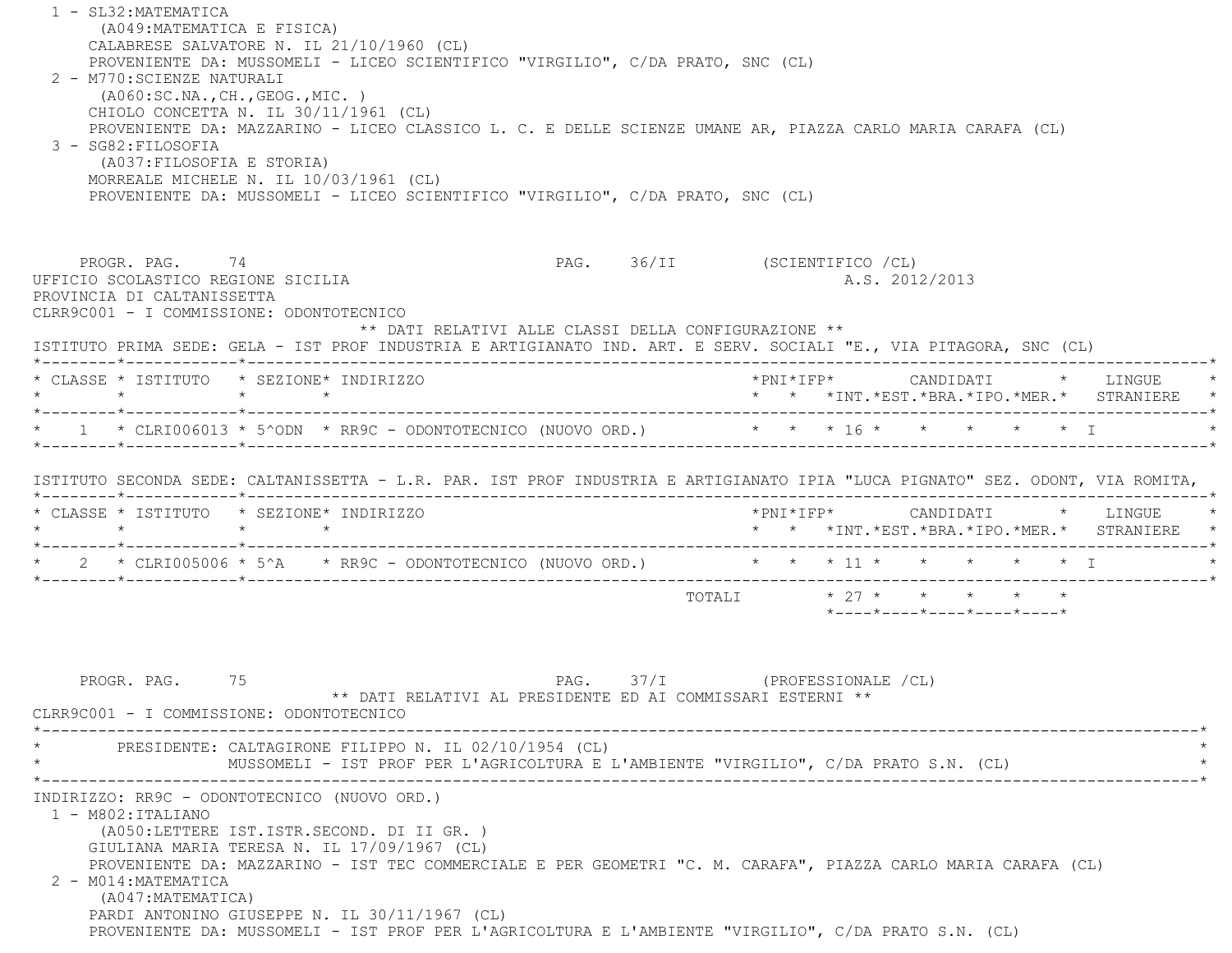(A346:LINGUA E CIV. STRANIERA (INGLESE)) BARTOLOZZI ANTONIO N. IL 25/04/1967 (CL) PROVENIENTE DA: MUSSOMELI - LICEO SCIENTIFICO "VIRGILIO", C/DA PRATO, SNC (CL) PROGR. PAG. 76 76 PAG. 37/II (PROFESSIONALE /CL) UFFICIO SCOLASTICO REGIONE SICILIA A.S. 2012/2013 PROVINCIA DI CALTANISSETTA CLRR9H001 - I COMMISSIONE: TECNICO CHIMICO E BIOLOGICO \*\* DATI RELATIVI ALLE CLASSI DELLA CONFIGURAZIONE \*\* ISTITUTO PRIMA SEDE: GELA - IST PROF INDUSTRIA E ARTIGIANATO IND. ART. E SERV. SOCIALI "E., VIA PITAGORA, SNC (CL) \*--------\*------------\*-------------------------------------------------------------------------------------------------------\* \* CLASSE \* ISTITUTO \* SEZIONE\* INDIRIZZO \*PNI\*IFP\* CANDIDATI \* LINGUE \* \* \* \* \* \* \* \*INT.\*EST.\*BRA.\*IPO.\*MER.\* STRANIERE \* \*--------\*------------\*-------------------------------------------------------------------------------------------------------\* $1 \times$  CLRI006013  $*$  5 TCB  $*$  RR9H - TECN. CHIM. E BIOL. (NUOVO ORD.)  $* \times \times 20 \times \times \times \times 10^{-4}$  $\star$ 2 \* CLRI006013 \* 5 TSS \* RR9S - TECNICO SER.SOCIALI (NUOVO ORD.) \* \* \* 15 \* 5 \* \* \* \* \* \* I \*--------\*------------\*-------------------------------------------------------------------------------------------------------\* TOTALI \* 35 \* 5 \* \* \* \* \*----\*----\*----\*----\*----\*PROGR. PAG. 77 PAG. 38/I (PROFESSIONALE /CL) \*\* DATI RELATIVI AL PRESIDENTE ED AI COMMISSARI ESTERNI \*\* CLRR9H001 - I COMMISSIONE: TECNICO CHIMICO E BIOLOGICO-------------------------------PRESIDENTE: MESSINA ARMANDO N. IL 27/10/1955 (CT) SAN CATALDO - ISTITUTO D'ARTE LICEO ARTISTICO STATALE "F. J, VIA BELVEDERE, S.N. (CL) \*----------------------------------------------------------------------------------------------------------------------------\* INDIRIZZO: RR9H - TECN. CHIM. E BIOL.(NUOVO ORD.) 1 - M026:PROCESSI E TECNOLOGIE INDUSTRIALI CHIMICHE (A013:CHIMICA E TECNOLOGIE CHIMICHE) DI BENEDETTO PIETRO N. IL 29/03/1970 (TP) PROVENIENTE DA: CALTANISSETTA - ISTITUTO TECNICO PER ATTIVITA' SOCIALI (GIA' ITF) L. RUSSO, VIA LEONE XIII, 48/D (CL) 2 - M460:INGLESE (A346:LINGUA E CIV. STRANIERA (INGLESE)) RIZZO ANNA MARIA N. IL 30/06/1960 (CL) PROVENIENTE DA: CALTANISSETTA - ISTITUTO MAGISTRALE ALESSANDRO MANZONI, VIALE TRIESTE, 169 (CL) 3 - M014:MATEMATICA (A047:MATEMATICA) ADAMO ORAZIO N. IL 10/01/1952 (SR) PROVENIENTE DA: CALTANISSETTA - IST PROF INDUSTRIA E ARTIGIANATO I.P.S.S. "VASSALLO" CALTANISSE, VIA CAIROLI, 1 (CL) INDIRIZZO: RR9S - TECNICO SER.SOCIALI (NUOVO ORD.) 1 - M460:INGLESE (A346:LINGUA E CIV. STRANIERA (INGLESE)) RIZZO ANNA MARIA N. IL 30/06/1960 (CL) PROVENIENTE DA: CALTANISSETTA - ISTITUTO MAGISTRALE ALESSANDRO MANZONI, VIALE TRIESTE, 169 (CL) 2 - M014:MATEMATICA (A047:MATEMATICA) ADAMO ORAZIO N. IL 10/01/1952 (SR) PROVENIENTE DA: CALTANISSETTA - IST PROF INDUSTRIA E ARTIGIANATO I.P.S.S. "VASSALLO" CALTANISSE, VIA CAIROLI, 1 (CL)

3 - M460:INGLESE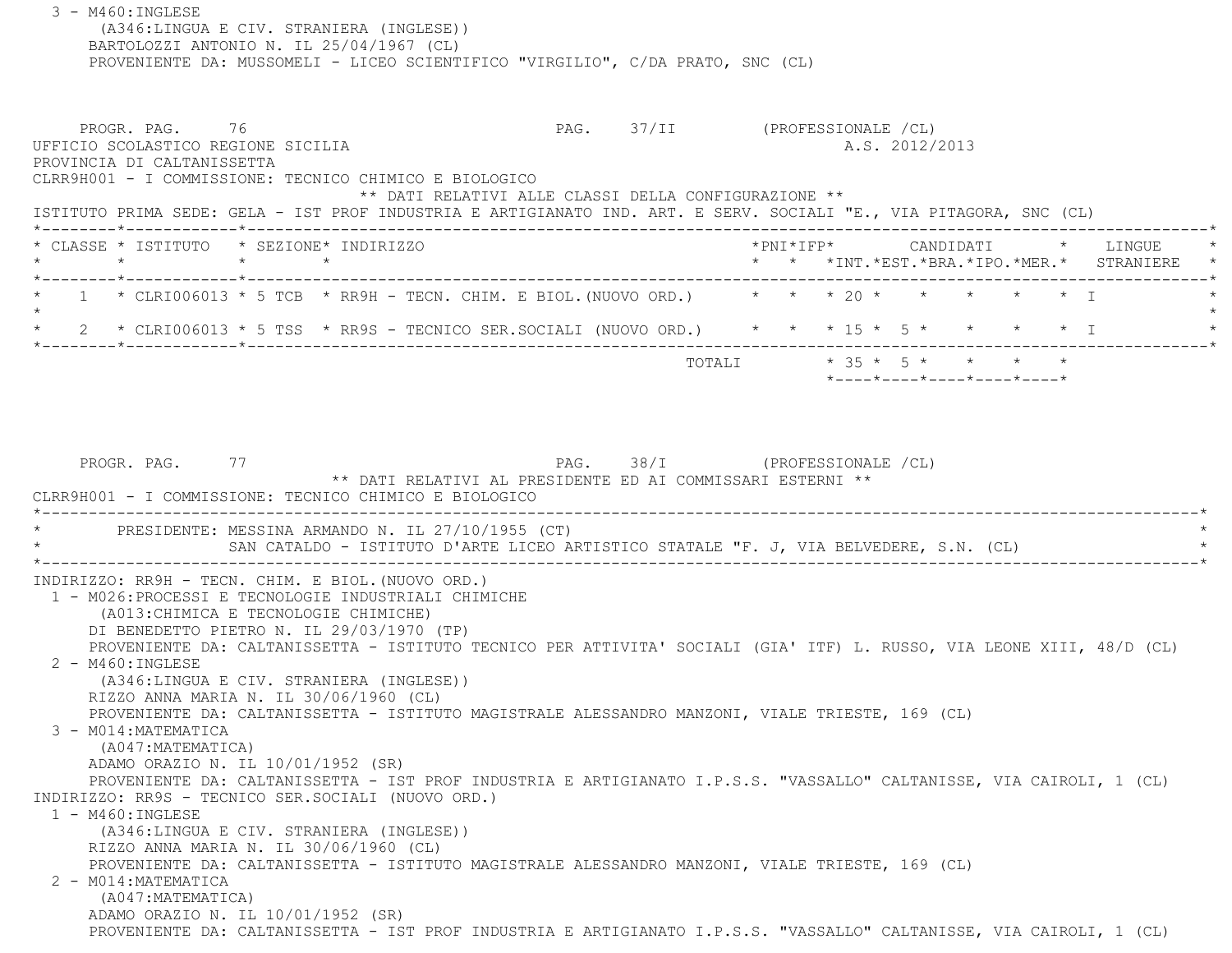| PROVENIENTE DA: CALTANISSETTA - IST PROF INDUSTRIA E ARTIGIANATO I.P.S.S. "VASSALLO" CALTANISSE, VIA CAIROLI, 1 (CL)<br>PROGR. PAG. 78 | PAG. 38/II (PROFESSIONALE /CL) |  |                |                            |  |                                               |
|----------------------------------------------------------------------------------------------------------------------------------------|--------------------------------|--|----------------|----------------------------|--|-----------------------------------------------|
| UFFICIO SCOLASTICO REGIONE SICILIA                                                                                                     |                                |  | A.S. 2012/2013 |                            |  |                                               |
| PROVINCIA DI CALTANISSETTA<br>CLRR9J001 - I COMMISSIONE: TECNICO DELLE INDUSTRIE ELETTRICHE                                            |                                |  |                |                            |  |                                               |
| ** DATI RELATIVI ALLE CLASSI DELLA CONFIGURAZIONE **                                                                                   |                                |  |                |                            |  |                                               |
| ISTITUTO PRIMA SEDE: CALTANISSETTA - IST PROF INDUSTRIA E ARTIGIANATO GALILEO GALILEI, VIA FRA' GIARRATANA, 1 (CL)                     |                                |  |                |                            |  |                                               |
| * CLASSE * ISTITUTO * SEZIONE* INDIRIZZO<br>$\star$<br>$\star$ $\star$                                                                 |                                |  |                |                            |  | * * *INT. *EST. *BRA. *IPO. *MER. * STRANIERE |
| 1 * CLRI01000N * A-TIEL * RR9J - TECNICO DELLE IND.EL. (NUOVO ORD) * * * 14 * 3 * * * * * * I                                          |                                |  |                |                            |  |                                               |
| 2 * CLRI01000N * B-TIEL * RR9J - TECNICO DELLE IND.EL. (NUOVO ORD) * * * 11 * 4 * * * * * * I<br>$\star$                               |                                |  |                |                            |  |                                               |
|                                                                                                                                        |                                |  |                | TOTALI * 25 * 7 * * * * *  |  |                                               |
|                                                                                                                                        |                                |  |                | *----*----*----*----*----* |  |                                               |
|                                                                                                                                        |                                |  |                |                            |  |                                               |
|                                                                                                                                        |                                |  |                |                            |  |                                               |
| PROGR. PAG. 79<br>** DATI RELATIVI AL PRESIDENTE ED AI COMMISSARI ESTERNI **                                                           | PAG. 39/I (PROFESSIONALE /CL)  |  |                |                            |  |                                               |
| CLRR9J001 - I COMMISSIONE: TECNICO DELLE INDUSTRIE ELETTRICHE                                                                          |                                |  |                |                            |  |                                               |
| PRESIDENTE: GIUDICE VINCENZO N. IL 04/03/1963 (RG)                                                                                     |                                |  |                |                            |  |                                               |
| GELA - LICEO SCIENTIFICO SCIENTIF. E LINGUISTICO "E. V, VIA PITAGORA, S.N.C. (CL)                                                      |                                |  |                |                            |  |                                               |
| INDIRIZZO: RR9J - TECNICO DELLE IND.EL. (NUOVO ORD)                                                                                    |                                |  |                |                            |  |                                               |
| 1 - M045:SISTEMI - AUTOMAZIONE E ORGANIZZ. DELLA PRODUZ.                                                                               |                                |  |                |                            |  |                                               |
| (A035: ELETTROTECNICA ED APPLICAZIONI)<br>RICCELLI DAVIDE N. IL 25/11/1965 (CL)                                                        |                                |  |                |                            |  |                                               |
| PROVENIENTE DA: GELA - IST PROF INDUSTRIA E ARTIGIANATO IND. ART. E SERV. SOCIALI "E., VIA PITAGORA, SNC (CL)                          |                                |  |                |                            |  |                                               |
| 2 - M014: MATEMATICA                                                                                                                   |                                |  |                |                            |  |                                               |
| (A047: MATEMATICA)<br>BONELLI SALVATORE ANTONINON. IL 27/12/1961 (CL)                                                                  |                                |  |                |                            |  |                                               |
| PROVENIENTE DA: GELA - IST PROF INDUSTRIA E ARTIGIANATO IND. ART. E SERV. SOCIALI "E., VIA PITAGORA, SNC (CL)                          |                                |  |                |                            |  |                                               |
| 3 - M460: INGLESE                                                                                                                      |                                |  |                |                            |  |                                               |
| (A346:LINGUA E CIV. STRANIERA (INGLESE))<br>BLANDINI GIACOMO N. IL 13/02/1956 (CT)                                                     |                                |  |                |                            |  |                                               |
| PROVENIENTE DA: GELA - LICEO SCIENTIFICO SCIENTIF. E LINGUISTICO "E. V, VIA PITAGORA, S.N.C. (CL)                                      |                                |  |                |                            |  |                                               |
|                                                                                                                                        |                                |  |                |                            |  |                                               |
| PROGR. PAG. 80                                                                                                                         | PAG. 39/II (PROFESSIONALE /CL) |  |                |                            |  |                                               |
|                                                                                                                                        |                                |  | A.S. 2012/2013 |                            |  |                                               |
| UFFICIO SCOLASTICO REGIONE SICILIA<br>PROVINCIA DI CALTANISSETTA<br>CLRR9J002 - II COMMISSIONE: TECNICO DELLE INDUSTRIE ELETTRICHE     |                                |  |                |                            |  |                                               |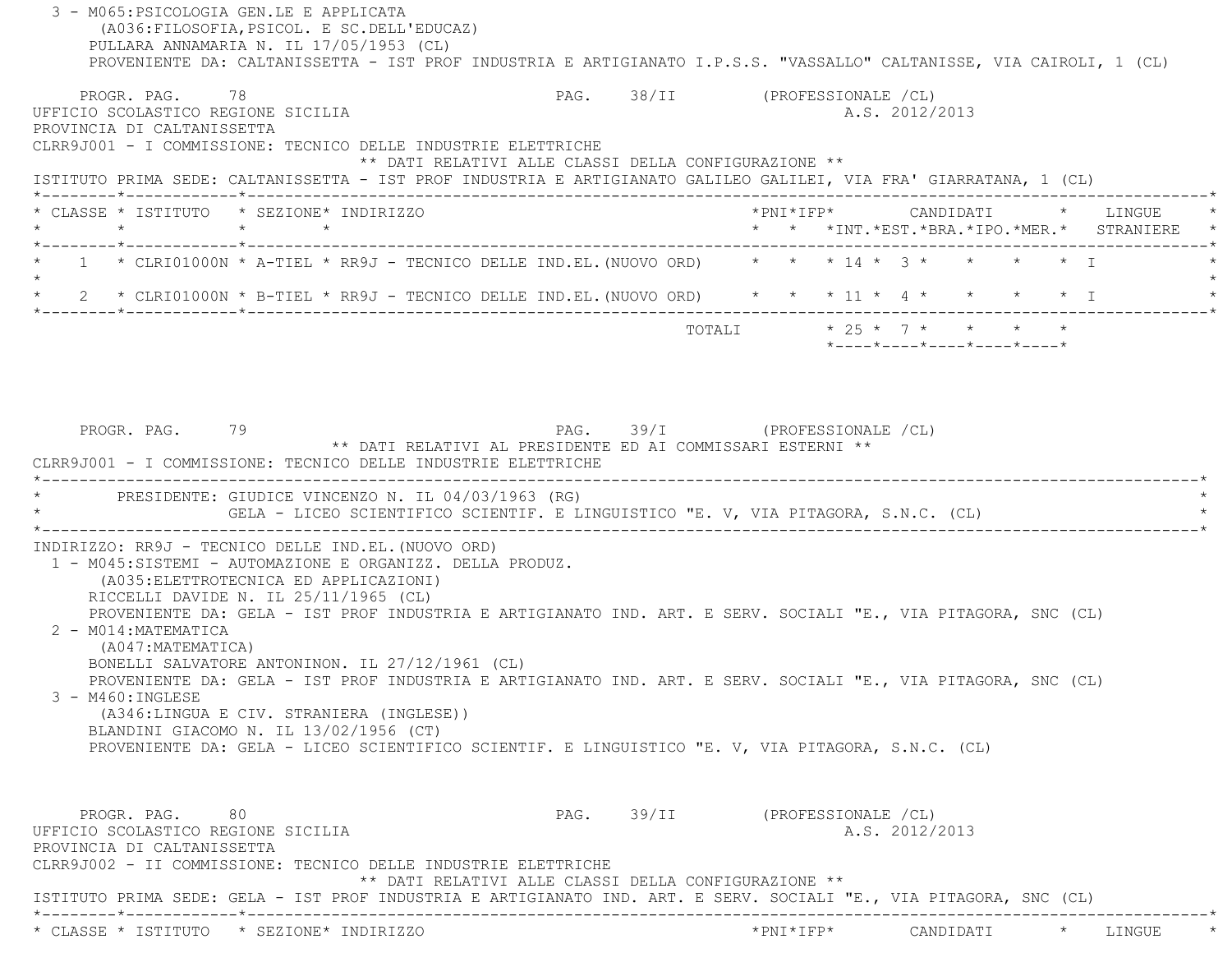| * CLRI006013 * 5 TIEL * RR9J - TECNICO DELLE IND.EL. (NUOVO ORD)<br>$*$ 5 TILN $*$ RR9K - TECNICO IND.ELETTRO. (NUOVO ORD.) $*$ $*$ $*$ 6 $*$ 1 $*$ $*$ $*$ $*$ $*$ I<br>$\star$<br>2 * CLRI006013 * 5 TSE * RRFJ - TECNICO SIST.ENERG. (NUOVO ORD.) * * * 12 * 1 * * * * * * I | * * * 10 * * * * * * T                           |
|---------------------------------------------------------------------------------------------------------------------------------------------------------------------------------------------------------------------------------------------------------------------------------|--------------------------------------------------|
|                                                                                                                                                                                                                                                                                 |                                                  |
|                                                                                                                                                                                                                                                                                 |                                                  |
|                                                                                                                                                                                                                                                                                 |                                                  |
| TOTALI                                                                                                                                                                                                                                                                          | $* 28 * 2 * * * * * * *$                         |
|                                                                                                                                                                                                                                                                                 | $*$ ---- $*$ ---- $*$ ---- $*$ ---- $*$ ---- $*$ |
|                                                                                                                                                                                                                                                                                 |                                                  |
|                                                                                                                                                                                                                                                                                 |                                                  |
| PROGR. PAG. 81<br>PAG. 40/I (PROFESSIONALE /CL)                                                                                                                                                                                                                                 |                                                  |
| ** DATI RELATIVI AL PRESIDENTE ED AI COMMISSARI ESTERNI **                                                                                                                                                                                                                      |                                                  |
| CLRR9J002 - II COMMISSIONE: TECNICO DELLE INDUSTRIE ELETTRICHE                                                                                                                                                                                                                  |                                                  |
| PRESIDENTE: INTRABARTOLO MARIA FRANCA N. IL 06/06/1958 (CL)                                                                                                                                                                                                                     |                                                  |
| CALTANISSETTA - IST PROF INDUSTRIA E ARTIGIANATO GALILEO GALILEI, VIA FRA' GIARRATANA, 1 (CL)                                                                                                                                                                                   |                                                  |
|                                                                                                                                                                                                                                                                                 |                                                  |
| INDIRIZZO: RR9J - TECNICO DELLE IND.EL. (NUOVO ORD)                                                                                                                                                                                                                             |                                                  |
| 1 - M045:SISTEMI - AUTOMAZIONE E ORGANIZZ. DELLA PRODUZ.                                                                                                                                                                                                                        |                                                  |
| (A035: ELETTROTECNICA ED APPLICAZIONI)                                                                                                                                                                                                                                          |                                                  |
| MILAZZO GIUSEPPINA N. IL 13/07/1959 (CL)                                                                                                                                                                                                                                        |                                                  |
| PROVENIENTE DA: CALTANISSETTA - IST PROF INDUSTRIA E ARTIGIANATO GALILEO GALILEI, VIA FRA' GIARRATANA, 1 (CL)                                                                                                                                                                   |                                                  |
| 2 - M014: MATEMATICA                                                                                                                                                                                                                                                            |                                                  |
| (A047: MATEMATICA)                                                                                                                                                                                                                                                              |                                                  |
| LEONE LUIGIA N. IL 21/02/1959 (CL)                                                                                                                                                                                                                                              |                                                  |
| PROVENIENTE DA: CALTANISSETTA - IST PROF INDUSTRIA E ARTIGIANATO I.P.S.S. "VASSALLO" CALTANISSE, VIA CAIROLI, 1 (CL)                                                                                                                                                            |                                                  |
| 3 - M460: INGLESE                                                                                                                                                                                                                                                               |                                                  |
| (A346:LINGUA E CIV. STRANIERA (INGLESE))                                                                                                                                                                                                                                        |                                                  |
| GIUNTA MARIA STELLA N. IL 08/06/1963 (CL)                                                                                                                                                                                                                                       |                                                  |
| PROVENIENTE DA: CALTANISSETTA - ISTITUTO TECNICO PER ATTIVITA' SOCIALI (GIA' ITF) L. RUSSO, VIA LEONE XIII, 48/D (CL)                                                                                                                                                           |                                                  |
| INDIRIZZO: RR9K - TECNICO IND.ELETTRO. (NUOVO ORD.)                                                                                                                                                                                                                             |                                                  |
| 1 - M014: MATEMATICA                                                                                                                                                                                                                                                            |                                                  |
| (A047: MATEMATICA)                                                                                                                                                                                                                                                              |                                                  |
| LEONE LUIGIA N. IL 21/02/1959 (CL)                                                                                                                                                                                                                                              |                                                  |
| PROVENIENTE DA: CALTANISSETTA - IST PROF INDUSTRIA E ARTIGIANATO I.P.S.S. "VASSALLO" CALTANISSE, VIA CAIROLI, 1 (CL)                                                                                                                                                            |                                                  |
| 2 - M460: INGLESE                                                                                                                                                                                                                                                               |                                                  |
| (A346:LINGUA E CIV. STRANIERA (INGLESE))                                                                                                                                                                                                                                        |                                                  |
| GIUNTA MARIA STELLA N. IL 08/06/1963 (CL)                                                                                                                                                                                                                                       |                                                  |
| PROVENIENTE DA: CALTANISSETTA - ISTITUTO TECNICO PER ATTIVITA' SOCIALI (GIA' ITF) L. RUSSO, VIA LEONE XIII, 48/D (CL)                                                                                                                                                           |                                                  |
| 3 - M049: ELETTRONICA, TELECOMUNICAZIONI E APPLICAZIONI                                                                                                                                                                                                                         |                                                  |
| (A034: ELETTRONICA)                                                                                                                                                                                                                                                             |                                                  |
| CARLETTA GAETANO N. IL 08/02/1954 (CL)                                                                                                                                                                                                                                          |                                                  |
| PROVENIENTE DA: CALTANISSETTA - IST PROF INDUSTRIA E ARTIGIANATO GALILEO GALILEI, VIA FRA' GIARRATANA, 1 (CL)                                                                                                                                                                   |                                                  |
| INDIRIZZO: RRFJ - TECNICO SIST.ENERG. (NUOVO ORD.)                                                                                                                                                                                                                              |                                                  |
| 1 - M014: MATEMATICA                                                                                                                                                                                                                                                            |                                                  |
| (A047: MATEMATICA)                                                                                                                                                                                                                                                              |                                                  |
| LEONE LUIGIA N. IL 21/02/1959 (CL)                                                                                                                                                                                                                                              |                                                  |
| PROVENIENTE DA: CALTANISSETTA - IST PROF INDUSTRIA E ARTIGIANATO I.P.S.S. "VASSALLO" CALTANISSE, VIA CAIROLI, 1 (CL)                                                                                                                                                            |                                                  |
|                                                                                                                                                                                                                                                                                 | (SEGUONO DATI RELATIVI AI COMMISSARI ESTERNI)    |
| 40/II<br>PROGR. PAG.<br>82<br>PAG.                                                                                                                                                                                                                                              | (PROFESSIONALE / CL)                             |
| ** DATI RELATIVI AI COMMISSARI ESTERNI **                                                                                                                                                                                                                                       |                                                  |
| $2 - M460$ : INGLESE                                                                                                                                                                                                                                                            |                                                  |
| (A346:LINGUA E CIV. STRANIERA (INGLESE))                                                                                                                                                                                                                                        |                                                  |
| GIUNTA MARIA STELLA N. IL 08/06/1963 (CL)                                                                                                                                                                                                                                       |                                                  |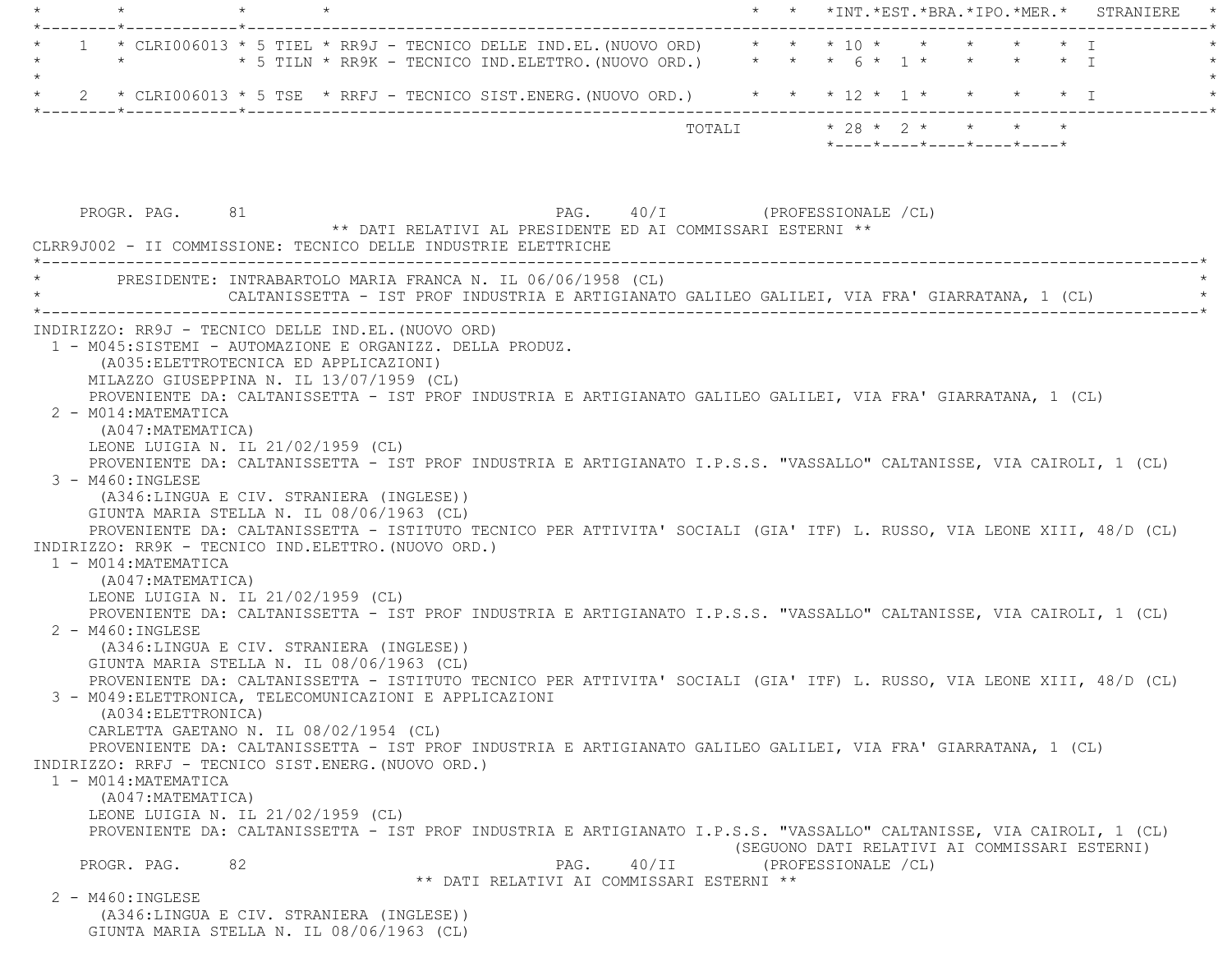PROVENIENTE DA: CALTANISSETTA - ISTITUTO TECNICO PER ATTIVITA' SOCIALI (GIA' ITF) L. RUSSO, VIA LEONE XIII, 48/D (CL) 3 - M076:IMPIANTI TERMOTECNICI (A020:DISCIPLINE MECCANICHE E TECNOLOGIA) GARRASI PIETRO N. IL 28/05/1956 (CL) PROVENIENTE DA: CALTANISSETTA - IST PROF INDUSTRIA E ARTIGIANATO GALILEO GALILEI, VIA FRA' GIARRATANA, 1 (CL) PROGR. PAG. 83 PAG. 40/III (PROFESSIONALE /CL) UFFICIO SCOLASTICO REGIONE SICILIA A.S. 2012/2013 PROVINCIA DI CALTANISSETTA CLRR9K001 - I COMMISSIONE: TECNICO DELLE INDUSTRIE ELETTRONICHE \*\* DATI RELATIVI ALLE CLASSI DELLA CONFIGURAZIONE \*\* ISTITUTO PRIMA SEDE: CALTANISSETTA - IST PROF INDUSTRIA E ARTIGIANATO GALILEO GALILEI, VIA FRA' GIARRATANA, 1 (CL) \*--------\*------------\*-------------------------------------------------------------------------------------------------------\* \* CLASSE \* ISTITUTO \* SEZIONE\* INDIRIZZO \*PNI\*IFP\* CANDIDATI \* LINGUE \* \* \* \* \* \* \* \*INT.\*EST.\*BRA.\*IPO.\*MER.\* STRANIERE \* \*--------\*------------\*-------------------------------------------------------------------------------------------------------\* $*$  1  $*$  CLRI01000N  $*$  C-TIEN  $*$  RR9K - TECNICO IND.ELETTRO.(NUOVO ORD.)  $*$   $*$   $*$   $*$  1  $*$   $*$   $*$   $*$   $*$  I \*--------\*------------\*-------------------------------------------------------------------------------------------------------\* ISTITUTO SECONDA SEDE: CAMPOFRANCO - IST PROF INDUSTRIA E ARTIGIANATO CAMPOFRANCO, VIA BUONRIPOSO, SNC (CL) \*--------\*------------\*-------------------------------------------------------------------------------------------------------\* \* CLASSE \* ISTITUTO \* SEZIONE\* INDIRIZZO \*PNI\*IFP\* CANDIDATI \* LINGUE \* \* \* \* \* \* \* \*INT.\*EST.\*BRA.\*IPO.\*MER.\* STRANIERE \* \*--------\*------------\*-------------------------------------------------------------------------------------------------------\*\* 2 \* CLRI01001P \* A-TIM \* RR9L - TECNICO IN. MECCAN. (NUOVO ORD.) \* \* \* 13 \* 2 \* \* \* \* \* \* I \*--------\*------------\*-------------------------------------------------------------------------------------------------------\*TOTALI  $* 25 * 3 * * * * * * *$  \*----\*----\*----\*----\*----\*PROGR. PAG. 84 84 PAG. 41/I (PROFESSIONALE /CL) \*\* DATI RELATIVI AL PRESIDENTE ED AI COMMISSARI ESTERNI \*\* CLRR9K001 - I COMMISSIONE: TECNICO DELLE INDUSTRIE ELETTRONICHE \*----------------------------------------------------------------------------------------------------------------------------\* \* PRESIDENTE: LA FERRERA ROSARIO N. IL 07/02/1966 (EN) \* GELA - IST PROF INDUSTRIA E ARTIGIANATO IND. ART. E SERV. SOCIALI "E., VIA PITAGORA, SNC (CL) \*----------------------------------------------------------------------------------------------------------------------------\* INDIRIZZO: RR9K - TECNICO IND.ELETTRO.(NUOVO ORD.) 1 - M049:ELETTRONICA, TELECOMUNICAZIONI E APPLICAZIONI (A034:ELETTRONICA) MANTIONE ANGELO N. IL 06/10/1961 (CL) PROVENIENTE DA: CATANIA - ISTITUTO TECNICO AREONAUTICO ITAER A. FERRARIN, VIA GALERMO, 172 (CT) 2 - M014:MATEMATICA (A047:MATEMATICA) BARBIERI SALVATORE N. IL 14/10/1967 (CL) PROVENIENTE DA: GELA - IST PROF INDUSTRIA E ARTIGIANATO IND. ART. E SERV. SOCIALI "E., VIA PITAGORA, SNC (CL) 3 - M460:INGLESE (A346:LINGUA E CIV. STRANIERA (INGLESE)) BELLA CARMELINDA N. IL 03/11/1968 (CL) PROVENIENTE DA: NISCEMI - LICEO SCIENTIFICO L. SCIENT. LING. E SCIE.UM., VIA CARLO ALBERTO DALLA CHIESA, SNC (CL) INDIRIZZO: RR9L - TECNICO IN. MECCAN.(NUOVO ORD.) 1 - M014:MATEMATICA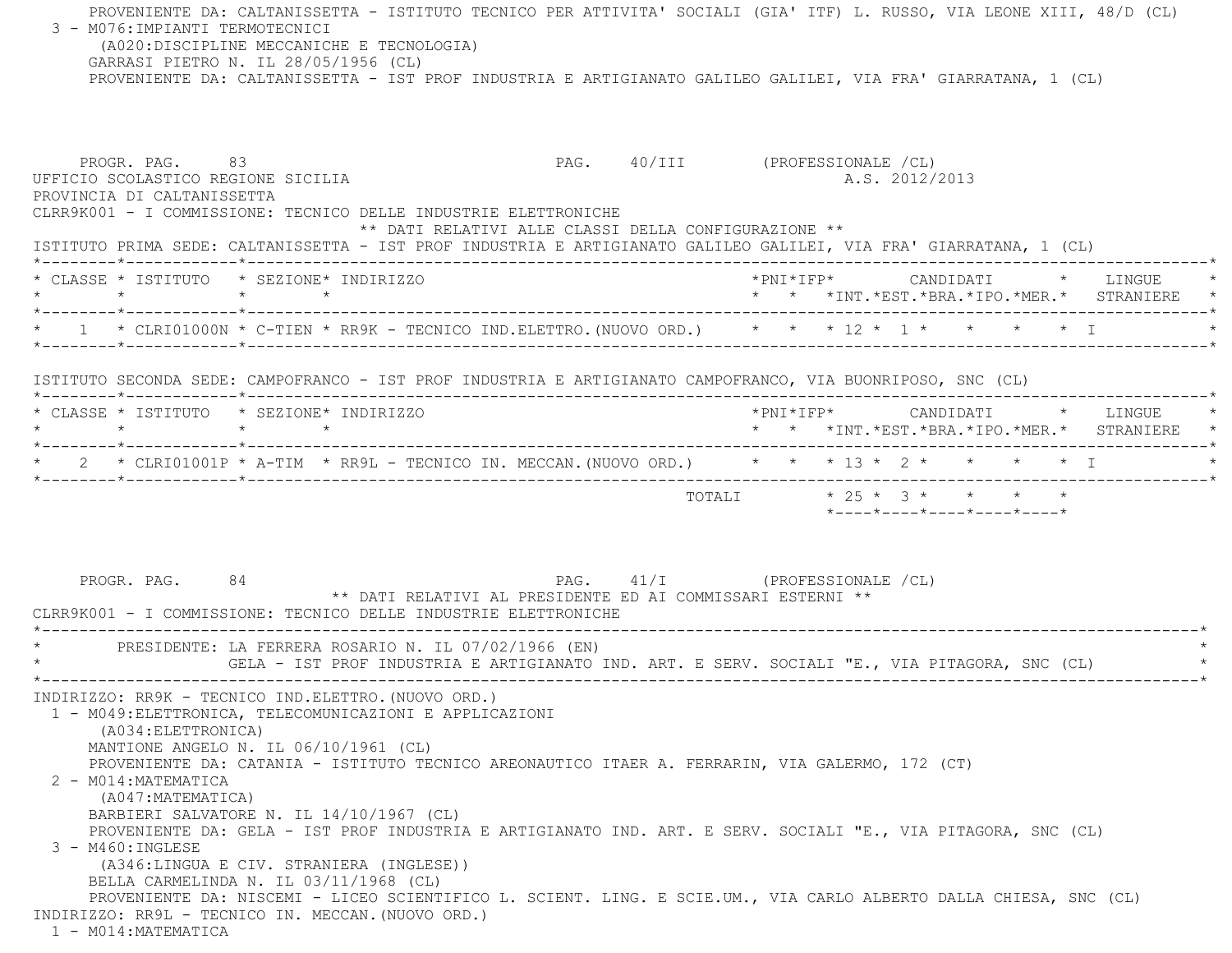| (A047: MATEMATICA)<br>BARBIERI SALVATORE N. IL 14/10/1967 (CL)                                                                                              |                                                  |
|-------------------------------------------------------------------------------------------------------------------------------------------------------------|--------------------------------------------------|
| PROVENIENTE DA: GELA - IST PROF INDUSTRIA E ARTIGIANATO IND. ART. E SERV. SOCIALI "E., VIA PITAGORA, SNC (CL)                                               |                                                  |
| $2 - M460$ : INGLESE<br>(A346:LINGUA E CIV. STRANIERA (INGLESE))                                                                                            |                                                  |
| BELLA CARMELINDA N. IL 03/11/1968 (CL)<br>PROVENIENTE DA: NISCEMI - LICEO SCIENTIFICO L. SCIENT. LING. E SCIE.UM., VIA CARLO ALBERTO DALLA CHIESA, SNC (CL) |                                                  |
| 3 - M062:MACCHINE A FLUIDO<br>(A020: DISCIPLINE MECCANICHE E TECNOLOGIA)                                                                                    |                                                  |
| ZINGALI ANTONIO MARIA N. IL 30/05/1958 (CL)<br>PROVENIENTE DA: GELA - ISTITUTO TECNICO INDUSTRIALE "E. MORSELLI", VIA PITAGORA (CL)                         |                                                  |
| PROGR. PAG. 85<br>UFFICIO SCOLASTICO REGIONE SICILIA                                                                                                        | PAG. 41/II (PROFESSIONALE /CL)<br>A.S. 2012/2013 |
| PROVINCIA DI CALTANISSETTA<br>CLRR9M001 - I COMMISSIONE: TECNICO DELL'ABBIGLIAMENTO E DELLA MODA<br>** DATI RELATIVI ALLE CLASSI DELLA CONFIGURAZIONE **    |                                                  |
| ISTITUTO PRIMA SEDE: RIESI - IST PROF INDUSTRIA E ARTIGIANATO ABBIGLIAMENTO E MODA, VIA LUIGI EINAUDI, 1 (CL)                                               |                                                  |
| * CLASSE * ISTITUTO * SEZIONE* INDIRIZZO                                                                                                                    | * * *INT. *EST. *BRA. *IPO. *MER. * STRANIERE *  |
| * 1 * CLRI00402C * A * RR9M - TEC.ABBIGL. E MODA (NUOVO ORD.) * * * 11 * 2 * * * * * * I                                                                    |                                                  |
| ISTITUTO SECONDA SEDE: GELA - ISTITUTO TECNICO INDUSTRIALE "E. MORSELLI", VIA PITAGORA (CL)                                                                 |                                                  |
|                                                                                                                                                             | *PNI*IFP*     CANDIDATI    *  LINGUE             |
| * CLASSE * ISTITUTO * SEZIONE* INDIRIZZO<br>$\star$ $\star$<br>$\star$ $\star$                                                                              | * * *INT.*EST.*BRA.*IPO.*MER.* STRANIERE *       |
| $\star$ 2 $\star$ CLTF020005 $\star$ 5A/MEC $\star$ TF52 - MECCANICA                                                                                        | * * * 19 * * * * * * I                           |
|                                                                                                                                                             |                                                  |
|                                                                                                                                                             | *----*----*----*----*----*                       |
|                                                                                                                                                             |                                                  |
| PROGR. PAG. 86<br>** DATI RELATIVI AL PRESIDENTE ED AI COMMISSARI ESTERNI **                                                                                | PAG. 42/I (PROFESSIONALE /CL)                    |
| CLRR9M001 - I COMMISSIONE: TECNICO DELL'ABBIGLIAMENTO E DELLA MODA                                                                                          |                                                  |
| PRESIDENTE: FIACCABRINO FRANCESCO N. IL 17/05/1955 (CL)                                                                                                     |                                                  |
| CALTANISSETTA - LICEO SCIENTIFICO ALESSANDRO VOLTA, VIA NINO MARTOGLIO, 1 (CL)                                                                              |                                                  |
| INDIRIZZO: RR9M - TEC.ABBIGL. E MODA (NUOVO ORD.)                                                                                                           |                                                  |
| 1 - M005: DISEGNO PROFESSIONALE<br>(A024:DISEGNO E STORIA DEL COSTUME)                                                                                      |                                                  |
| ROMANO EDOARDO N. IL 26/10/1967 (AG)                                                                                                                        |                                                  |
| PROVENIENTE DA: CANICATTI' - IST PROF INDUSTRIA E ARTIGIANATO G. MARCONI, VIA DUCEZIO 23 (AG)<br>2 - M460: INGLESE                                          |                                                  |
| (A346:LINGUA E CIV. STRANIERA (INGLESE))<br>MISERENDINO SONIA CINZIA N. IL 06/12/1965 (PA)                                                                  |                                                  |
| PROVENIENTE DA: CALTANISSETTA - IST PROF INDUSTRIA E ARTIGIANATO GALILEO GALILEI, VIA FRA' GIARRATANA, 1 (CL)                                               |                                                  |
| 3 - M014: MATEMATICA<br>(A047: MATEMATICA)                                                                                                                  |                                                  |
| PALUMBO MAURIZIO N. IL 21/12/1964 (CL)                                                                                                                      |                                                  |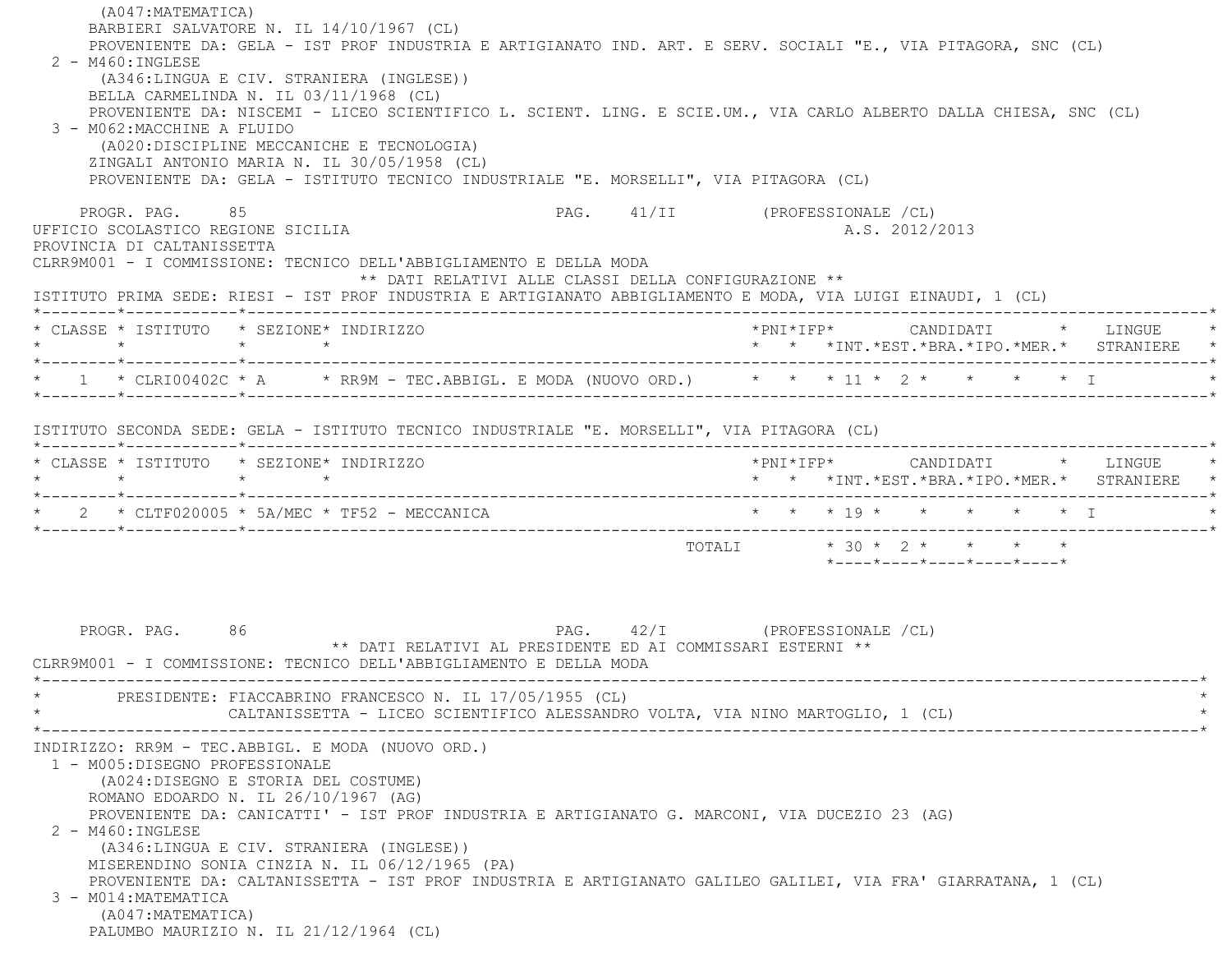PROVENIENTE DA: MUSSOMELI - IST PROF PER L'AGRICOLTURA E L'AMBIENTE "VIRGILIO", C/DA PRATO S.N. (CL) 4 - M568:MATEMATICA (A047:MATEMATICA) PALUMBO MAURIZIO N. IL 21/12/1964 (CL) PROVENIENTE DA: MUSSOMELI - IST PROF PER L'AGRICOLTURA E L'AMBIENTE "VIRGILIO", C/DA PRATO S.N. (CL) INDIRIZZO: TF52 - MECCANICA 1 - M460:INGLESE (A346:LINGUA E CIV. STRANIERA (INGLESE)) MISERENDINO SONIA CINZIA N. IL 06/12/1965 (PA) PROVENIENTE DA: CALTANISSETTA - IST PROF INDUSTRIA E ARTIGIANATO GALILEO GALILEI, VIA FRA' GIARRATANA, 1 (CL) 2 - M014:MATEMATICA (A047:MATEMATICA) PALUMBO MAURIZIO N. IL 21/12/1964 (CL) PROVENIENTE DA: MUSSOMELI - IST PROF PER L'AGRICOLTURA E L'AMBIENTE "VIRGILIO", C/DA PRATO S.N. (CL) 3 - M568:MATEMATICA (A047:MATEMATICA) PALUMBO MAURIZIO N. IL 21/12/1964 (CL) PROVENIENTE DA: MUSSOMELI - IST PROF PER L'AGRICOLTURA E L'AMBIENTE "VIRGILIO", C/DA PRATO S.N. (CL) 4 - M551:MACCHINE A FLUIDO (A020:DISCIPLINE MECCANICHE E TECNOLOGIA) SAPORITO FRANCESCO N. IL 11/08/1970 (CL) PROVENIENTE DA: CALTANISSETTA - IST PROF INDUSTRIA E ARTIGIANATO GALILEO GALILEI, VIA FRA' GIARRATANA, 1 (CL) PROGR. PAG. 87 87 PAG. 42/II (PROFESSIONALE /CL) UFFICIO SCOLASTICO REGIONE SICILIA A.S. 2012/2013 PROVINCIA DI CALTANISSETTA CLRR9R001 - I COMMISSIONE: TECNICO DEI SERVIZI DELLA RISTORAZIONE \*\* DATI RELATIVI ALLE CLASSI DELLA CONFIGURAZIONE \*\* ISTITUTO PRIMA SEDE: CALTANISSETTA - IST PROF ALBERGHIERO CALTANISSETTA, VIA LEONE XIII, 64 (CL) \*--------\*------------\*-------------------------------------------------------------------------------------------------------\* \* CLASSE \* ISTITUTO \* SEZIONE\* INDIRIZZO \*PNI\*IFP\* CANDIDATI \* LINGUE \* \* \* \* \* \* \* \*INT.\*EST.\*BRA.\*IPO.\*MER.\* STRANIERE \* \*--------\*------------\*-------------------------------------------------------------------------------------------------------\*1 \* CLRH009013 \* A \* RR9R - TECNICO SER. RISTOR. (NUOVO ORD) \* \* \* 19 \* \* \* \* \*  $\star$  \* 2 \* CLRH009013 \* B \* RR9R - TECNICO SER. RISTOR.(NUOVO ORD) \* \* \* 19 \* \* \* \* \* F \* \*--------\*------------\*-------------------------------------------------------------------------------------------------------\*TOTALI  $*$  38  $*$   $*$   $*$   $*$   $*$ \*----\*----\*----\*----\*----\*

PROGR. PAG. 88 8 PAG. 43/I (PROFESSIONALE /CL) \*\* DATI RELATIVI AL PRESIDENTE ED AI COMMISSARI ESTERNI \*\* CLRR9R001 - I COMMISSIONE: TECNICO DEI SERVIZI DELLA RISTORAZIONE \*----------------------------------------------------------------------------------------------------------------------------\*PRESIDENTE: MANCUSO GIANFRANCO N. IL 26/07/1962 (CL) GELA - ISTITUTO TECNICO PER IL TURISMO "LUIGI STURZO", VIA ETTORE ROMAGNOLI, 78 (CL) \*----------------------------------------------------------------------------------------------------------------------------\* INDIRIZZO: RR9R - TECNICO SER. RISTOR.(NUOVO ORD) 1 - M073:ALIMENTI E ALIMENTAZIONE (A057:SCIENZA DEGLI ALIMENTI) PELLEGRINO CONCETTA IRENE N. IL 17/11/1974 (CL) PROVENIENTE DA: GELA - IST PROF ALBERGHIERO GELA, VIA E. ROMAGNOLI, 78 (CL) 2 - M462:INGLESE(A346:LINGUA E CIV. STRANIERA (INGLESE))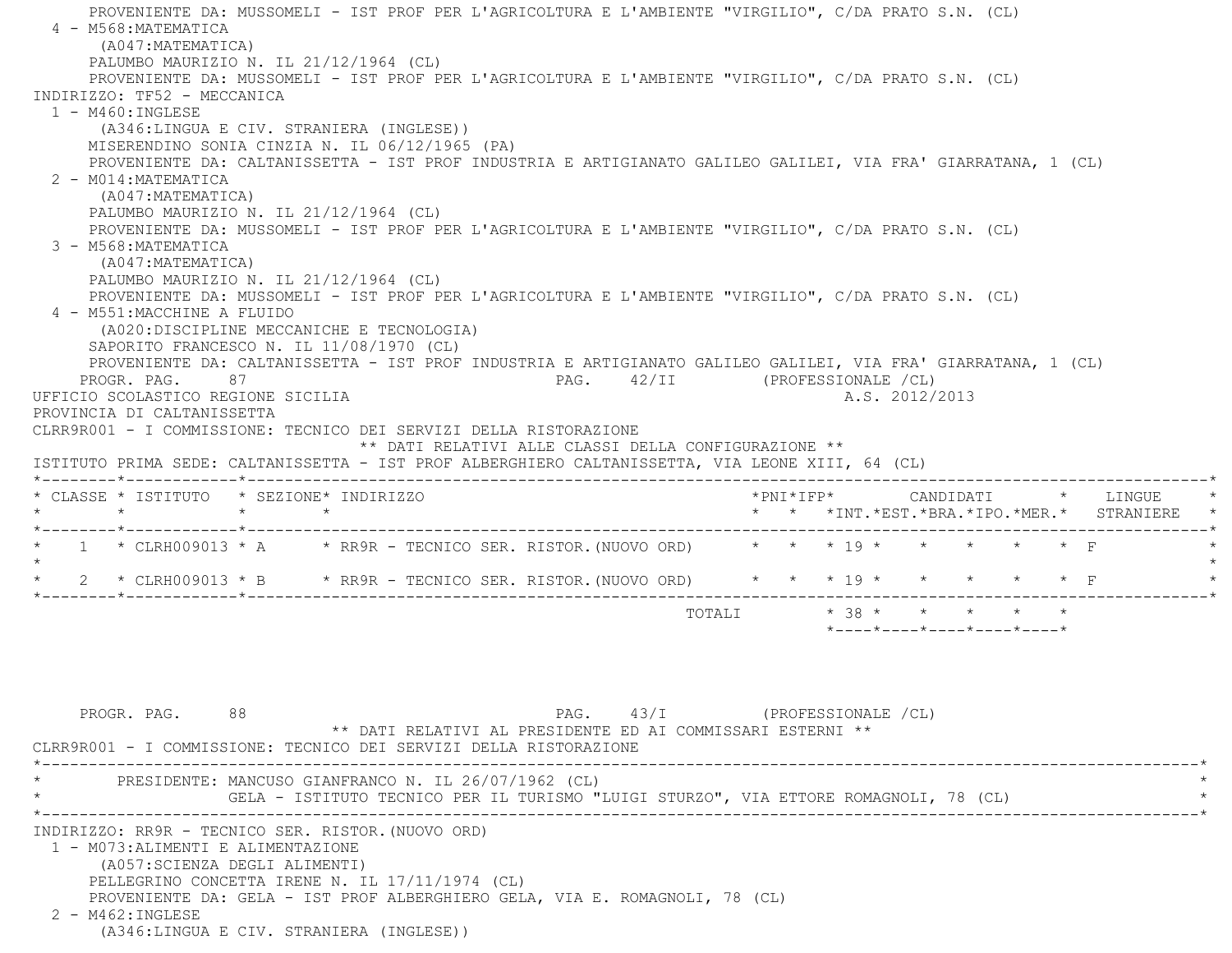SANTAMARIA SILVIA BENEDICTA N. IL 15/06/1970 (CL) PROVENIENTE DA: GELA - ISTITUTO TECNICO COMMERCIALE LUIGI STURZO, VIA ETTORE ROMAGNOLI, 78 (CL) 3 - M390:FRANCESE (A246:LINGUA E CIV. STRANIERA (FRANCESE)) AVERNA MARIA N. IL 21/08/1960 (AG) PROVENIENTE DA: MUSSOMELI - IST TEC COMMERCIALE E PER GEOMETRI ITCG "G. B. HODIERNA", CONTRADA PRATO (CL) PROGR. PAG. 89 PAG. 43/II (PROFESSIONALE /CL) UFFICIO SCOLASTICO REGIONE SICILIA A.S. 2012/2013 PROVINCIA DI CALTANISSETTA CLRR9R002 - II COMMISSIONE: TECNICO DEI SERVIZI DELLA RISTORAZIONE \*\* DATI RELATIVI ALLE CLASSI DELLA CONFIGURAZIONE \*\* ISTITUTO PRIMA SEDE: CALTANISSETTA - IST PROF ALBERGHIERO CALTANISSETTA, VIA LEONE XIII, 64 (CL) \*--------\*------------\*-------------------------------------------------------------------------------------------------------\* \* CLASSE \* ISTITUTO \* SEZIONE\* INDIRIZZO \*PNI\*IFP\* CANDIDATI \* LINGUE \* \* \* \* \* \* \* \*INT.\*EST.\*BRA.\*IPO.\*MER.\* STRANIERE \* \*--------\*------------\*-------------------------------------------------------------------------------------------------------\*1 \* CLRH009013 \* D \* RR9R - TECNICO SER. RISTOR. (NUOVO ORD) \* \* \* \* 19 \* \* \* \* \* \* F  $\star$  \* 2 \* CLRH009013 \* E \* RR9R - TECNICO SER. RISTOR.(NUOVO ORD) \* \* \* 19 \* \* \* \* \* F \* \*--------\*------------\*-------------------------------------------------------------------------------------------------------\*TOTALI  $* 38 * * * * * * * * *$  \*----\*----\*----\*----\*----\*PROGR. PAG. 90 90 PAG. 44/I (PROFESSIONALE /CL) \*\* DATI RELATIVI AL PRESIDENTE ED AI COMMISSARI ESTERNI \*\* CLRR9R002 - II COMMISSIONE: TECNICO DEI SERVIZI DELLA RISTORAZIONE \*----------------------------------------------------------------------------------------------------------------------------\* \* PRESIDENTE: MAZZONI ROBERTO N. IL 28/04/1965 (CL) \* \* GELA - IST PROF INDUSTRIA E ARTIGIANATO IND. ART. E SERV. SOCIALI "E., VIA PITAGORA, SNC (CL) \* \*----------------------------------------------------------------------------------------------------------------------------\* INDIRIZZO: RR9R - TECNICO SER. RISTOR.(NUOVO ORD) 1 - M073:ALIMENTI E ALIMENTAZIONE (A057:SCIENZA DEGLI ALIMENTI) LONGO GENNARO ROSARIO N. IL 03/08/1951 (CL) PROVENIENTE DA: GELA - IST PROF ALBERGHIERO GELA, VIA E. ROMAGNOLI, 78 (CL) 2 - M462:INGLESE (A346:LINGUA E CIV. STRANIERA (INGLESE)) MESSINA NUNZIA MARIA N. IL 11/10/1962 (CL) PROVENIENTE DA: MUSSOMELI - IST TEC COMMERCIALE E PER GEOMETRI ITCG "G. B. HODIERNA", CONTRADA PRATO (CL) 3 - M390:FRANCESE (A246:LINGUA E CIV. STRANIERA (FRANCESE)) MONTALBANO NINFA N. IL 12/07/1950 (PA) PROVENIENTE DA: GELA - ISTITUTO TECNICO COMMERCIALE LUIGI STURZO, VIA ETTORE ROMAGNOLI, 78 (CL) PROGR. PAG. 91 91 PAG. 44/II (PROFESSIONALE /CL)

 UFFICIO SCOLASTICO REGIONE SICILIA A.S. 2012/2013 PROVINCIA DI CALTANISSETTACLRR9R003 - III COMMISSIONE: TECNICO DEI SERVIZI DELLA RISTORAZIONE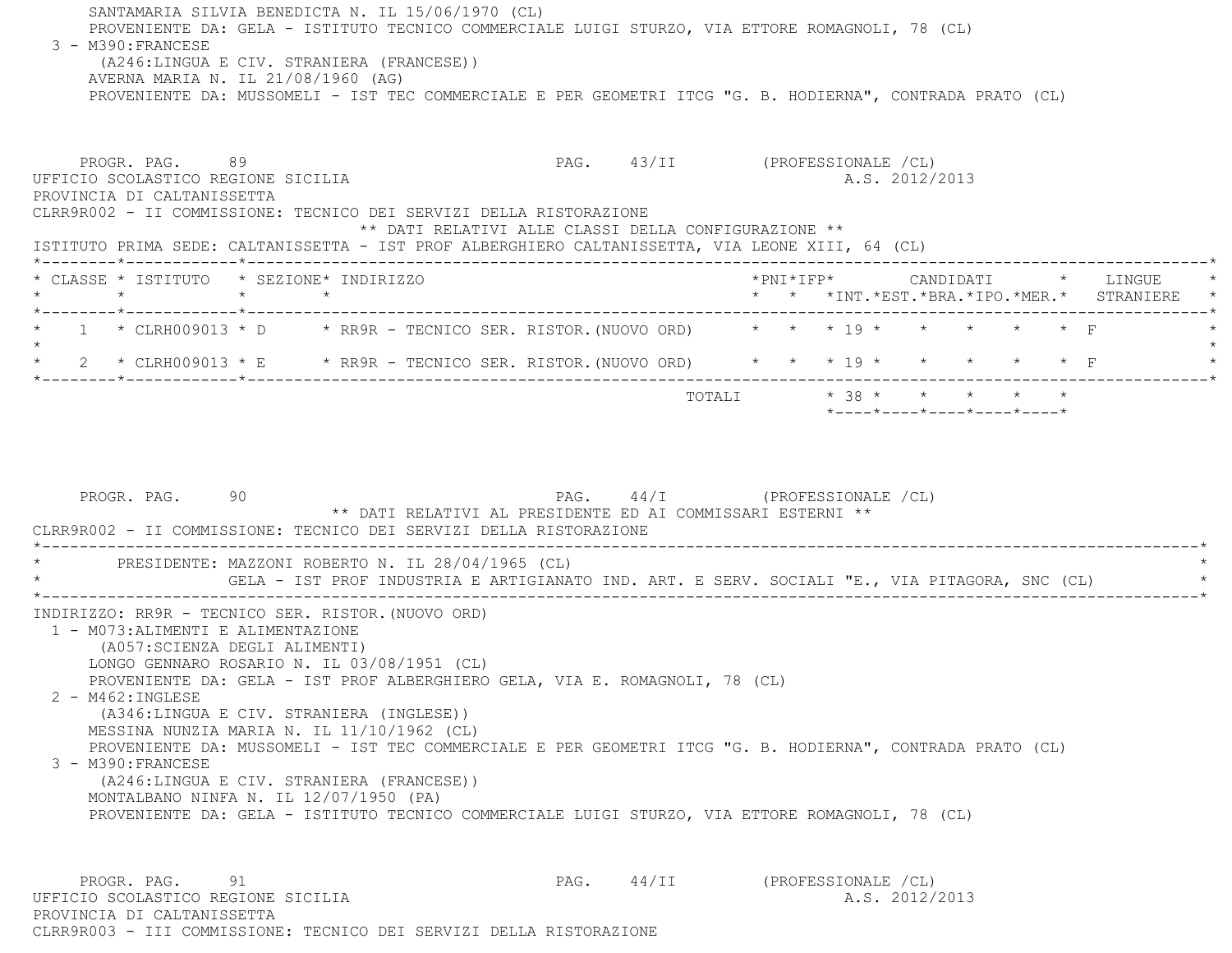| * CLASSE * ISTITUTO * SEZIONE* INDIRIZZO<br>$\star$                                                                                                                                                                                                                                                                                                                                                                        | $\star$         | $\star$                                                                                                                                                          |  |                                                                                        |        |  |                |                                                                                                                         |  | *PNI*IFP*     CANDIDATI    *   LINGUE<br>* * *INT. *EST. *BRA. *IPO. *MER. * STRANIERE          |
|----------------------------------------------------------------------------------------------------------------------------------------------------------------------------------------------------------------------------------------------------------------------------------------------------------------------------------------------------------------------------------------------------------------------------|-----------------|------------------------------------------------------------------------------------------------------------------------------------------------------------------|--|----------------------------------------------------------------------------------------|--------|--|----------------|-------------------------------------------------------------------------------------------------------------------------|--|-------------------------------------------------------------------------------------------------|
| 1 * CLRH003014 * 5 AR * RR9R - TECNICO SER. RISTOR. (NUOVO ORD) * * * 16 * * * *                                                                                                                                                                                                                                                                                                                                           |                 |                                                                                                                                                                  |  |                                                                                        |        |  |                |                                                                                                                         |  |                                                                                                 |
| 2 * CLRH003014 * 5BR * RR9R - TECNICO SER. RISTOR. (NUOVO ORD) * * * 13 * 1 * * * * * F                                                                                                                                                                                                                                                                                                                                    |                 |                                                                                                                                                                  |  |                                                                                        |        |  |                |                                                                                                                         |  |                                                                                                 |
|                                                                                                                                                                                                                                                                                                                                                                                                                            |                 |                                                                                                                                                                  |  |                                                                                        | TOTALI |  |                | $\star$ 29 $\star$ 1 $\star$ $\star$ $\star$ $\star$<br>$*$ - - - - $*$ - - - - $*$ - - - - $*$ - - - - $*$ - - - - $*$ |  |                                                                                                 |
| PROGR. PAG. 92<br>CLRR9R003 - III COMMISSIONE: TECNICO DEI SERVIZI DELLA RISTORAZIONE                                                                                                                                                                                                                                                                                                                                      |                 | ** DATI RELATIVI AL PRESIDENTE ED AI COMMISSARI ESTERNI **                                                                                                       |  | PAG. 45/I (PROFESSIONALE /CL)                                                          |        |  |                |                                                                                                                         |  |                                                                                                 |
|                                                                                                                                                                                                                                                                                                                                                                                                                            |                 | PRESIDENTE: INFANTOLINO CALOGERO N. IL 08/03/1957 (CL)<br>CALTANISSETTA - IST TEC COMMERCIALE E PER GEOMETRI MARIO RAPISARDI, VIALE REGINA MARGHERITA, 27 (CL) * |  |                                                                                        |        |  |                |                                                                                                                         |  |                                                                                                 |
| (A057: SCIENZA DEGLI ALIMENTI)<br>VASSALLO GUGLIELMO MASSIMO N. IL 27/11/1961 (CL)<br>PROVENIENTE DA: CALTANISSETTA - IST PROF ALBERGHIERO CALTANISSETTA, VIA LEONE XIII, 64 (CL)<br>$2 - M462 : INGLESE$                                                                                                                                                                                                                  |                 | 1 - M073: ALIMENTI E ALIMENTAZIONE                                                                                                                               |  |                                                                                        |        |  |                |                                                                                                                         |  |                                                                                                 |
| (A346:LINGUA E CIV. STRANIERA (INGLESE))<br>ALAIMO MICHELE N. IL 23/09/1960 (CL)<br>PROVENIENTE DA: SAN CATALDO - ISTITUTO D'ARTE LICEO ARTISTICO STATALE "F. J, VIA BELVEDERE, S.N. (CL)<br>3 - M390: FRANCESE<br>(A246:LINGUA E CIV. STRANIERA (FRANCESE))<br>SALEMI ELENA N. IL 21/10/1958 (AG)<br>PROVENIENTE DA: CALTANISSETTA - IST TEC COMMERCIALE E PER GEOMETRI MARIO RAPISARDI, VIALE REGINA MARGHERITA, 27 (CL) |                 |                                                                                                                                                                  |  |                                                                                        |        |  |                |                                                                                                                         |  |                                                                                                 |
| PROGR. PAG. 93<br>UFFICIO SCOLASTICO REGIONE SICILIA<br>PROVINCIA DI CALTANISSETTA<br>CLRR9R004 - IV COMMISSIONE: TECNICO DEI SERVIZI DELLA RISTORAZIONE                                                                                                                                                                                                                                                                   |                 |                                                                                                                                                                  |  | PAG. 45/II (PROFESSIONALE /CL)<br>** DATI RELATIVI ALLE CLASSI DELLA CONFIGURAZIONE ** |        |  | A.S. 2012/2013 |                                                                                                                         |  |                                                                                                 |
| ISTITUTO PRIMA SEDE: GELA - IST PROF ALBERGHIERO GELA, VIA E. ROMAGNOLI, 78 (CL)<br>* CLASSE * ISTITUTO * SEZIONE* INDIRIZZO                                                                                                                                                                                                                                                                                               |                 |                                                                                                                                                                  |  |                                                                                        |        |  |                |                                                                                                                         |  | $*PNI*IFP* \qquad \qquad \text{CANDIDATI} \qquad \qquad * \qquad \text{LINGUE} \qquad \qquad *$ |
| $\star$<br>1 * CLRH003014 * 5 CR * RR9R - TECNICO SER. RISTOR. (NUOVO ORD) * * * * 15 * * * * * * * F                                                                                                                                                                                                                                                                                                                      | $\star$ $\star$ |                                                                                                                                                                  |  |                                                                                        |        |  |                |                                                                                                                         |  | * * *INT.*EST.*BRA.*IPO.*MER.* STRANIERE *                                                      |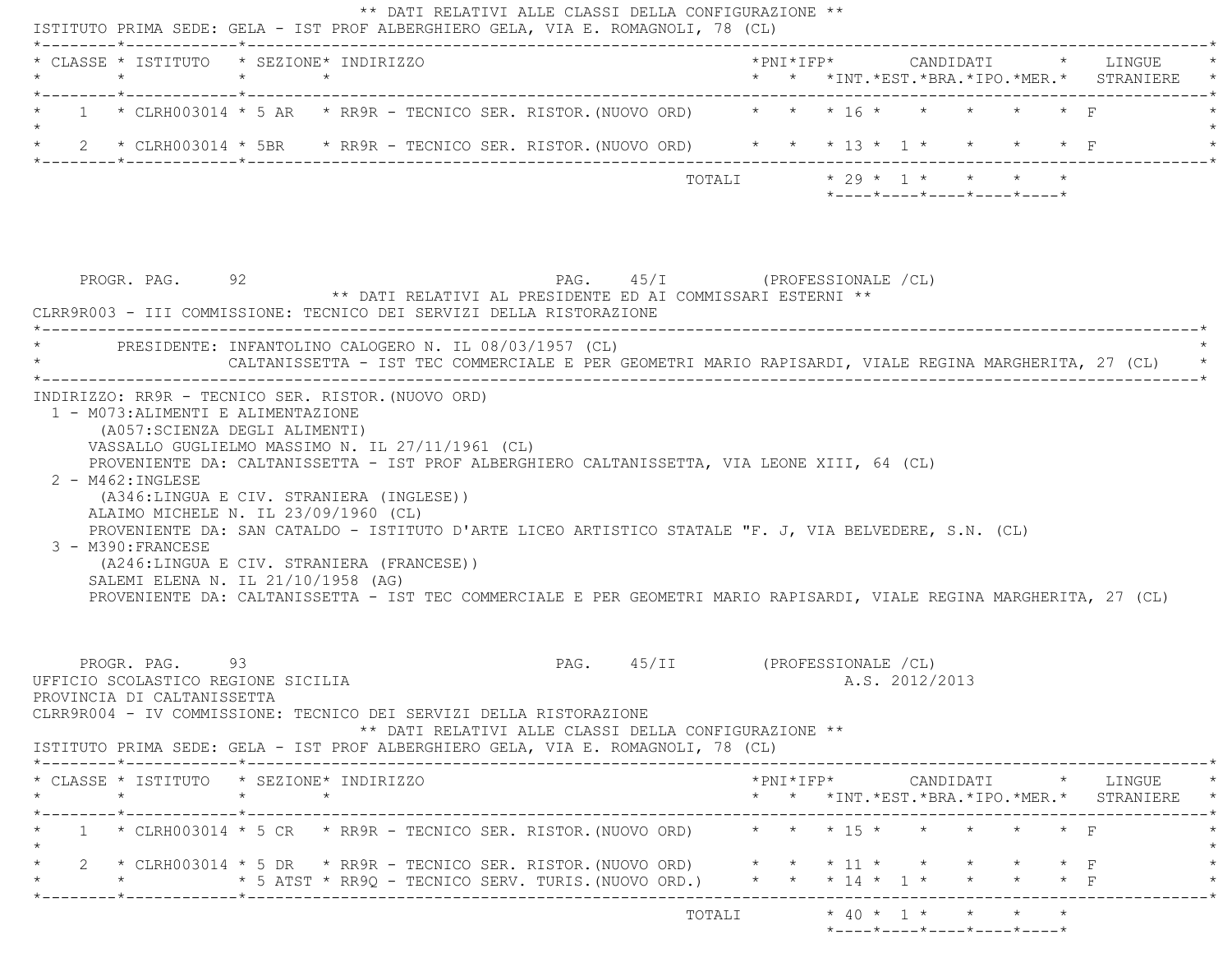PROGR. PAG. 94 PAG. 46/I (PROFESSIONALE /CL) \*\* DATI RELATIVI AL PRESIDENTE ED AI COMMISSARI ESTERNI \*\* CLRR9R004 - IV COMMISSIONE: TECNICO DEI SERVIZI DELLA RISTORAZIONE \*----------------------------------------------------------------------------------------------------------------------------\*PRESIDENTE: FASCIANELLA CATALDO N. IL 13/03/1955 (CL) SAN CATALDO - ISTITUTO D'ARTE LICEO ARTISTICO STATALE "F. J, VIA BELVEDERE, S.N. (CL) \*----------------------------------------------------------------------------------------------------------------------------\* INDIRIZZO: RR9R - TECNICO SER. RISTOR.(NUOVO ORD) 1 - M073:ALIMENTI E ALIMENTAZIONE (A057:SCIENZA DEGLI ALIMENTI) LIOTTA GIOVANNI N. IL 28/08/1954 (AG) PROVENIENTE DA: CALTANISSETTA - ISTITUTO TECNICO PER ATTIVITA' SOCIALI (GIA' ITF) L. RUSSO, VIA LEONE XIII, 48/D (CL) 2 - M462:INGLESE (A346:LINGUA E CIV. STRANIERA (INGLESE)) TRAINA CINZIA MARIA N. IL 21/11/1962 (CL) PROVENIENTE DA: CALTANISSETTA - LICEO SCIENTIFICO LICEO SCIENTIFICO OP. SCIENZE, VIALE DELLA REGIONE 71 (CL) 3 - M390:FRANCESE (A246:LINGUA E CIV. STRANIERA (FRANCESE)) CANCILLA ANGELA N. IL 05/12/1963 (PA) PROVENIENTE DA: CALTANISSETTA - LICEO CLASSICO LICEO CLASSICO-LINGUISTICO "R., VIA ROSSO DI SAN SECONDO (CL) INDIRIZZO: RR9Q - TECNICO SERV. TURIS.(NUOVO ORD.) 1 - M462:INGLESE (A346:LINGUA E CIV. STRANIERA (INGLESE)) TRAINA CINZIA MARIA N. IL 21/11/1962 (CL) PROVENIENTE DA: CALTANISSETTA - LICEO SCIENTIFICO LICEO SCIENTIFICO OP. SCIENZE, VIALE DELLA REGIONE 71 (CL)  $2 - M390 \cdot FRANTERSE$  (A246:LINGUA E CIV. STRANIERA (FRANCESE)) CANCILLA ANGELA N. IL 05/12/1963 (PA) PROVENIENTE DA: CALTANISSETTA - LICEO CLASSICO LICEO CLASSICO-LINGUISTICO "R., VIA ROSSO DI SAN SECONDO (CL) 3 - M079:ECONOMIA E TECNICA DELL'AZIENDA TURISTICA (A017:DISCIPLINE ECONOMICO-AZIENDALI) PETIX EMANUELA MARIA N. IL 14/05/1963 (CL) PROVENIENTE DA: CALTANISSETTA - IST PROF ALBERGHIERO CALTANISSETTA, VIA LEONE XIII, 64 (CL) PROGR. PAG. 95 95 PAG. 46/II (PROFESSIONALE /CL) UFFICIO SCOLASTICO REGIONE SICILIA A.S. 2012/2013 PROVINCIA DI CALTANISSETTA CLRR9S001 - I COMMISSIONE: TECNICO SERVIZI SOCIALI \*\* DATI RELATIVI ALLE CLASSI DELLA CONFIGURAZIONE \*\* ISTITUTO PRIMA SEDE: CALTANISSETTA - IST PROF INDUSTRIA E ARTIGIANATO I.P.S.S. "VASSALLO" CALTANISSE, VIA CAIROLI, 1 (CL) \*--------\*------------\*-------------------------------------------------------------------------------------------------------\* \* CLASSE \* ISTITUTO \* SEZIONE\* INDIRIZZO \*PNI\*IFP\* CANDIDATI \* LINGUE \* \* \* \* \* \* \* \*INT.\*EST.\*BRA.\*IPO.\*MER.\* STRANIERE \* \*--------\*------------\*-------------------------------------------------------------------------------------------------------\* $1 \times$  CLRI00401B \* A  $\rightarrow$  RR9S - TECNICO SER.SOCIALI (NUOVO ORD.)  $\rightarrow$  \* \* \* 11 \* 3 \* \* \* \* \* I  $\star$ \* 2 \* CLRI00401B \* B \* RR9S - TECNICO SER. SOCIALI (NUOVO ORD.) \* \* \* 13 \* 3 \* \* \* \* \* I \*--------\*------------\*-------------------------------------------------------------------------------------------------------\*TOTALI  $* 24 * 6 * * * * * * *$  $*$ ---- $*$ ---- $*$ ---- $*$ ---- $*$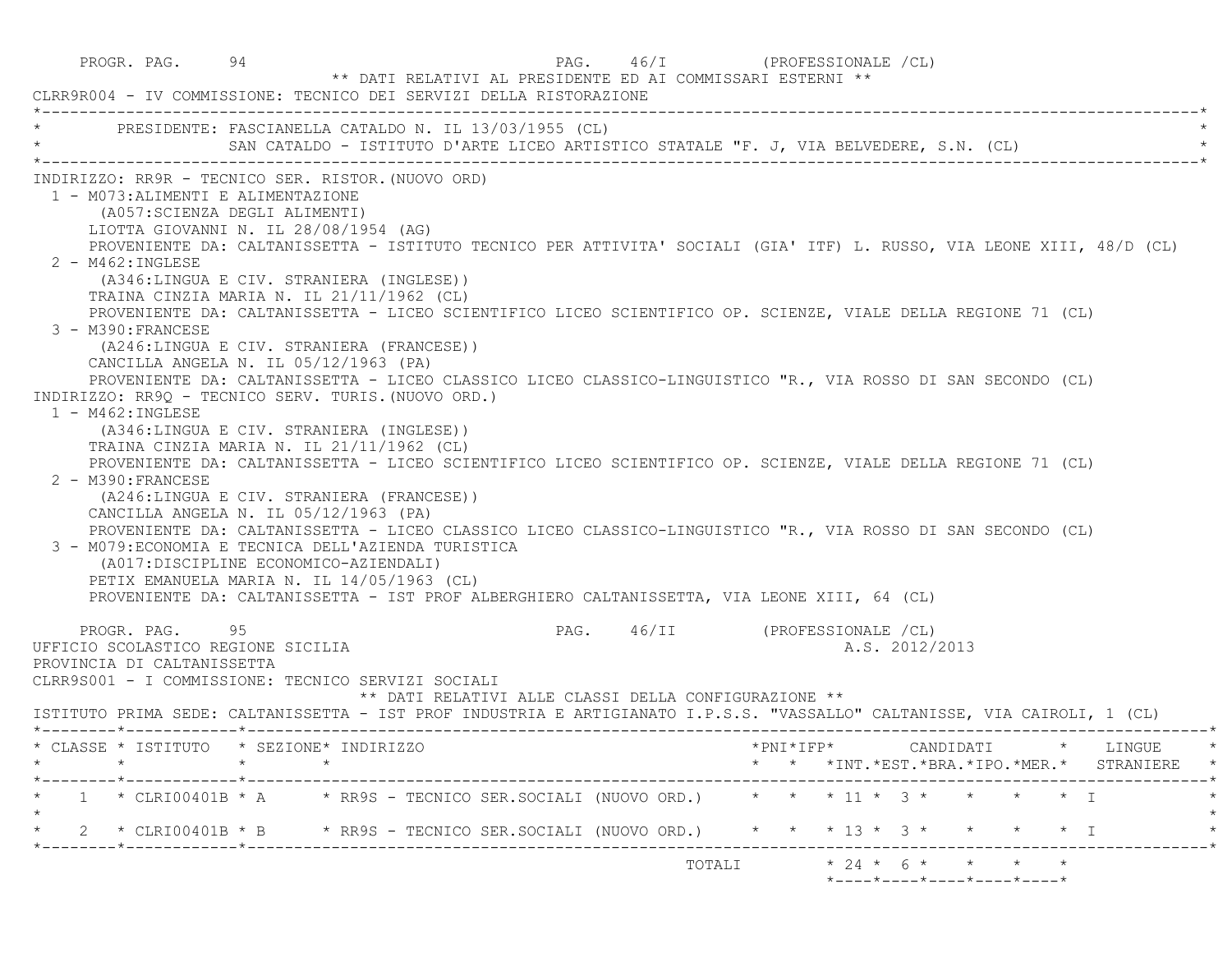|                                                                                                                                                        |                                                                                                                                                                                                                                           |  | PRESIDENTE: TEDESCO MAURIZIO GIUSEPPE N. IL 10/07/1969 (CL)                                                | *<br>The SELA - LICEO SCIENTIFICO SCIENTIF. E LINGUISTICO "E. V, VIA PITAGORA, S.N.C. (CL)<br>The Second Section of the Secondary S.N.C. (CL)                                                                                                    |  |                |                |  |                                                                                                                                                                                |
|--------------------------------------------------------------------------------------------------------------------------------------------------------|-------------------------------------------------------------------------------------------------------------------------------------------------------------------------------------------------------------------------------------------|--|------------------------------------------------------------------------------------------------------------|--------------------------------------------------------------------------------------------------------------------------------------------------------------------------------------------------------------------------------------------------|--|----------------|----------------|--|--------------------------------------------------------------------------------------------------------------------------------------------------------------------------------|
| INDIRIZZO: RR9S - TECNICO SER.SOCIALI (NUOVO ORD.)<br>1 - M065: PSICOLOGIA GEN.LE E APPLICATA<br>2 - M460: INGLESE<br>3 - M014: MATEMATICA             | (A036: FILOSOFIA, PSICOL. E SC. DELL'EDUCAZ)<br>LAVORE ROSA N. IL 02/03/1952 (CL)<br>(A346:LINGUA E CIV. STRANIERA (INGLESE))<br>GUDDEMI LUCIA N. IL 03/02/1964 (EE)<br>(A047: MATEMATICA)<br>MORSO GIORGIO ERNESTO N. IL 04/06/1954 (TO) |  |                                                                                                            | PROVENIENTE DA: GELA - ISTITUTO MAGISTRALE DANTE ALIGHIERI, VIALE EUROPA, 119 (CL)<br>PROVENIENTE DA: MUSSOMELI - LICEO CLASSICO "VIRGILIO", C/DA PRATO, SNC (CL)<br>PROVENIENTE DA: GELA - IST PROF ALBERGHIERO GELA, VIA E. ROMAGNOLI, 78 (CL) |  |                |                |  |                                                                                                                                                                                |
|                                                                                                                                                        |                                                                                                                                                                                                                                           |  |                                                                                                            |                                                                                                                                                                                                                                                  |  |                |                |  |                                                                                                                                                                                |
| UFFICIO SCOLASTICO REGIONE SICILIA<br>PROVINCIA DI CALTANISSETTA<br>CLRRCY001 - I COMMISSIONE: AGROTECNICO<br>* CLASSE * ISTITUTO * SEZIONE* INDIRIZZO | PROGR. PAG. 97                                                                                                                                                                                                                            |  |                                                                                                            | PAG. 47/II (PROFESSIONALE /CL)<br>** DATI RELATIVI ALLE CLASSI DELLA CONFIGURAZIONE **<br>ISTITUTO PRIMA SEDE: SAN CATALDO - IST PROF PER L'AGRICOLTURA E L'AMBIENTE SAN CATALDO, VIA DONIZETTI, 2 (CL)                                          |  |                | A.S. 2012/2013 |  |                                                                                                                                                                                |
|                                                                                                                                                        |                                                                                                                                                                                                                                           |  |                                                                                                            | * 1 * CLRA00902X * A * RRCY - AGROTECNICO (NUOVO ORDINAMENTO) * * * * 4 * * * * * * * I<br>* * * * * * RRCY - AGROTECNICO (NUOVO ORDINAMENTO) * * * * 3 * * * * * * F                                                                            |  |                |                |  |                                                                                                                                                                                |
|                                                                                                                                                        |                                                                                                                                                                                                                                           |  |                                                                                                            | ISTITUTO SECONDA SEDE: MAZZARINO - IST PROF PER L'AGRICOLTURA E L'AMBIENTE MAZZARINO, CONTRADA COMMENDA (CL)                                                                                                                                     |  |                |                |  |                                                                                                                                                                                |
| * CLASSE * ISTITUTO * SEZIONE* INDIRIZZO                                                                                                               |                                                                                                                                                                                                                                           |  |                                                                                                            |                                                                                                                                                                                                                                                  |  |                |                |  | $*PNI * IFP * \hspace{1.5cm} \texttt{CANDIDATI} \hspace{1.5cm} * \hspace{1.5cm} \texttt{LINGUE} \hspace{1.5cm} * \hspace{1.5cm}$<br>* * *INT.*EST.*BRA.*IPO.*MER.* STRANIERE * |
|                                                                                                                                                        |                                                                                                                                                                                                                                           |  | * CLRA00901V * A * RRCY - AGROTECNICO (NUOVO ORDINAMENTO)<br>* A. * RRCY - AGROTECNICO (NUOVO ORDINAMENTO) |                                                                                                                                                                                                                                                  |  | $8 *$<br>$3 *$ |                |  |                                                                                                                                                                                |

\*----------------------------------------------------------------------------------------------------------------------------\*

\* PRESIDENTE: COSENZA GIUSEPPE N. IL 20/03/1972 (CL) \*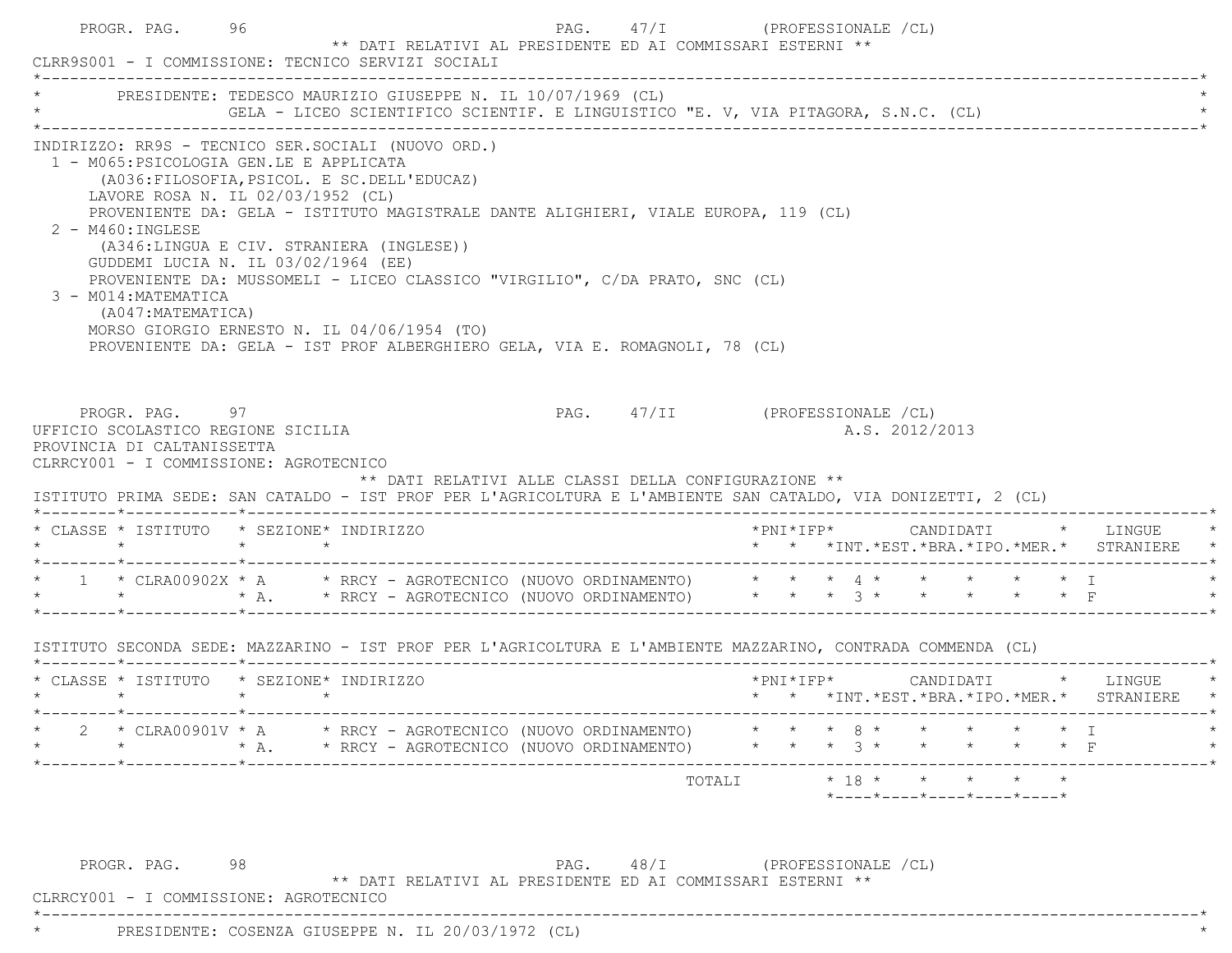\* GELA - IST PROF ALBERGHIERO GELA, VIA E. ROMAGNOLI, 78 (CL) \* \*----------------------------------------------------------------------------------------------------------------------------\* INDIRIZZO: RRCY - AGROTECNICO (NUOVO ORDINAMENTO) 1 - M017:TECNICHE DI PROD., TRASFORM. E VALORIZ. DEI PROD. (A058:SC.E MEC.AGR.E T.GEST.AZ.,FIT.,ENT) MAGGIO VINCENZO N. IL 23/05/1958 (AG) PROVENIENTE DA: MUSSOMELI - IST PROF PER L'AGRICOLTURA E L'AMBIENTE "VIRGILIO", C/DA PRATO S.N. (CL) 2 - M460:INGLESE (A346:LINGUA E CIV. STRANIERA (INGLESE)) CINARDO MARIA LUISA N. IL 29/04/1962 (CL) PROVENIENTE DA: GELA - IST PROF INDUSTRIA E ARTIGIANATO IND. ART. E SERV. SOCIALI "E., VIA PITAGORA, SNC (CL) 3 - M014:MATEMATICA (A047:MATEMATICA) PIAMPIANO PATRIZIA N. IL 20/07/1961 (NA) PROVENIENTE DA: GELA - IST PROF INDUSTRIA E ARTIGIANATO IND. ART. E SERV. SOCIALI "E., VIA PITAGORA, SNC (CL) 4 - M390:FRANCESE (A246:LINGUA E CIV. STRANIERA (FRANCESE)) DE MICHELI PANAIOTA N. IL 01/02/1951 (NA) PROVENIENTE DA: GIARRE - IST PROF PER I SERVIZI ALBERGHIERI E RISTORAZIONE IPSSAR GIOVANNI FALCONE, VIA VENETO 4 (CT) PROGR. PAG. 99 PAG. 48/II (PROFESSIONALE /CL) UFFICIO SCOLASTICO REGIONE SICILIA A.S. 2012/2013 PROVINCIA DI CALTANISSETTA CLRRCY002 - II COMMISSIONE: AGROTECNICO \*\* DATI RELATIVI ALLE CLASSI DELLA CONFIGURAZIONE \*\* ISTITUTO PRIMA SEDE: MUSSOMELI - IST PROF PER L'AGRICOLTURA E L'AMBIENTE "VIRGILIO", C/DA PRATO S.N. (CL) \*--------\*------------\*-------------------------------------------------------------------------------------------------------\* \* CLASSE \* ISTITUTO \* SEZIONE\* INDIRIZZO \*PNI\*IFP\* CANDIDATI \* LINGUE \* \* \* \* \* \* \* \*INT.\*EST.\*BRA.\*IPO.\*MER.\* STRANIERE \* \*--------\*------------\*-------------------------------------------------------------------------------------------------------\* $1$  \* CLRA008013 \* A  $\quad$  \* RRCY - AGROTECNICO (NUOVO ORDINAMENTO)  $\quad$  \* \* \* \* \* \* \* \* \* \* \* \* T  $\star$  \* 2 \* CLRA008013 \* B \* RRCY - AGROTECNICO (NUOVO ORDINAMENTO) \* \* \* 19 \* \* \* \* \* I \* \*--------\*------------\*-------------------------------------------------------------------------------------------------------\*TOTALI  $* 38 * * * * * * * * * *$ \*----\*----\*----\*----\*----\*

PROGR. PAG. 100 PAG. 49/I (PROFESSIONALE /CL) \*\* DATI RELATIVI AL PRESIDENTE ED AI COMMISSARI ESTERNI \*\* CLRRCY002 - II COMMISSIONE: AGROTECNICO \*----------------------------------------------------------------------------------------------------------------------------\*PRESIDENTE: DIBLIO ANTONIO CALOGERO N. IL 30/03/1959 (CL) \* GRAMMICHELE - ISTITUTO COMPRENSIVO G.GALILEI - G.MAZZINI, VIA DALIA S.N. (CT) \* \*----------------------------------------------------------------------------------------------------------------------------\* INDIRIZZO: RRCY - AGROTECNICO (NUOVO ORDINAMENTO) 1 - M017:TECNICHE DI PROD., TRASFORM. E VALORIZ. DEI PROD. (A058:SC.E MEC.AGR.E T.GEST.AZ.,FIT.,ENT) SORCE SALVATORE N. IL 20/06/1968 (CL) PROVENIENTE DA: BARRAFRANCA - IST PROF PER L'AGRICOLTURA E L'AMBIENTE BARRAFRANCA, VIA FERRERI GRAZIA N.232 (EN) 2 - M460:INGLESE (A346:LINGUA E CIV. STRANIERA (INGLESE)) MISERENDINO GAIA MARIA N. IL 06/12/1965 (PA)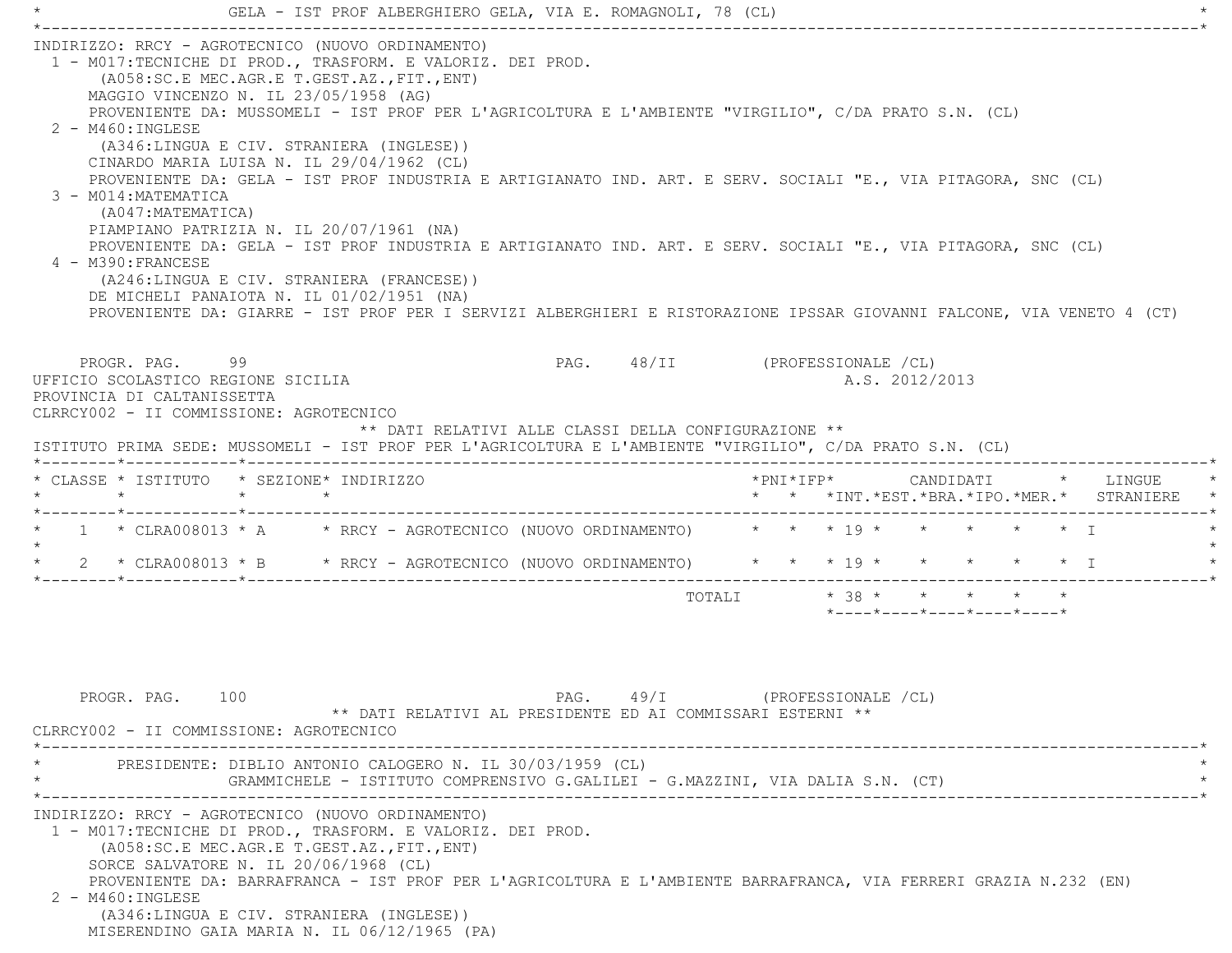PROVENIENTE DA: CALTANISSETTA - IST PROF ALBERGHIERO CALTANISSETTA, VIA LEONE XIII, 64 (CL) 3 - M014:MATEMATICA (A047:MATEMATICA) ANZALONE MICHELE ARCANGELO N. IL 03/03/1957 (CL) PROVENIENTE DA: CALTANISSETTA - ISTITUTO TECNICO AGRARIO "A. DI ROCCO", VIA LEONE XIII, 64 (CL) PROGR. PAG. 101 CPROFESSIONALE (CL) UFFICIO SCOLASTICO REGIONE SICILIA A.S. 2012/2013 PROVINCIA DI CALTANISSETTA CLSD07001 - I COMMISSIONE: ARTE APPL. - SEZ. ARTE DEL LEGNO \*\* DATI RELATIVI ALLE CLASSI DELLA CONFIGURAZIONE \*\* ISTITUTO PRIMA SEDE: SAN CATALDO - ISTITUTO D'ARTE LICEO ARTISTICO STATALE "F. J, VIA BELVEDERE, S.N. (CL) \*--------\*------------\*-------------------------------------------------------------------------------------------------------\* \* CLASSE \* ISTITUTO \* SEZIONE\* INDIRIZZO \*PNI\*IFP\* CANDIDATI \* LINGUE \* \* \* \* \* \* \* \*INT.\*EST.\*BRA.\*IPO.\*MER.\* STRANIERE \* \*--------\*------------\*-------------------------------------------------------------------------------------------------------\* \* 1 \* CLSD01000V \* 5 A.L. \* SD07 - ARTE DEL LEGNO \* \* \* 8 \* \* \* \* \* \* $\star$  $2 \times$  CLSD01000V \* 5D.P. \* SD23 - DECORAZIONE PITTORICA  $\qquad \qquad \star \quad \star \quad \star \quad \star \quad \circ \star \quad 1 \times \quad \star \quad \star \quad \star \quad \star \quad \star$  \* \* \* 5 M. \* SD29 - ARTE DELLA MODA E DEL COSTUME \* \* \* 1 \* 1 \* \* \* \* \*\* 5 C. \* SD02 - ARTE DELLA CERAMICA \* \* \* \* \* \* \* \* \* \* \* \* \* \* \*--------\*------------\*-------------------------------------------------------------------------------------------------------\*TOTALI  $* 16 * 2 * * * * * * *$  \*----\*----\*----\*----\*----\*PROGR. PAG. 102 **PAG.** PAG. 50/I (ARTE APPLICATA /CL) \*\* DATI RELATIVI AL PRESIDENTE ED AI COMMISSARI ESTERNI \*\* CLSD07001 - I COMMISSIONE: ARTE APPL. - SEZ. ARTE DEL LEGNO \*----------------------------------------------------------------------------------------------------------------------------\* \* PRESIDENTE: LO BARTOLO MARIA N. IL 11/07/1952 (CL) \* GELA - ISTITUTO MAGISTRALE DANTE ALIGHIERI, VIALE EUROPA, 119 (CL) \*----------------------------------------------------------------------------------------------------------------------------\* INDIRIZZO: SD07 - ARTE DEL LEGNO 1 - M530:LETTERE ITALIANE E STORIA (A050:LETTERE IST.ISTR.SECOND. DI II G) MUNNA LAURA ASSUNTA N. IL 15/08/1967 (CL) PROVENIENTE DA: GELA - LICEO ARTISTICO LICEO ARTISTICO "E. MAJORANA", VIA PITAGORA, S.N.C. (CL) 2 - M557:MATEMATICA E FISICA (A049:MATEMATICA E FISICA) PISANO VINCENZA RITA N. IL 09/02/1968 (CL) PROVENIENTE DA: GELA - ISTITUTO MAGISTRALE DANTE ALIGHIERI, VIALE EUROPA, 119 (CL) 3 - M815:STORIA ARTI VISIVE (A061:STORIA DELL'ARTE) BETTO ADELE SIMONA N. IL 29/03/1977 (EN) PROVENIENTE DA: BARRAFRANCA - ISTITUTO MAGISTRALE BARRAFRANCA, VIA PIO LA TORRE, N. 11 (EN) INDIRIZZO: SD23 - DECORAZIONE PITTORICA 1 - M530:LETTERE ITALIANE E STORIA (A050:LETTERE IST.ISTR.SECOND. DI II G) MUNNA LAURA ASSUNTA N. IL 15/08/1967 (CL) PROVENIENTE DA: GELA - LICEO ARTISTICO LICEO ARTISTICO "E. MAJORANA", VIA PITAGORA, S.N.C. (CL) 2 - M557:MATEMATICA E FISICA(A049:MATEMATICA E FISICA)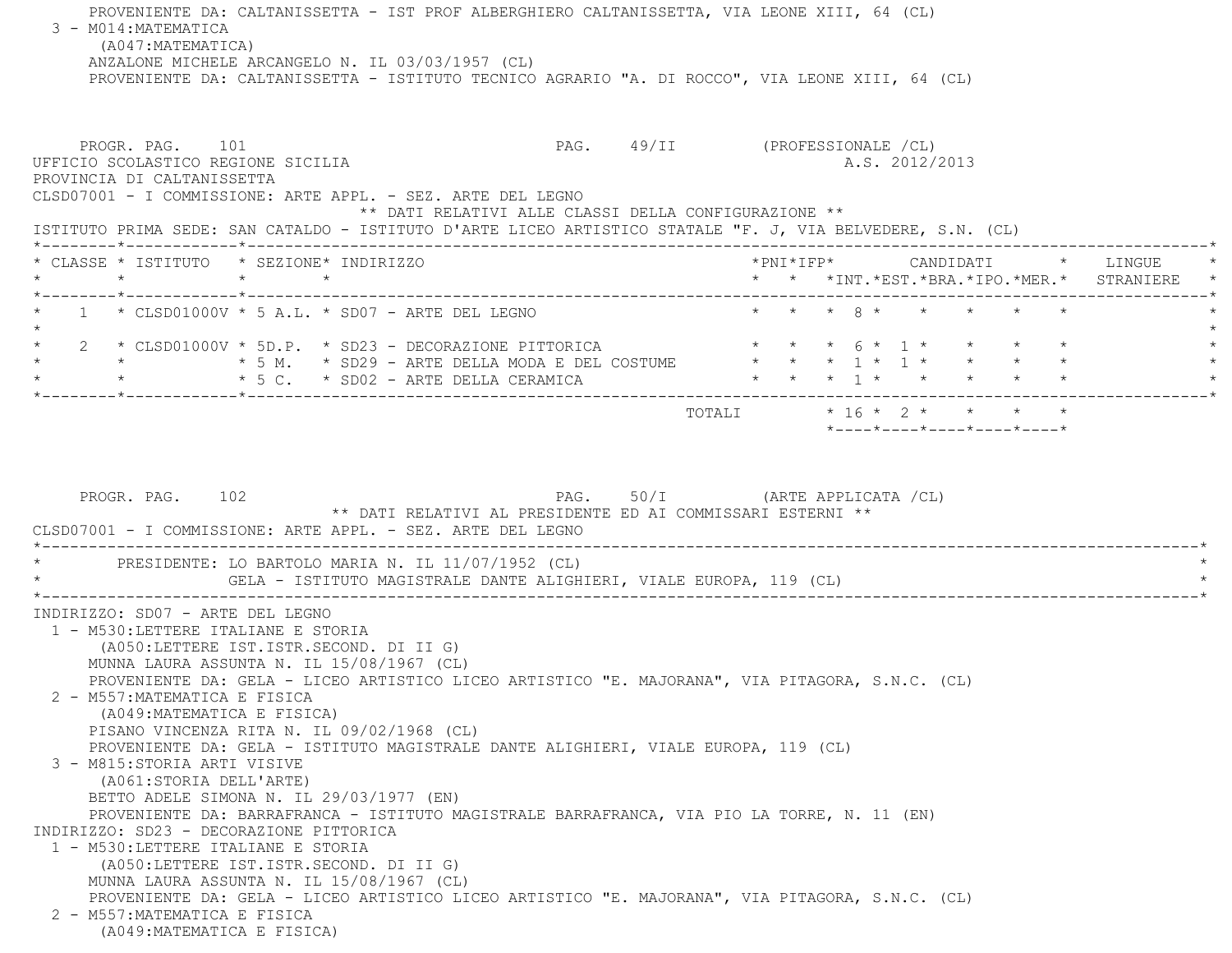PISANO VINCENZA RITA N. IL 09/02/1968 (CL) PROVENIENTE DA: GELA - ISTITUTO MAGISTRALE DANTE ALIGHIERI, VIALE EUROPA, 119 (CL) 3 - M815:STORIA ARTI VISIVE (A061:STORIA DELL'ARTE) BETTO ADELE SIMONA N. IL 29/03/1977 (EN) PROVENIENTE DA: BARRAFRANCA - ISTITUTO MAGISTRALE BARRAFRANCA, VIA PIO LA TORRE, N. 11 (EN) INDIRIZZO: SD29 - ARTE DELLA MODA E DEL COSTUME 1 - M530:LETTERE ITALIANE E STORIA (A050:LETTERE IST.ISTR.SECOND. DI II G) MUNNA LAURA ASSUNTA N. IL 15/08/1967 (CL) PROVENIENTE DA: GELA - LICEO ARTISTICO LICEO ARTISTICO "E. MAJORANA", VIA PITAGORA, S.N.C. (CL) (SEGUONO DATI RELATIVI AI COMMISSARI ESTERNI) PROGR. PAG. 103 PAG. 50/II (ARTE APPLICATA /CL) \*\* DATI RELATIVI AI COMMISSARI ESTERNI \*\* 2 - M557:MATEMATICA E FISICA (A049:MATEMATICA E FISICA) PISANO VINCENZA RITA N. IL 09/02/1968 (CL) PROVENIENTE DA: GELA - ISTITUTO MAGISTRALE DANTE ALIGHIERI, VIALE EUROPA, 119 (CL) 3 - M815:STORIA ARTI VISIVE (A061:STORIA DELL'ARTE) BETTO ADELE SIMONA N. IL 29/03/1977 (EN) PROVENIENTE DA: BARRAFRANCA - ISTITUTO MAGISTRALE BARRAFRANCA, VIA PIO LA TORRE, N. 11 (EN) INDIRIZZO: SD02 - ARTE DELLA CERAMICA 1 - M530:LETTERE ITALIANE E STORIA (A050:LETTERE IST.ISTR.SECOND. DI II G) MUNNA LAURA ASSUNTA N. IL 15/08/1967 (CL) PROVENIENTE DA: GELA - LICEO ARTISTICO LICEO ARTISTICO "E. MAJORANA", VIA PITAGORA, S.N.C. (CL) 2 - M557:MATEMATICA E FISICA (A049:MATEMATICA E FISICA) PISANO VINCENZA RITA N. IL 09/02/1968 (CL) PROVENIENTE DA: GELA - ISTITUTO MAGISTRALE DANTE ALIGHIERI, VIALE EUROPA, 119 (CL) 3 - M815:STORIA ARTI VISIVE (A061:STORIA DELL'ARTE) BETTO ADELE SIMONA N. IL 29/03/1977 (EN) PROVENIENTE DA: BARRAFRANCA - ISTITUTO MAGISTRALE BARRAFRANCA, VIA PIO LA TORRE, N. 11 (EN) PROGR. PAG. 104 **PAG.** 90/III (ARTE APPLICATA /CL) UFFICIO SCOLASTICO REGIONE SICILIA A.S. 2012/2013 PROVINCIA DI CALTANISSETTA CLTA08001 - I COMMISSIONE: PERITO AGRARIO \*\* DATI RELATIVI ALLE CLASSI DELLA CONFIGURAZIONE \*\* ISTITUTO PRIMA SEDE: CALTANISSETTA - ISTITUTO TECNICO AGRARIO "A. DI ROCCO", VIA LEONE XIII, 64 (CL) \*--------\*------------\*-------------------------------------------------------------------------------------------------------\* \* CLASSE \* ISTITUTO \* SEZIONE\* INDIRIZZO \*PNI\*IFP\* CANDIDATI \* LINGUE \* \* \* \* \* \* \* \*INT.\*EST.\*BRA.\*IPO.\*MER.\* STRANIERE \* \*--------\*------------\*-------------------------------------------------------------------------------------------------------\*\* 1 \* CLTA00901P \* A \* TA08 - CERERE UN.-MOD. AGRO-INDUSTRIALE \* \* \* 14 \* \* \* \* \* \* \* I \* \* \* A. \* TA08 - CERERE UN.-MOD. AGRO-INDUSTRIALE \* \* \* 3 \* \* \* \* \* \* F \*--------\*------------\*-------------------------------------------------------------------------------------------------------\*TOTALI  $* 17 * * * * * * * * *$ \*----\*----\*----\*----\*----\*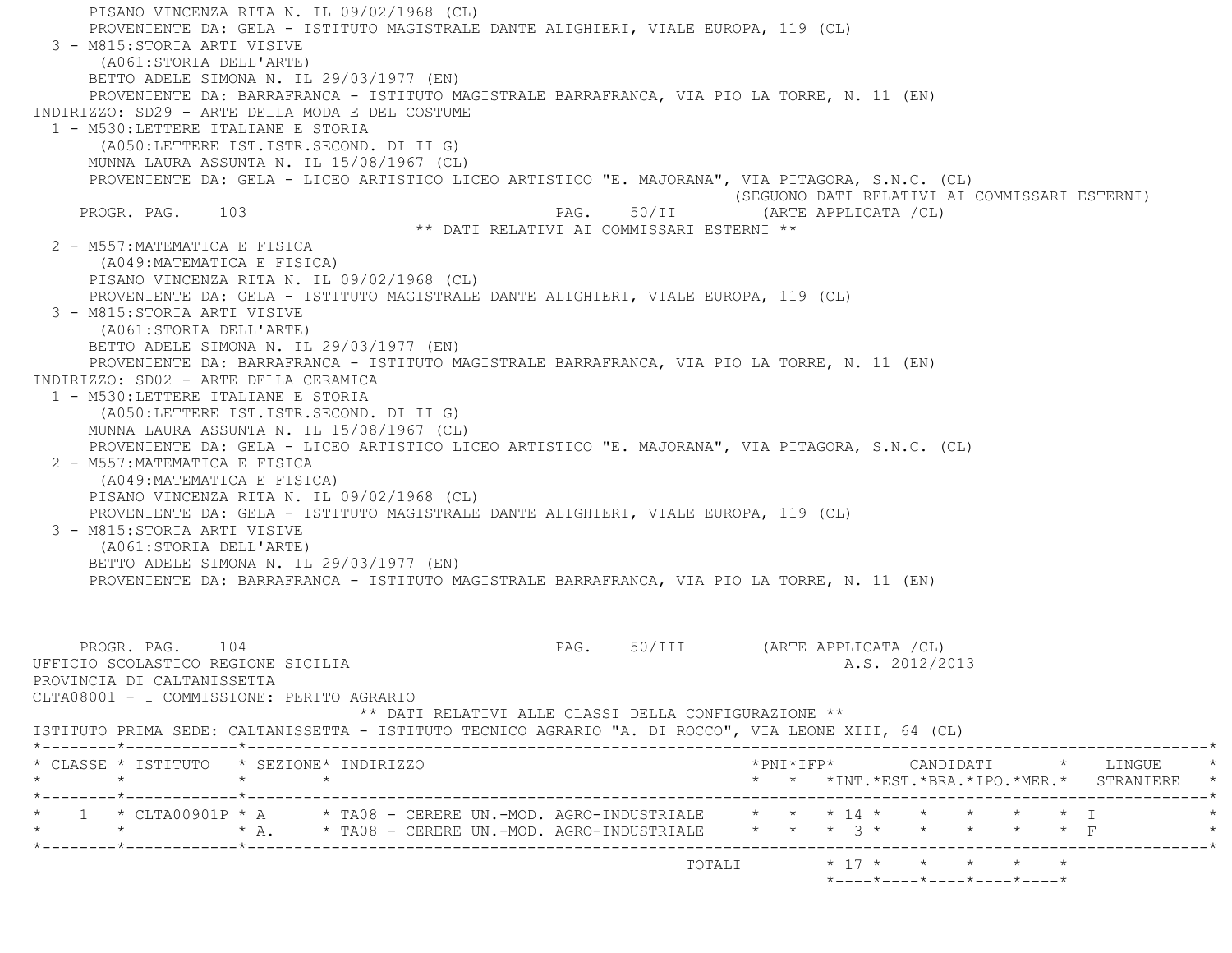| * PRESIDENTE: ORLANDO GIUSEPPE N. IL 01/06/1948 (CL)                                                                                                                                                                                                                                                                                                                                                                                 |                                                                                       | GELA - SCUOLA PRIMO GRADO ETTORE ROMAGNOLI, VIA VOLTURNO, 28 (CL) |                                  |                                                            |                |                    |  |
|--------------------------------------------------------------------------------------------------------------------------------------------------------------------------------------------------------------------------------------------------------------------------------------------------------------------------------------------------------------------------------------------------------------------------------------|---------------------------------------------------------------------------------------|-------------------------------------------------------------------|----------------------------------|------------------------------------------------------------|----------------|--------------------|--|
| INDIRIZZO: TA08 - CERERE UN.-MOD. AGRO-INDUSTRIALE<br>1 - M337:TECNICA DI PRODUZIONE ANIMALE<br>CATALDO VITO N. IL 18/07/1950 (RG)<br>DOCENTE DI RUOLO A RIPOSO - MAX 3 ANNI<br>2 - M315: CHIMICA AGRARIA E TECNICHE AGRO-ALIMENTARI<br>(A012: CHIMICA AGRARIA)<br>GIGLIO FRANCESCO N. IL 03/12/1969 (RG)<br>PROVENIENTE DA: SCICLI - ISTITUTO TECNICO AGRARIO I.T.A. SCICLI, C/DA BOMMACCHIELLA S.N.C. (RG)<br>$3 - M460$ : INGLESE | (A074:ZOOTECNICA E SCIENZA PROD. ANIMALE)<br>(A346:LINGUA E CIV. STRANIERA (INGLESE)) |                                                                   |                                  |                                                            |                |                    |  |
| GALLO DANIELA CARLA N. IL 08/06/1966 (CL)<br>PROVENIENTE DA: GELA - IST PROF INDUSTRIA E ARTIGIANATO IND. ART. E SERV. SOCIALI "E., VIA PITAGORA, SNC (CL)<br>4 - M390: FRANCESE<br>PASSAFIUME PATRIZIA N. IL 09/03/1972 (CL)<br>PROVENIENTE DA: GELA - ISTITUTO TECNICO COMMERCIALE LUIGI STURZO, VIA ETTORE ROMAGNOLI, 78 (CL)                                                                                                     | (A246:LINGUA E CIV. STRANIERA (FRANCESE))                                             |                                                                   |                                  |                                                            |                |                    |  |
| PROGR. PAG. 106<br>UFFICIO SCOLASTICO REGIONE SICILIA<br>PROVINCIA DI CALTANISSETTA<br>CLTD00001 - I COMMISSIONE: RAGIONIERE E PERITO COMMERCIALE<br>ISTITUTO PRIMA SEDE: CALTANISSETTA - IST TEC COMMERCIALE E PER GEOMETRI MARIO RAPISARDI, VIALE REGINA MARGHERITA, 27 (CL)                                                                                                                                                       |                                                                                       | ** DATI RELATIVI ALLE CLASSI DELLA CONFIGURAZIONE **              | PAG. 51/II (SEZIONE AGRARIA /CL) |                                                            | A.S. 2012/2013 |                    |  |
| * CLASSE * ISTITUTO * SEZIONE* INDIRIZZO                                                                                                                                                                                                                                                                                                                                                                                             |                                                                                       |                                                                   |                                  | *PNI*IFP*<br>* * *INT. *EST. *BRA. *IPO. *MER. * STRANIERE |                | CANDIDATI * LINGUE |  |
| 1 * CLTD090005 * A * TD00 - GIURIDICO ECONOMICO AZIENDALE $\star$ * * 21 * 1 * * * * * F                                                                                                                                                                                                                                                                                                                                             |                                                                                       |                                                                   |                                  |                                                            |                |                    |  |

PROGR. PAG. 107 PAG. 52/I (SEZIONE COMMERCIALE /CL) \*\* DATI RELATIVI AL PRESIDENTE ED AI COMMISSARI ESTERNI \*\* CLTD00001 - I COMMISSIONE: RAGIONIERE E PERITO COMMERCIALE \*----------------------------------------------------------------------------------------------------------------------------\*PRESIDENTE: CIANCIOLO SALVATORE N. IL 09/07/1947 (CL) GELA - ISTITUTO COMPRENSIVO GELA E BUTERA, VIA BUTERA, SNC (CL) \*----------------------------------------------------------------------------------------------------------------------------\*INDIRIZZO: TD00 - GIURIDICO ECONOMICO AZIENDALE

1 - M730:RAGIONERIA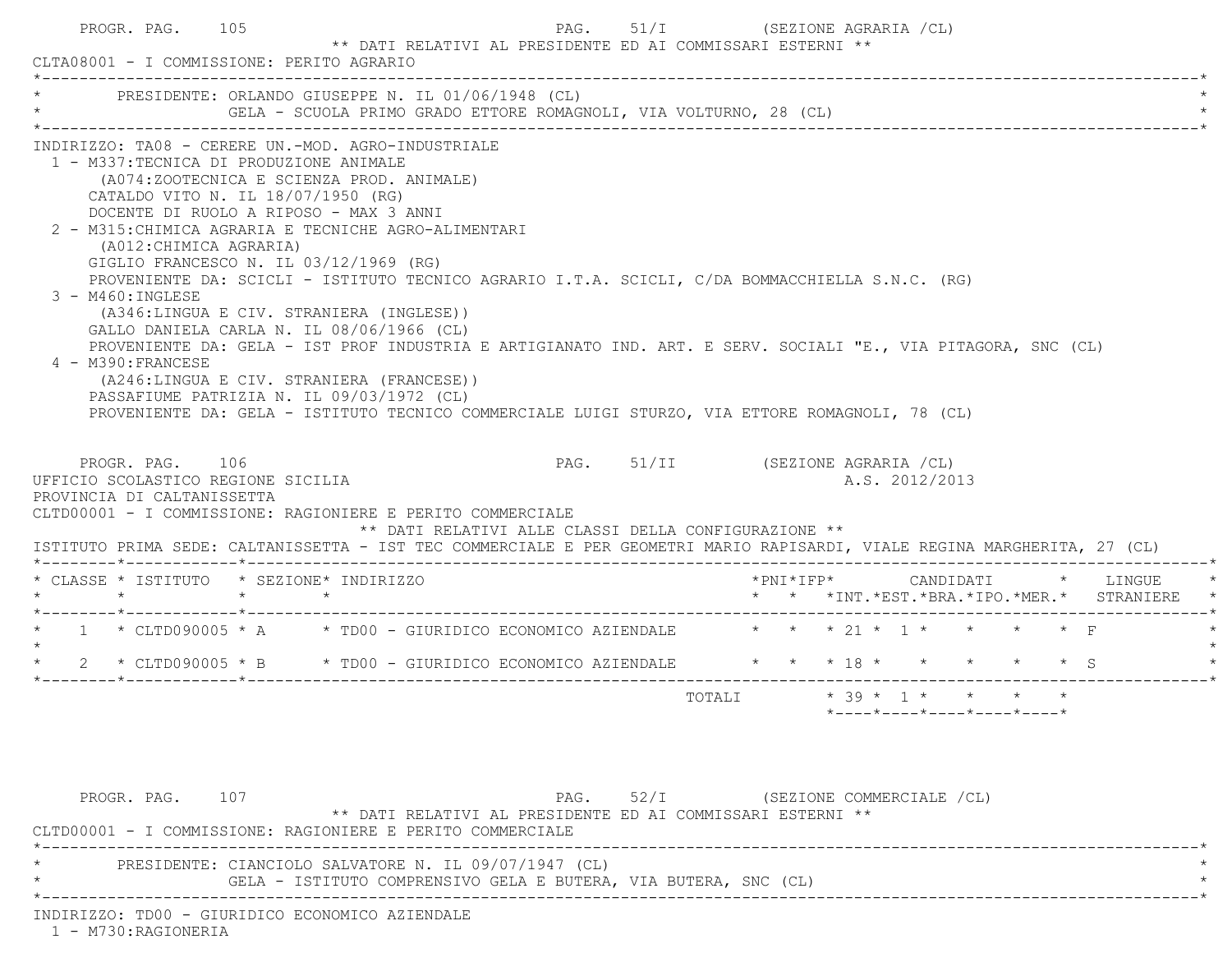| (A017:DISCIPLINE ECONOMICO-AZIENDALI)                                                                                                                   |                                                            |                                                                                           |
|---------------------------------------------------------------------------------------------------------------------------------------------------------|------------------------------------------------------------|-------------------------------------------------------------------------------------------|
| ABBATE VINCENZO N. IL 23/02/1961 (CL)                                                                                                                   |                                                            |                                                                                           |
| PROVENIENTE DA: MAZZARINO - IST TEC COMMERCIALE E PER GEOMETRI "C. M. CARAFA", PIAZZA CARLO MARIA CARAFA (CL)                                           |                                                            |                                                                                           |
| 2 - M460: INGLESE<br>(A346:LINGUA E CIV. STRANIERA (INGLESE))                                                                                           |                                                            |                                                                                           |
| NALBONE FABIO N. IL 02/09/1967 (CL)                                                                                                                     |                                                            |                                                                                           |
| PROVENIENTE DA: GELA - ISTITUTO TECNICO PER IL TURISMO "LUIGI STURZO", VIA ETTORE ROMAGNOLI, 78 (CL)                                                    |                                                            |                                                                                           |
| 3 - M390: FRANCESE                                                                                                                                      |                                                            |                                                                                           |
| (A246:LINGUA E CIV. STRANIERA (FRANCESE))                                                                                                               |                                                            |                                                                                           |
| INFANTINO CARMELINA N. IL 10/10/1966 (AG)                                                                                                               |                                                            |                                                                                           |
| PROVENIENTE DA: MUSSOMELI - IST TEC COMMERCIALE E PER GEOMETRI ITCG "G. B. HODIERNA", CONTRADA PRATO (CL)<br>4 - M790: SPAGNOLO                         |                                                            |                                                                                           |
| (A446:LINGUA E CIV. STRANIERA (SPAGNOLO))                                                                                                               |                                                            |                                                                                           |
| LIUZZO ROSSELLA N. IL 24/03/1971 (EE)                                                                                                                   |                                                            |                                                                                           |
| PROVENIENTE DA: MODICA - ISTITUTO MAGISTRALE GIOVANNI VERGA, PIAZZA BADEN POWELL 1 (RG)                                                                 |                                                            |                                                                                           |
|                                                                                                                                                         |                                                            |                                                                                           |
|                                                                                                                                                         |                                                            |                                                                                           |
| PROGR. PAG. 108<br>UFFICIO SCOLASTICO REGIONE SICILIA                                                                                                   |                                                            | PAG. 52/II (SEZIONE COMMERCIALE /CL)<br>A.S. 2012/2013                                    |
| PROVINCIA DI CALTANISSETTA                                                                                                                              |                                                            |                                                                                           |
| CLTD00002 - II COMMISSIONE: RAGIONIERE E PERITO COMMERCIALE                                                                                             |                                                            |                                                                                           |
|                                                                                                                                                         | ** DATI RELATIVI ALLE CLASSI DELLA CONFIGURAZIONE **       |                                                                                           |
| ISTITUTO PRIMA SEDE: GELA - ISTITUTO TECNICO COMMERCIALE LUIGI STURZO, VIA ETTORE ROMAGNOLI, 78 (CL)                                                    |                                                            |                                                                                           |
| * CLASSE * ISTITUTO * SEZIONE* INDIRIZZO                                                                                                                |                                                            | *PNI*IFP* CANDIDATI * LINGUE                                                              |
| $\star$<br>$\star$ $\star$                                                                                                                              |                                                            | * * *INT. *EST. *BRA. *IPO. *MER. * STRANIERE                                             |
|                                                                                                                                                         |                                                            |                                                                                           |
| 1 * CLTD003016 * 5 AI * TD00 - GIURIDICO ECONOMICO AZIENDALE                                                                                            |                                                            | * * * 22 * 1 * * * * F                                                                    |
|                                                                                                                                                         |                                                            |                                                                                           |
| 2 * CLTD003016 * 5 BI * TD00 - GIURIDICO ECONOMICO AZIENDALE * * * 14 * 1 * * * * * * F                                                                 |                                                            |                                                                                           |
|                                                                                                                                                         |                                                            | TOTALI * 36 * 2 * * * *                                                                   |
|                                                                                                                                                         |                                                            | $*$ - - - - $*$ - - - - $*$ - - - - $*$ - - - - $*$ - - - - $*$                           |
|                                                                                                                                                         |                                                            |                                                                                           |
|                                                                                                                                                         |                                                            |                                                                                           |
|                                                                                                                                                         |                                                            |                                                                                           |
| PROGR. PAG. 109                                                                                                                                         |                                                            | PAG. 53/I (SEZIONE COMMERCIALE /CL)                                                       |
|                                                                                                                                                         | ** DATI RELATIVI AL PRESIDENTE ED AI COMMISSARI ESTERNI ** |                                                                                           |
| CLTD00002 - II COMMISSIONE: RAGIONIERE E PERITO COMMERCIALE                                                                                             |                                                            |                                                                                           |
|                                                                                                                                                         |                                                            |                                                                                           |
| PRESIDENTE: MAZZARINO GIUSEPPA N. IL 29/09/1955 (CT)                                                                                                    |                                                            |                                                                                           |
|                                                                                                                                                         |                                                            | CALTANISSETTA - SCUOLA ELEMENTARE "LEONARDO SCIASCIA", VIA NAPOLEONE COLAJANNI, S.N. (CL) |
| INDIRIZZO: TD00 - GIURIDICO ECONOMICO AZIENDALE                                                                                                         |                                                            |                                                                                           |
| 1 - M730: RAGIONERIA                                                                                                                                    |                                                            |                                                                                           |
| (A017:DISCIPLINE ECONOMICO-AZIENDALI)                                                                                                                   |                                                            |                                                                                           |
| DI VINCENZO ROSARIA N. IL 19/07/1958 (EE)                                                                                                               |                                                            |                                                                                           |
| PROVENIENTE DA: CALTANISSETTA - IST TEC COMMERCIALE E PER GEOMETRI MARIO RAPISARDI, VIALE REGINA MARGHERITA, 27 (CL)                                    |                                                            |                                                                                           |
|                                                                                                                                                         |                                                            |                                                                                           |
| 2 - M460: INGLESE                                                                                                                                       |                                                            |                                                                                           |
| (A346:LINGUA E CIV. STRANIERA (INGLESE))                                                                                                                |                                                            |                                                                                           |
| MIRAGLIA CATERINA N. IL 01/09/1954 (CL)<br>PROVENIENTE DA: CALTANISSETTA - LICEO CLASSICO LICEO CLASSICO-LINGUISTICO "R., VIA ROSSO DI SAN SECONDO (CL) |                                                            |                                                                                           |
| 3 - M390: FRANCESE                                                                                                                                      |                                                            |                                                                                           |
| (A246:LINGUA E CIV. STRANIERA (FRANCESE))<br>CIMO' GIUSEPPA N. IL 06/06/1956 (CL)                                                                       |                                                            |                                                                                           |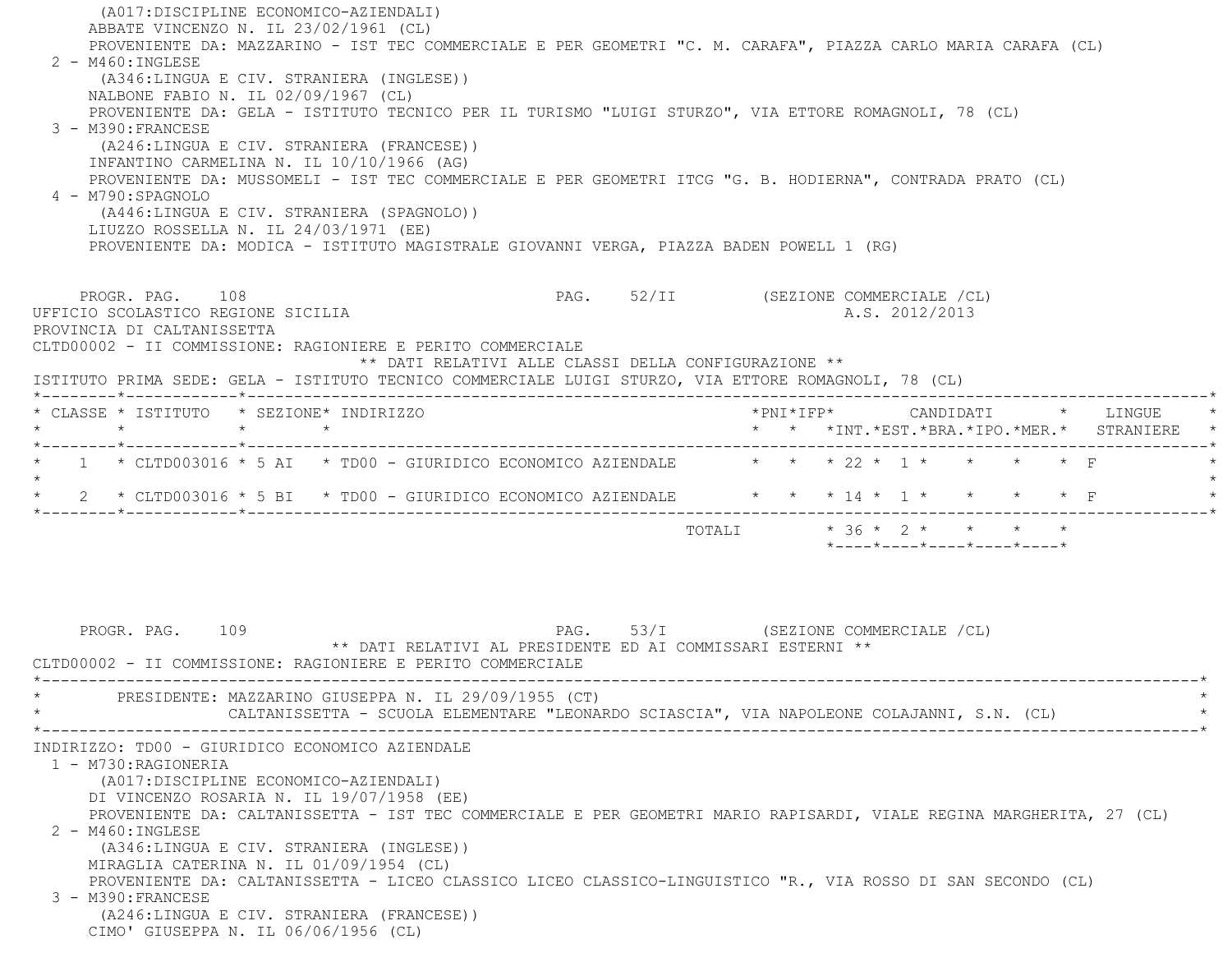PROVENIENTE DA: CALTANISSETTA - ISTITUTO TECNICO PER ATTIVITA' SOCIALI (GIA' ITF) L. RUSSO, VIA LEONE XIII, 48/D (CL) PROGR. PAG. 110 **PAG.** PAG. 53/II (SEZIONE COMMERCIALE /CL) UFFICIO SCOLASTICO REGIONE SICILIA A.S. 2012/2013 PROVINCIA DI CALTANISSETTA CLTD00003 - III COMMISSIONE: RAGIONIERE E PERITO COMMERCIALE \*\* DATI RELATIVI ALLE CLASSI DELLA CONFIGURAZIONE \*\* ISTITUTO PRIMA SEDE: MUSSOMELI - IST TEC COMMERCIALE E PER GEOMETRI ITCG "G. B. HODIERNA", CONTRADA PRATO (CL) \*--------\*------------\*-------------------------------------------------------------------------------------------------------\* \* CLASSE \* ISTITUTO \* SEZIONE\* INDIRIZZO \*PNI\*IFP\* CANDIDATI \* LINGUE \* \* \* \* \* \* \* \*INT.\*EST.\*BRA.\*IPO.\*MER.\* STRANIERE \* \*--------\*------------\*-------------------------------------------------------------------------------------------------------\*1 \* CLTD03000D \* B \* TD00 - GIURIDICO ECONOMICO AZIENDALE  $\qquad$  \* \* \* 23 \* \* \* \* \* \* F  $\star$ 2 \* CLTD03000D \* C \* TD00 - GIURIDICO ECONOMICO AZIENDALE \* \* \* 22 \* \* \* \* \* \* \* F \*--------\*------------\*-------------------------------------------------------------------------------------------------------\* $\text{TOTALI}$  \* 45 \* \* \* \* \* \*----\*----\*----\*----\*----\*PROGR. PAG. 111 PAG. 54/I (SEZIONE COMMERCIALE /CL) \*\* DATI RELATIVI AL PRESIDENTE ED AI COMMISSARI ESTERNI \*\* CLTD00003 - III COMMISSIONE: RAGIONIERE E PERITO COMMERCIALE \*----------------------------------------------------------------------------------------------------------------------------\* \* PRESIDENTE: MANNINO GIUSEPPINA N. IL 19/12/1955 (CL) \* LEONFORTE - LICEO SCIENTIFICO "ENRICO MEDI", VIA ANTONIO VIVALDI (EN) \*----------------------------------------------------------------------------------------------------------------------------\* INDIRIZZO: TD00 - GIURIDICO ECONOMICO AZIENDALE 1 - M730:RAGIONERIA (A017:DISCIPLINE ECONOMICO-AZIENDALI) CASSARINO CARMELO N. IL 12/10/1960 (CL) PROVENIENTE DA: CALTANISSETTA - IST TEC COMMERCIALE E PER GEOMETRI MARIO RAPISARDI, VIALE REGINA MARGHERITA, 27 (CL) 2 - M460:INGLESE (A346:LINGUA E CIV. STRANIERA (INGLESE)) OLIVERI MICHELINA N. IL 11/06/1961 (AG) PROVENIENTE DA: CALTANISSETTA - IST PROF ALBERGHIERO CALTANISSETTA, VIA LEONE XIII, 64 (CL) 3 - M390:FRANCESE (A246:LINGUA E CIV. STRANIERA (FRANCESE)) CIPOLLA SALVATRICE AGNESE N. IL 31/05/1968 (CL) PROVENIENTE DA: CALTANISSETTA - ISTITUTO TECNICO AGRARIO "A. DI ROCCO", VIA LEONE XIII, 64 (CL) PROGR. PAG. 112 **PAG.** 54/II (SEZIONE COMMERCIALE /CL) UFFICIO SCOLASTICO REGIONE SICILIA A.S. 2012/2013 PROVINCIA DI CALTANISSETTA CLTD00004 - IV COMMISSIONE: RAGIONIERE E PERITO COMMERCIALE \*\* DATI RELATIVI ALLE CLASSI DELLA CONFIGURAZIONE \*\* ISTITUTO PRIMA SEDE: CALTANISSETTA - L.R. PAR. ISTITUTO TECNICO COMMERCIALE ISTITUTO TECNICO COMMERCIALE ", VIA ROMITA, 2 (CL) \*--------\*------------\*-------------------------------------------------------------------------------------------------------\* \* CLASSE \* ISTITUTO \* SEZIONE\* INDIRIZZO \*PNI\*IFP\* CANDIDATI \* LINGUE \*\* \* \* \* \* \* \*INT.\*EST.\*BRA.\*IPO.\*MER.\* STRANIERE \*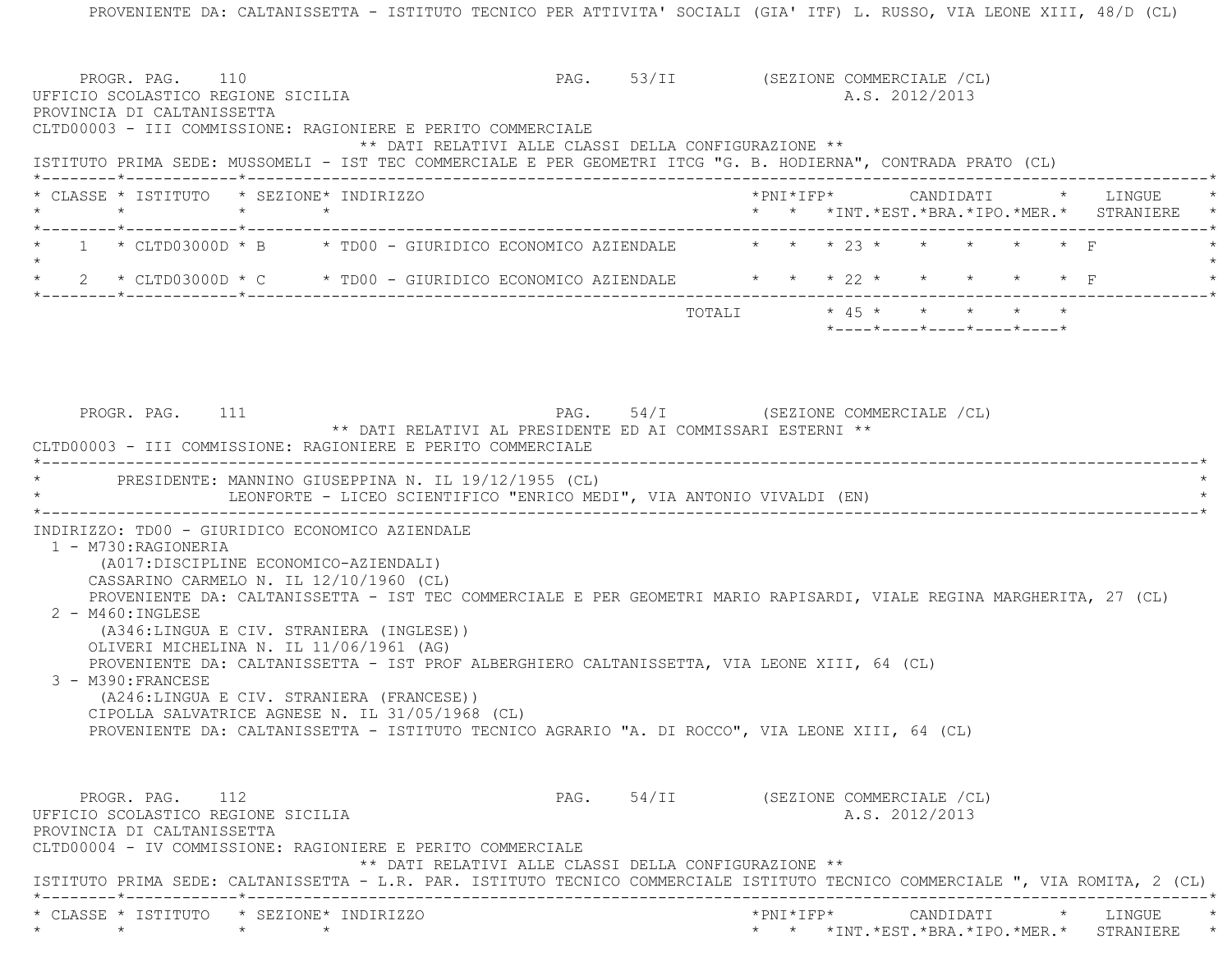| ______*____________*_________                                                                                           |                                                                                                           |        |                                                  |  |
|-------------------------------------------------------------------------------------------------------------------------|-----------------------------------------------------------------------------------------------------------|--------|--------------------------------------------------|--|
|                                                                                                                         | 1 * CLTD08500N * A * TD00 - GIURIDICO ECONOMICO AZIENDALE * * * 25 * 10 * * * * * F                       |        |                                                  |  |
| $\star$                                                                                                                 | 2 * CLTD08500N * B * TD00 - GIURIDICO ECONOMICO AZIENDALE * * * 25 * 9 * * * * * F                        |        |                                                  |  |
|                                                                                                                         |                                                                                                           |        |                                                  |  |
|                                                                                                                         |                                                                                                           |        | $*$ ---- $*$ ---- $*$ ---- $*$ ---- $*$ ---- $*$ |  |
|                                                                                                                         |                                                                                                           |        |                                                  |  |
|                                                                                                                         |                                                                                                           |        |                                                  |  |
| PROGR. PAG. 113                                                                                                         |                                                                                                           |        | PAG. 55/I (SEZIONE COMMERCIALE /CL)              |  |
| CLTD00004 - IV COMMISSIONE: RAGIONIERE E PERITO COMMERCIALE                                                             | ** DATI RELATIVI AL PRESIDENTE ED AI COMMISSARI ESTERNI **                                                |        |                                                  |  |
|                                                                                                                         | PRESIDENTE: NOBILE CLIZIA SILVANA N. IL 19/09/1952 (CL)                                                   |        |                                                  |  |
|                                                                                                                         | NISCEMI - SCUOLA ELEMENTARE "NISCEMI II", VIA CALATAFIMI, 12 (CL)                                         |        |                                                  |  |
| INDIRIZZO: TD00 - GIURIDICO ECONOMICO AZIENDALE                                                                         |                                                                                                           |        |                                                  |  |
| 1 - M730: RAGIONERIA                                                                                                    |                                                                                                           |        |                                                  |  |
| (A017: DISCIPLINE ECONOMICO-AZIENDALI)                                                                                  |                                                                                                           |        |                                                  |  |
| AMICO DAVIDE N. IL 28/12/1970 (CL)                                                                                      |                                                                                                           |        |                                                  |  |
|                                                                                                                         | PROVENIENTE DA: MUSSOMELI - IST TEC COMMERCIALE E PER GEOMETRI ITCG "G. B. HODIERNA", CONTRADA PRATO (CL) |        |                                                  |  |
| $2 - M460$ : INGLESE                                                                                                    |                                                                                                           |        |                                                  |  |
| (A346:LINGUA E CIV. STRANIERA (INGLESE))                                                                                |                                                                                                           |        |                                                  |  |
| TASCA MARIA CONCETTA N. IL 06/06/1962 (CL)                                                                              |                                                                                                           |        |                                                  |  |
|                                                                                                                         | PROVENIENTE DA: GELA - LICEO CLASSICO ESCHILO, VIA ERITREA (CL)                                           |        |                                                  |  |
| 3 - M390: FRANCESE                                                                                                      |                                                                                                           |        |                                                  |  |
| (A246:LINGUA E CIV. STRANIERA (FRANCESE))                                                                               |                                                                                                           |        |                                                  |  |
|                                                                                                                         | CEFALU' FILIPPA GIUSEPPA N. IL 01/05/1963 (CL)                                                            |        |                                                  |  |
|                                                                                                                         | PROVENIENTE DA: GELA - IST PROF ALBERGHIERO GELA, VIA E. ROMAGNOLI, 78 (CL)                               |        |                                                  |  |
|                                                                                                                         |                                                                                                           |        |                                                  |  |
|                                                                                                                         |                                                                                                           |        |                                                  |  |
| PROGR. PAG. 114                                                                                                         |                                                                                                           |        | PAG. 55/II (SEZIONE COMMERCIALE /CL)             |  |
| UFFICIO SCOLASTICO REGIONE SICILIA                                                                                      |                                                                                                           |        | A.S. 2012/2013                                   |  |
| PROVINCIA DI CALTANISSETTA                                                                                              |                                                                                                           |        |                                                  |  |
| CLTD00005 - V COMMISSIONE: RAGIONIERE E PERITO COMMERCIALE                                                              |                                                                                                           |        |                                                  |  |
|                                                                                                                         | ** DATI RELATIVI ALLE CLASSI DELLA CONFIGURAZIONE **                                                      |        |                                                  |  |
| ISTITUTO PRIMA SEDE: GELA - L.R. PAR. ISTITUTO TECNICO COMMERCIALE ISTITUTO TECNICO COMMERCIALE ", VIA ITALIA N. 1 (CL) |                                                                                                           |        |                                                  |  |
|                                                                                                                         |                                                                                                           |        |                                                  |  |
| $\star$<br>$\star$                                                                                                      |                                                                                                           |        | * * *INT. *EST. *BRA. *IPO. *MER. * STRANIERE *  |  |
| -----------*-----------                                                                                                 | 1 * CLTD10500N * A * TD00 - GIURIDICO ECONOMICO AZIENDALE                                                 |        | * * * 18 * 7 * * * * * F                         |  |
|                                                                                                                         |                                                                                                           |        |                                                  |  |
| _______*_____________*________                                                                                          | 2 * CLTD10500N * B * TD00 - GIURIDICO ECONOMICO AZIENDALE * * * * 14 * 6 *                                |        |                                                  |  |
|                                                                                                                         |                                                                                                           | TOTALI | $*$ 32 $*$ 13 $*$ $*$ $*$ $*$                    |  |
|                                                                                                                         |                                                                                                           |        | *----*----*----*----*----*                       |  |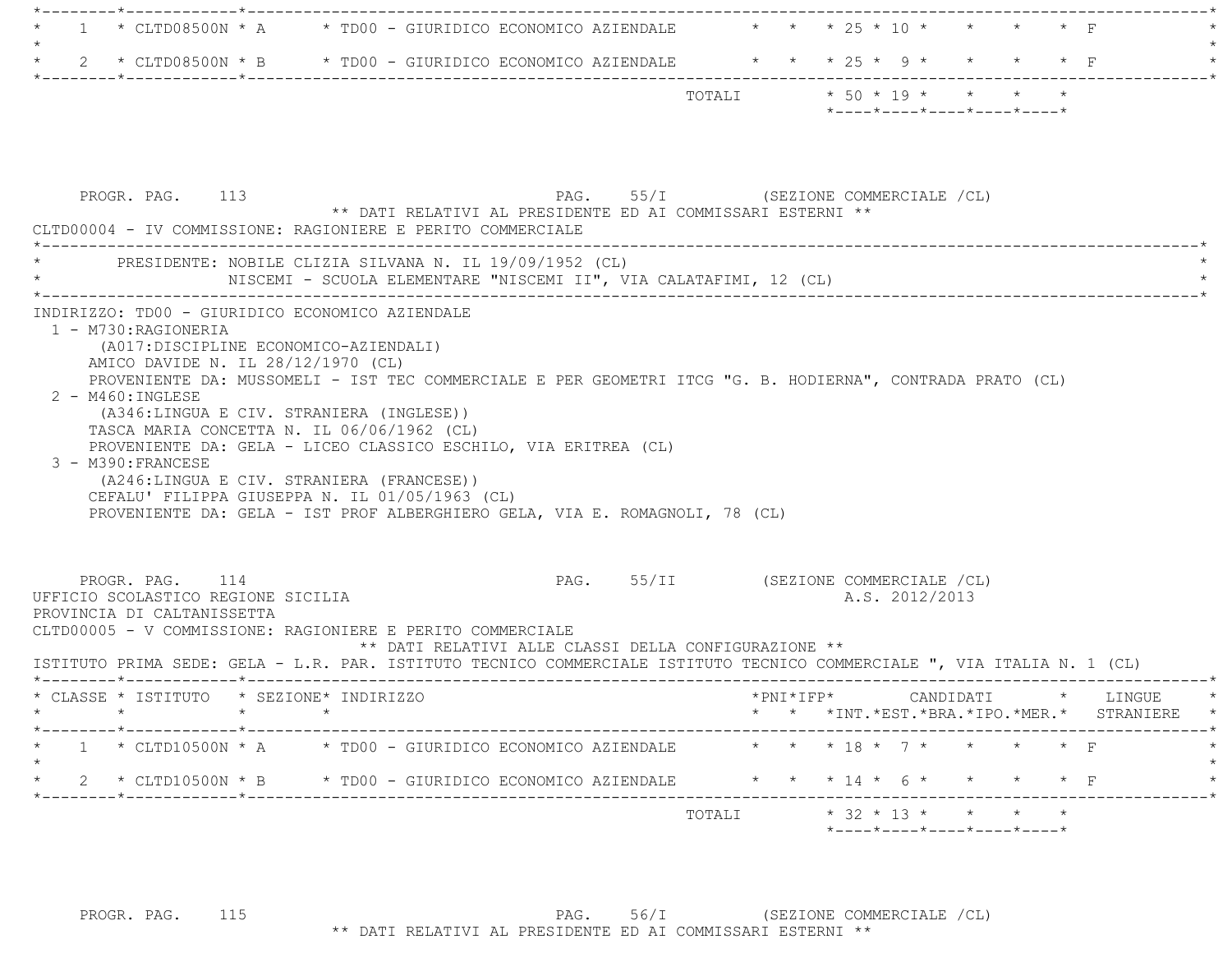| * PRESIDENTE: PICCILLO GIUSEPPE N. IL 31/05/1950 (CL)                                                                                                                 |                                                                                                           |
|-----------------------------------------------------------------------------------------------------------------------------------------------------------------------|-----------------------------------------------------------------------------------------------------------|
| SAN CATALDO - SCUOLA ELEMENTARE CD "SAN CATALDO I", VIALE DEI PLATANI (CL)                                                                                            |                                                                                                           |
| INDIRIZZO: TD00 - GIURIDICO ECONOMICO AZIENDALE                                                                                                                       |                                                                                                           |
| 1 - M730:RAGIONERIA<br>(A017:DISCIPLINE ECONOMICO-AZIENDALI)                                                                                                          |                                                                                                           |
| DI BARTOLO SANDRO N. IL 17/07/1962 (CT)                                                                                                                               |                                                                                                           |
| PROVENIENTE DA: VITTORIA - ISTITUTO TECNICO COMMERCIALE ENRICO FERMI SEZ.COMMERCIALE S, VIA COMO N. 435 (RG)                                                          |                                                                                                           |
| $2 - M460$ : INGLESE                                                                                                                                                  |                                                                                                           |
| (A346:LINGUA E CIV. STRANIERA (INGLESE))<br>MESSANA CATERINA N. IL 23/10/1955 (CL)                                                                                    |                                                                                                           |
| PROVENIENTE DA: CALTANISSETTA - LICEO SCIENTIFICO ALESSANDRO VOLTA, VIA NINO MARTOGLIO, 1 (CL)                                                                        |                                                                                                           |
| 3 - M390: FRANCESE                                                                                                                                                    |                                                                                                           |
| (A246:LINGUA E CIV. STRANIERA (FRANCESE))<br>CARLETTA ASSUNTA N. IL 31/01/1962 (CL)                                                                                   |                                                                                                           |
| PROVENIENTE DA: CALTANISSETTA - IST PROF ALBERGHIERO CALTANISSETTA, VIA LEONE XIII, 64 (CL)                                                                           |                                                                                                           |
|                                                                                                                                                                       |                                                                                                           |
|                                                                                                                                                                       |                                                                                                           |
| PROGR. PAG. 116                                                                                                                                                       | PAG. 56/II (SEZIONE COMMERCIALE /CL)                                                                      |
| UFFICIO SCOLASTICO REGIONE SICILIA                                                                                                                                    | A.S. 2012/2013                                                                                            |
| PROVINCIA DI CALTANISSETTA<br>CLTD00006 - VI COMMISSIONE: RAGIONIERE E PERITO COMMERCIALE                                                                             |                                                                                                           |
| ** DATI RELATIVI ALLE CLASSI DELLA CONFIGURAZIONE **                                                                                                                  |                                                                                                           |
| ISTITUTO PRIMA SEDE: RIESI - L.R. PAR. ISTITUTO TECNICO COMMERCIALE ISTITUTO TECNICO COMMERCIALE ", VIA LIGURIA, 2 (CL)                                               |                                                                                                           |
| * CLASSE * ISTITUTO * SEZIONE* INDIRIZZO                                                                                                                              | $*$ PNI $*$ I F P $*$<br>CANDIDATI * LINGUE                                                               |
| $\star$ $\star$<br>$\star$<br>$\star$                                                                                                                                 | * * *INT.*EST.*BRA.*IPO.*MER.* STRANIERE                                                                  |
| * 1 * CLTD095008 * A * TD00 - GIURIDICO ECONOMICO AZIENDALE * * * 27 * 3 * * * * * F                                                                                  |                                                                                                           |
| * 2 * CLTD095008 * B * TD00 - GIURIDICO ECONOMICO AZIENDALE * * * 15 * 5 * * * * * F                                                                                  |                                                                                                           |
|                                                                                                                                                                       | TOTALI * 42 * 8 * * * * *                                                                                 |
|                                                                                                                                                                       | $*$ - - - - $*$ - - - - $*$ - - - - $*$ - - - - $*$ - - - - $*$                                           |
|                                                                                                                                                                       |                                                                                                           |
|                                                                                                                                                                       |                                                                                                           |
|                                                                                                                                                                       |                                                                                                           |
| PROGR. PAG. 117                                                                                                                                                       | PAG. 57/I (SEZIONE COMMERCIALE /CL)                                                                       |
| ** DATI RELATIVI AL PRESIDENTE ED AI COMMISSARI ESTERNI **<br>CLTD00006 - VI COMMISSIONE: RAGIONIERE E PERITO COMMERCIALE                                             |                                                                                                           |
|                                                                                                                                                                       |                                                                                                           |
|                                                                                                                                                                       |                                                                                                           |
| PRESIDENTE: MINARDI MARIA CARMELA N. IL 18/10/1953 (CL)                                                                                                               |                                                                                                           |
|                                                                                                                                                                       |                                                                                                           |
|                                                                                                                                                                       |                                                                                                           |
| INDIRIZZO: TD00 - GIURIDICO ECONOMICO AZIENDALE<br>1 - M730: RAGIONERIA                                                                                               |                                                                                                           |
| (A017:DISCIPLINE ECONOMICO-AZIENDALI)                                                                                                                                 |                                                                                                           |
| SARDELLA ANGELA MARIA N. IL 04/09/1956 (CL)<br>PROVENIENTE DA: NISCEMI - ISTITUTO TECNICO COMMERCIALE IST. TEC. AMMIN. FIN. E MARKET, VIA C.A. DALLA CHIESA S.N. (CL) | NISCEMI - IST PROF PER L'AGRICOLTURA E L'AMBIENTE IST. PROF. SERV.AGR.E SV.RURAL, VIA CARLO ALBERTO DALL* |
| 2 - M460: INGLESE                                                                                                                                                     |                                                                                                           |
| (A346:LINGUA E CIV. STRANIERA (INGLESE))<br>DIONISIO VALERIA N. IL 10/05/1961 (CL)                                                                                    |                                                                                                           |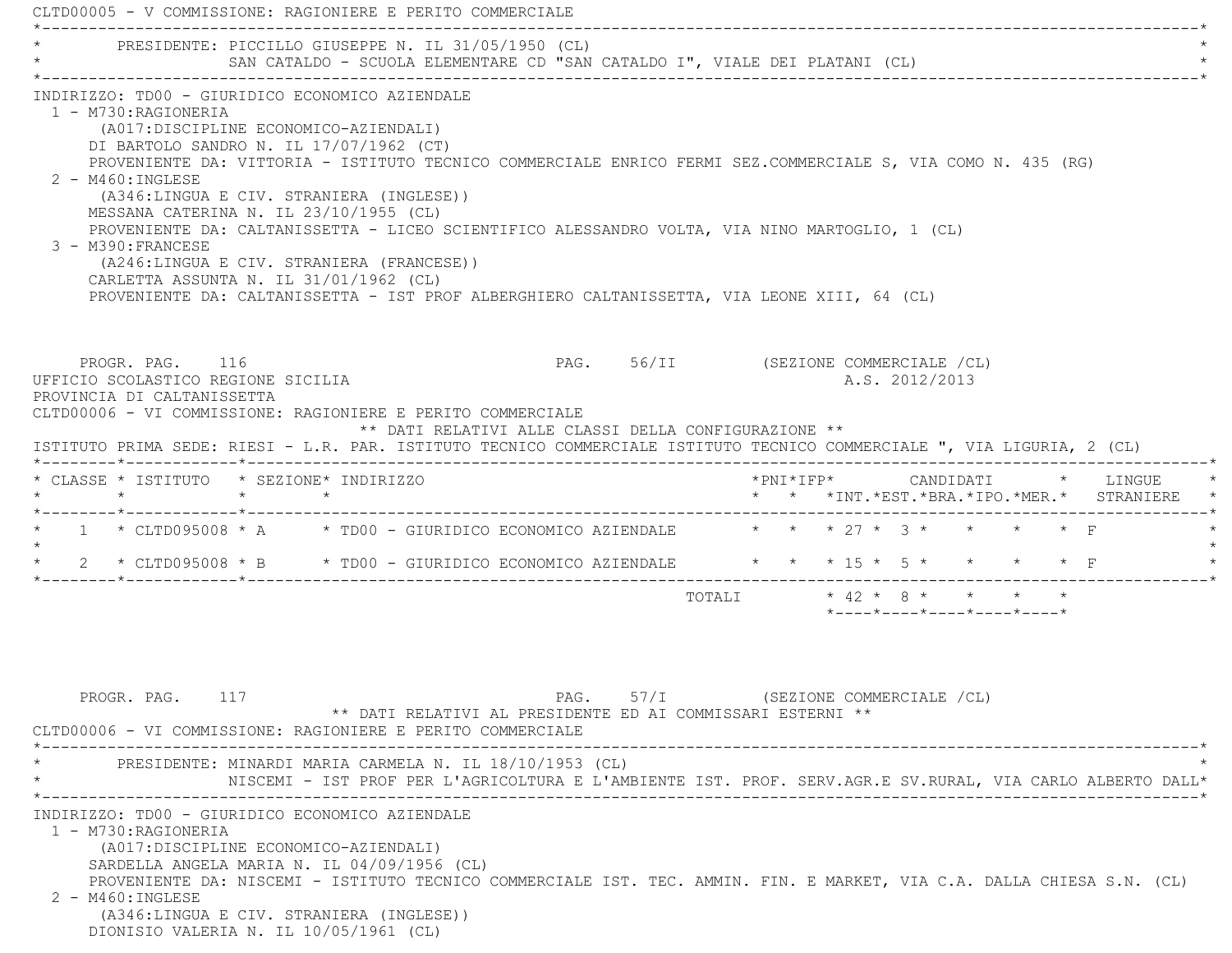PROVENIENTE DA: CALTANISSETTA - ISTITUTO TECNICO PER ATTIVITA' SOCIALI (GIA' ITF) L. RUSSO, VIA LEONE XIII, 48/D (CL) 3 - M390:FRANCESE (A246:LINGUA E CIV. STRANIERA (FRANCESE)) BRACCO ROSA ANNA N. IL 22/01/1954 (CL) PROVENIENTE DA: CALTANISSETTA - LICEO CLASSICO LICEO CLASSICO-LINGUISTICO "R., VIA ROSSO DI SAN SECONDO (CL) PROGR. PAG. 118 COMMERCIALE (CL) UFFICIO SCOLASTICO REGIONE SICILIA A.S. 2012/2013 PROVINCIA DI CALTANISSETTA CLTD00007 - VII COMMISSIONE: RAGIONIERE E PERITO COMMERCIALE \*\* DATI RELATIVI ALLE CLASSI DELLA CONFIGURAZIONE \*\* ISTITUTO PRIMA SEDE: MAZZARINO - IST TEC COMMERCIALE E PER GEOMETRI "C. M. CARAFA", PIAZZA CARLO MARIA CARAFA (CL) \*--------\*------------\*-------------------------------------------------------------------------------------------------------\* \* CLASSE \* ISTITUTO \* SEZIONE\* INDIRIZZO \*PNI\*IFP\* CANDIDATI \* LINGUE \* \* \* \* \* \* \* \*INT.\*EST.\*BRA.\*IPO.\*MER.\* STRANIERE \* \*--------\*------------\*-------------------------------------------------------------------------------------------------------\*\* 1 \* CLTD00701D \* 5 AM \* TD00 - GIURIDICO ECONOMICO AZIENDALE \* \* \* \* 10 \* \* \* \* \* \* \* F \*--------\*------------\*-------------------------------------------------------------------------------------------------------\* ISTITUTO SECONDA SEDE: CALTANISSETTA - IST PROF ALBERGHIERO CALTANISSETTA, VIA LEONE XIII, 64 (CL) \*--------\*------------\*-------------------------------------------------------------------------------------------------------\* \* CLASSE \* ISTITUTO \* SEZIONE\* INDIRIZZO \*PNI\*IFP\* CANDIDATI \* LINGUE \* \* \* \* \* \* \* \*INT.\*EST.\*BRA.\*IPO.\*MER.\* STRANIERE \* \*--------\*------------\*-------------------------------------------------------------------------------------------------------\* \* 2 \* CLRH009013 \* 5 \* RR9Q - TECNICO SERV. TURIS.(NUOVO ORD.) \* \* \* 14 \* \* \* \* \* F \* \*--------\*------------\*-------------------------------------------------------------------------------------------------------\*TOTALI  $* 24 * * * * * * * * * *$  \*----\*----\*----\*----\*----\*PROGR. PAG. 119 PAG. 58/I (SEZIONE COMMERCIALE /CL) \*\* DATI RELATIVI AL PRESIDENTE ED AI COMMISSARI ESTERNI \*\* CLTD00007 - VII COMMISSIONE: RAGIONIERE E PERITO COMMERCIALE \*----------------------------------------------------------------------------------------------------------------------------\*PRESIDENTE: SAIA CELESTINO N. IL 15/05/1962 (CL) MUSSOMELI - LICEO CLASSICO "VIRGILIO", C/DA PRATO, SNC (CL) \*----------------------------------------------------------------------------------------------------------------------------\* INDIRIZZO: TD00 - GIURIDICO ECONOMICO AZIENDALE 1 - M079:ECONOMIA E TECNICA DELL'AZIENDA TURISTICA (A017:DISCIPLINE ECONOMICO-AZIENDALI) SAUNA SALVATORE LUCIO N. IL 13/12/1958 (CL) PROVENIENTE DA: GELA - IST PROF ALBERGHIERO GELA, VIA E. ROMAGNOLI, 78 (CL) 2 - M730:RAGIONERIA (A017:DISCIPLINE ECONOMICO-AZIENDALI) SAUNA SALVATORE LUCIO N. IL 13/12/1958 (CL) PROVENIENTE DA: GELA - IST PROF ALBERGHIERO GELA, VIA E. ROMAGNOLI, 78 (CL) 3 - M460:INGLESE (A346:LINGUA E CIV. STRANIERA (INGLESE)) TOSCANO TERESA CARMELA N. IL 20/06/1954 (CL) PROVENIENTE DA: GELA - IST PROF ALBERGHIERO GELA, VIA E. ROMAGNOLI, 78 (CL) 4 - M462:INGLESE (A346:LINGUA E CIV. STRANIERA (INGLESE)) TOSCANO TERESA CARMELA N. IL 20/06/1954 (CL)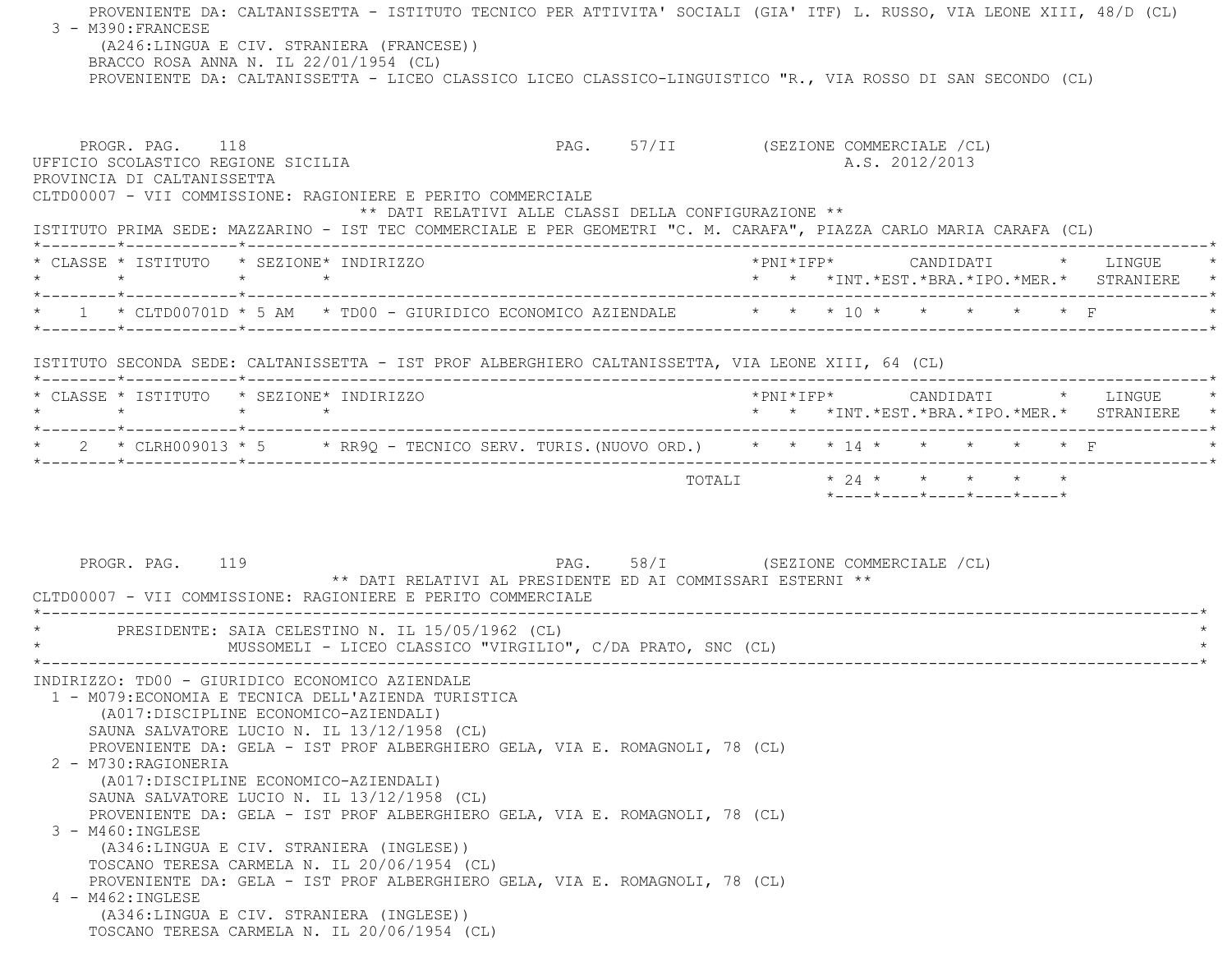PROVENIENTE DA: GELA - IST PROF ALBERGHIERO GELA, VIA E. ROMAGNOLI, 78 (CL) 5 - M390:FRANCESE (A246:LINGUA E CIV. STRANIERA (FRANCESE)) GARUFO MARIANGELA N. IL 18/06/1957 (CL) PROVENIENTE DA: NISCEMI - ISTITUTO TECNICO COMMERCIALE IST. TEC. AMMIN. FIN. E MARKET, VIA C.A. DALLA CHIESA S.N. (CL) INDIRIZZO: RR9Q - TECNICO SERV. TURIS.(NUOVO ORD.) 1 - M079:ECONOMIA E TECNICA DELL'AZIENDA TURISTICA (A017:DISCIPLINE ECONOMICO-AZIENDALI) SAUNA SALVATORE LUCIO N. IL 13/12/1958 (CL) PROVENIENTE DA: GELA - IST PROF ALBERGHIERO GELA, VIA E. ROMAGNOLI, 78 (CL) 2 - M730:RAGIONERIA (A017:DISCIPLINE ECONOMICO-AZIENDALI) SAUNA SALVATORE LUCIO N. IL 13/12/1958 (CL) PROVENIENTE DA: GELA - IST PROF ALBERGHIERO GELA, VIA E. ROMAGNOLI, 78 (CL) 3 - M460:INGLESE (A346:LINGUA E CIV. STRANIERA (INGLESE)) TOSCANO TERESA CARMELA N. IL 20/06/1954 (CL) PROVENIENTE DA: GELA - IST PROF ALBERGHIERO GELA, VIA E. ROMAGNOLI, 78 (CL) (SEGUONO DATI RELATIVI AI COMMISSARI ESTERNI) PROGR. PAG. 120 **PAG.** 98/II (SEZIONE COMMERCIALE /CL) \*\* DATI RELATIVI AI COMMISSARI ESTERNI \*\* 4 - M462:INGLESE (A346:LINGUA E CIV. STRANIERA (INGLESE)) TOSCANO TERESA CARMELA N. IL 20/06/1954 (CL) PROVENIENTE DA: GELA - IST PROF ALBERGHIERO GELA, VIA E. ROMAGNOLI, 78 (CL) 5 - M390:FRANCESE (A246:LINGUA E CIV. STRANIERA (FRANCESE)) GARUFO MARIANGELA N. IL 18/06/1957 (CL) PROVENIENTE DA: NISCEMI - ISTITUTO TECNICO COMMERCIALE IST. TEC. AMMIN. FIN. E MARKET, VIA C.A. DALLA CHIESA S.N. (CL) PROGR. PAG. 121 **PROGR. PAG. 21** PAG. 58/III (SEZIONE COMMERCIALE /CL) UFFICIO SCOLASTICO REGIONE SICILIA A.S. 2012/2013 PROVINCIA DI CALTANISSETTA CLTD00008 - VIII COMMISSIONE: RAGIONIERE E PERITO COMMERCIALE \*\* DATI RELATIVI ALLE CLASSI DELLA CONFIGURAZIONE \*\* ISTITUTO PRIMA SEDE: GELA - ISTITUTO TECNICO COMMERCIALE LUIGI STURZO, VIA ETTORE ROMAGNOLI, 78 (CL) \*--------\*------------\*-------------------------------------------------------------------------------------------------------\* \* CLASSE \* ISTITUTO \* SEZIONE\* INDIRIZZO \*PNI\*IFP\* CANDIDATI \* LINGUE \* \* \* \* \* \* \* \*INT.\*EST.\*BRA.\*IPO.\*MER.\* STRANIERE \* \*--------\*------------\*-------------------------------------------------------------------------------------------------------\*\* 1 \* CLTD003016 \* 5 CI \* TD00 - GIURIDICO ECONOMICO AZIENDALE \* \* \* 15 \* 1 \* \* \* \* \* F \*--------\*------------\*-------------------------------------------------------------------------------------------------------\* ISTITUTO SECONDA SEDE: NISCEMI - ISTITUTO TECNICO COMMERCIALE IST. TEC. AMMIN. FIN. E MARKET, VIA C.A. DALLA CHIESA S.N. (CL) \*--------\*------------\*-------------------------------------------------------------------------------------------------------\* \* CLASSE \* ISTITUTO \* SEZIONE\* INDIRIZZO \*PNI\*IFP\* CANDIDATI \* LINGUE \* \* \* \* \* \* \* \*INT.\*EST.\*BRA.\*IPO.\*MER.\* STRANIERE \* \*--------\*------------\*-------------------------------------------------------------------------------------------------------\*\* 2 \* CLTD00201A \* V \* TD00 - GIURIDICO ECONOMICO AZIENDALE \* \* \* 9 \* \* \* \* \* \* F \*--------\*------------\*-------------------------------------------------------------------------------------------------------\* TOTALI \* 24 \* 1 \* \* \* \*\*----\*----\*----\*----\*----\*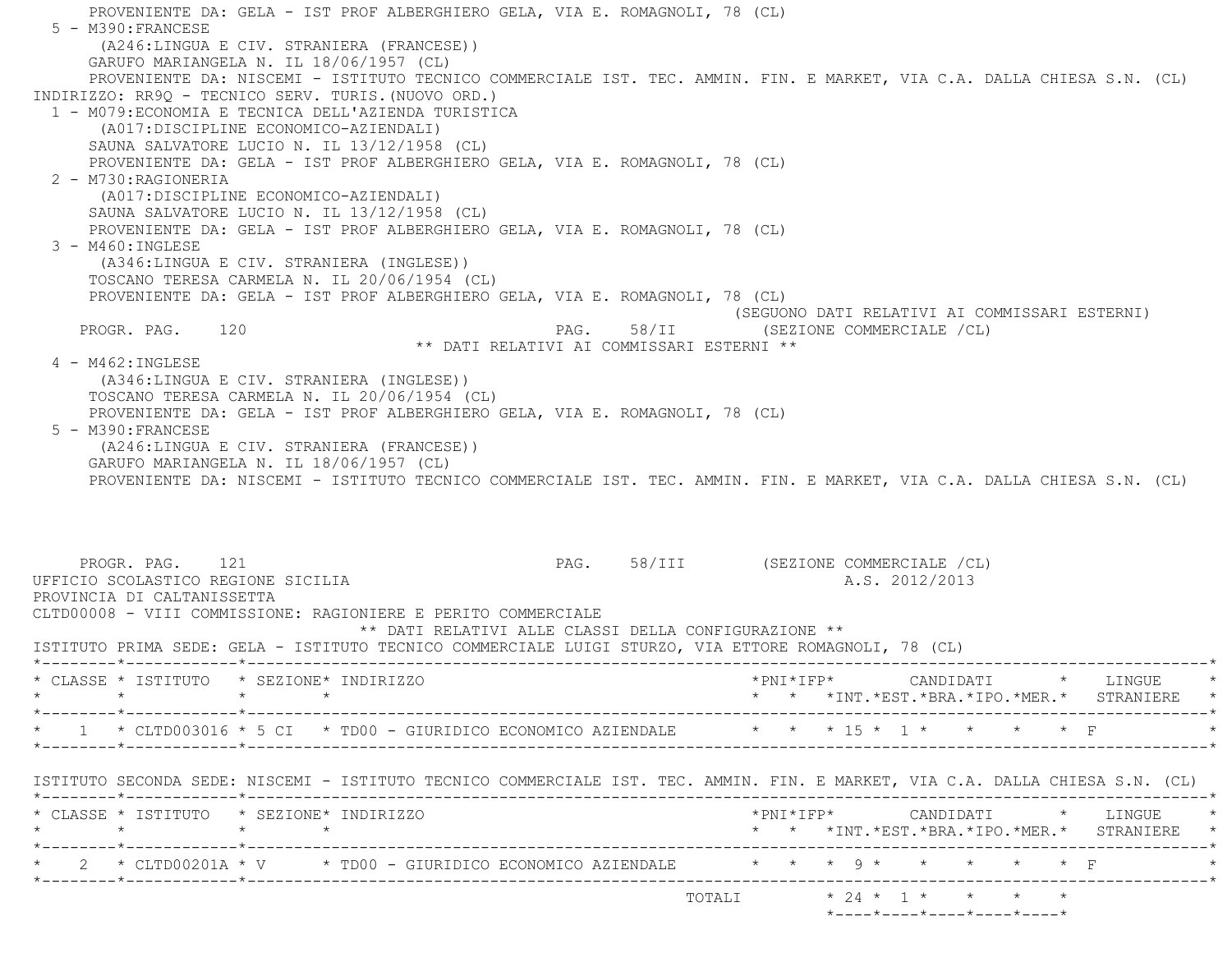|                                                                                                           | CLTD00008 - VIII COMMISSIONE: RAGIONIERE E PERITO COMMERCIALE                                                                                                                                                                                                                                                                                                                                                                                                                                                                                                                                                                               |                                      |  |                           |                |                                                                 |  |                                               |
|-----------------------------------------------------------------------------------------------------------|---------------------------------------------------------------------------------------------------------------------------------------------------------------------------------------------------------------------------------------------------------------------------------------------------------------------------------------------------------------------------------------------------------------------------------------------------------------------------------------------------------------------------------------------------------------------------------------------------------------------------------------------|--------------------------------------|--|---------------------------|----------------|-----------------------------------------------------------------|--|-----------------------------------------------|
|                                                                                                           | PRESIDENTE: MANCUSO VINCENZA N. IL 26/07/1954 (CL)<br>CALTANISSETTA - ISTITUTO COMPRENSIVO IST.COMP. "P. LEONE", VIA LOMBARDO RADICE 8 (CL)                                                                                                                                                                                                                                                                                                                                                                                                                                                                                                 |                                      |  |                           |                |                                                                 |  |                                               |
| 1 - M730:RAGIONERIA<br>$2 - M460$ : INGLESE<br>CALA' DOMENICA N. IL 10/07/1958 (CL)<br>3 - M390: FRANCESE | INDIRIZZO: TD00 - GIURIDICO ECONOMICO AZIENDALE<br>(A017:DISCIPLINE ECONOMICO-AZIENDALI)<br>REAS MAURIZIO MARIA N. IL 02/08/1962 (CL)<br>PROVENIENTE DA: CALTANISSETTA - IST TEC COMMERCIALE E PER GEOMETRI MARIO RAPISARDI, VIALE REGINA MARGHERITA, 27 (CL)<br>(A346:LINGUA E CIV. STRANIERA (INGLESE))<br>PROVENIENTE DA: CALTANISSETTA - IST PROF INDUSTRIA E ARTIGIANATO I.P.S.S. "VASSALLO" CALTANISSE, VIA CAIROLI, 1 (CL)<br>(A246:LINGUA E CIV. STRANIERA (FRANCESE))<br>CIRNECO ANITA MARIA N. IL 16/12/1960 (CL)<br>PROVENIENTE DA: CALTANISSETTA - LICEO CLASSICO LICEO CLASSICO-LINGUISTICO "R., VIA ROSSO DI SAN SECONDO (CL) |                                      |  |                           |                |                                                                 |  |                                               |
| PROGR. PAG. 123<br>UFFICIO SCOLASTICO REGIONE SICILIA<br>PROVINCIA DI CALTANISSETTA                       | CLTD05001 - I COMMISSIONE: RAGIONIERE PERITO COMMERCIALE E PROGRAMMATORE<br>** DATI RELATIVI ALLE CLASSI DELLA CONFIGURAZIONE **                                                                                                                                                                                                                                                                                                                                                                                                                                                                                                            | PAG. 59/II (SEZIONE COMMERCIALE /CL) |  |                           | A.S. 2012/2013 |                                                                 |  |                                               |
| * CLASSE * ISTITUTO * SEZIONE* INDIRIZZO                                                                  | ISTITUTO PRIMA SEDE: GELA - ISTITUTO TECNICO COMMERCIALE LUIGI STURZO, VIA ETTORE ROMAGNOLI, 78 (CL)                                                                                                                                                                                                                                                                                                                                                                                                                                                                                                                                        |                                      |  |                           |                |                                                                 |  | *PNI*IFP*     CANDIDATI    *   LINGUE         |
|                                                                                                           |                                                                                                                                                                                                                                                                                                                                                                                                                                                                                                                                                                                                                                             |                                      |  |                           |                |                                                                 |  | * * *INT. *EST. *BRA. *IPO. *MER. * STRANIERE |
|                                                                                                           | $\star$ 1 $\star$ CLTD003016 $\star$ 5 AP $\star$ TD05 - PROGRAMMATORI                                                                                                                                                                                                                                                                                                                                                                                                                                                                                                                                                                      |                                      |  | * * * 18 * 1 * * * * * 1  |                |                                                                 |  |                                               |
|                                                                                                           | $\star$ 2 $\star$ CLTD003016 $\star$ 5 BP $\star$ TD05 - PROGRAMMATORI                                                                                                                                                                                                                                                                                                                                                                                                                                                                                                                                                                      |                                      |  |                           |                |                                                                 |  | * * * 17 * 1 * * * * * 1                      |
|                                                                                                           |                                                                                                                                                                                                                                                                                                                                                                                                                                                                                                                                                                                                                                             |                                      |  | TOTALI * 35 * 2 * * * * * |                | $*$ - - - - $*$ - - - - $*$ - - - - $*$ - - - - $*$ - - - - $*$ |  |                                               |
| PROGR. PAG. 124                                                                                           | ** DATI RELATIVI AL PRESIDENTE ED AI COMMISSARI ESTERNI **<br>CLTD05001 - I COMMISSIONE: RAGIONIERE PERITO COMMERCIALE E PROGRAMMATORE                                                                                                                                                                                                                                                                                                                                                                                                                                                                                                      | PAG. 60/I (SEZIONE COMMERCIALE /CL)  |  |                           |                |                                                                 |  |                                               |
|                                                                                                           | PRESIDENTE: D'ASARO FRANCESCA N. IL 02/01/1955 (CL)<br>SAN CATALDO - SCUOLA PRIMO GRADO GIOSUE' CARDUCCI - SAN CATALDO, VIALE INDIPENDENZA, 24 (CL)                                                                                                                                                                                                                                                                                                                                                                                                                                                                                         |                                      |  |                           |                |                                                                 |  |                                               |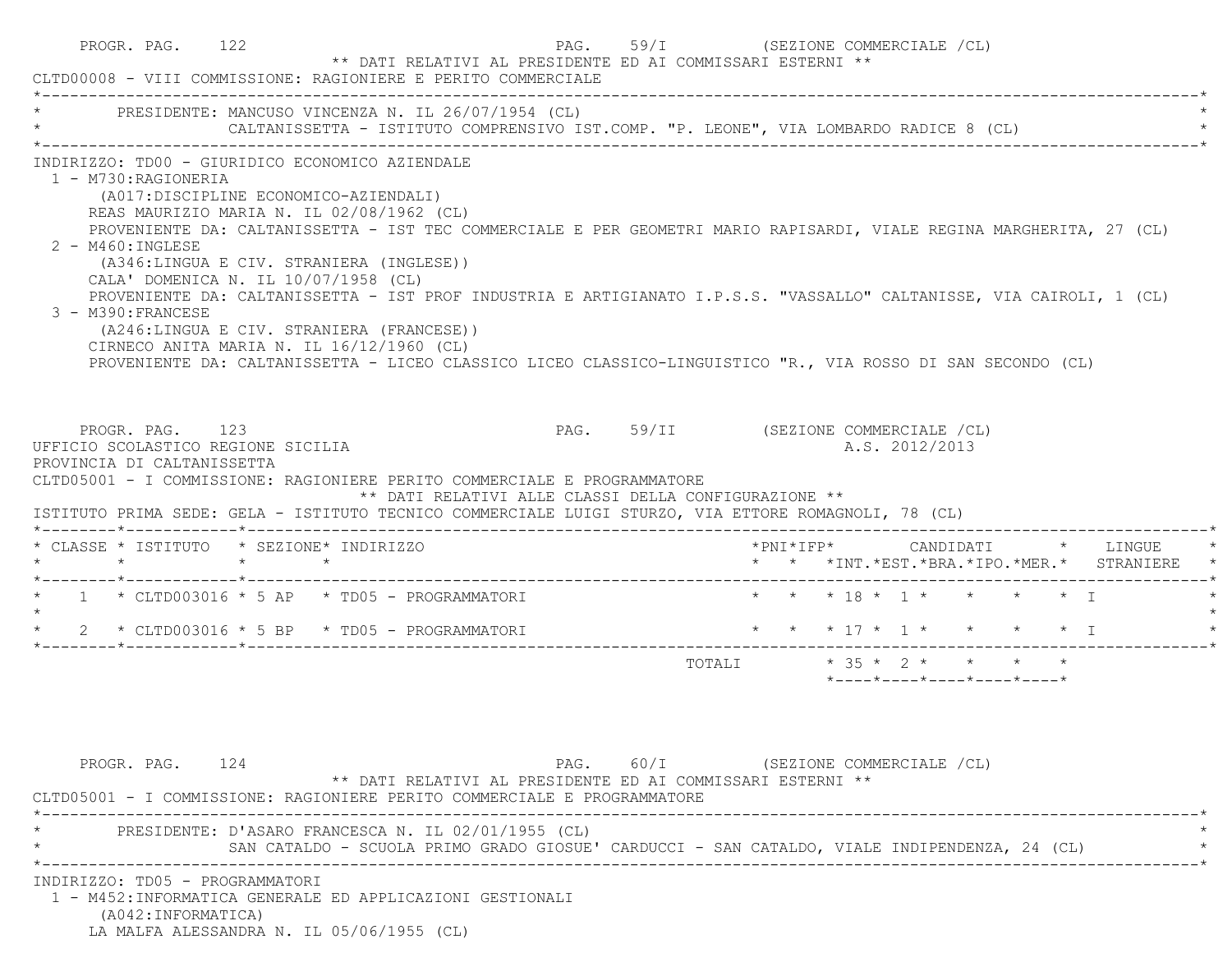| 2 - M460: INGLESE<br>(A346:LINGUA E CIV. STRANIERA (INGLESE)<br>D'ANTONI VALERIA ANTONINA N. IL 12/06/1955 (CL)<br>PROVENIENTE DA: CALTANISSETTA - LICEO CLASSICO LICEO CLASSICO-LINGUISTICO "R., VIA ROSSO DI SAN SECONDO (CL)<br>3 - SU75: MATEMATICA, CALCOLO DELLE PROBABIL. E STATISTICA<br>(A048: MATEMATICA APPLICATA)<br>MESSINA SALVATORE N. IL 13/12/1959 (CL)<br>PROVENIENTE DA: MUSSOMELI - IST TEC COMMERCIALE E PER GEOMETRI ITCG "G. B. HODIERNA", CONTRADA PRATO (CL) |                                                            | PROVENIENTE DA: CALTANISSETTA - IST TEC COMMERCIALE E PER GEOMETRI MARIO RAPISARDI, VIALE REGINA MARGHERITA, 27 (CL)                                                                |
|---------------------------------------------------------------------------------------------------------------------------------------------------------------------------------------------------------------------------------------------------------------------------------------------------------------------------------------------------------------------------------------------------------------------------------------------------------------------------------------|------------------------------------------------------------|-------------------------------------------------------------------------------------------------------------------------------------------------------------------------------------|
| PROGR. PAG. 125<br>UFFICIO SCOLASTICO REGIONE SICILIA<br>PROVINCIA DI CALTANISSETTA<br>CLTD14001 - I COMMISSIONE: RAGIONIERE PERITO COMMERCIALE E PROGRAMMATORE                                                                                                                                                                                                                                                                                                                       | ** DATI RELATIVI ALLE CLASSI DELLA CONFIGURAZIONE **       | PAG. 60/II (SEZIONE COMMERCIALE /CL)<br>A.S. 2012/2013<br>ISTITUTO PRIMA SEDE: CALTANISSETTA - IST TEC COMMERCIALE E PER GEOMETRI MARIO RAPISARDI, VIALE REGINA MARGHERITA, 27 (CL) |
| * CLASSE * ISTITUTO * SEZIONE* INDIRIZZO<br>$\star$ $\star$ $\star$ $\star$                                                                                                                                                                                                                                                                                                                                                                                                           |                                                            | * * *INT.*EST.*BRA.*IPO.*MER.* STRANIERE                                                                                                                                            |
| *--------*------------*-------------<br>1 * CLTD090005 * A, * TD14 - PROGRAMMATORI PROG. MERCURIO * * * 22 * 1 * * * * * T<br>$\star$<br>* 2 * CLTD090005 * C * TD14 - PROGRAMMATORI PROG. MERCURIO * * * 25 * *                                                                                                                                                                                                                                                                      |                                                            | $\star$ T<br>$\star$                                                                                                                                                                |
| PROGR. PAG. 126<br>CLTD14001 - I COMMISSIONE: RAGIONIERE PERITO COMMERCIALE E PROGRAMMATORE                                                                                                                                                                                                                                                                                                                                                                                           | ** DATI RELATIVI AL PRESIDENTE ED AI COMMISSARI ESTERNI ** | PAG. 61/I (SEZIONE COMMERCIALE /CL)                                                                                                                                                 |
| * PRESIDENTE: DI SILVESTRE MIRELLA N. IL 19/08/1955 (CL)                                                                                                                                                                                                                                                                                                                                                                                                                              |                                                            |                                                                                                                                                                                     |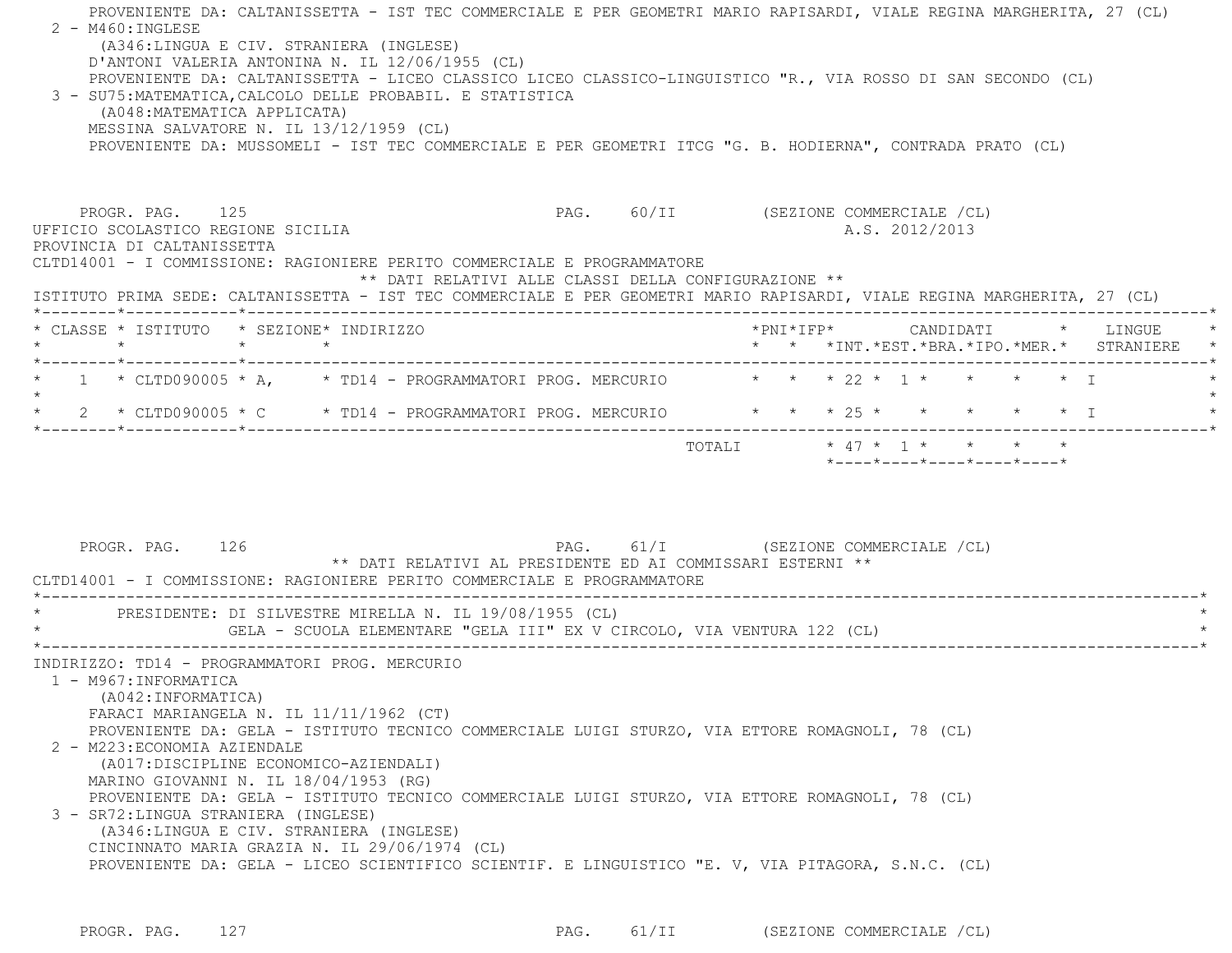| UFFICIO SCOLASTICO REGIONE SICILIA<br>PROVINCIA DI CALTANISSETTA |                 |                                                                                     |                                                                                                                                                                                              |  |  | A.S. 2012/2013 |                                                                 |                                                 |
|------------------------------------------------------------------|-----------------|-------------------------------------------------------------------------------------|----------------------------------------------------------------------------------------------------------------------------------------------------------------------------------------------|--|--|----------------|-----------------------------------------------------------------|-------------------------------------------------|
|                                                                  |                 |                                                                                     | CLTD15001 - I COMMISSIONE: RAGIONIERE E PERITO COMMERCIALE                                                                                                                                   |  |  |                |                                                                 |                                                 |
|                                                                  |                 |                                                                                     | ** DATI RELATIVI ALLE CLASSI DELLA CONFIGURAZIONE **                                                                                                                                         |  |  |                |                                                                 |                                                 |
|                                                                  |                 |                                                                                     | ISTITUTO PRIMA SEDE: CALTANISSETTA - IST TEC COMMERCIALE E PER GEOMETRI MARIO RAPISARDI, VIALE REGINA MARGHERITA, 27 (CL)                                                                    |  |  |                |                                                                 |                                                 |
| * CLASSE * ISTITUTO * SEZIONE* INDIRIZZO                         |                 |                                                                                     |                                                                                                                                                                                              |  |  |                |                                                                 |                                                 |
| $\star$                                                          | $\star$ $\star$ |                                                                                     |                                                                                                                                                                                              |  |  |                |                                                                 | * * *INT. *EST. *BRA. *IPO. *MER. * STRANIERE * |
|                                                                  |                 |                                                                                     |                                                                                                                                                                                              |  |  |                |                                                                 |                                                 |
|                                                                  |                 |                                                                                     | 1 * CLTD090005 * A,, * TD15 - PROG. BROCCA-ECONOMICO AZIENDALE * * * 11 * * * * * * * F                                                                                                      |  |  |                |                                                                 |                                                 |
|                                                                  |                 |                                                                                     | * * * * A,,, * TD15 - PROG. BROCCA-ECONOMICO AZIENDALE * * * 6 * * * * * * * 5                                                                                                               |  |  |                |                                                                 |                                                 |
|                                                                  |                 |                                                                                     |                                                                                                                                                                                              |  |  |                |                                                                 |                                                 |
|                                                                  |                 |                                                                                     | ISTITUTO SECONDA SEDE: MUSSOMELI - IST TEC COMMERCIALE E PER GEOMETRI ITCG "G. B. HODIERNA", CONTRADA PRATO (CL)                                                                             |  |  |                |                                                                 |                                                 |
|                                                                  |                 |                                                                                     |                                                                                                                                                                                              |  |  |                |                                                                 |                                                 |
| * CLASSE * ISTITUTO * SEZIONE* INDIRIZZO                         |                 |                                                                                     |                                                                                                                                                                                              |  |  |                |                                                                 |                                                 |
| $\star$                                                          | $\star$ $\star$ |                                                                                     |                                                                                                                                                                                              |  |  |                |                                                                 | * * *INT. *EST. *BRA. *IPO. *MER. * STRANIERE * |
|                                                                  |                 |                                                                                     |                                                                                                                                                                                              |  |  |                |                                                                 |                                                 |
|                                                                  |                 |                                                                                     | 2 * CLTD03000D * A * TD00 - GIURIDICO ECONOMICO AZIENDALE * * * * 20 * * * * * * F                                                                                                           |  |  |                |                                                                 |                                                 |
|                                                                  |                 |                                                                                     |                                                                                                                                                                                              |  |  |                | TOTALI * 37 * * * * * *                                         |                                                 |
|                                                                  |                 |                                                                                     |                                                                                                                                                                                              |  |  |                | $*$ - - - - $*$ - - - - $*$ - - - - $*$ - - - - $*$ - - - - $*$ |                                                 |
|                                                                  |                 |                                                                                     |                                                                                                                                                                                              |  |  |                |                                                                 |                                                 |
|                                                                  |                 |                                                                                     | CLTD15001 - I COMMISSIONE: RAGIONIERE E PERITO COMMERCIALE<br>PRESIDENTE: SALERNO LICIA CONCETTA N. IL 30/11/1965 (CL)<br>NISCEMI - SCUOLA ELEMENTARE "NISCEMI I", VIA V. CRESCIMONE, 1 (CL) |  |  |                |                                                                 |                                                 |
|                                                                  |                 |                                                                                     |                                                                                                                                                                                              |  |  |                |                                                                 |                                                 |
|                                                                  |                 | INDIRIZZO: TD15 - PROG. BROCCA-ECONOMICO AZIENDALE                                  |                                                                                                                                                                                              |  |  |                |                                                                 |                                                 |
| 1 - M730:RAGIONERIA                                              |                 |                                                                                     |                                                                                                                                                                                              |  |  |                |                                                                 |                                                 |
|                                                                  |                 | (A017:DISCIPLINE ECONOMICO-AZIENDALI)<br>BUZZONE SALVATORE N. IL 06/05/1953 (CL)    |                                                                                                                                                                                              |  |  |                |                                                                 |                                                 |
|                                                                  |                 |                                                                                     | PROVENIENTE DA: GELA - ISTITUTO TECNICO COMMERCIALE LUIGI STURZO, VIA ETTORE ROMAGNOLI, 78 (CL)                                                                                              |  |  |                |                                                                 |                                                 |
| 2 - M460: INGLESE                                                |                 |                                                                                     |                                                                                                                                                                                              |  |  |                |                                                                 |                                                 |
|                                                                  |                 | (A346:LINGUA E CIV. STRANIERA (INGLESE))                                            |                                                                                                                                                                                              |  |  |                |                                                                 |                                                 |
|                                                                  |                 | ANTINORO ROSARIA N. IL 30/09/1971 (CL)                                              |                                                                                                                                                                                              |  |  |                |                                                                 |                                                 |
|                                                                  |                 |                                                                                     | PROVENIENTE DA: GELA - IST PROF INDUSTRIA E ARTIGIANATO IND. ART. E SERV. SOCIALI "E., VIA PITAGORA, SNC (CL)                                                                                |  |  |                |                                                                 |                                                 |
| 3 - M390:FRANCESE                                                |                 |                                                                                     |                                                                                                                                                                                              |  |  |                |                                                                 |                                                 |
|                                                                  |                 | (A246:LINGUA E CIV. STRANIERA (FRANCESE))<br>FERRARA GIUSEPPA N. IL 16/02/1955 (CL) |                                                                                                                                                                                              |  |  |                |                                                                 |                                                 |
|                                                                  |                 |                                                                                     | PROVENIENTE DA: GELA - ISTITUTO TECNICO COMMERCIALE LUIGI STURZO, VIA ETTORE ROMAGNOLI, 78 (CL)                                                                                              |  |  |                |                                                                 |                                                 |
| 4 - M790:SPAGNOLO                                                |                 |                                                                                     |                                                                                                                                                                                              |  |  |                |                                                                 |                                                 |
|                                                                  |                 | (A446:LINGUA E CIV. STRANIERA (SPAGNOLO))                                           |                                                                                                                                                                                              |  |  |                |                                                                 |                                                 |
|                                                                  |                 | MAZZARA SAVERIA N. IL 08/04/1970 (NA)                                               |                                                                                                                                                                                              |  |  |                |                                                                 |                                                 |
|                                                                  |                 |                                                                                     |                                                                                                                                                                                              |  |  |                |                                                                 |                                                 |
|                                                                  |                 |                                                                                     | PROVENIENTE DA: MESSINA - ISTITUTO TECNICO COMMERCIALE IST. TEC. ECONOMICO "A.M.JACI", VIA CESARE BATTISTI 88 (ME)                                                                           |  |  |                |                                                                 |                                                 |
|                                                                  |                 | INDIRIZZO: TD00 - GIURIDICO ECONOMICO AZIENDALE                                     |                                                                                                                                                                                              |  |  |                |                                                                 |                                                 |
| 1 - M730: RAGIONERIA                                             |                 |                                                                                     |                                                                                                                                                                                              |  |  |                |                                                                 |                                                 |
|                                                                  |                 | (A017: DISCIPLINE ECONOMICO-AZIENDALI)                                              |                                                                                                                                                                                              |  |  |                |                                                                 |                                                 |
|                                                                  |                 | BUZZONE SALVATORE N. IL 06/05/1953 (CL)                                             |                                                                                                                                                                                              |  |  |                |                                                                 |                                                 |
|                                                                  |                 |                                                                                     | PROVENIENTE DA: GELA - ISTITUTO TECNICO COMMERCIALE LUIGI STURZO, VIA ETTORE ROMAGNOLI, 78 (CL)                                                                                              |  |  |                |                                                                 |                                                 |
| 2 - M460: INGLESE                                                |                 | (A346:LINGUA E CIV. STRANIERA (INGLESE))                                            |                                                                                                                                                                                              |  |  |                |                                                                 |                                                 |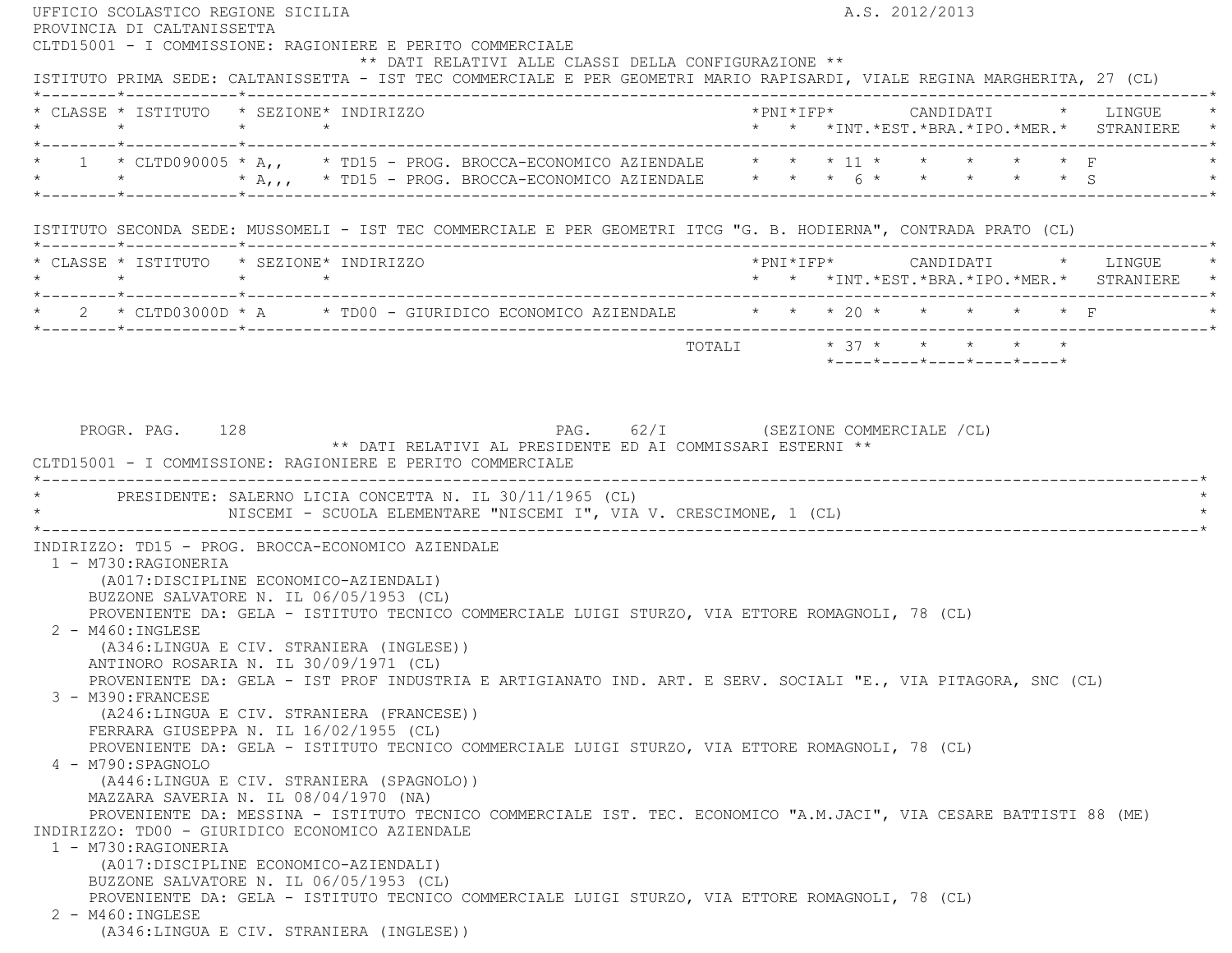ANTINORO ROSARIA N. IL 30/09/1971 (CL) PROVENIENTE DA: GELA - IST PROF INDUSTRIA E ARTIGIANATO IND. ART. E SERV. SOCIALI "E., VIA PITAGORA, SNC (CL) 3 - M390:FRANCESE (A246:LINGUA E CIV. STRANIERA (FRANCESE)) FERRARA GIUSEPPA N. IL 16/02/1955 (CL) PROVENIENTE DA: GELA - ISTITUTO TECNICO COMMERCIALE LUIGI STURZO, VIA ETTORE ROMAGNOLI, 78 (CL) PROGR. PAG. 129 CHARGE 129 PAG. 62/II (SEZIONE COMMERCIALE /CL) UFFICIO SCOLASTICO REGIONE SICILIA A.S. 2012/2013 PROVINCIA DI CALTANISSETTA CLTF21001 - I COMMISSIONE: PER. IND.LE CAPOTECNICO-SPECIALIZZ.:INFORMATICA \*\* DATI RELATIVI ALLE CLASSI DELLA CONFIGURAZIONE \*\* ISTITUTO PRIMA SEDE: GELA - ISTITUTO TECNICO INDUSTRIALE "E. MORSELLI", VIA PITAGORA (CL) \*--------\*------------\*-------------------------------------------------------------------------------------------------------\* \* CLASSE \* ISTITUTO \* SEZIONE\* INDIRIZZO \*PNI\*IFP\* CANDIDATI \* LINGUE \* \* \* \* \* \* \* \*INT.\*EST.\*BRA.\*IPO.\*MER.\* STRANIERE \* \*--------\*------------\*-------------------------------------------------------------------------------------------------------\* $1$  \* CLTF020005 \* 5A INF \* TF21 - INFORMATICO E TELEM.-PROG.BROCCA  $*$  \* \* 19 \* 1 \* \* \* \* \* I  $\star$ 2 \* CLTF020005 \* 5A CH \* TF25 - CHIMICO \* \* \* \* \* \* 14 \* 3 \* \* \* \* \* \* \* I \*--------\*------------\*-------------------------------------------------------------------------------------------------------\*TOTALI  $\star$  33  $\star$  4  $\star$   $\star$   $\star$   $\star$  \*----\*----\*----\*----\*----\*PROGR. PAG. 130 PAG. 63/I (SEZIONE INDUSTRIALE (CL) \*\* DATI RELATIVI AL PRESIDENTE ED AI COMMISSARI ESTERNI \*\* CLTF21001 - I COMMISSIONE: PER. IND.LE CAPOTECNICO-SPECIALIZZ.:INFORMATICA \*----------------------------------------------------------------------------------------------------------------------------\*PRESIDENTE: PULEO PASQUALE N. IL 21/01/1950 (CL) CALTANISSETTA - ISTITUTO TECNICO INDUSTRIALE "S. MOTTURA", VIALE DELLA REGIONE 71 (CL) \*----------------------------------------------------------------------------------------------------------------------------\* INDIRIZZO: TF21 - INFORMATICO E TELEM.-PROG.BROCCA 1 - M963:INFORMATICA (A042:INFORMATICA) EMMA APOLLONIA N. IL 05/04/1956 (CL) PROVENIENTE DA: CALTANISSETTA - ISTITUTO TECNICO INDUSTRIALE "S. MOTTURA", VIALE DELLA REGIONE 71 (CL) 2 - M568:MATEMATICA (A047:MATEMATICA) SEMINATORE MARIA GRAZIA N. IL 01/01/1957 (CL) PROVENIENTE DA: CALTANISSETTA - ISTITUTO TECNICO INDUSTRIALE "S. MOTTURA", VIALE DELLA REGIONE 71 (CL) 3 - M460:INGLESE (A346:LINGUA E CIV. STRANIERA (INGLESE)) PLUMERI PALMA MARIA N. IL 18/02/1964 (CL) PROVENIENTE DA: CALTANISSETTA - LICEO CLASSICO LICEO CLASSICO-LINGUISTICO "R., VIA ROSSO DI SAN SECONDO (CL) INDIRIZZO: TF25 - CHIMICO 1 - M568:MATEMATICA (A047:MATEMATICA) SEMINATORE MARIA GRAZIA N. IL 01/01/1957 (CL) PROVENIENTE DA: CALTANISSETTA - ISTITUTO TECNICO INDUSTRIALE "S. MOTTURA", VIALE DELLA REGIONE 71 (CL) 2 - M460:INGLESE (A346:LINGUA E CIV. STRANIERA (INGLESE)) PLUMERI PALMA MARIA N. IL 18/02/1964 (CL) PROVENIENTE DA: CALTANISSETTA - LICEO CLASSICO LICEO CLASSICO-LINGUISTICO "R., VIA ROSSO DI SAN SECONDO (CL)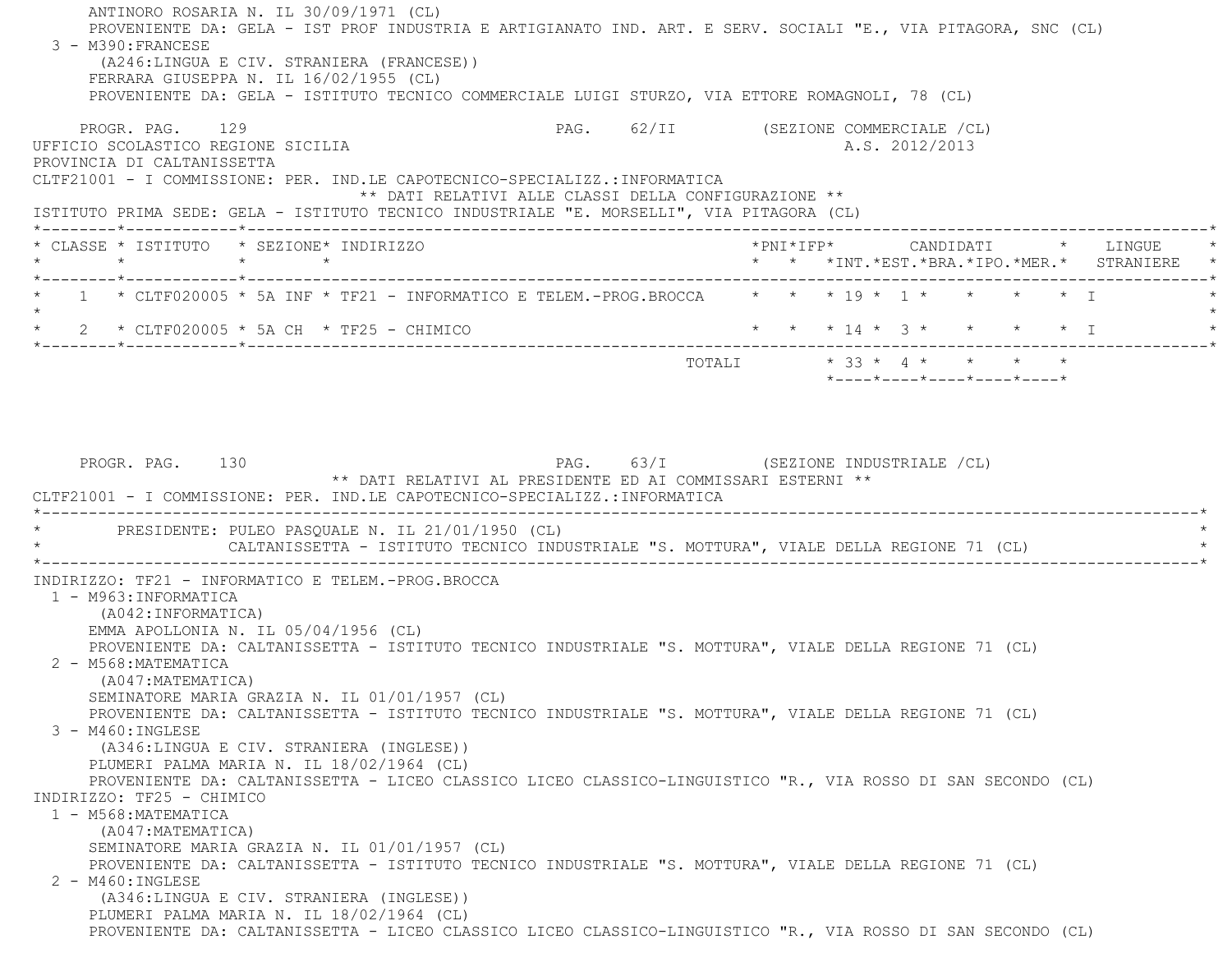| 3 - M044: PROCESSI CHIMICI INDUSTRIALI<br>(A013: CHIMICA E TECNOLOGIE CHIMICHE)<br>BELVEDERE ALESSANDRA N. IL 15/12/1973 (CT)<br>PROVENIENTE DA: CALTANISSETTA - ISTITUTO TECNICO PER ATTIVITA' SOCIALI (GIA' ITF) L. RUSSO, VIA LEONE XIII, 48/D (CL)                                                                                                                                                                                                                                                                                                                                                                      |                                      |  |                                                                                                                                                                                             |  |                                                                                        |  |
|-----------------------------------------------------------------------------------------------------------------------------------------------------------------------------------------------------------------------------------------------------------------------------------------------------------------------------------------------------------------------------------------------------------------------------------------------------------------------------------------------------------------------------------------------------------------------------------------------------------------------------|--------------------------------------|--|---------------------------------------------------------------------------------------------------------------------------------------------------------------------------------------------|--|----------------------------------------------------------------------------------------|--|
| PROGR. PAG. 131<br>UFFICIO SCOLASTICO REGIONE SICILIA<br>PROVINCIA DI CALTANISSETTA<br>CLTF38001 - I COMMISSIONE: PER. IND.LE CAPOTEC.-SPECIAL.: INDUSTRIA MINERARIA                                                                                                                                                                                                                                                                                                                                                                                                                                                        | PAG. 63/II (SEZIONE INDUSTRIALE /CL) |  | A.S. 2012/2013                                                                                                                                                                              |  |                                                                                        |  |
| ** DATI RELATIVI ALLE CLASSI DELLA CONFIGURAZIONE **<br>ISTITUTO PRIMA SEDE: CALTANISSETTA - ISTITUTO TECNICO INDUSTRIALE "S. MOTTURA", VIALE DELLA REGIONE 71 (CL)                                                                                                                                                                                                                                                                                                                                                                                                                                                         |                                      |  |                                                                                                                                                                                             |  |                                                                                        |  |
| * CLASSE * ISTITUTO * SEZIONE* INDIRIZZO<br>$\star$<br>$\star$ $\star$                                                                                                                                                                                                                                                                                                                                                                                                                                                                                                                                                      |                                      |  |                                                                                                                                                                                             |  | *PNI*IFP*     CANDIDATI    *   LINGUE<br>* * *INT. *EST. *BRA. *IPO. *MER. * STRANIERE |  |
| 1 * CLTF012017 * A * TF38 - IND. MINERARIA (PROGETTO "GEO") * * * 21 * * * * * * * T                                                                                                                                                                                                                                                                                                                                                                                                                                                                                                                                        |                                      |  |                                                                                                                                                                                             |  |                                                                                        |  |
| * 2 * CLTF012017 * B * TF38 - IND. MINERARIA (PROGETTO "GEO") * * * 18 * * * * * * * * I<br>* * * * * B. * TF38 - IND. MINERARIA (PROGETTO "GEO") * * * * 2 * * * * * * F                                                                                                                                                                                                                                                                                                                                                                                                                                                   |                                      |  |                                                                                                                                                                                             |  |                                                                                        |  |
|                                                                                                                                                                                                                                                                                                                                                                                                                                                                                                                                                                                                                             |                                      |  | $\texttt{TOTAL} \qquad \qquad * \ \ 41 \ \ * \qquad \  * \qquad \  * \qquad \  * \qquad \  * \qquad \  * \qquad \  * \\$<br>$*$ _ _ _ _ $*$ _ _ _ _ $*$ _ _ _ _ $*$ _ _ _ _ $*$ _ _ _ _ $*$ |  |                                                                                        |  |
| NISCEMI - LICEO SCIENTIFICO L. SCIENT. LING. E SCIE.UM., VIA CARLO ALBERTO DALLA CHIESA, SNC (CL) *                                                                                                                                                                                                                                                                                                                                                                                                                                                                                                                         |                                      |  |                                                                                                                                                                                             |  |                                                                                        |  |
| INDIRIZZO: TF38 - IND. MINERARIA (PROGETTO "GEO")<br>1 - M540: LINGUA E LETTERE ITALIANE<br>(A050;LETTERE IST.ISTR.SECOND. DI II GR. )<br>INCARDONA ADELE ANGELA N. IL 09/05/1952 (CL)<br>PROVENIENTE DA: GELA - ISTITUTO TECNICO PER GEOMETRI I.T.GEOMETRI "E. MAJORANA", VIA PITAGORA, SNC (CL)<br>2 - M460: INGLESE<br>(A346:LINGUA E CIV. STRANIERA (INGLESE))<br>DELFINO FRANCESCA N. IL 02/07/1955 (CT)<br>PROVENIENTE DA: GELA - ISTITUTO TECNICO COMMERCIALE LUIGI STURZO, VIA ETTORE ROMAGNOLI, 78 (CL)<br>3 - M517: ELEMENTI DI COSTRUZIONI RURALI E DISEGNO RELATIVO<br>(A072:TOPOG. GEN., COSTR.RUR. E DISEGNO) |                                      |  |                                                                                                                                                                                             |  |                                                                                        |  |
| SILVANO GAETANO ANTONIO N. IL 03/12/1967 (CL)<br>PROVENIENTE DA: TERMINI IMERESE - IST PROF INDUSTRIA E ARTIGIANATO I.P.I.ARTIGIANATO TERMINI IMER, VIA GARIBALDI N. 24 (<br>4 - M390: FRANCESE<br>(A246:LINGUA E CIV. STRANIERA (FRANCESE))<br>CANNICI GESUALDO N. IL 26/08/1956 (PA)<br>PROVENIENTE DA: TERMINI IMERESE - IST TEC COMMERCIALE E PER GEOMETRI STENIO TERMINI IMERESE, VIA E.FERMI (PA)                                                                                                                                                                                                                     |                                      |  |                                                                                                                                                                                             |  |                                                                                        |  |
| PROGR. PAG. 133<br>UFFICIO SCOLASTICO REGIONE SICILIA<br>PROVINCIA DI CALTANISSETTA<br>CLTF50001 - I COMMISSIONE: PER. IND.LE CAPOTEC.-SPECIAL:ELETTRON.E TELECOMUN.                                                                                                                                                                                                                                                                                                                                                                                                                                                        | $PAG.$ 64/II                         |  | (SEZIONE INDUSTRIALE /CL)<br>A.S. 2012/2013                                                                                                                                                 |  |                                                                                        |  |

 \*\* DATI RELATIVI ALLE CLASSI DELLA CONFIGURAZIONE \*\*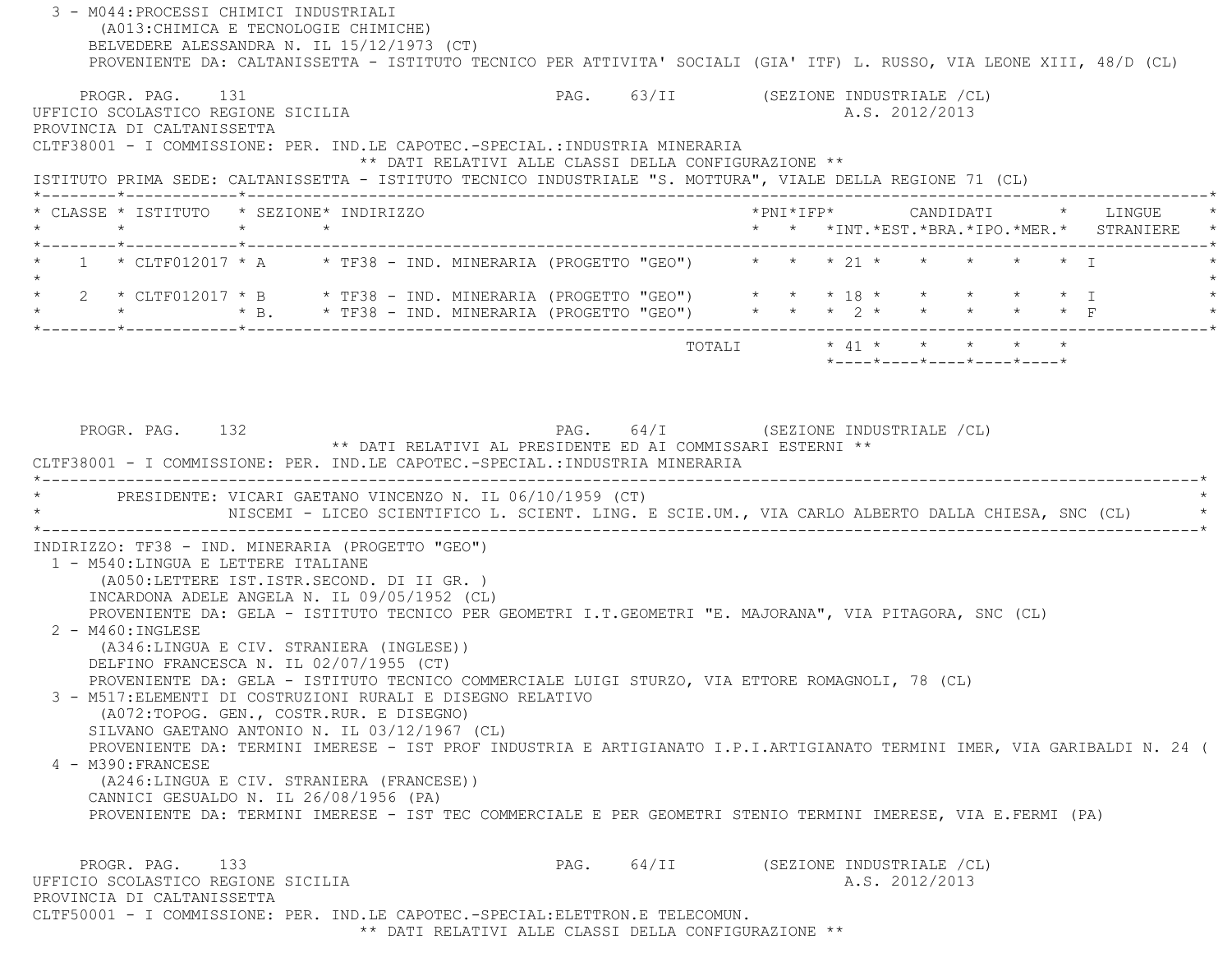ISTITUTO PRIMA SEDE: GELA - ISTITUTO TECNICO INDUSTRIALE "E. MORSELLI", VIA PITAGORA (CL) \*--------\*------------\*-------------------------------------------------------------------------------------------------------\* \* CLASSE \* ISTITUTO \* SEZIONE\* INDIRIZZO \*PNI\*IFP\* CANDIDATI \* LINGUE \* \* \* \* \* \* \* \*INT.\*EST.\*BRA.\*IPO.\*MER.\* STRANIERE \* \*--------\*------------\*-------------------------------------------------------------------------------------------------------\*1 \* CLTF020005 \* 5A ET \* TF50 - ELETTR. E TELECOM. \* \* \* \* 21 \* \* \* \* \* \* \* \* I  $\star$ \* 2 \* CLTF020005 \* 5A EL \* TF51 - ELETTROT. ED AUTOM. \* \* \* \* 19 \* \* \* \* \* \* \* \* I \*--------\*------------\*-------------------------------------------------------------------------------------------------------\*TOTALI  $\star$  40  $\star$   $\star$   $\star$   $\star$   $\star$  \*----\*----\*----\*----\*----\*PROGR. PAG. 134 PAG. 65/I (SEZIONE INDUSTRIALE (CL) \*\* DATI RELATIVI AL PRESIDENTE ED AI COMMISSARI ESTERNI \*\* CLTF50001 - I COMMISSIONE: PER. IND.LE CAPOTEC.-SPECIAL:ELETTRON.E TELECOMUN. \*----------------------------------------------------------------------------------------------------------------------------\*PRESIDENTE: CULMONE GIUSEPPA N. IL 30/10/1954 (CL) CALTANISSETTA - IST PROF INDUSTRIA E ARTIGIANATO GALILEO GALILEI, VIA FRA' GIARRATANA, 1 (CL) \*----------------------------------------------------------------------------------------------------------------------------\* INDIRIZZO: TF50 - ELETTR. E TELECOM. 1 - M149:ELETTRONICA E COMUNICAZIONI ELETTRICHE (A034:ELETTRONICA) MARCIANO' DAVIDE N. IL 02/11/1960 (EN) PROVENIENTE DA: CALTANISSETTA - ISTITUTO TECNICO INDUSTRIALE "S. MOTTURA", VIALE DELLA REGIONE 71 (CL) 2 - M460:INGLESE (A346:LINGUA E CIV. STRANIERA (INGLESE)) TERRITO ROSANNA N. IL 20/03/1957 (CL) PROVENIENTE DA: CALTANISSETTA - IST PROF INDUSTRIA E ARTIGIANATO GALILEO GALILEI, VIA FRA' GIARRATANA, 1 (CL) 3 - M568:MATEMATICA (A047:MATEMATICA) ZACCARIA ALFONSO N. IL 15/09/1956 (CL) PROVENIENTE DA: CALTANISSETTA - IST TEC COMMERCIALE E PER GEOMETRI MARIO RAPISARDI, VIALE REGINA MARGHERITA, 27 (CL) INDIRIZZO: TF51 - ELETTROT. ED AUTOM. 1 - M460:INGLESE (A346:LINGUA E CIV. STRANIERA (INGLESE)) TERRITO ROSANNA N. IL 20/03/1957 (CL) PROVENIENTE DA: CALTANISSETTA - IST PROF INDUSTRIA E ARTIGIANATO GALILEO GALILEI, VIA FRA' GIARRATANA, 1 (CL) 2 - M568:MATEMATICA (A047:MATEMATICA) ZACCARIA ALFONSO N. IL 15/09/1956 (CL) PROVENIENTE DA: CALTANISSETTA - IST TEC COMMERCIALE E PER GEOMETRI MARIO RAPISARDI, VIALE REGINA MARGHERITA, 27 (CL) 3 - M292:IMPIANTI ELETTRICI (A035:ELETTROTECNICA ED APPLICAZIONI) FALZONE MICHELE N. IL 24/01/1950 (CL) PROVENIENTE DA: CALTANISSETTA - ISTITUTO TECNICO INDUSTRIALE "S. MOTTURA", VIALE DELLA REGIONE 71 (CL) PROGR. PAG. 135 PAG. PAG. 65/II (SEZIONE INDUSTRIALE /CL) UFFICIO SCOLASTICO REGIONE SICILIA A.S. 2012/2013 PROVINCIA DI CALTANISSETTA CLTF51001 - I COMMISSIONE: PER. IND.LE CAPOTEC.-SPECIAL.:ELETTROTEC.E AUTOMAZ \*\* DATI RELATIVI ALLE CLASSI DELLA CONFIGURAZIONE \*\*ISTITUTO PRIMA SEDE: CALTANISSETTA - ISTITUTO TECNICO INDUSTRIALE "S. MOTTURA", VIALE DELLA REGIONE 71 (CL)

\*--------\*------------\*-------------------------------------------------------------------------------------------------------\*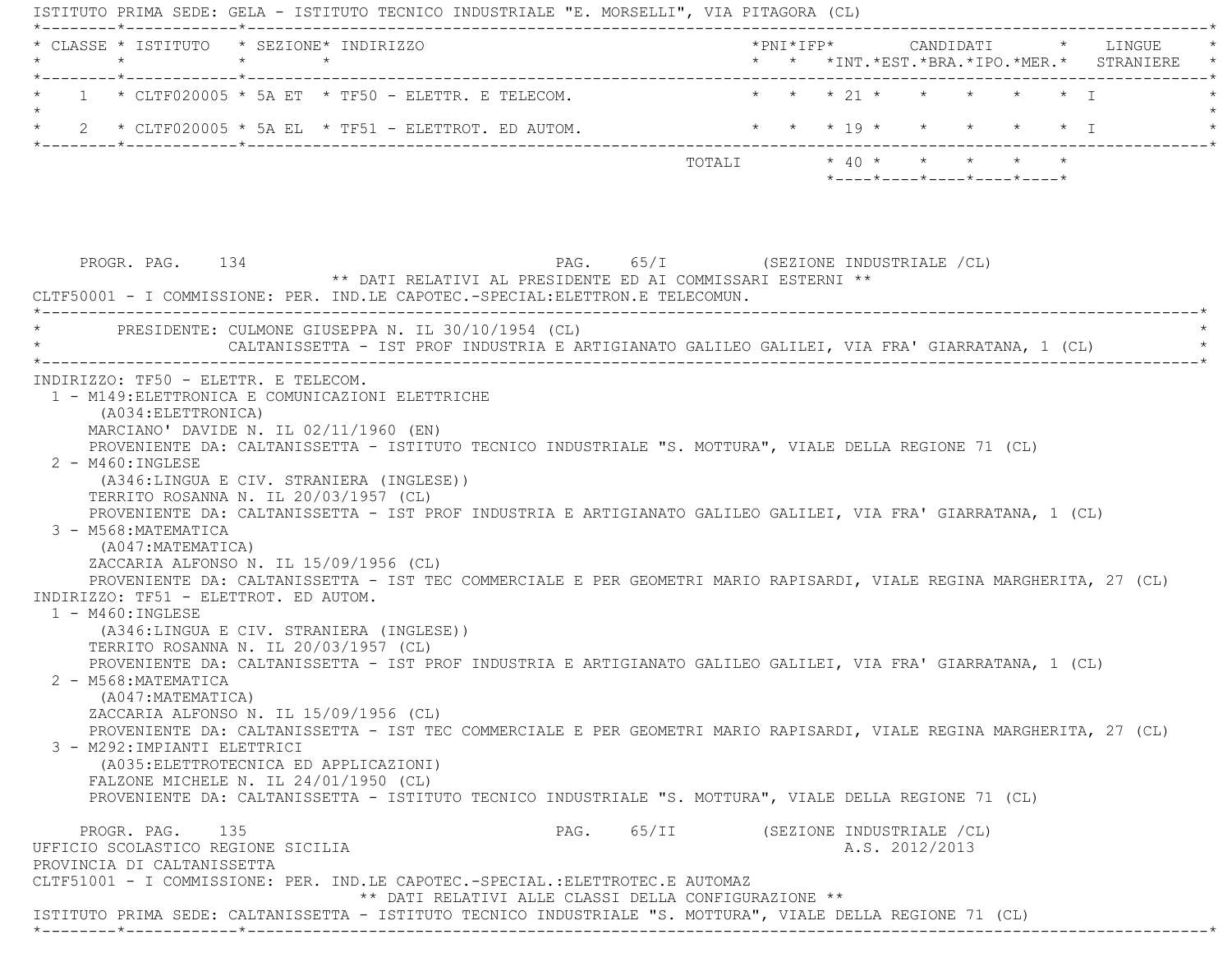| * CLASSE * ISTITUTO * SEZIONE* INDIRIZZO<br>$\star$<br>$\star$<br>$\star$                                                                                                             |                                                                                                                                                                                                                                                                                                           | * * *INT. *EST. *BRA. *IPO. *MER. * STRANIERE                                                                                                      | $\star$ |
|---------------------------------------------------------------------------------------------------------------------------------------------------------------------------------------|-----------------------------------------------------------------------------------------------------------------------------------------------------------------------------------------------------------------------------------------------------------------------------------------------------------|----------------------------------------------------------------------------------------------------------------------------------------------------|---------|
| $1 \times$ CLTF012017 $\times$ C $\times$ TF51 - ELETTROT. ED AUTOM.                                                                                                                  |                                                                                                                                                                                                                                                                                                           | * * * 19 * 2 * * * * T                                                                                                                             |         |
| 2 * CLTF012017 * D * TF51 - ELETTROT. ED AUTOM.                                                                                                                                       |                                                                                                                                                                                                                                                                                                           | * * * 20 * * * * * * I                                                                                                                             |         |
|                                                                                                                                                                                       |                                                                                                                                                                                                                                                                                                           | $*$ ---- $*$ ---- $*$ ---- $*$ ---- $*$ ---- $*$                                                                                                   |         |
| PROGR. PAG. 136                                                                                                                                                                       | PAG. 66/I (SEZIONE INDUSTRIALE /CL)<br>** DATI RELATIVI AL PRESIDENTE ED AI COMMISSARI ESTERNI **<br>CLTF51001 - I COMMISSIONE: PER. IND.LE CAPOTEC.-SPECIAL.:ELETTROTEC.E AUTOMAZ<br>_______________________________                                                                                     |                                                                                                                                                    |         |
| PRESIDENTE: GENNUSO SILVIA N. IL 07/04/1964 (AG)                                                                                                                                      | GELA - LICEO SCIENTIFICO SCIENTIF. E LINGUISTICO "E. V, VIA PITAGORA, S.N.C. (CL)                                                                                                                                                                                                                         |                                                                                                                                                    |         |
| 2 - M568:MATEMATICA<br>(A047: MATEMATICA)<br>AMATO CONCETTA N. IL 23/10/1970 (CL)<br>3 - M460: INGLESE<br>(A346:LINGUA E CIV. STRANIERA (INGLESE))<br>ALIO ENZA N. IL 24/10/1960 (EE) | PROVENIENTE DA: GELA - IST PROF INDUSTRIA E ARTIGIANATO IND. ART. E SERV. SOCIALI "E., VIA PITAGORA, SNC (CL)<br>PROVENIENTE DA: GELA - IST PROF ALBERGHIERO GELA, VIA E. ROMAGNOLI, 78 (CL)<br>PROVENIENTE DA: MUSSOMELI - IST TEC COMMERCIALE E PER GEOMETRI ITCG "G. B. HODIERNA", CONTRADA PRATO (CL) |                                                                                                                                                    |         |
| PROGR. PAG. 137<br>UFFICIO SCOLASTICO REGIONE SICILIA<br>PROVINCIA DI CALTANISSETTA<br>CLTL00001 - I COMMISSIONE: GEOMETRA                                                            | ** DATI RELATIVI ALLE CLASSI DELLA CONFIGURAZIONE **                                                                                                                                                                                                                                                      | PAG. 66/II (SEZIONE INDUSTRIALE /CL)<br>A.S. 2012/2013                                                                                             |         |
|                                                                                                                                                                                       | ISTITUTO PRIMA SEDE: GELA - ISTITUTO TECNICO PER GEOMETRI I.T.GEOMETRI "E. MAJORANA", VIA PITAGORA, SNC (CL)                                                                                                                                                                                              |                                                                                                                                                    |         |
| CLASSE * ISTITUTO * SEZIONE* INDIRIZZO<br>$\star$                                                                                                                                     |                                                                                                                                                                                                                                                                                                           | $*PNI*IFP* \qquad \qquad \text{CANDIDATI} \qquad \qquad * \qquad \text{LINGUE} \qquad \qquad *$<br>* * *INT. *EST. *BRA. *IPO. *MER. * STRANIERE * |         |
| -----*------------*-------------<br>$1 * CLTL006014 * 5 A * TL00 - GEOMETRYI$                                                                                                         |                                                                                                                                                                                                                                                                                                           | * * * 22 * 3 * * * * * I                                                                                                                           |         |
| $\star$ 2 $\star$ CLTL006014 $\star$ 5 C $\star$ TL02 - P.N.I. GEOMETRI                                                                                                               |                                                                                                                                                                                                                                                                                                           | * * * 19 * * * * * * I                                                                                                                             |         |
| *--------*------------*---------                                                                                                                                                      |                                                                                                                                                                                                                                                                                                           |                                                                                                                                                    |         |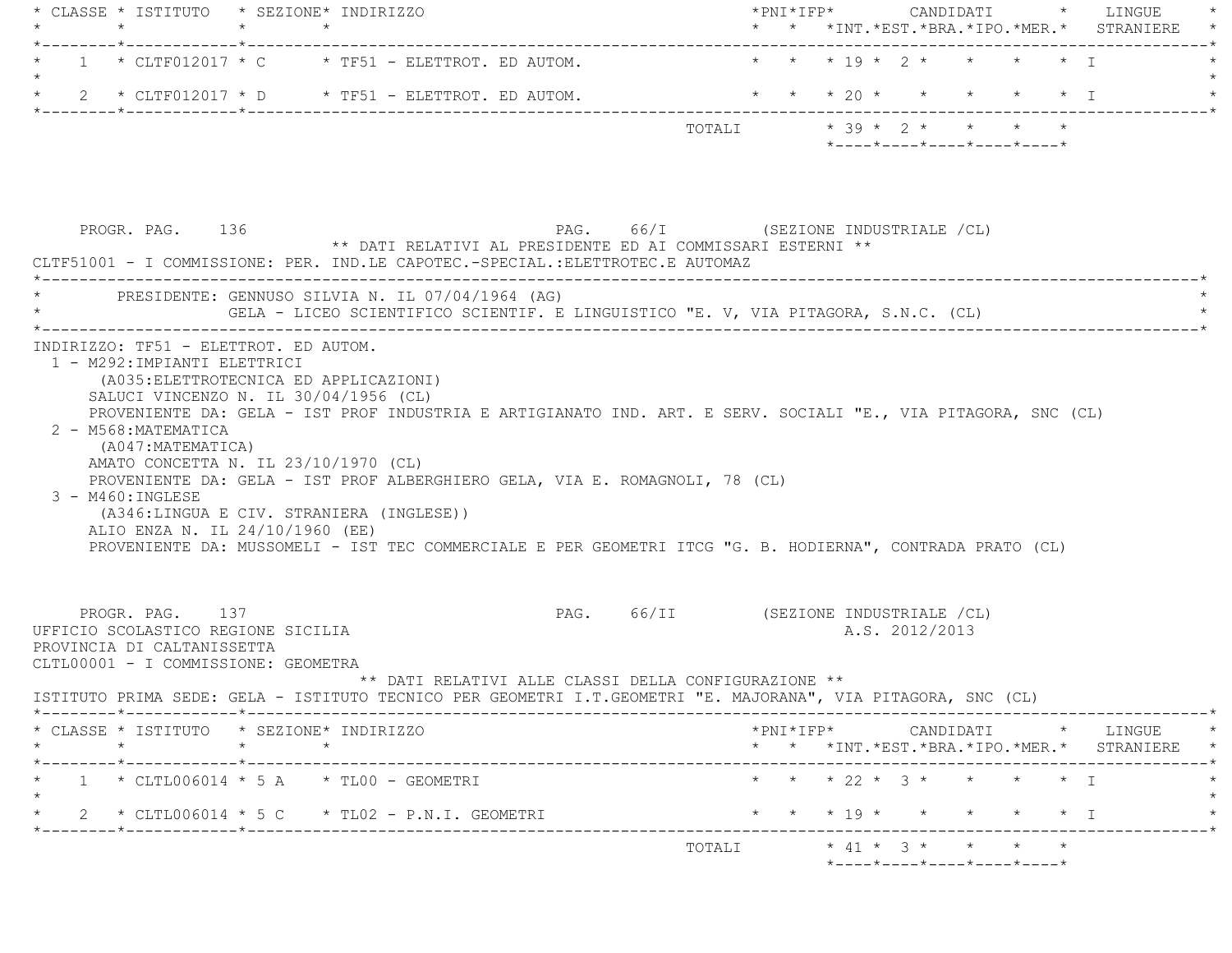|                                                                                                                                                            | CLTL00001 - I COMMISSIONE: GEOMETRA |                                                                                     |  |                                                                  |  |                        |                |                    |  |                                                 |  |
|------------------------------------------------------------------------------------------------------------------------------------------------------------|-------------------------------------|-------------------------------------------------------------------------------------|--|------------------------------------------------------------------|--|------------------------|----------------|--------------------|--|-------------------------------------------------|--|
| * PRESIDENTE: CASSETTI MARIO CATENO LIBORN. IL 23/02/1955 (CL)                                                                                             |                                     | SOMMATINO - ISTITUTO COMPRENSIVO "NINO DI MARIA" SOMMATINO, VIALE GARIBALDI, 9 (CL) |  |                                                                  |  |                        |                |                    |  |                                                 |  |
| INDIRIZZO: TL00 - GEOMETRI                                                                                                                                 |                                     |                                                                                     |  |                                                                  |  |                        |                |                    |  |                                                 |  |
| 1 - M918:TECNOLOGIA DELLE COSTRUZIONI                                                                                                                      |                                     |                                                                                     |  |                                                                  |  |                        |                |                    |  |                                                 |  |
| (A016: COSTR., TECNOL. DELLE COST. E DIS. T)<br>LO GRASSO SALVATORE N. IL 13/04/1955 (CL)                                                                  |                                     |                                                                                     |  |                                                                  |  |                        |                |                    |  |                                                 |  |
| PROVENIENTE DA: MAZZARINO - IST TEC COMMERCIALE E PER GEOMETRI "C. M. CARAFA", PIAZZA CARLO MARIA CARAFA (CL)                                              |                                     |                                                                                     |  |                                                                  |  |                        |                |                    |  |                                                 |  |
| 2 - M970: TOPOGRAFIA                                                                                                                                       |                                     |                                                                                     |  |                                                                  |  |                        |                |                    |  |                                                 |  |
| (A072:TOPOG. GEN., COSTR.RUR. E DISEGN)                                                                                                                    |                                     |                                                                                     |  |                                                                  |  |                        |                |                    |  |                                                 |  |
| BIANCHERI DIEGO CLAUDIO N. IL 08/11/1960 (EE)                                                                                                              |                                     |                                                                                     |  |                                                                  |  |                        |                |                    |  |                                                 |  |
| PROVENIENTE DA: CALTANISSETTA - ISTITUTO TECNICO INDUSTRIALE "S. MOTTURA", VIALE DELLA REGIONE 71 (CL)                                                     |                                     |                                                                                     |  |                                                                  |  |                        |                |                    |  |                                                 |  |
| 3 - M260: ELEMENTI DI DIRITTO<br>(A019:DISCIPLINE GIURIDICHE ED ECONOMI)                                                                                   |                                     |                                                                                     |  |                                                                  |  |                        |                |                    |  |                                                 |  |
| DI CARLO GABRIELLA CALOGERAN. IL 05/09/1965 (CL)                                                                                                           |                                     |                                                                                     |  |                                                                  |  |                        |                |                    |  |                                                 |  |
| PROVENIENTE DA: CALTANISSETTA - IST PROF INDUSTRIA E ARTIGIANATO GALILEO GALILEI, VIA FRA' GIARRATANA, 1 (CL)                                              |                                     |                                                                                     |  |                                                                  |  |                        |                |                    |  |                                                 |  |
| INDIRIZZO: TLO2 - P.N.I. GEOMETRI                                                                                                                          |                                     |                                                                                     |  |                                                                  |  |                        |                |                    |  |                                                 |  |
| 1 - M918: TECNOLOGIA DELLE COSTRUZIONI                                                                                                                     |                                     |                                                                                     |  |                                                                  |  |                        |                |                    |  |                                                 |  |
| (A016:COSTR., TECNOL. DELLE COST.E DIS.T)                                                                                                                  |                                     |                                                                                     |  |                                                                  |  |                        |                |                    |  |                                                 |  |
| LO GRASSO SALVATORE N. IL 13/04/1955 (CL)<br>PROVENIENTE DA: MAZZARINO - IST TEC COMMERCIALE E PER GEOMETRI "C. M. CARAFA", PIAZZA CARLO MARIA CARAFA (CL) |                                     |                                                                                     |  |                                                                  |  |                        |                |                    |  |                                                 |  |
| 2 - M970:TOPOGRAFIA                                                                                                                                        |                                     |                                                                                     |  |                                                                  |  |                        |                |                    |  |                                                 |  |
| (A072:TOPOG. GEN., COSTR.RUR. E DISEGN)                                                                                                                    |                                     |                                                                                     |  |                                                                  |  |                        |                |                    |  |                                                 |  |
| BIANCHERI DIEGO CLAUDIO N. IL 08/11/1960 (EE)                                                                                                              |                                     |                                                                                     |  |                                                                  |  |                        |                |                    |  |                                                 |  |
| PROVENIENTE DA: CALTANISSETTA - ISTITUTO TECNICO INDUSTRIALE "S. MOTTURA", VIALE DELLA REGIONE 71 (CL)                                                     |                                     |                                                                                     |  |                                                                  |  |                        |                |                    |  |                                                 |  |
| 3 - M260: ELEMENTI DI DIRITTO<br>(A019:DISCIPLINE GIURIDICHE ED ECONOMI)                                                                                   |                                     |                                                                                     |  |                                                                  |  |                        |                |                    |  |                                                 |  |
| DI CARLO GABRIELLA CALOGERAN. IL 05/09/1965 (CL)                                                                                                           |                                     |                                                                                     |  |                                                                  |  |                        |                |                    |  |                                                 |  |
| PROVENIENTE DA: CALTANISSETTA - IST PROF INDUSTRIA E ARTIGIANATO GALILEO GALILEI, VIA FRA' GIARRATANA, 1 (CL)                                              |                                     |                                                                                     |  |                                                                  |  |                        |                |                    |  |                                                 |  |
|                                                                                                                                                            |                                     |                                                                                     |  |                                                                  |  |                        |                |                    |  |                                                 |  |
| PROGR. PAG.                                                                                                                                                | 139                                 |                                                                                     |  | PAG. 67/II (SEZIONE GEOMETRI / CL)                               |  |                        | A.S. 2012/2013 |                    |  |                                                 |  |
| UFFICIO SCOLASTICO REGIONE SICILIA<br>PROVINCIA DI CALTANISSETTA                                                                                           |                                     |                                                                                     |  |                                                                  |  |                        |                |                    |  |                                                 |  |
| CLTL00002 - II COMMISSIONE: GEOMETRA                                                                                                                       |                                     |                                                                                     |  |                                                                  |  |                        |                |                    |  |                                                 |  |
|                                                                                                                                                            |                                     |                                                                                     |  | ** DATI RELATIVI ALLE CLASSI DELLA CONFIGURAZIONE **             |  |                        |                |                    |  |                                                 |  |
| ISTITUTO PRIMA SEDE: MUSSOMELI - IST TEC COMMERCIALE E PER GEOMETRI ITCG "G. B. HODIERNA", CONTRADA PRATO (CL)                                             |                                     |                                                                                     |  |                                                                  |  |                        |                |                    |  |                                                 |  |
| * CLASSE * ISTITUTO * SEZIONE* INDIRIZZO                                                                                                                   |                                     |                                                                                     |  | $\star$ PNI $\star$ IFP $\star$ CANDIDATI $\star$ LINGUE $\star$ |  |                        |                |                    |  |                                                 |  |
|                                                                                                                                                            |                                     |                                                                                     |  |                                                                  |  |                        |                |                    |  | * * *INT. *EST. *BRA. *IPO. *MER. * STRANIERE * |  |
|                                                                                                                                                            |                                     |                                                                                     |  | --------------------------                                       |  |                        |                |                    |  |                                                 |  |
| _____*____________*________                                                                                                                                |                                     |                                                                                     |  |                                                                  |  |                        |                |                    |  |                                                 |  |
| $1 * CLTD03000D * A. * TLO0 - GEOMETRYI$                                                                                                                   |                                     |                                                                                     |  |                                                                  |  |                        |                | * * * 16 * * * * * |  |                                                 |  |
| 2 * CLTD03000D * B. * TL00 - GEOMETRI                                                                                                                      |                                     |                                                                                     |  |                                                                  |  | * * * 14 * 1 * * * * * |                |                    |  |                                                 |  |
|                                                                                                                                                            |                                     |                                                                                     |  |                                                                  |  |                        |                |                    |  |                                                 |  |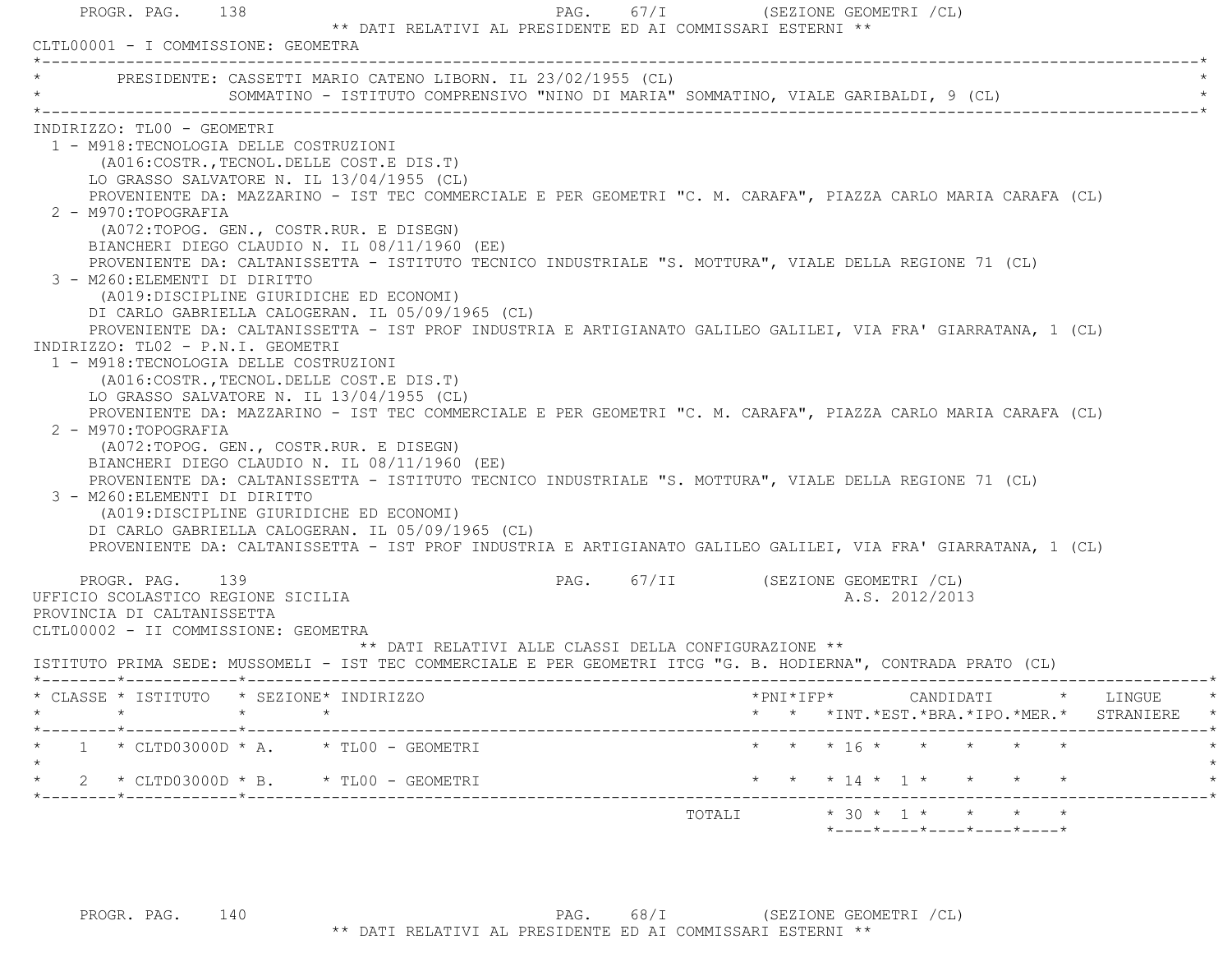CLTL00002 - II COMMISSIONE: GEOMETRA \*----------------------------------------------------------------------------------------------------------------------------\*PRESIDENTE: COLLERONE IRENE CINZIA N. IL 12/11/1965 (CL) \* CALTANISSETTA - ISTITUTO COMPRENSIVO M. LUTHER KING, PIAZZA SANTA FLAVIA (CL) \* \*----------------------------------------------------------------------------------------------------------------------------\* INDIRIZZO: TL00 - GEOMETRI 1 - M918:TECNOLOGIA DELLE COSTRUZIONI (A016:COSTR.,TECNOL.DELLE COST.E DIS.T) ZINGALI SALVATORE N. IL 20/04/1964 (CL) PROVENIENTE DA: MAZZARINO - IST TEC COMMERCIALE E PER GEOMETRI "C. M. CARAFA", PIAZZA CARLO MARIA CARAFA (CL) 2 - M970:TOPOGRAFIA (A072:TOPOG. GEN., COSTR.RUR. E DISEGN) DILIBERTO ANTONIO MARIA N. IL 21/04/1967 (PA) PROVENIENTE DA: MAZZARINO - IST TEC COMMERCIALE E PER GEOMETRI "C. M. CARAFA", PIAZZA CARLO MARIA CARAFA (CL) 3 - M260:ELEMENTI DI DIRITTO (A019:DISCIPLINE GIURIDICHE ED ECONOMI) PARRINELLO CROCIFISSA N. IL 26/08/1963 (CL) PROVENIENTE DA: CALTANISSETTA - IST TEC COMMERCIALE E PER GEOMETRI MARIO RAPISARDI, VIALE REGINA MARGHERITA, 27 (CL) PROGR. PAG. 141 **PROGR. PAG.** 68/II (SEZIONE GEOMETRI /CL) UFFICIO SCOLASTICO REGIONE SICILIA A.S. 2012/2013 PROVINCIA DI CALTANISSETTA CLTL04001 - I COMMISSIONE: GEOMETRA \*\* DATI RELATIVI ALLE CLASSI DELLA CONFIGURAZIONE \*\* ISTITUTO PRIMA SEDE: GELA - ISTITUTO TECNICO PER GEOMETRI CORSO SERALE I.T.G. "E. MAJORA, VIA PITAGORA, SNC (CL) \*--------\*------------\*-------------------------------------------------------------------------------------------------------\* \* CLASSE \* ISTITUTO \* SEZIONE\* INDIRIZZO \*PNI\*IFP\* CANDIDATI \* LINGUE \* \* \* \* \* \* \* \*INT.\*EST.\*BRA.\*IPO.\*MER.\* STRANIERE \* \*--------\*------------\*-------------------------------------------------------------------------------------------------------\* \* 1 \* CLTL00651D \* 5^A \* TL04 - GEOMETRI (PROG. SIRIO) \* \* \* 19 \* \* \* \* \* I \* \*--------\*------------\*-------------------------------------------------------------------------------------------------------\* ISTITUTO SECONDA SEDE: GELA - L.R. PAR. ISTITUTO TECNICO PER GEOMETRI ISTITUTO TECNICO GEOMETRI "L., VIA ITALIA N. 1 (CL) \*--------\*------------\*-------------------------------------------------------------------------------------------------------\* \* CLASSE \* ISTITUTO \* SEZIONE\* INDIRIZZO \*PNI\*IFP\* CANDIDATI \* LINGUE \* \* \* \* \* \* \* \*INT.\*EST.\*BRA.\*IPO.\*MER.\* STRANIERE \* \*--------\*------------\*-------------------------------------------------------------------------------------------------------\*2 \* CLTL005007 \* 5 A \* TL00 - GEOMETRI \* \* \* \* \* \* 23 \* 12 \* \* \* \* \* \* \* \*--------\*------------\*-------------------------------------------------------------------------------------------------------\* TOTALI \* 42 \* 12 \* \* \* \* \*----\*----\*----\*----\*----\*PROGR. PAG. 142 **PAG.** PAG. 69/I (SEZIONE GEOMETRI /CL) \*\* DATI RELATIVI AL PRESIDENTE ED AI COMMISSARI ESTERNI \*\* CLTL04001 - I COMMISSIONE: GEOMETRA \*----------------------------------------------------------------------------------------------------------------------------\*PRESIDENTE: LOMONACO MAURIZIO N. IL 17/07/1960 (CL) CALTANISSETTA - ISTITUTO COMPRENSIVO I.C. CAPONNETTO CL, VIA MARIA MONTESSORI (CL) \*----------------------------------------------------------------------------------------------------------------------------\* INDIRIZZO: TL04 - GEOMETRI (PROG. SIRIO) 1 - M219:DISEGNO E PROGETTAZIONE(A016:COSTR.,TECNOL.DELLE COST.E DIS.T)